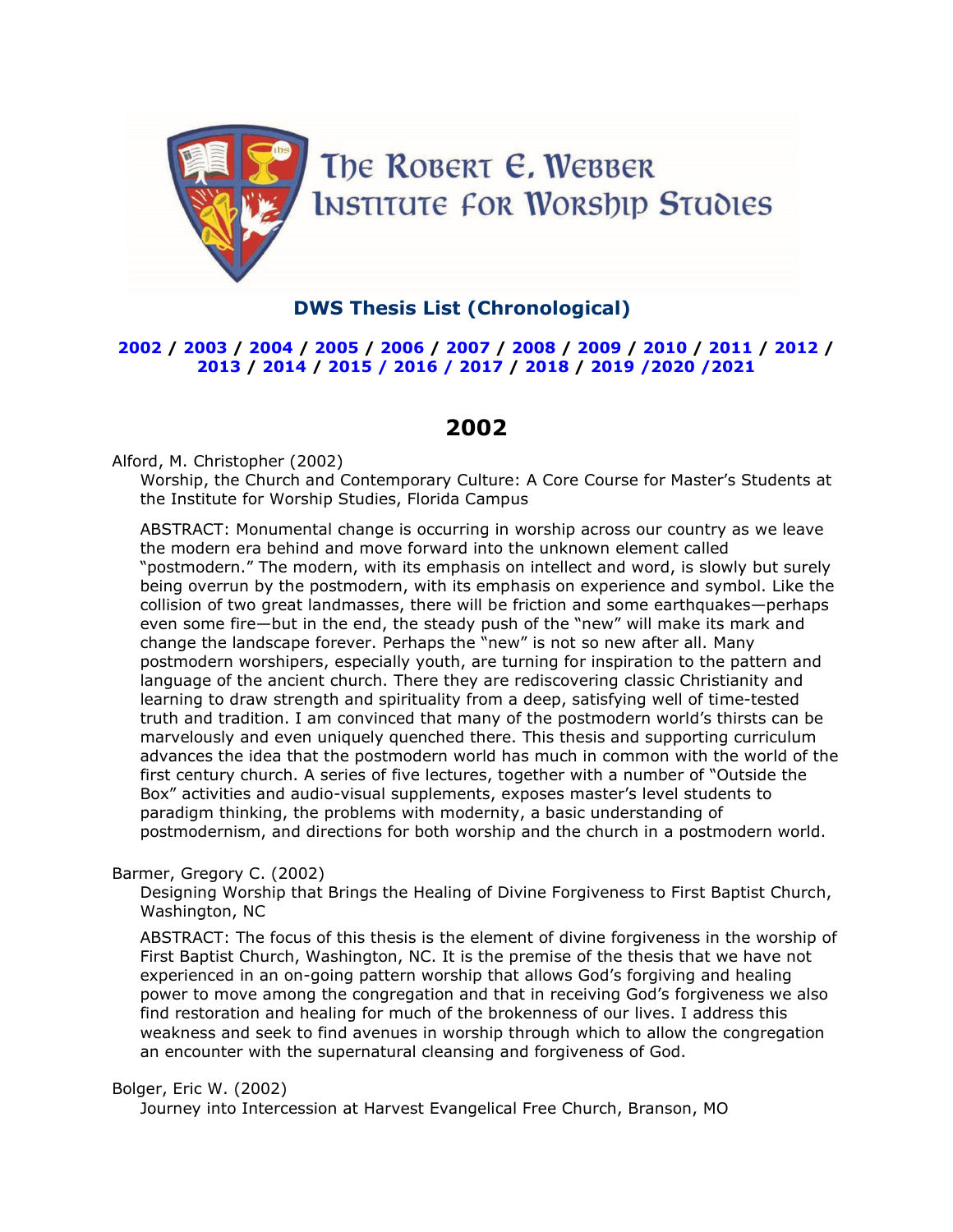ABSTRACT: The *Journey Into Intercession* surveys biblical passages that deal with the topic of intercessory prayer, defined as prayer for others. It does so in the form of a devotional work, with 37 daily readings from the Old Testament and 35 from the New Testament. Each daily reading is followed by a summary of the passage, a reflection on its significance for intercessory prayer, and a practical exercise designed to help the reader apply key concepts taught in the passage. An introduction that describes the key aspects of intercessory prayer that the reader will encounter precedes the daily readings.

## Brunelle, Norman L., Jr. (2002)

Equipping the Congregation to Symbolic Awareness and Understanding of Resident Architecture and Christian Symbols at Trinity United Methodist Church, Opelika, AL

#### Eichorn, William (2002)

Using Video to Teach and Inform Newcomers about Worship at St. Bartholomew's Episcopal Church, Poway, CA

ABSTRACT: This project addresses the need for an effective method to use video to reach out to newcomers about worship. As the central jewel of the church, worship has many symbolic facets which need to be identifiable and clarified, if not they run the risk of being ignored or, worse, misunderstood. With some basic understanding about the content and structure of worship, newcomers are given permission to participate in the worship experience. This project seeks to open up the worship experience. A prime motive was also an awareness of the importance of being welcoming to the stranger who is also a pilgrim on this common journey of faith.

#### Ellison, David (2002)

A Worship Guide for the Season of Advent for the Adult Choir of Gloria Dei Lutheran Church, Sioux Falls, SD

ABSTRACT: The season of Advent is perhaps the most overlooked season of the church year. The season of Advent is countercultural. In an effort to address the lack of understanding of the season of Advent, a worship guide was developed for the adult choir of Gloria Dei Lutheran Church. The thesis uses theological, historical, and Biblical materials to support the themes of Advent. Related material included are a daily lectionary, worship services, and hymns and songs for the season.

#### Flint, Stephen (2002)

Developing a Community Mind on the Role and Meaning of the Lord's Supper at St. Mark's Church, Burlington, NC

ABSTRACT: This project was designed to develop community mind on the role and meaning of the Lord's Supper at St. Mark's Interdenominational Church. The Lord's Supper plays a life giving role in the community of Christ, and is therefore important to any congregation. This project is a process to facilitate community mind on the role and meaning of the Lord's Supper with the pastoral staff, Consistory, and in turn to develop community mind on the role and meaning of the Lord's Supper with the entire St. Mark's Church Congregation.

Forbes, Ryan (2002)

A Study Course to Equip the Lay Worship Leaders of North Broad Baptist Church, Rome, GA

Hart, James (2002)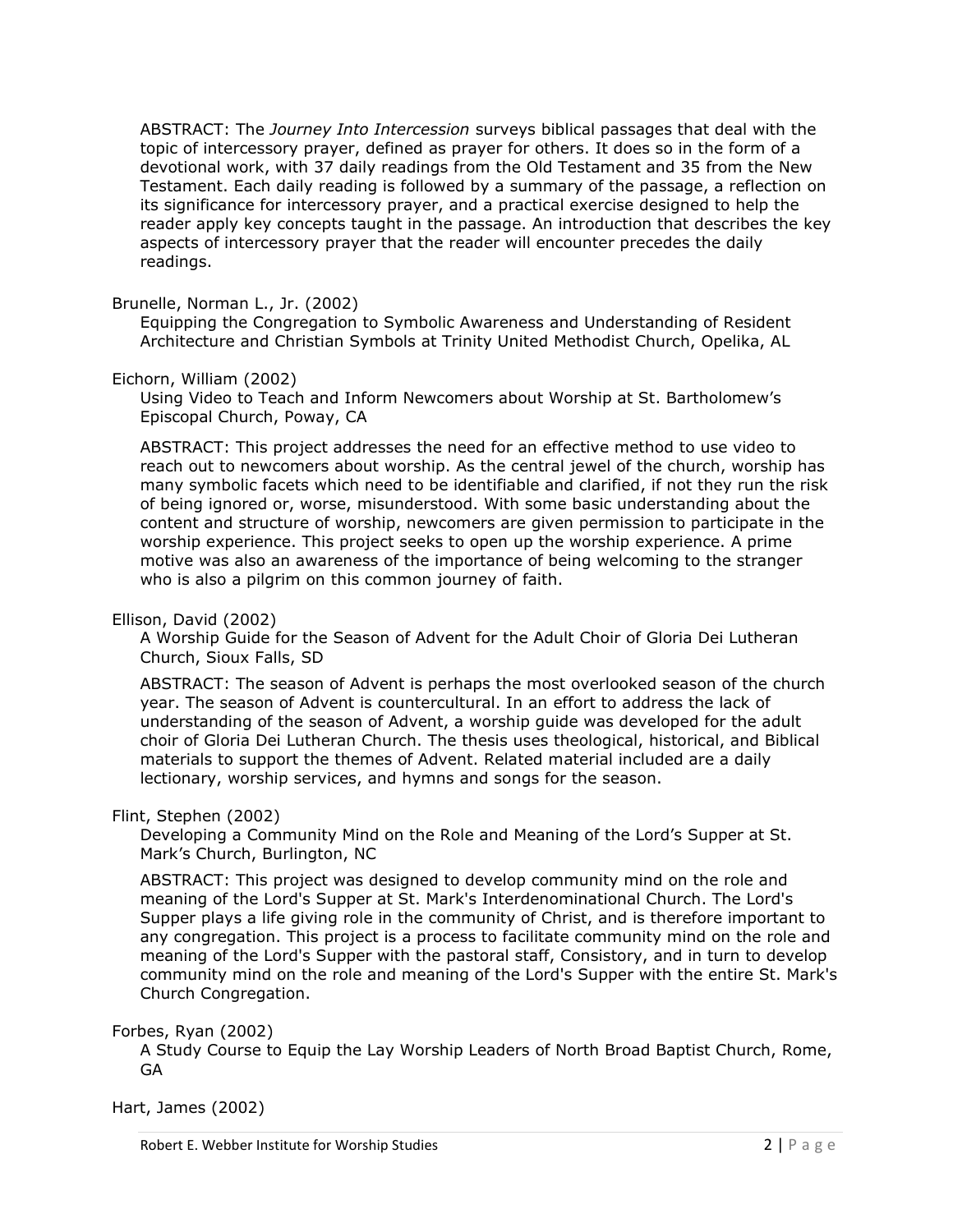Enhancing a Regular Discipline of Common Prayer at Grace Episcopal Church in Orange Park, FL through the Employment of Shared Musical Leadership

ABSTRACT: This action research project postulates that attendance at common prayer services can be increased by enhancing their attractiveness through choral leadership. Common prayer has been practiced throughout Church history but has fallen into disuse recently due to the divorcing of private and corporate spirituality and the rise of excessive individualism and over-busy lifestyles. The choir can serve as a model of communal worship leadership thereby enhancing common prayer. Data for this project was collected in a parochial setting over a six-week test period and was evaluated and interpreted to determine the impact of this study with recommendations for specific actions.

#### Nelms, Jonathan (2002)

A Guide to the Liturgical Use of the Baptist Hymnal (1991) in Fourfold Sunday Worship at First Baptist Church, Cookeville, TN

ABSTRACT: The purpose of this thesis is to create a guide to the liturgical use of The Baptist Hymnal, 1991 in fourfold Sunday worship at the First Baptist Church of Cookeville, Tennessee. To make this an effective guide, each song in the hymnal was analyzed by its literary address and its function in the biblical and historical fourfold pattern of Christian worship. The literary address of each text was determined by studying its direction, focus and perspective. This analysis permitted each song to be categorized by how it best functions in the four acts and related elements of fourfold worship.

## Perrin, Daniel (2002)

The Zealot: A Musical-Theatre Presentation by Crossroads Bible Church, Bellevue, WA

## Rushing, Kenneth (2002)

Leading a Select Group of Christians to a New Understanding of the Role of God in Worship in Plant City, FL

ABSTRACT: In today's society churches appear to be moving farther away from God in their efforts to become more appealing to unbelievers in their worship practices. The desire to accomplish the Great Commission has moved from outside the church to inside the church. As a result, the desire to please God has shifted to a desire to please man. This study compares the impact of the revivalist movement to the current worship trends in the local church. An intentional desire to instruct and educate the local church may be the only hope for the recovery of theocentric worship.

## Smoak, Merril, Jr. (2002)

Identifying Contemporary Praise and Worship Songs for Use During the Church Year at Trinity Baptist Church, Livermore, CA

## Walrath, Brian (2002)

Exploring the Correlation between Authentic Worship and Health in Selected Congregations of the Free Methodist Church

ABSTRACT: The goal of this study was to attempt to show a positive relationship--a direct correlation--between the spiritual health of a local congregation and the quality of its worship. A survey was designed which could be administered to selected Free Methodist churches. It assessed quality based on the nine characteristics of vital and faithful worship as proposed by Thomas Long in *Beyond the Worship Wars: Building Vital and Faithful Worship.* The resultant quality coefficient was then compared to an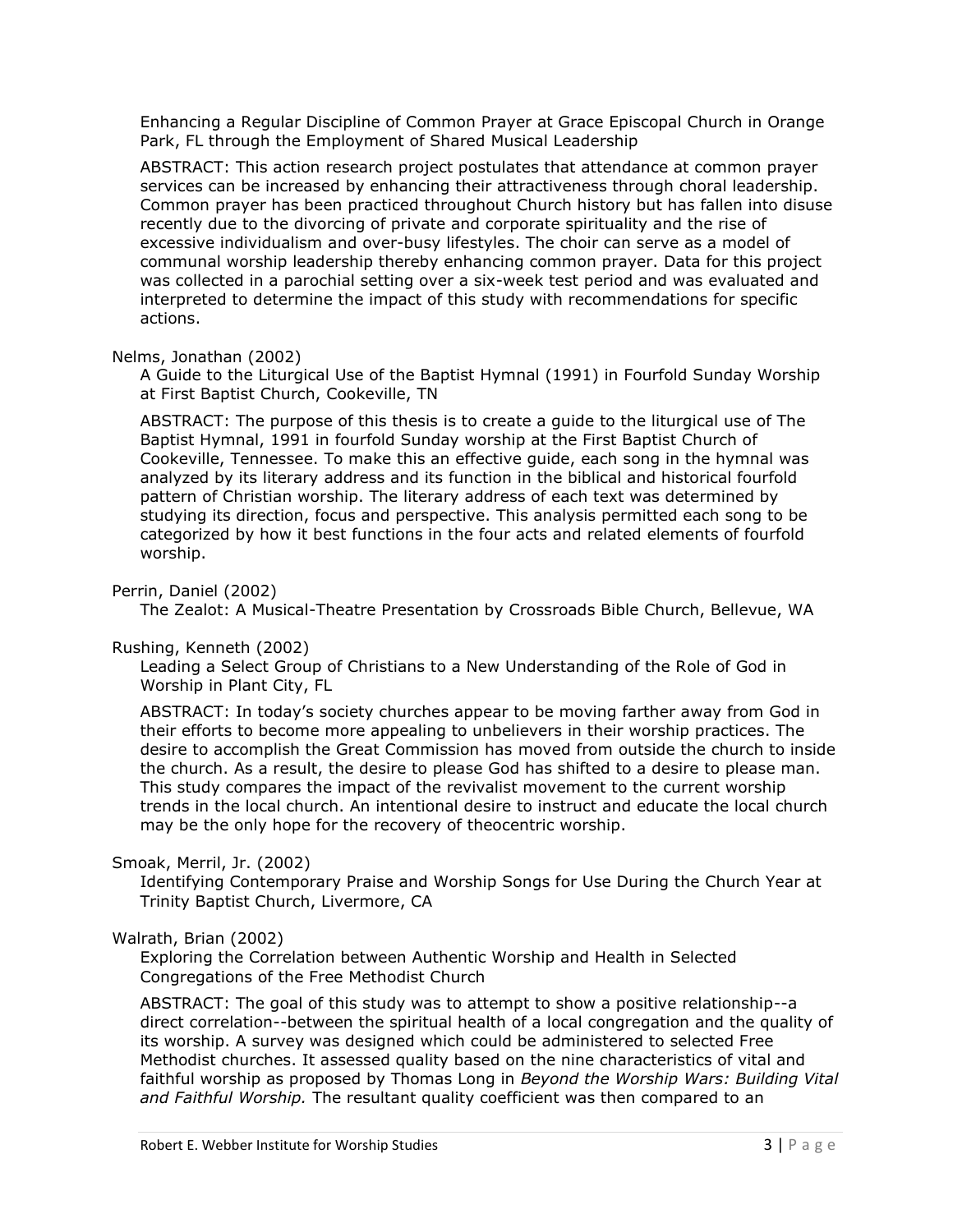objective measurement of the church's health as provided through the *Natural Church Development* assessment program. Analysis showed a correlation between the quality of worship and the spiritual health and vitality of a local congregation. The thesis of this study is that, by improving worship quality, Free Methodist churches may also improve overall health and ministry in other areas as well.

Walters, Kent L. (2002)

Understanding and Embracing the Ministry of the Holy Spirit in Whole Person Worship at Grace Bible Church, Grandville, MI

ABSTRACT: The Holy Spirit is the essential mediator in worship, revealing God and prompting appropriate response. Unfortunately, numerous barriers restrict our ability to worship God with our whole selves. The primary application of this project for Grace Bible Church was to provide worshipers with a means for self-assessment regarding their openness to whole person worship. The end result was an increased awareness of the Spirit's presence and an increased receptivity to the Spirit's ministry in worship. Understanding and embracing the Spirit's role in worship facilitates a greater openness to receive and respond with the whole person.

# **2003**

<span id="page-3-0"></span>Ainsworth, Tracy (2003)

A Sourcebook for the Christian Year for Use by Churches in the Advent Christian Denomination

Blasdel, Stephen D. (2003)

Introducing Participatory Worship and Evangelism Through a Postmodern Christmas Musical at First Evangelical Free Church, Wichita, Kansas (Dr. Sharp)

ABSTRACT: The primary purpose of this project was to present a Christmas musical to introduce participatory worship on the part of the congregation of First Evangelical Free Church. Several other purposes were involved. The musical was to have a ministry to postmoderns and also to reinforce the concept that evangelism and worship are not exclusive of each other, but that effective evangelism can come from the worship of God's people. The musical was created with these ideas in mind. Surveys, feedback cards, and discussion groups were used to gather anecdotal evidence and to evaluate the effectiveness of the process and the musical.

Burns, Thomas (2003)

Developing a Worship Preparation Curriculum for Worship Leaders and Congregants at Fairview Baptist Church, Greer, South Carolina (Dr. Alford)

Byerly, James (2003)

The Development of an Advanced Course in Worship Studies for Boise Bible College

## Dirksen, Dale B. H. (2003)

The Profile of a Worship Pastor in a Canadian Evangelical Context (Dr. Hill)

ABSTRACT: Effective worship ministry in Canadian evangelical churches requires gifting and skill in five areas: leadership, team building, music and the arts, administration, and communication technology. Effective educational preparation for this ministry also requires study in four disciplines of theology, history, pastoral ministry and the arts. This thesis provides a foundation for worship ministry preparation as well as recommendations for the design of a M.A. program to prepare worship pastors, included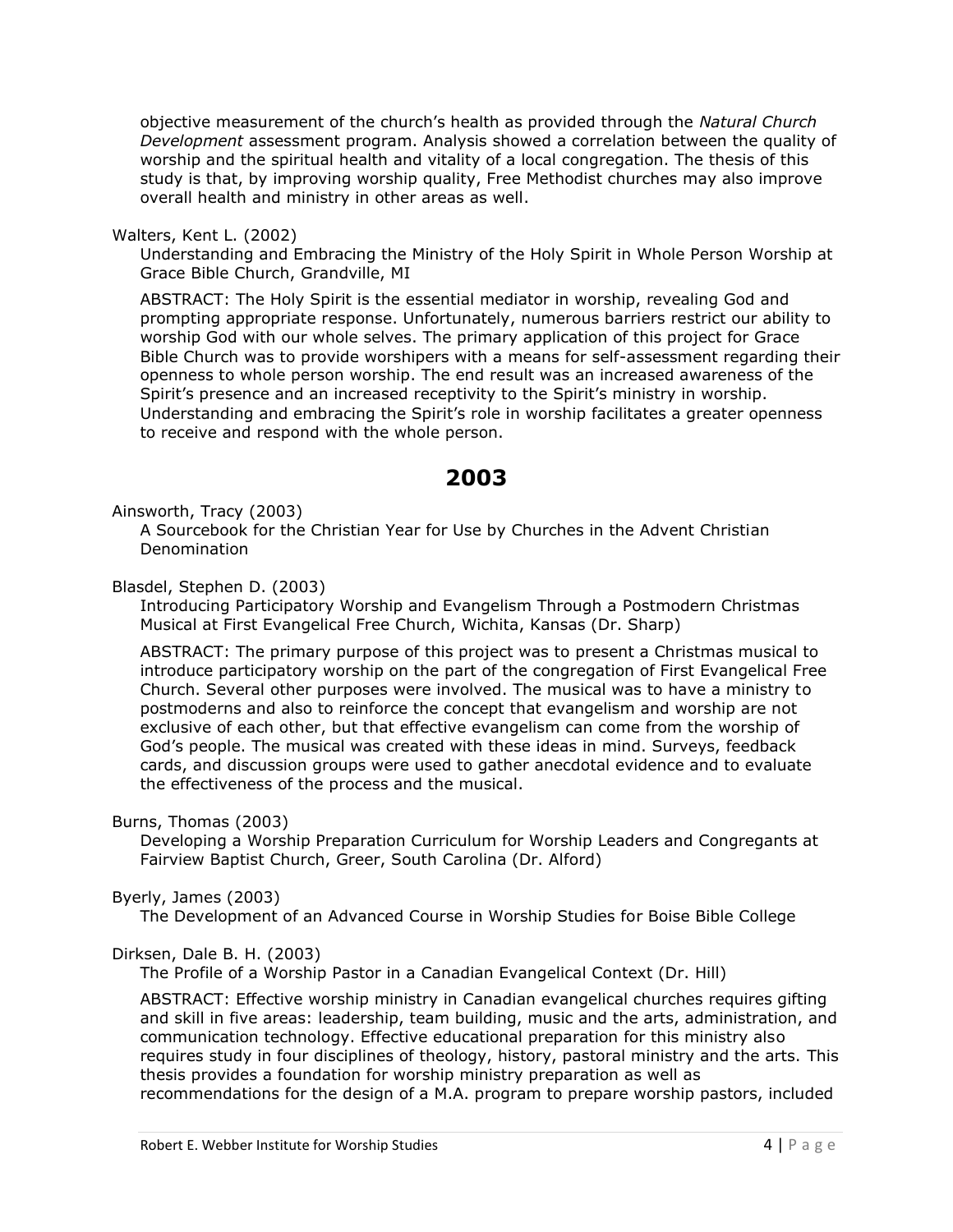in appendix C of this project. Three detailed sample course plans, with student evaluations, are included in appendix D. A comprehensive bibliography for worship students is included as appendix E.

#### Gibson, Julie K. (2003)

A Worship Curriculum for the Commissioned Lay Pastor Program, Boise Presbytery, **PCUSA** 

#### Hood, Heather (2003)

A Study and Application of the Ancient Te Deum in Postmodern Worship at Christ Presbyterian Church, Edina, MinnesotA

ABSTRACT: Today's Christian church is faced with the challenge of how to proclaim an ancient faith and apply it to an ever-changing society. Our contemporary worship environments have, in many cases, set aside elements of Christian tradition in an endeavor to be relevant. Scholars indicate that the postmodern generation is eager to connect to elements of ancient church worship in ways that are unique and meaningful. This thesis project is an effort to address that on one level – a study of one ancient text, the Te Deum, and its use in postmodern worship at Christ Presbyterian Church, Edina, Minnesota.

#### Hoyer, Philip (2003)

Leading Carlsbad Community Church of Carlsbad, California to an Understanding of Corporate Worship Through the Instruction of Small Groups

#### Lundberg, Gregory (2003)

Finding a Rhythm of Prayer in a Postmodern World: Praying the Psalms at Central Baptist Church, Springfield, Illinois

#### Maxon, William (2003)

The Integration of Ministry and the Worship Arts: A Practicum and Internship Curriculum for Worship Arts Students at Judson College, Elgin, Illinois

## Moratto, Michael (2003)

Four Fold Worship Reference Database: A Resource for Planning Four Fold Worship at First Baptist Church in Stephenville, Texas

#### Moyer, Dean (2003)

Worship Renewal for the Vocational Worship Pastor: An Eight-Week Renewal Curriculum Established Upon Redemptive Themes Inherent in the Theologies of Baptism, Sabbath Rest, and Imago Dei

#### Peters, Carl (2003)

Assessing the Need and Aptitude for Worship Education at Ancient City Baptist Church in Saint Augustine, Florida

## Roberts, Sandra (2003)

Teaching the Anglican Understanding of Eucharistic Worship at St. Margaret's Episcopal Church on Fleming Island, Florida

#### Whited, Rebecca (2003)

A New Discipleship Curriculum to Enhance Worship at Tallmadge Lutheran Church, Ohio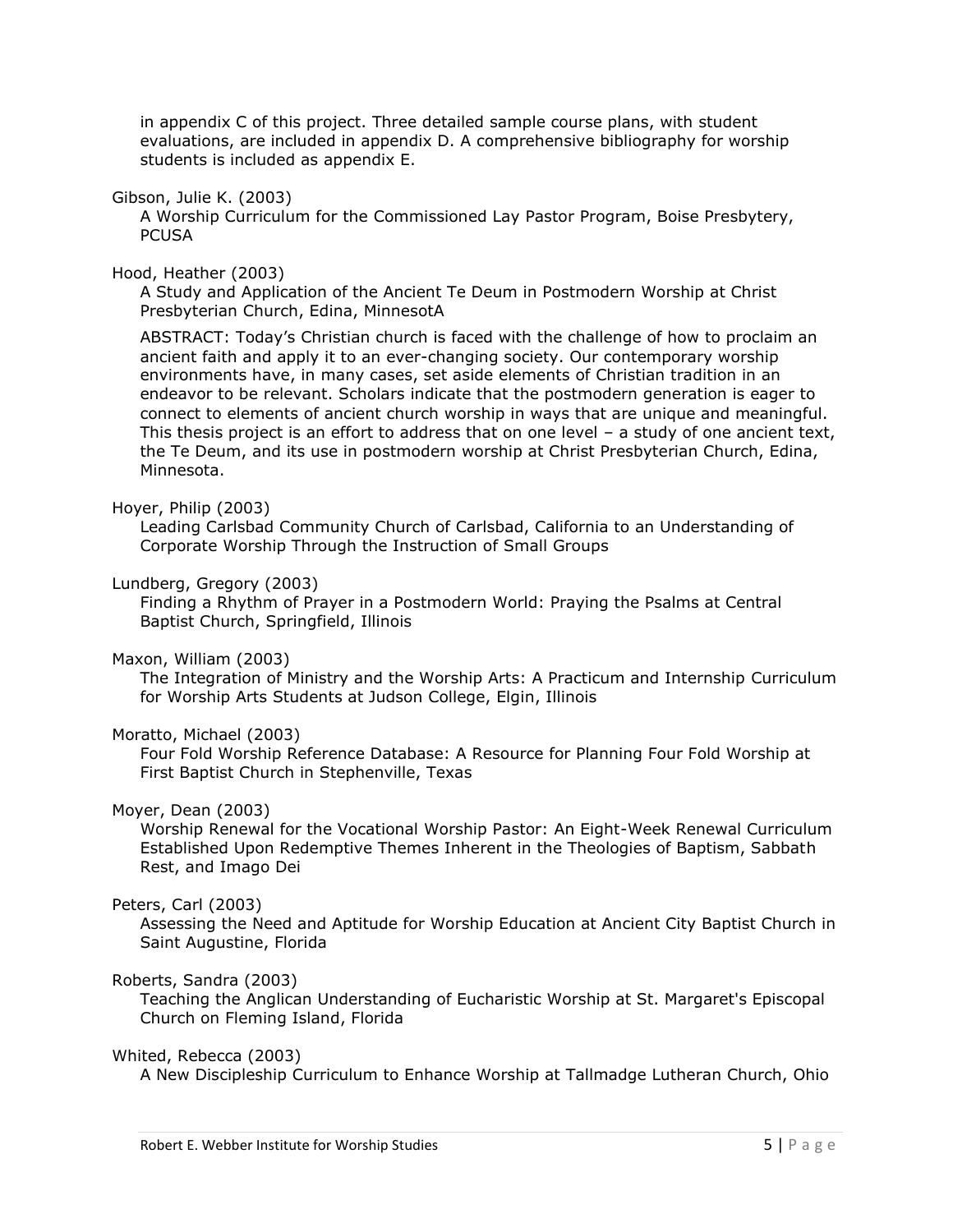ABSTRACT: This study at Tallmadge Lutheran Church, Ohio affirms that Christians experience more meaningful corporate worship as a result of a growing relationship with God. Many churches tend to welcome people into church membership without an adequate emphasis on the importance of spiritual nurturing and discipline. The catechumenate is a process that helps to facilitate conversion and spiritual growth. The curriculum provided in this project is divided into four stages and takes approximately ten months of two hour per week sessions to complete. Tools and resources are provided to assist the Christian in their spiritual journey. Ultimately, as Christians become active in their personal prayer and worship, there is a beneficial overflow effect on the corporate worship of the community of faith.

#### Wilder, Royce (2003)

Equipping the Praise Team at First Baptist Church, Corinth, Mississippi, Through Worship Education, to Plan and Lead Participatory Corporate Worship

ABSTRACT: This thesis dealt with how to introduce overtly participatory worship elements successfully into a well-established Baptist Church of primarily "presentational" worship orientation. The focus of the project involved educating a small worship-leading ensemble in the church over an eight week period to plan and lead overtly participatory worship in a manner that would be embraced by the church. The primary vehicle for achieving this end was an achievement-based teaching system that utilized a Worship Discovery Journal specifically developed for this project, a pertinent course textbook, weekly class discussions, and two Saturday night participatory worship opportunities.

#### Wilson, William (2003)

Developing an Understanding of Worshiping in Spirit and Truth at Kilbourne Park Baptist Church in Columbia, South Carolina

ABSTRACT: This thesis was a study of the ability of some members of Kilbourne Park Baptist Church to understand and apply John 4:23-24. Many members of Kilbourne Park Baptist Church do not have satisfying corporate worship experiences on a regular basis because their understanding and practice of worship in spirit and truth has been impoverished by the evangelical church's rejection of biblical symbolism through art as a facilitator between the rational world and the non-rational world. A curriculum consisting of lectures and worship practicums was administered to a small group of church members. At the end of that curriculum the students were interviewed to determine if their understanding of worship in spirit and truth had changed and if their satisfaction with worship had been improved when utilizing symbolic arts to facilitate worship. About one-third of the the students reported that their understanding of worship in spirit and truth had changed, and that their satisfaction with worship had improved. The curriculum, therefore, was effective in improving the worship experience for some students but not for others.

# **2004**

<span id="page-5-0"></span>Allen, Edith (2004)

Remembering and Living Our Baptism: Implications for Spiritual Formation in the Members of First Church of the Nazarene, Kankakee, Illinois

## Bellows, Margaret (2004)

Enhancing the Understanding of Divine Healing for the Order of Saint Luke the Physician Chapter at Indian River City United Methodist Church in Titusville, Florida through a Study of the Healing Concepts Found in the Book of Psalms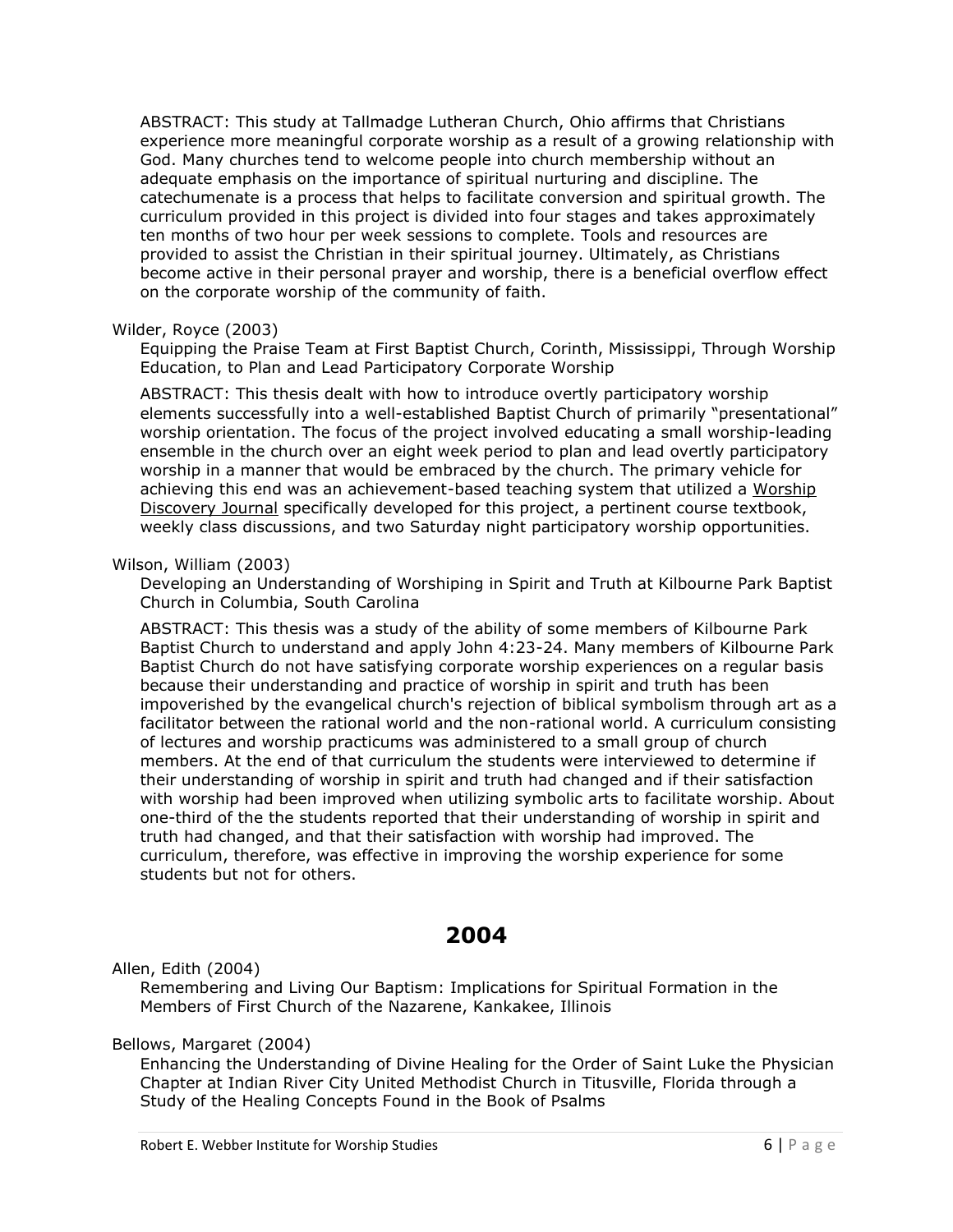ABSTRACT: The problem addressed in this thesis is that the Order of Saint Luke the Physician limits its study of biblical healing to the twenty-six New Testament occurrences as performed by Jesus. Biblical healing took place long before Jesus' incarnation. Further, to have a broader, biblically unified approach to the subject, study materials should also include an examination of the concept in the Old Testament of healing. To remedy this problem I wrote a course of study for the Order of Saint Luke the Physician chapter at Indian River City United Methodist Church in Titusville, Florida. The course explored some of the healing concepts found in the Book of Psalms. Walter Brueggemann's classification was utilized in the study. The course concluded with a twoday healing seminar and service which was open to all members of the congregation regardless of membership in the chapter of The Order of Saint Luke the Physician. This thesis and its supporting documents also record and evaluate the effectiveness of both the course and the two-day seminar.

#### Cummings, William (2004)

Designing Blended Services of Worship for North Park Evangelical Presbyterian Church, Pittsburgh, Pennsylvania

#### Dunnett, Walter (2004)

Worship in the Apostolic Tradition of Hippolytus

#### Frankland, Dinelle (2004)

A Strategy for Leaders Who Plan Worship for New Church Plants in the Christian Church, Non-denominational, to be Taught to Students at Lincoln Christian Seminary

ABSTRACT: The churches known as Christian Churches have a long history of intentional and dynamic church planting. New church work is supported and taught at the colleges and seminaries connected with these churches. This thesis develops guidelines for establishing a philosophy of corporate worship for leaders of the Christian Church involved with new church plants. Many church planters have not been taught to give attention to the content of Sunday morning worship, the story of God's redemption and salvation. Rather, they have learned to plan worship according to the cultural context in which they minister, which is primarily manifested in the choice of a particular musical style. While contextualization is important, the guidelines outlined here emphasize an understanding of the biblical and theological basis for corporate worship as it applies to new church plants. The material also addresses issues concerning the analysis of the context and culture of a demographic group targeted for a new church plant. The resulting curriculum is designed to aid leaders of church plants in planning corporate worship that reflects biblical content and is stylistically appropriate to the cultural context. The material includes a biblical and historical study, nine principles and goals for planning worship for a new church, and practical applications for using the information in a new church setting.

#### Fugate, Donald (2004)

Enhancing Unity and Authentic Worship at Foxworthy Baptist Church, San Jose, California through the Teaching and Application of Forgiveness

ABSTRACT: Acknowledging a dearth of forgiveness preaching and teaching, this thesis and supporting curriculum seeks to encourage unity and enhanced worship at Foxworthy Baptist Church, San Jose, California by communicating the biblical mandate to forgive and providing opportunities to experience forgiveness. A six-week Sunday School curriculum and supporting seminars guide participants through an examination of the biblical doctrines of sin and its resultant consequences of guilt, shame and isolation. This sin nature is viewed in light of God's holiness, and His provision through sacrifices for sin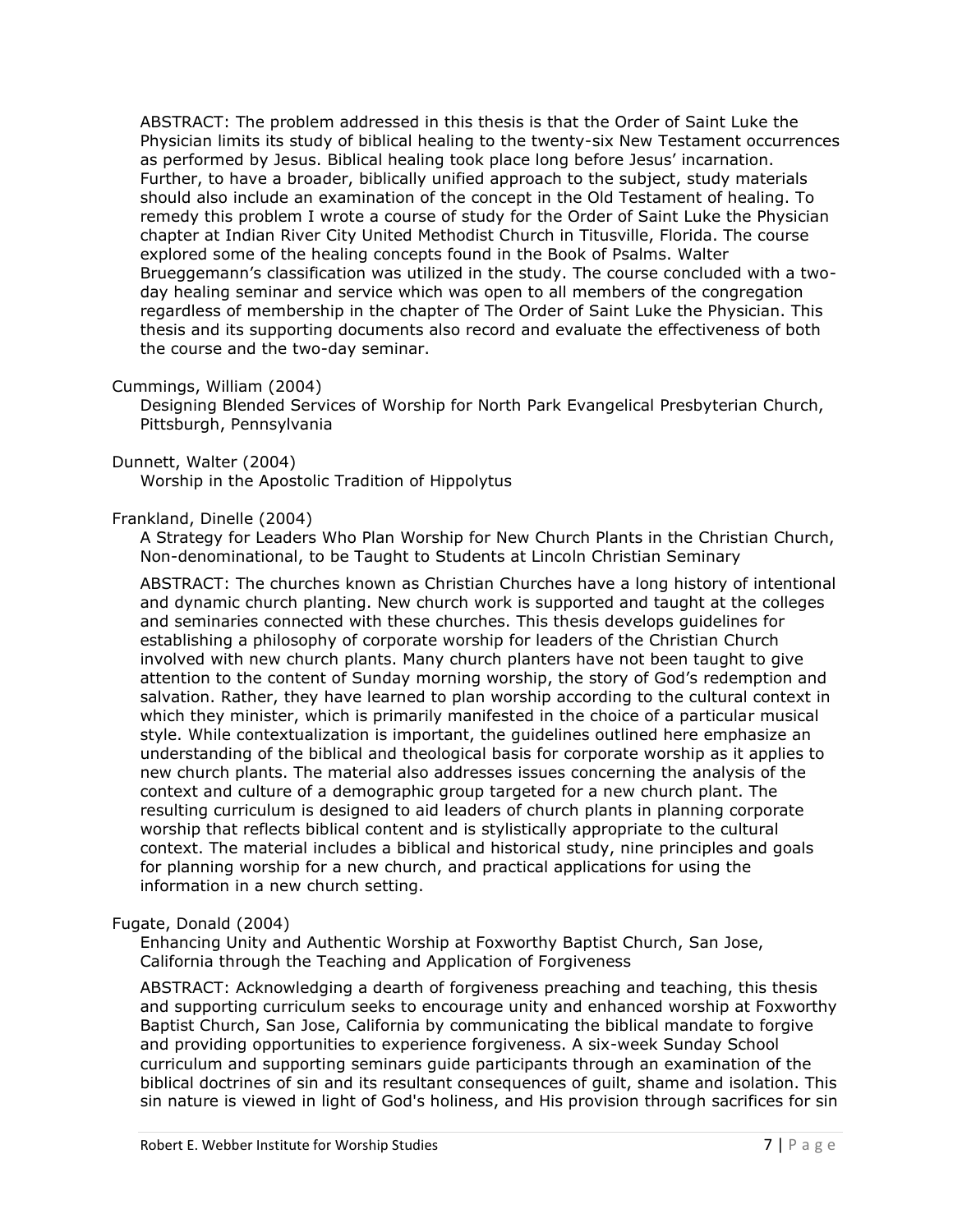and the Atonement. The curriculum also examines the teaching of Jesus and other New Testament writers concerning forgiveness, anger and bitterness.

## Gregory, Gary (2004)

Worship at the Lord's Table: A College Course of Study and Preparation for Students at Cincinnati Bible College and Seminary

ABSTRACT: This thesis/project provides a one credit-hour college course for Cincinnati Bible College and Seminary on the topic, "Worship at the Lord's Table." The course presents a study of the biblical and historical foundations of the Lord's Supper as well as practical assistance for presiding at the Table. Through biblical and historical inquiry students are challenged to reconnect to the deep meanings of the Lord's Supper and are then guided in its application for the contemporary church. The study is aimed at preparing students, ministers, church leaders and others who are associated with the brotherhood of churches known as Christian Churches and Churches of Christ.

## Hetrick, Esther (2004)

A Pilot Program Developed for the Independent Christian Churches for Working through Changes in Worship Styles with the Assistance of Great Lakes Christian College

ABSTRACT: This project was a pilot program developed for independent Christian Churches to work through changes in worship styles with the assistance of Great Lakes Christian College. In this project I proposed that a remedy to the conflict over worship styles begins with: 1) gaining perspective on changes in worship style, by looking back at other periods of change; 2) developing a common understanding of worship, based on biblical and historical foundations; and 3) discovering principles for affecting purposeful change. The project was designed for three audiences—a pre-training seminar for the leaders of the local church, a presentation of the choral work, "Worship Matters," for the entire congregation, and a weekly study dealing with worship and change for interested members and leaders of the congregation.

## Hunt, Richard (2004)

Recovering the Role of the Congregation in Sunday Worship: A Curriculum for Adult Members of Central Baptist Church in Jonesboro, Arkansas

ABSTRACT: The worshiping congregation in many churches is fast becoming a passive audience of consumers, gathered to observe the "performance" of professional ministers. This thesis addresses the problem of passive worshipers by producing a curriculum for adult church members. The curriculum intends to raise the level of understanding and engagement of members of the worshiping congregation. The thesis began with an exploration of the role of the congregation in worship biblically, theologically, historically, and practically. This formed the backdrop for the development of a 12-week curriculum for adults on the recovery of that role in Sunday worship.

## Matthews, Gary (2004)

A Worship Discipleship Course for Current and Future Worship Leaders of Highland Park Baptist Church in Southfield, MI

## Matthews, Robert (2004)

Learning Basic Concepts of Worship Through a Designed Curriculum and Musical for the Children's Choir of Trafalgar Village Baptist Church, Memphis, Tennessee

#### Moeller, Mark (2004)

Using Varied Forms of Communication to Enhance Worship Engagement at First Baptist Church of San Angelo, Texas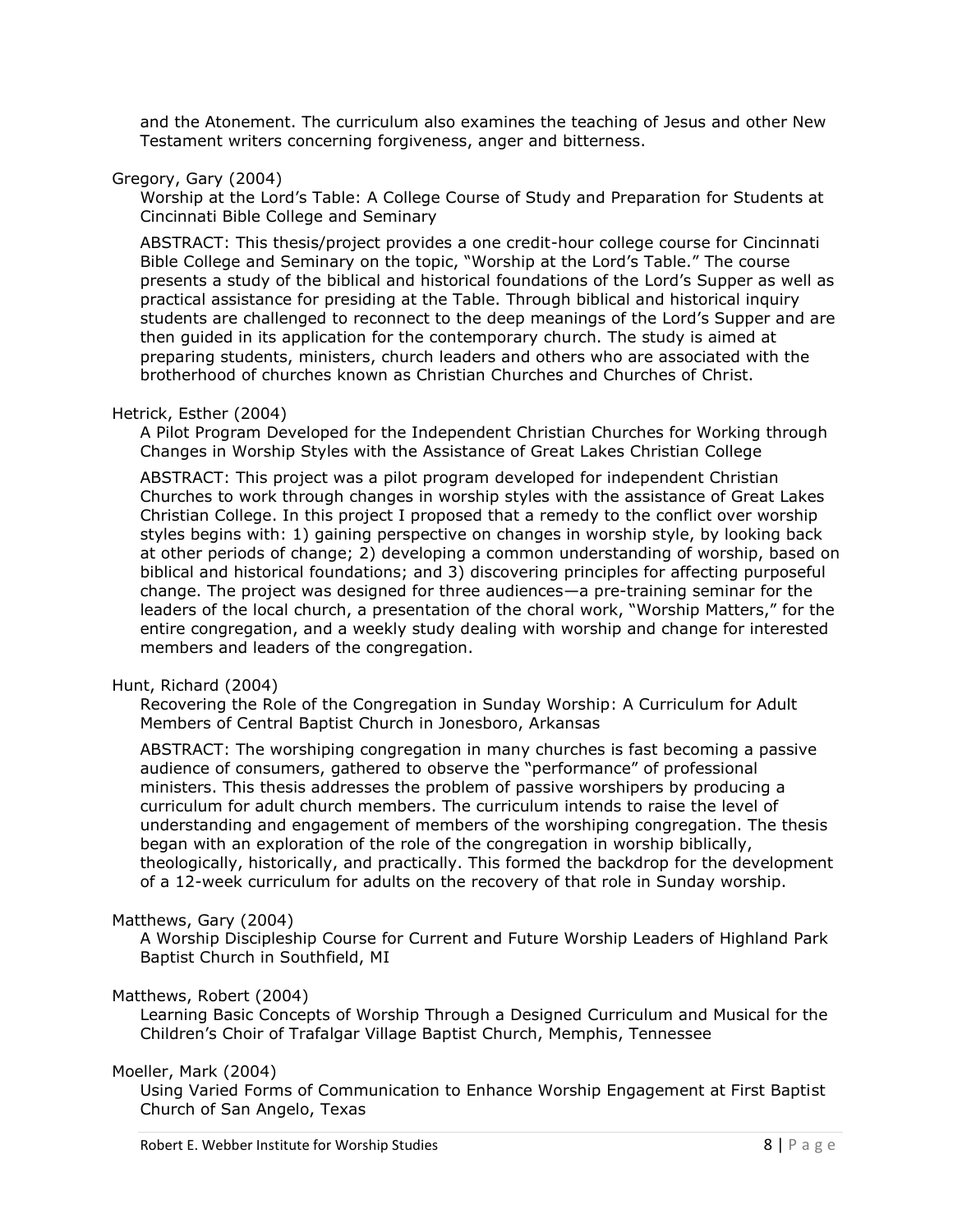ABSTRACT: The elevation of the spoken word to the exclusion of other communicative forms is a common practice in most Baptist worship settings. This thesis project postulates that the use of varied forms of communication in corporate worship can enhance the worshipers' level of engagement with God and fellow disciples. Church members of differing ages, education levels, and engagement preferences will be exposed to worship settings in which various modes of communication are used. Data for this local church project will be collected, evaluated, and interpreted with recommendations for future ministry in the arena of corporate worship.

#### Myers, Patricia (2004)

Developing and Pilot Teaching a Theological Education by Extension Course on Worship for the Institut Biblique Lumiere in Les Cayes, Haiti

#### Packer, Matthew (2004)

Discovering Eucharistic Meaning Utilizing the Service of Word and Table at Fenton United Methodist Church, Fenton, MI

ABSTRACT: This thesis is written to deepen congregational understanding of the Lord's Supper at Fenton United Methodist Church. Research centers on the Biblical, historical, theological and Wesleyan aspects of the sacrament and their application for the church. A pretest was developed to measure sacramental understanding and was administered to a test group within the congregation. This was followed by a five-week course on communion culminating with an experience of the Service of Word and Table. A posttest measured changes in understanding and qualitative and quantitative analyses were provided. Appendices supply the information to make this study applicable to other congregations.

## Phifer, Stephen (2004)

Experiment in Prayer—The Convergence of Fixed and Extemporaneous Prayers in the Daily Private Worship of Congregants at Word of Life International Church, Springfield, Virginia

## Price, William (2004)

The Application of Established Worship Core Values to Youth Worship at First Baptist Church, Rochester, Minnesota

ABSTRACT: Worship is an important part of the ministry to students at First Baptist Church, Rochester, with weekly worship in this context being student-led. The problem addressed by this thesis project was an absence of training to prepare the students for their task. A six-week series in worship theology and design centered on the church's six worship core values was provided to the students. The goal was to train the students to design services that reflect the established worship core values. The student's ability to perform weekly evaluative assignments during the training period and their ability to design effective worship services after the term indicate the success of the seminars. It is hoped that this training will provide theological and practical guidance to these students for many years to come.

## Satterwhite, David (2004)

Increasing the Creative Use of Scripture in the Worship Services at Roebuck Baptist Church in Roebuch, South Carolina

#### Stromstra, Patricia (2004)

Reviving the Season of Easter at Third Christian Reformed Church, Kalamazoo, Michigan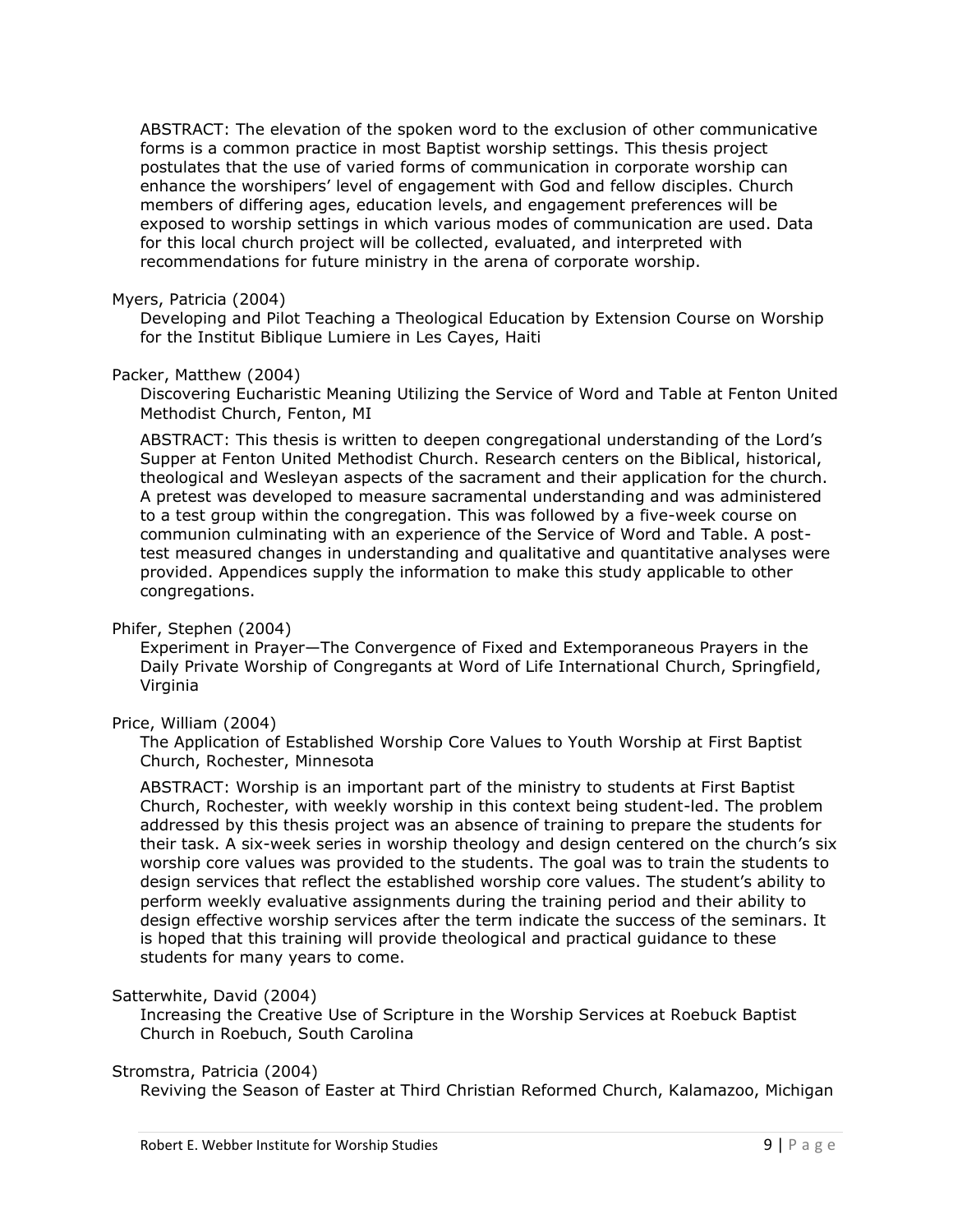Wiebe, Michael (2004)

Equipping the People of Nampa, Idaho First Church of the Nazarene to Experience the Healing Presence of Christ in Communion

Wilkerson, Waverly (2004)

Implementing a Plan for the Usage of Visual Symbols in Baptism and the Lord's Supper at First Baptist Church of Groveport, Ohio

## Ziegenfuss, Robin (2004)

A Strategic Worship Transition Plan to Assist First Christian Church of Council Bluffs, Iowa, in Moving from a 450 to a 1000 seat Worship Space

ABSTRACT: Changing the content or form of worship can be a treacherous road to travel for a worship leader. This thesis proposes that worship education is a means to increase a congregation's receptivity to changes in worship. To support this thesis, classes on various aspects of worship were offered to members of the congregation. Topics covered in these classes included explanations of symbolism, physical expressions of worship, music, and prayer. In addition to these classes, a series of Advent lessons presented to the congregation demonstrated the appropriateness of observing the Church Year in worship services. These Advent lessons, presented during Sunday morning worship and reinforced in written form, were identical in content, irrespective of the style of worship services. Data collected from pre and post-class surveys were processed and evaluated to suggest recommendations for a concise, overall plan for worship transition.

## **2005**

<span id="page-9-0"></span>Borecki, Linda S. (2005)

Learning in the RITE Context: Contextualizing Worship Leadership Training for an Online Course of the Lutheran Church - Missouri Synod

ABSTRACT: "Learning in the RITE Context" proposed, defended, and implemented a revised online course of pastoral liturgy for the Leadership Advancement Process (LAP) program of the Lutheran Church – Missouri Synod. It was hypothesized that students of varying Lutheran liturgical traditions and varied expectations of future worship leadership roles would benefit from a course of study contextualized to students' circumstances and needs and contextualized to the computer medium. The research suggests that employing a unifying theological liturgical premise, or Golden Thread, and teaching for enduring understanding via computer delivery is a faithful way and a good way to encourage discernment, resourcefulness, and a pastoral heart in students' own worship and worship ministries. As worship contexts become more varied, worship leaders for themselves and for their particular faith community can yet articulate and facilitate worship that is "Christian" and "Lutheran" – seeing and practicing a truth and unity that is deeper than the uniformity of external rites.

## Cameron, Virginia W. (2005)

Developing a Collection of Charles Wesley's *Hymns on the Lord's Supper* for the Church of the Nazarene

Chan, Philip H. (2005)

Music and Worship: A Textbook for Music and Worship Offered by the Hong Kong Baptist Theological Seminary

Dunnett, Dolores E. (2005)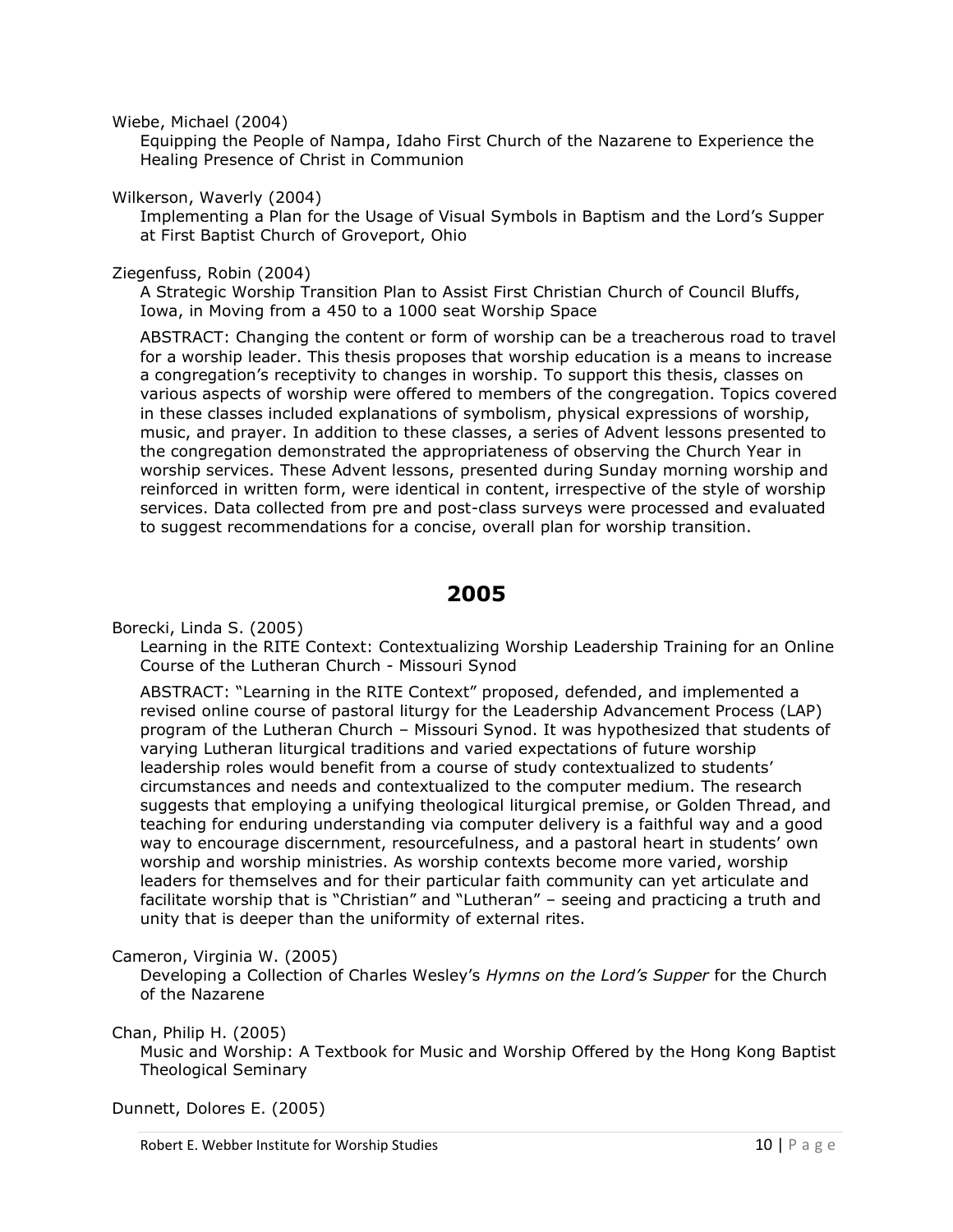The Real Presence of Christ in the Eucharist

## Gaddis, Keith H. (2005)

Enhancing the Personal Development of Spiritual Disciplines in Prayer, Leading to a Richer Experience in Corporate Worship at Maryland Community Church in Terre Haute, Indiana

## Gehrels, Kenneth M. (2005)

Enhancing Unity Without Uniformity in Worship at Calvin Christian Reformed Church, Ottawa, Canada

ABSTRACT: Calvin Christian Reformed Church of Ottawa has, as one of its core values, a commitment to unity. However, the congregation's membership is very diverse. This diversity presents a challenge to worship planners as they seek to prepare liturgies that are edifying to the congregation as a whole, assisting as many as possible to engage in meaningful dialogical activity with God. The purpose of this project was to explore the contours of the diversity within the congregation by means of the pedagogical theory of Multiple Intelligences. The illustrated diversity was then shared with the leaders of the congregation. Also shared were theological considerations regarding what range of liturgical actions may be used with integrity in a Reformed worship service. The process was designed to enhance the leaders' understanding of diversity, and through that enhanced understanding to develop a deepened sense of mutual acceptance and stronger unity among the leaders and within the congregation at large.

## Grenz, Edna L. (2005)

The Journey with Jesus: A Workshop on the Christian Year with Emphasis on Advent at First Baptist Church, Vancouver, Canada

ABSTRACT: The thesis maintains that the regular observance and study of the high points in the life of Christ, also known as the Christian year is enriching to the journey with Jesus. The people of First Baptist Church, Vancouver, Canada, took part in a workshop that gave an overview of the Christian year. Particular emphasis was given to Advent through a four-week series designed to prepare participants to reflect on the Advent themes in their personal journey and to enrich their participation in the corporate Advent worship services. The project provided a segment of the congregation with tools of understanding, so that the observance of the Christian year could be developed further in the worship life of the church.

## Hager, Jeffrey D. (2005)

Expanding an Understanding of Divine Revelation for Use in Worship Planning at Cypress Point Community Church in Tampa, FL

## Horton, Wallace W. (2005)

The Development and Application of a Curriculum for Adult Bible Classes on the Healing Power of God in Worship at Prince of Peace Lutheran Church in Springfield, Virginia

ABSTRACT: The purpose of this thesis is to help the members of Prince of Peace Lutheran Church in Springfield, Virginia experience the reality of God's healing power in Christian worship and liturgy. This purpose was accomplished through the development and application of a six-week adult Bible class dealing with the subject. Following the course, class participants responded to what they had experienced through a questionnaire, a one-on-one interview, or a personal journal. The data gathered from the evaluations indicated that the majority of the participants experienced a greater awareness, understanding, and vulnerability regarding the presence of God's healing power in worship.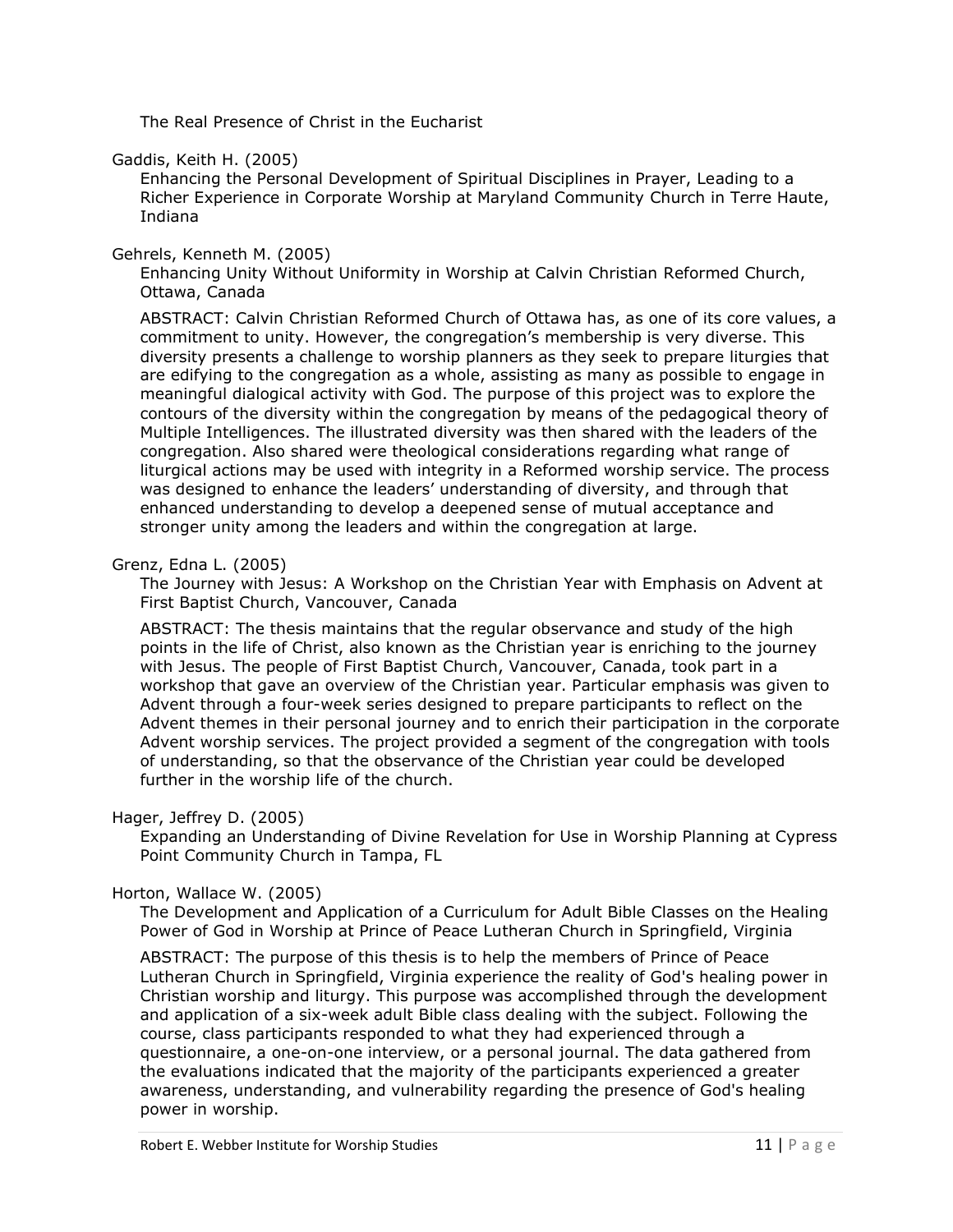#### Jackson, Daniel S. (2005)

The Implementation of Sixteenth-Century Liturgical Music Through Authentic "Performance Practice" in Evangelical Worship at Point Loma Nazarene University

ABSTRACT: The historical backdrop of various doctrinal and liturgical changes experienced during the Reformation provides a foundation for performance practice of sacred music in the late Renaissance and early Baroque. This project proposes the P. L. N. U. Concert Choir will successfully implement sixteenth-century liturgical music in an evangelical setting with stylistic considerations involving the use of dynamics, metrical symbols, text placement, accidentals, and desired choral tone. In addition, Concert Choir students will explore the possibilities of converging historical music, ethnic music and numerous forms of contemporary music in their concert tour program that will foster the inclusion of all people.

#### Johnson, R. Kevin (2005)

Preparing the People for Worship: A Lectionary Based Home Worship Guide for Families at Christ Church United Methodist, New York City (Dr. Borchert) ABSTRACT: The purpose of this project was to introduce families at Christ Church United Methodist to family devotional life with a view toward making corporate worship more meaningful. A lectionary-based home worship resource was used to accomplish this goal. The resource used various arts media to forecast the scriptures and themes to be explored in the corporate setting, therefore giving the participants a more complete vocabulary for worship. The primary goal for the project was to encourage an ongoing habit of individual and family worship for the participants.

## Leestma, David B. (2005)

Preparing the Worship Community of First Covenant Church, Oakland, California, to Embrace a New Physical Worship Environment Plan to Foster Greater Participation in Worship and to Engage More Fully with God

## Mahaffie, Mark K. (2005)

A Worship Study Course and Services for Advent and Christmas Designed to Enhance the Spiritual Growth for Sequoia Heights Baptist Church, Manteca, California

ABSTRACT: This thesis project aims to ignite the hope, peace, joy, and love of the Advent season at SHBC. The project seeks to bring back into focus the rich history of anticipating the first coming of Christ as well as the preparing for His second coming. Our focus at Sequoia Heights was drawn to a spiritual Christmas through four Advent worship services, an Advent family devotional, and six Bible Study lessons. This project points to the fulfillment of God's promises at the great Parousia.

## Martinez, Evelyn R. (2005)

Using Creative Arts to Enhance Sunday Morning Services in Latin America: A Pilot Course Given To Hispanic Churches in the Metro Atlanta Area

## Moffett, Bradley J. (2005)

Developing a Guide for Evaluating the Issues of Genre, Role, and Function in Selecting Music for Worship Among Selected Music Leaders Within the Church of God, Cleveland, Tennessee

ABSTRACT: This thesis will identify a sample group of music leaders in the Church of God, Cleveland, Tennessee, and evaluate music being used by the sample group for worship according to a paradigm based on the genre, role, and function of music in worship. The sample group will be given a guide that outlines the ideas of the paradigm,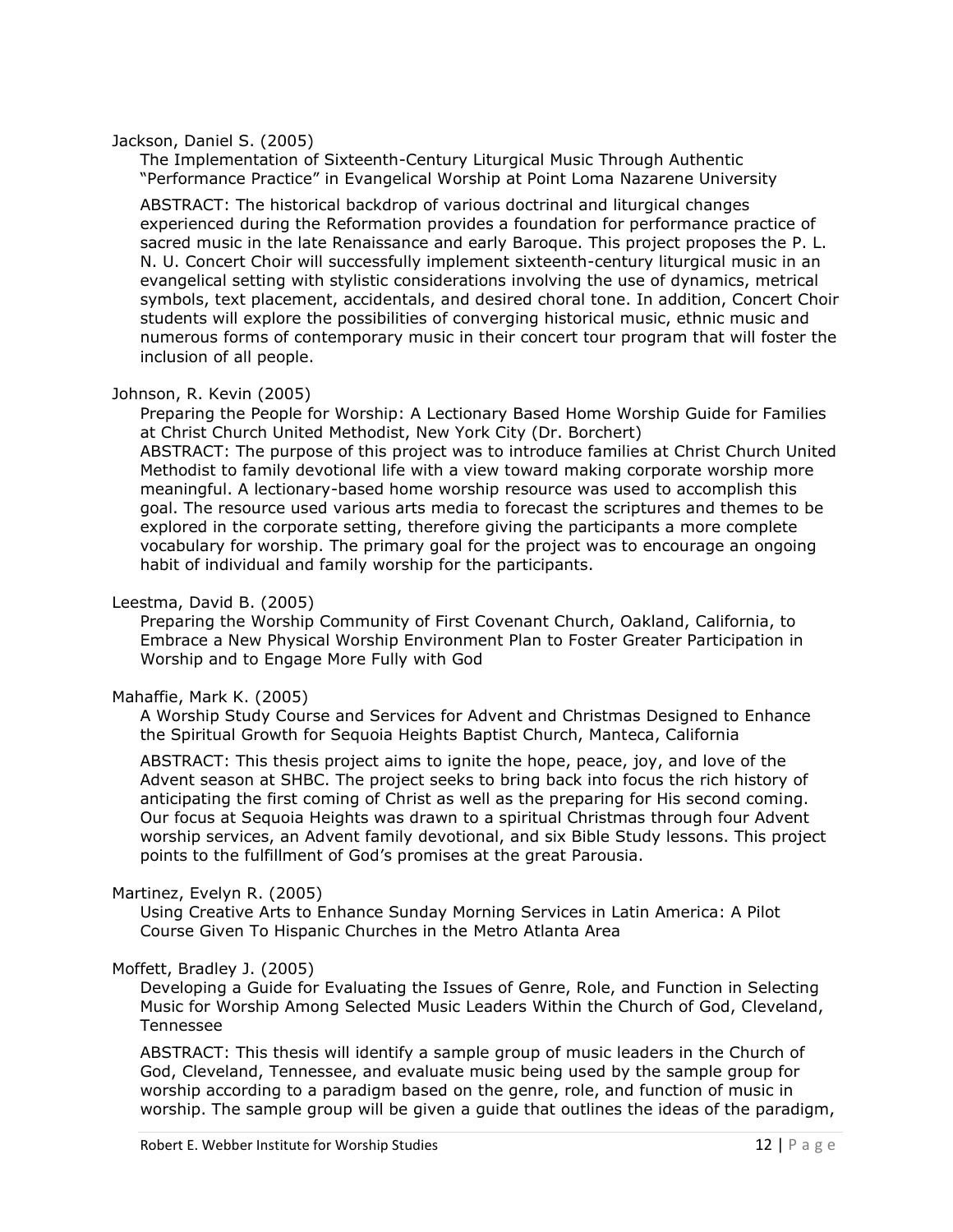and after having time to implement the guide into the music selection process, a second test period will evaluate the music being chosen. As a result of this thesis, members of the sample group will have a biblically and theologically informed means by which to choose music for worship.

#### Moll, Steven R. (2005)

Renewing Worship at Green Lake Presbyterian Church Seattle, WA Through Insights from Tabernacle, Priesthood, and Sacrifice

ABSTRACT: The purpose of this thesis is to promote worship renewal and to establish an appropriate framework for biblical worship informed by insights from the tabernacle, priesthood, and sacrifice. Biblical constructs important for these purposes focus on God's character and actions in history, covenant relationships, and the calling of His people in worship. In the Old Testament, the sacrificial system enabled God's people to draw near to Himself through the offering of sacrifices that facilitated atonement, communion and tribute. In the New Testament, Christians offer spiritual sacrifices and pay tribute to God through words, deeds and a lifestyle of obedience.

#### Monroe, Christopher R. (2005)

The Stations of the Cross: A Worship Course for the Disciples Class of Vinton Baptist Church, Vinton, Virginia, for Experiencing the Stations of the Cross - As Found in the New Testament

#### Rogers, Paul R. (2005)

Using Baptismal Theology for Spiritual Formation within a Small Group Setting at the Evangelical Free Church of Sycamore-Dekalb, Dekalb, IL

ABSTRACT: The project analyzes the effectiveness of a small group study in facilitating an understanding and application of baptismal theology. The project proposes that the small group setting and curriculum can result in spiritual formation as participants broaden their understanding of baptism and experience appropriating baptism as a model of Christian spirituality. The project uses a select group of congregants at the Evangelical Free Church of Sycamore-DeKalb as the basis for the study. The project seeks to measure changes that occurred as a result of the study by using pre- and posttest questionnaires, a group interview, and individual interviews. Completed over the course of six weeks, the research discloses that spiritual formation can occur through an understanding and application of baptismal concepts but that more time is needed to adequately see these changes materialize.

## Shores, Rodney K. (2005)

Sacred Action and Sacramentality: A Course Development for the Worship Ministries Degree at Trinity College of Florida

## Solether, Scott V. (2005)

Transforming Worshipers into Worship Evangelists at First Presbyterian Church, Portland, Indiana

## Statom, Gabriel C. (2005)

Compiling and Implementing a Psalter Which Reflects the Reformed Heritage for the First Presbyterian Church of Lake Wales, Florida

#### Vaught, W. Lyndel (2005)

A Daily Worship Guidebook to Promote Personal Christian Worship During Holy Week Among Senior Adults, Age 65-85 at the Silver Serenaders Choir, Dallas, Texas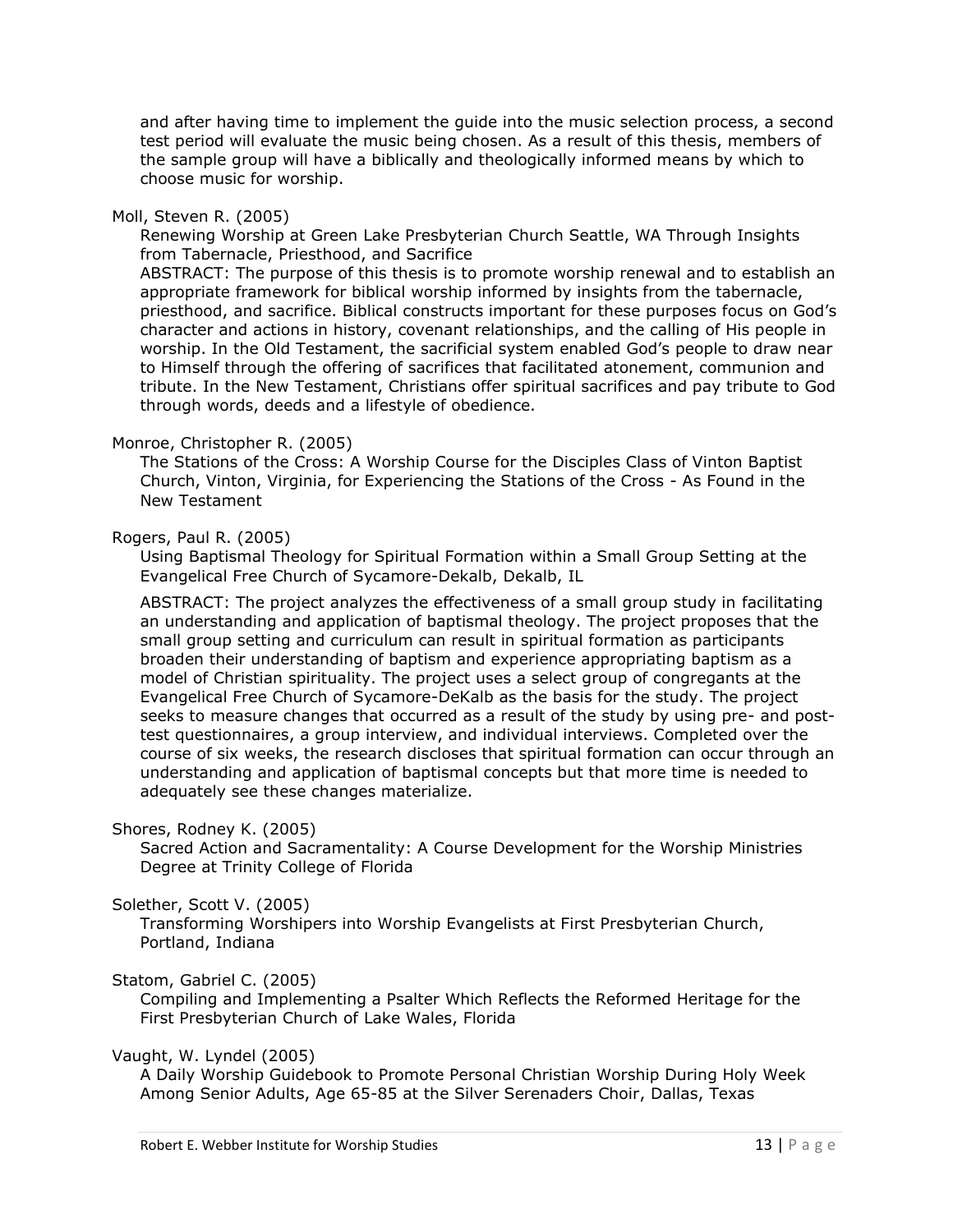Wong, Jonathan J. W. (2005)

Developing a Pattern for Teaching about God's Self Revelation and Presence Through the Arts in Worship

ABSTRACT: The thesis provides a biblical, historical, and theological foundation for God's self-revelation and presence through the arts in worship. A course proposal was developed for Pacific Rim Bible College's School of Worship and the Arts. Two sample groups comprised of faculty from International College and Graduate School and Pacific Rim Bible College were interviewed for the study. The findings suggest that a course on God's self-revelation and presence through the arts in worship should be required for students attending the School of Worship and the Arts. The findings are significant between faculty with a biblical/theological background and those without.

## Zerbe, Steven E. (2005)

Integrating a Strategic Worship Advisory Team in the Worshiping Community of Warsaw, Indiana Wesleyan Church

ABSTRACT: Worship is humankind's finite response to God's eternal call. He will never cease to offer an invitation to those willing to participate. Wholehearted participation demands intentional preparation. To offer God pleasing worship that promotes intimacy and sparks personal growth, the individual must embrace personal responsibility and prepare for a finite encounter with an infinite God. This thesis explored the potential of team-planned worship at Warsaw Wesleyan Church (WWC) in Warsaw, IN. Would corporate worship participation be impacted if a group of trained worship leaders intentionally prepared? A Strategic Worship Advisory Team (SWAT) was recruited, trained and empowered to enhance participatory worship at WWC through planning, evaluating and providing numerous resources for worship services. Over the course of the six-month project, the team continually gave fresh and new ideas that embraced various celebrative arts to encourage more worship participation. The project was successful in demonstrating team-planned worship and sparking corporate worship participation.

# **2006**

<span id="page-13-0"></span>Bray, David K. (2006

A Study in the Theology of Anamnetic Prayer Grounded in the Old and New Testaments and Exemplified in the Anaphorae of the Ancient Church: Developed for Messiah Lutheran Church, Cincinnati, Ohio

ABSTRACT: Christ's anamnetic command demands that the church remember Jesus during Holy Communion by: proclaiming Jesus as the Hebrew Messiah and Son of the living God, recounting Jesus' redemptive actions, rehearsing the nature and terms of the New Covenant relationship, providing divine authorization to the memorial meal, specifying the benefits of Christ's redemptive sacrifice, offering the anamnetic pledge given by Christ back to God as a reminder, declaring the unifying power and sovereignty of Christ's work and Lordship, petitioning Christ to issue the promised benefits, explaining the meaning of the memorial rite and its relationship to Christ's sacrificial work, magnifying God's name and actualizing his purposes on earth.

## Bunnell, John Howard (2006)

An Open-ended Database Guide to Assist Ministers of Music and Vocal Soloists to Select Solos that will Match and Enhance the Lectionary Readings During the Easter Cycle (Year "A")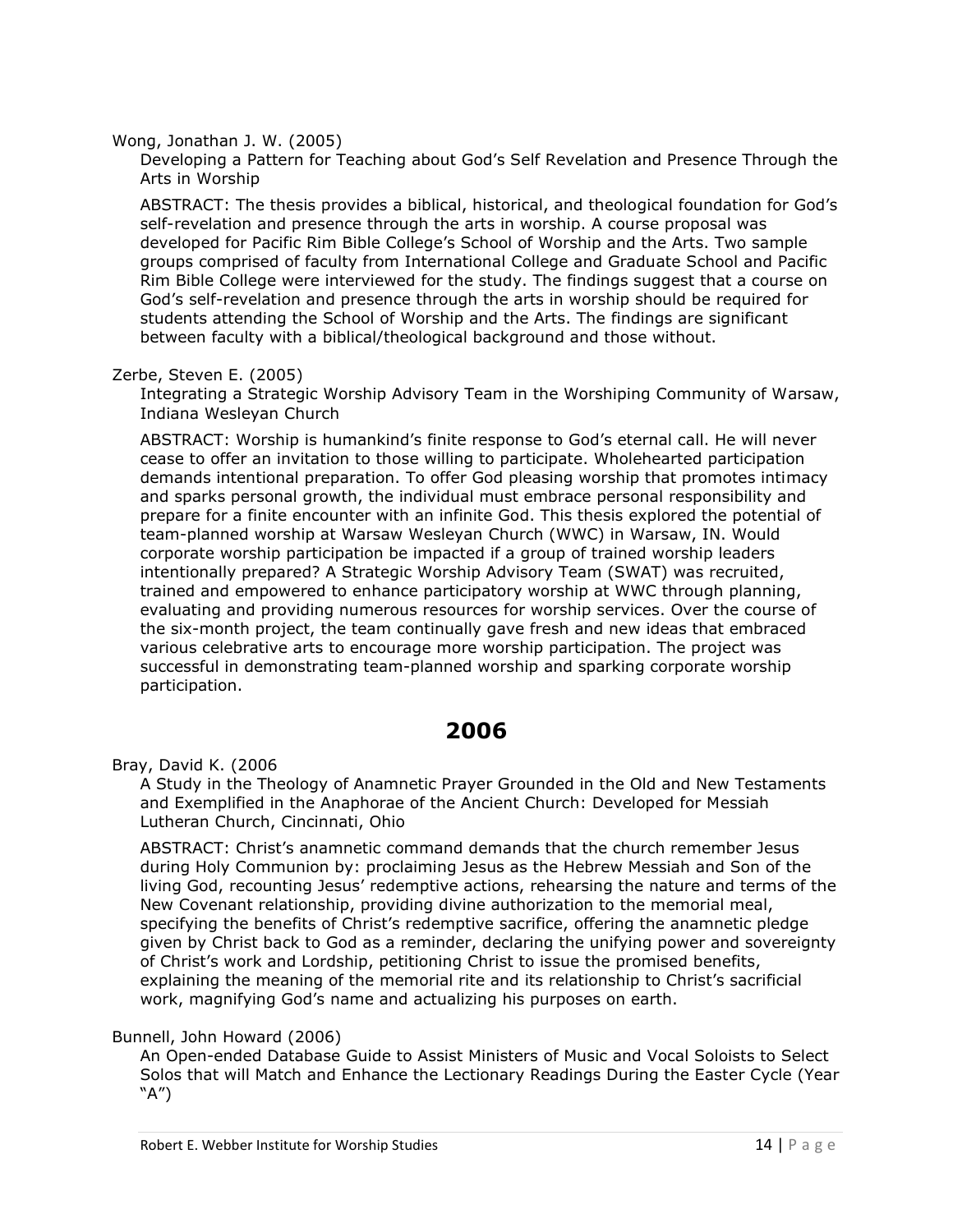ABSTRACT: This project reviews the significance of oral music in the history of worship from pre-Hebrew music through today. It also contains a database unifying vocal solos with lectionary readings for the Sundays of the Easter Cycle. The purpose is to assist church musicians in selecting solos that complement the scripture readings. The database of scripture readings and vocal solos are categorized by style, range and difficulty and are housed on a website, enabling a computer search anytime. The database allows submission of additional titles and can be expanded with other cycles of the Church Year.

## Carpenter, Karen Kay (2006)

The Christian Sacraments: Covenantal Origins, Presence and Community as Experienced in the First Presbyterian Church, Brookline, Massachusetts

#### Gray, Glen F. (2006)

A Paradigm for Renewal: Seven Pilot Studies for the Inculturation of Holy Communion at the American College, Phoenix, Arizona

#### Hoekstra, Gerzinus E. (2006)

A Resource Guide of Seasons and Symbols for St. Andrew's Presbyterian Choir, Niagaraon-the-Lake, Ontario

ABSTRACT: A Resource Guide of Seasons and Symbols for St. Andrew's Presbyterian Choir, Niagara-on-the-Lake, Ontario was a project initiative inspired by the national call of The Presbyterian Church in Canada for worship renewal. Members of St. Andrew's Presbyterian Choir embarked on a spiritual journey through the readings of the Liturgical Year and the seasonal hymns to increase their awareness and understanding of symbolism as a deepening of their faith experience. The research disclosed the need for solid biblical and theological knowledge, in order to discover, rediscover, evaluate and re-evaluate symbolism and rituals, and offering insights and perspectives to make judgments that are biblically and theologically informed as well as culturally discerning.

## Huckaby, Susan Young (2006)

Enhancing Congregational Participation in Worship at Arlington United Methodist Church through Educating and Engaging Multiple Intelligences

ABSTRACT: Arlington United Methodist Church in Nashville, Tennessee is a one hundred and eighty one year old congregation dwindling in size and active participation in many areas of church life, including worship. The older average age of the congregation and the changing socio-economic surroundings challenge the vitality of the church. The purpose of this project was to enhance congregational participation in worship through education and the engagement of two multiple intelligences: the visual/spatial and the bodily/kinesthetic. The process used in this project was designed to include a variety of pedagogical and participatory means to inform worshipers about the biblical, historical, and theological foundations of participatory worship, as well as engage them in participation in worship. Two groups of worshipers were formed for deeper study, planning, and implementation of visual and kinesthetic elements in worship. The ultimate goal of this thesis, through the power of the Holy Spirit, was to enrich the personal and corporate spiritual lives of worshipers at Arlington United Methodist Church and to edify the Body of Christ through the process.

#### Kivell, Sharon Louise (2006)

Fostering Harmony through Healing Workshops at St. Ninian's Anglican Church, Scarborough, Ontario, Canada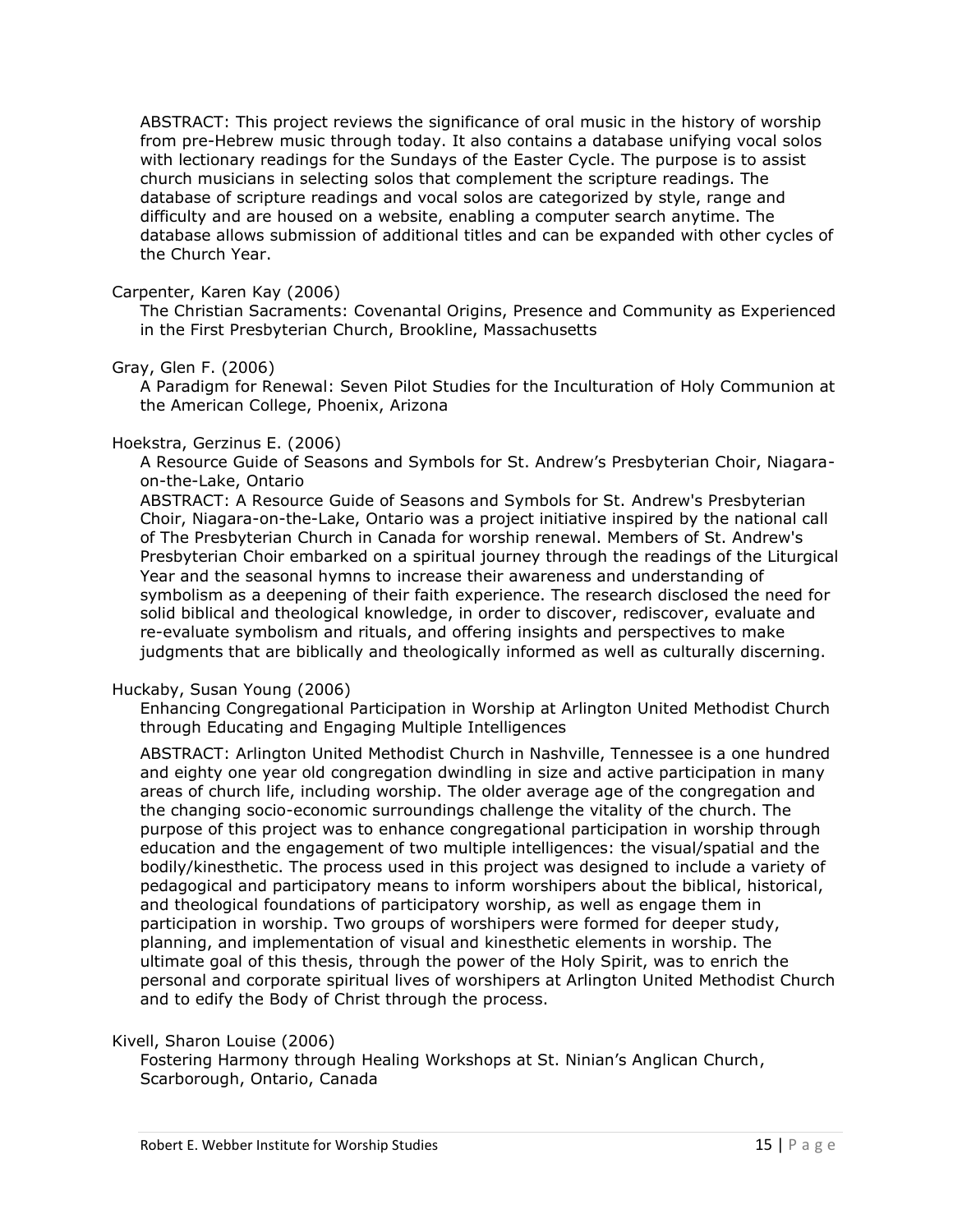ABSTRACT: In recent years there has been a movement toward more contemporary music in some Christian churches, and also toward lively, freer, more spirit-filled worship, and spiritual growth in some congregations. This movement has also led to what some refer to as the "worship wars." Congregations have been split or have lost members who do not appreciate the changes and would prefer to retain traditional styles of worship. This diversity has in some cases caused a loss of unity and fellowship. This thesis suggests that diversity has been a part of Christianity since its earliest days, and that the early church strived to maintain unity within its diversity. The thesis proposes that St. Ninian's Anglican Church, which has experienced a split between traditional and contemporary worshipers, could achieve greater fellowship and Christian love through an examination of the diversity which has always existed in the Christian church. A series of four healing workshops exposed the participants to teachings on unity, diversity, Christian love, and the communion of saints in the expectation of fostering greater love and unity within the congregation.

## Kreutzwieser, John Robert (2006)

Introducing and Integrating Silence into the Divine Service at Emmanuel Lutheran Church, Moose Jaw, Saskatchewan

ABSTRACT: Christian liturgy throughout the ages has been developed following the principles of worship in the Bible. One aspect of authentic biblical worship is silence. Unfortunately, in many Christian congregations, silence is a little used and often misunderstood element of corporate worship. Worship services are filled with so many words and sounds that the message of the Gospel loses its meaning amidst the neverending babbling. This project investigated silence in the Bible and integrated moments of silence into corporate worship according to the fourfold pattern of biblical worship. Silence needs to be rediscovered, reintroduced, and used in corporate worship.

## Lam, Calvin C. F. (2006)

A Training Manual for Purpose Driven Worship Leaders at Richmond Hill Chinese Community Church, Toronto, Canada

## Mandryk, Kara D. (2006)

Exploring Ritual as a Means of Spiritual Formation Among Young Evangelicals at Providence College in Otterburne, Manitoba

ABSTRACT: Spiritual formation has always been important in evangelical circles and younger evangelicals are looking to a variety of Christian traditions for meaningful spiritual formation rituals. The purpose of this project was to provide the students of Spiritual Formation, an introductory practical theology course at Providence College, with a framework to assess and develop spiritual formation rituals that would be biblically and theologically sound, historically faithful, and contextually meaningful. A Ritual Taxonomy was created which allowed students to systematically examine existing spiritual formation rituals. The Ritual Taxonomy also provided structure as the students adapted or created their own organic spiritual formation rituals, focusing on three foundational elements of ritual: story, symbol and action.

## McCoy, Gary Wayne (2006)

Seeing as Believing: Growing Faith through the Visual Experience

#### Nethercott, Nancy Lynn (2006)

Developing a Scripture Reading Training Workshop for Christians in the Arts Network Worship Seminar in Tokyo, Japan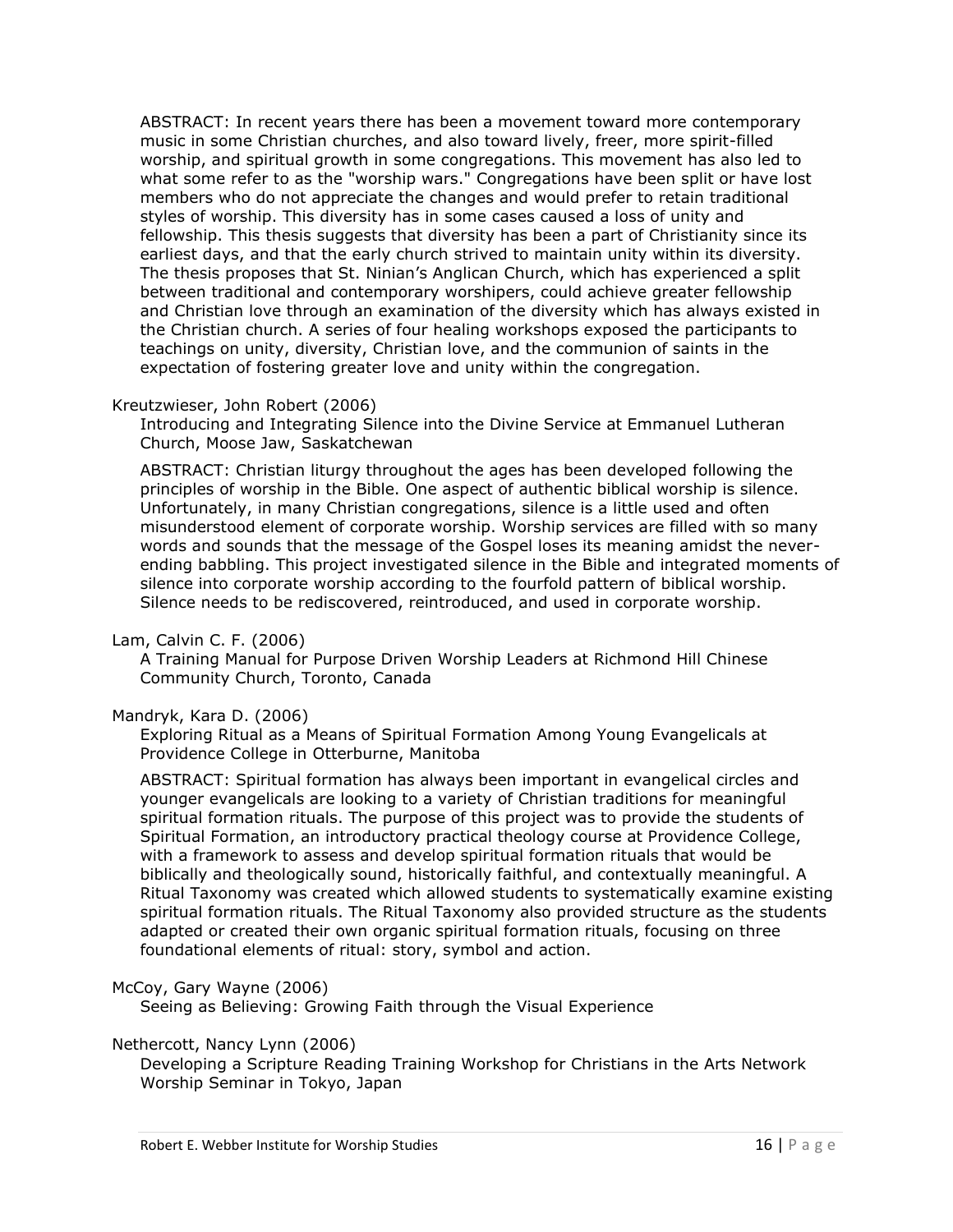ABSTRACT: There is a need for renewal in the reading of Scripture in corporate worship, both in the area of the amount of Scripture read, and in the training of those who are entrusted with the ministry of reading. However, in Japan there is no training available for those who read Scripture in corporate worship. In an effort to address the lack of intentionality in the presentation of the word in churches in Japan, I developed a training workshop and follow-up instruction with evaluation. The thesis employed biblical, historical, and theological methods to support the rationale that the presentation of Scripture is a ministry and a vital part of corporate worship. The project had three phases. Phase One was a staff training day. Phase Two was a six-hour intensive training workshop held at the October 2005, CAN Worship Seminar in Tokyo, Japan. Phase Three integrated further training and evaluation for four of the workshop participants.

## Owenby, Mike Jerome (2006)

Developing Worship Leadership Through the Application of the Doctrine of the Priesthood of All Believers at Mary Esther United Methodist Church, Mary Esther, Florida

ABSTRACT: Mary Esther United Methodist Church recently celebrated forty years of ministry. For a period of seven years the laity were denied involvement in worship planning and leadership. Worship became a clergy-led event where laity were entertained and called to repentance on a weekly basis. "Developing Worship Leadership" is a four-session approach for training laity in the Biblical and historical importance of worship leadership. With training and permission to exercise their priesthood, we found the laity desirous of leadership roles in worship as a means of personal sacrifice and offering. Worship is no longer an entertainment event, but a family gathering of thanksgiving and praise.

## Pinkston, Ira B., III (2006)

A Course for Developing the Personal Prayer Lives of the Sunday Evening Prayer Meeting Attendees at First Baptist Church, Waxahachie, Texas

## Puls, David W. (2006)

Developing a "Presence" View of Communion at Lawson Heights Pentecostal Assembly, Saskatoon, Saskatchewan

## **2007**

<span id="page-16-0"></span>Betters, Charles L. (2007)

A Guide to Help Families Discover Their Unique Missional Calling Through the Practice of Family Worship at Glasgow Reformed Presbyterian Church, Bear, DE

ABSTRACT: Many churches are struggling to lead their people toward radical missional living and, all the while, the art of regular family worship seems to have been lost. Historically, especially in the Presbyterian Church, parents were expected to lead their households as "little churches" with the intentional practice of prayer, reading and exegeting the word of God, and singing. This thesis explores the impact of family worship on missional living and the spiritual formation of the home. Through a biblical, historical, theological, and sociological survey, this thesis advocates family worship as a means for families to be equipped spiritually to discover their unique role in accomplishing the *missio Dei*.

Brown, David B. (2007)

Developing a Spiritual Formation Mentoring Program for Baptized Believers at First Christian Church, Morristown, Tennessee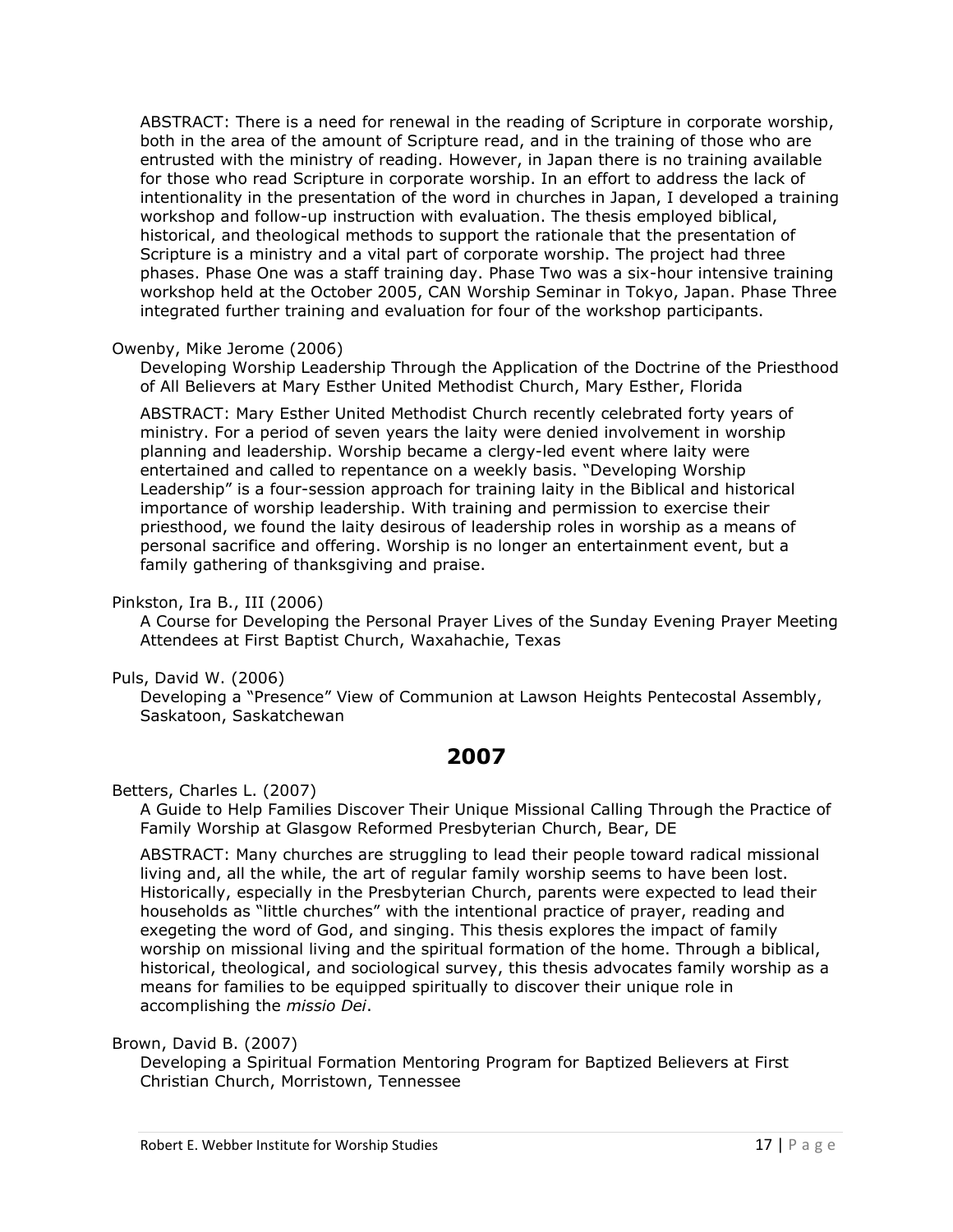ABSTRACT: First Christian Church in Morristown, Tennessee desired to equip baptized believers for greater service in the life of the church. A spiritual formation mentoring program was developed and implemented in the fall of 2006 with the primary goal of equipping baptized believers for greater service in the life of First Christian. This thesis, along with teaching materials and questionnaires, examines what effects a mentoring program can have in the life of a local congregation.

## Chow, Perry Kwan Sin (2007)

A Worship Training Course for Cantonese-Speaking Worship Leaders at the Boston Chinese Evangelical Church, Massachusetts

ABSTRACT: Worship is the highlight of a Christian's devotional life. A good worship experience helps people to know God and helps them to be willing to live a life that pleases God. Worship leaders play an important role in influencing our congregation's worship experience. Therefore, training worship leaders should be the highest priority in any training program within the church. Unfortunately, there is no worship training course available at Boston Chinese Evangelical Church at present. This thesis project has resulted in a worship training course of six two-hour sessions for Cantonese-speaking worship leaders of BCEC, to give them a fuller understanding of worship, and to prepare them to lead worship more effectively.

## Davis, William H. (2007)

Creating a Climate for Intergenerational Worship at Thomasville Road Baptist Church, Tallahassee, Florida

ABSTRACT: Intergenerational worship has biblical basis, historical precedent, theological validity, sociological implications and ministerial value. We will explore whether the worship practices of today's church are counter-cultural in combating ageism. We will challenge chronological and stylistic models for segregation of worship groups. We will examine worship-related attitudes of TRBC members, determining whether exposure to intergenerational worship through study, planning, and participation in intergenerational worship experiences is an effective catalyst for attitudinal change. We will prayerfully consider the extent to which intergenerational worship should be employed in the future of worship at Thomasville Road Baptist Church.

## Elbert, Lori E. (2007)

Writing Music for the Season of Lent for Saint Paul United Methodist Church, Louisville, Kentucky

## Garcia, Norman (2007)

Enriching Worship Through a Training Program for Salvation Army Cadets in the USA Eastern Territory

ABSTRACT: The Salvation Army has experienced significant change in worship by endeavoring to be relevant to a culture that makes the individual the center of attention. Movement in this direction has resulted in us losing contact with Salvationists and Christians in times past as well as undermining the essence of what worship is. This thesis seeks to articulate a worship paradigm that understands Jesus to be the center of worship. Once centered, we can be the body of Christ as we live eucharistically in mission and service to humanity.

## George, Robert J. (2007)

A Method to Address the Worship Expectations of those Attending the United Methodist Church of Smethport, PA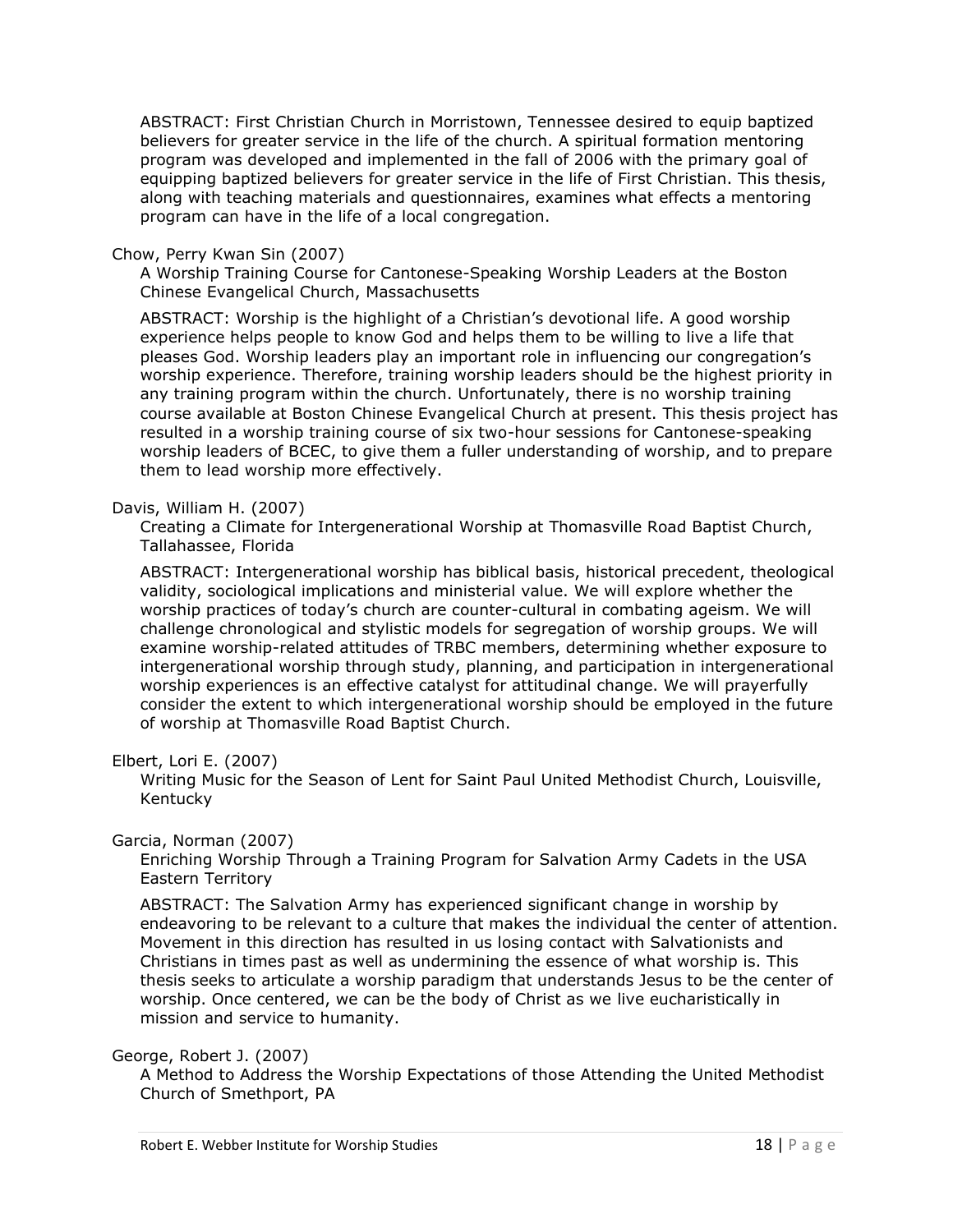ABSTRACT: The concern for improving church attendance has been part of the ministry agenda in all United Methodist Churches I have known. I undertook this doctoral thesis with the hope of creating a method to address the attendance question from a worship point of view. The thesis describes a method composed of surveys, worship committee meetings, teachings, letters, newsletter articles, bulletin inserts and adjustments to the structure of the worship service in order to address worshipers' expectations. The method is also concerned with building a worship service that has Christian integrity. The issue of Christian integrity is addressed by considering four foundational concepts from the Old and New Testament periods which guide the development of worship experiences to meet worshipers' expectations with integrity from the Judeo-Christian perspective.

## Gilbert, Craig L. (2007)

Enhancing Spiritual Growth Through Worship Education at First United Methodist Church, Alvin, Texas

## Glaeser, Joannah R. (2007)

Enhancing Worship Understanding Through Historical Reflection at Living Waters Christian Fellowship, Pasadena, CA

## Gothold, Jean A. (2007)

Developing a Theology of Worship for St. Peter's By the Sea Presbyterian Church in Rancho Palos Verdes, California

## Hallquist, Gary F. (2007)

Introducing the First Three Seasons of the Christian Year to the Traditional Worshipers at Taylors First Baptist Church, Taylors, South Carolina

ABSTRACT: Celebrating the Christian Year is an ancient practice with scriptural roots. After the Protestant Reformation, the Puritans rejected that practice, primarily because of the Regulative Principle of Calvin, which restricts worship actions to those that are expressly permitted in the Bible. Early Baptists came from the Puritans, and condoned no celebration other than the Lord's Day. Over time, Baptists adopted the civic calendar as the norm. This project was designed to acquaint traditional worshipers at Taylors First Baptist Church, Taylors, South Carolina, with the first three seasons of the Christian Year and to encourage spiritual development through their observance.

## Keefer, Laura A. (2007)

Developing a Worship Resource Guide for Small Groups at Wheatland Salem United Methodist Church, Naperville, Illinois

ABSTRACT: The purpose of this project was to introduce small groups at Wheatland Salem Church to diverse ways of worshiping. The worship resource guide was used to accomplish this goal. The guide was designed using the six traditions of faith as outlined by Richard Foster in his book, *Streams of Living Water*. The primary goal for this project was to encourage a continual habit of worship during the small group gathering.

## Lanier, Joel E. (2007)

Engaging God's Story Digitally Through the Development of an Online Advent Calendar at the First Baptist Church of Powder Springs, Georgia

ABSTRACT: The First Baptist Church of Powder Springs ministers to a culture in the midst of a major paradigm shift in communication. The world is moving away from a text-based exchange of information toward a digital, image-driven exchange. The message that the church is entrusted to share must be communicated effectively in this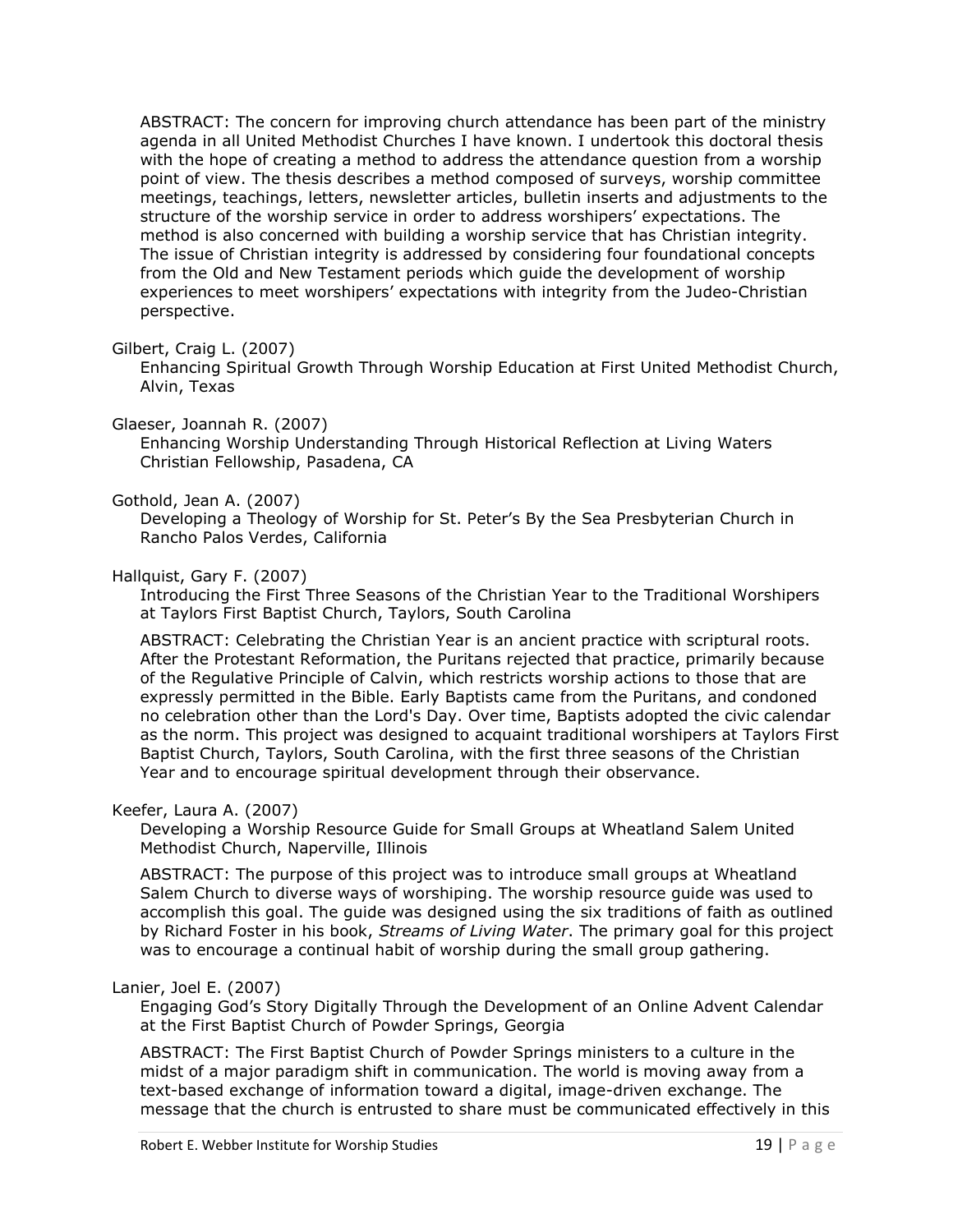digital age. Historically, the season of Advent begins the annual retelling of that message. In this thesis, internet devotionals formed the intersection of this ancient story and new media, and a web log ("blog") provided opportunity for dialogue for those on the Advent journey.

Lawson, Jonathan D. (2007)

Enhancing a Multi-generational Approach to Music-led Worship at Radiant Church (Assemblies of God) in Colorado Springs, Colorado

Longhurst, Christine C. (2007)

Enhancing Corporate Prayer at the River East Mennonite Brethren Church, Winnipeg, Manitoba, Canada

## McDaniel, Carol R. S. (2007)

Recovering the Practice of the Spiritual Disciplines at Bethany Lutheran Church, Long Beach, CA

ABSTRACT: Spiritual formation continues to be an issue of immense interest among Christians and non-Christians alike. Lutheran Christians have a distinctive spirituality, which finds the *Solus Christus* principle at its core. Lutheran Christians also have a spiritual formation process, yet the integration of spiritual disciplines into the daily life of the Lutheran Christian has, at times, been difficult to achieve. This research will delve into the absence of spiritual discipline activities at Bethany Lutheran Church, and it will discuss two intervention strategies the church employed in an effort to recover the practice of some of the spiritual disciplines in their community.

## Mangham, Jr., Charles D. (2007)

Developing and Testing a Small Group Study on *This Holy Mystery* for Jarrettown United Methodist Church, Dresher, PA

ABSTRACT: The 2004 General Conference of The United Methodist Church adopted *This Holy Mystery: A United Methodist Understanding of Holy Communion*, an official denominational statement of its theology and practice of the Lord's Supper. Its purpose was to assist United Methodists to understand Holy Communion as a means of grace. This thesis explores the study of this document by a small test group in a local church, the conclusions drawn by the group as a result of this study, and the implications that this on-going study would make for the local congregation.

## Mundy, B. Jo Ann (2007)

Sacred Actions to Bring Reconciliation and Claim an Anti-Racist Identity in the Faith Community of Three Rivers, Michigan

## Myers, Robert A. (2007)

The Development of a Rubric for the Evaluation of Intimate Songs in Contemporary Christian Worship

ABSTRACT: Christian men and women have always yearned for intimacy with God. But yearning for God in the current evangelical worship experience often seems like the longing of young lovers so often glorified in Western culture. The intent of this thesis was to encourage biblical yearning for God while addressing problems in the current landscape. An informed method of evaluation was developed with the input of a select group of worship leaders to critique the use of intimate songs in contemporary worship. The resultant rubric is flexible and designed for use in any evangelical church.

Ooi, Sylvia Wan-Sheng (2007)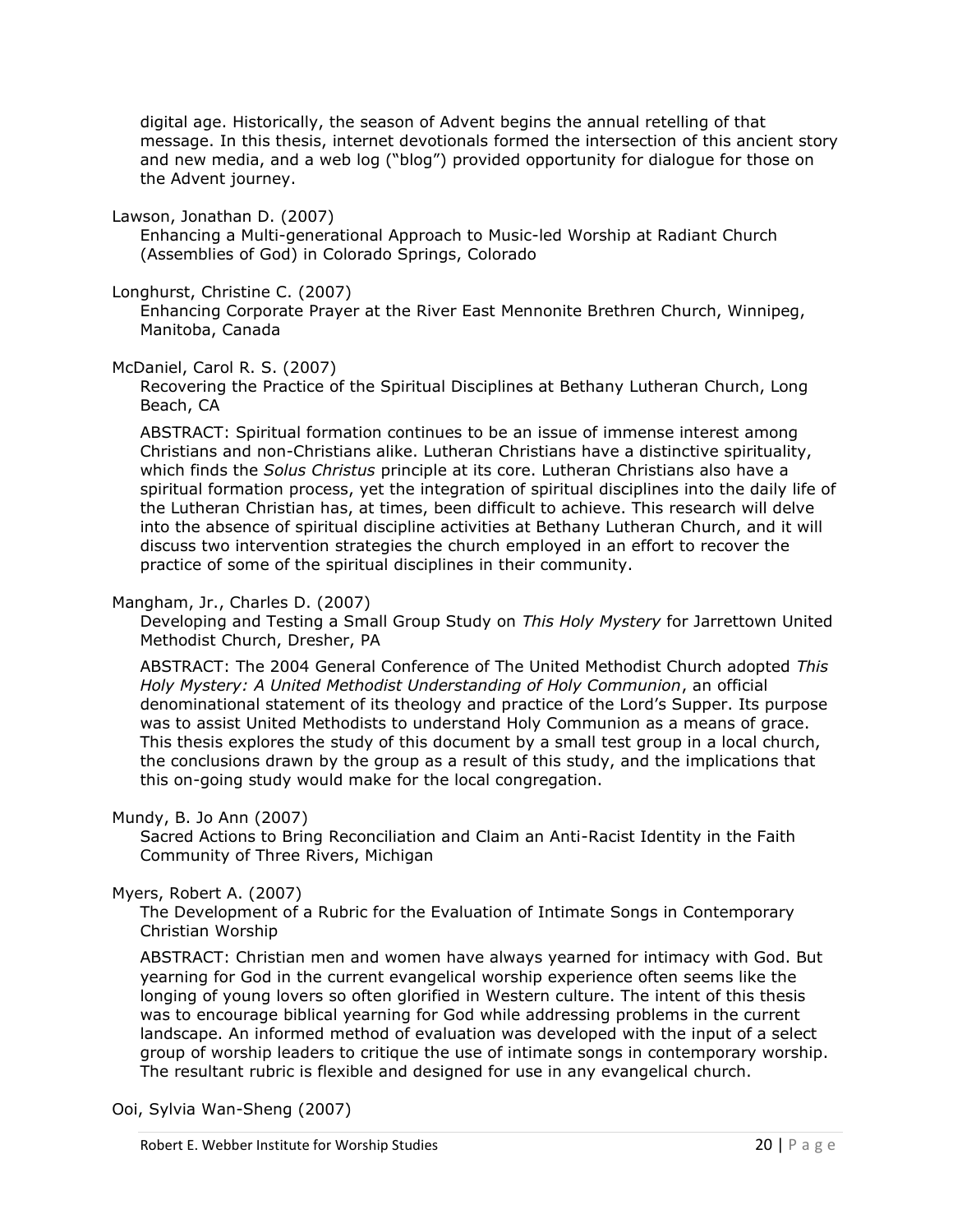Developing a Course on Catechesis as a means of Spiritual Formation at TCA College (Singapore)

## Pannabecker, David R. (2007)

A Baptismal Curriculum for Senior High Youth and Adults Toward Making Disciples at Trinity Evangelical Free Church, South Bend, Indiana

ABSTRACT: The project seeks to evaluate the optimum setting for the implementation of a baptismal curriculum for senior teens and adults toward making disciples at Trinity Evangelical Free Church in South Bend, Indiana. The study proposes that an interactive group setting will achieve greater educational outcomes than independent self-study. The project curriculum features sixteen self-directed lessons on baptism in the New Testament. Forty-three congregants divided into two groups: Group Discussion and Selfstudy. In order to evaluate each group's educational experience, three measurement tools were employed: Pre- and Post-study Questionnaires, as well as a Curriculum Evaluation Survey were administered to all participants.

## Poulopoulos, Andrew J. (2007)

Developing a Mentoring Program for the Northern New England Salvation Army Through a Small Group Study of the Statement of Faith

## Pratt, Melissa L. (2007)

Discovering How the Personality Types of 18-22 Year Olds at Cincinnati Bible College Impact Their Ability to Experience God in Corporate Worship

## Reid, Barbara R. (2007)

Embracing Diversity in Worship with Intentionality at First Baptist Church, Dubuque, Iowa

ABSTRACT: This study documents the results of a leadership training event to increase the understanding of congregational leaders in First Baptist Church of Dubuque, Iowa, about the biblical basis for the congregation's Core Value concerning racial/ethnic diversity as applied to the ministry of worship. This understanding was needed so that congregational leaders could become more intentional in considering racial diversity in the aspects of worship in which they played a leadership role, and so the congregation could realize its vision of being a multi-racial congregation where worship embodies its beliefs concerning the reality of reconciliation made possible through Jesus Christ.

## Sexton, R. Nyle (2007)

Developing a Course on the Fundamentals of Christian Worship for Louisville Bible College

ABSTRACT: This project is a proposal for an introductory course of worship study for Louisville Bible College, an institution dedicated to the principles and practices of the Restoration Movement. The study is one that seeks to offer students an opportunity to study worship as an independent discipline apart from music, offering students of all disciplines the opportunity to study worship regardless of their musical aptitude. The content of the course focuses on biblical worship throughout the Old and New Testaments and supports the theology of the Restoration Church. This course, with some minor alterations, could be successfully integrated into the curriculum of Louisville Bible College.

Smith, James E. (2007)

Enhancing the Worship of God through Understanding and Hallowing the Lord's Day at Bethel Missionary Church in Goshen, Indiana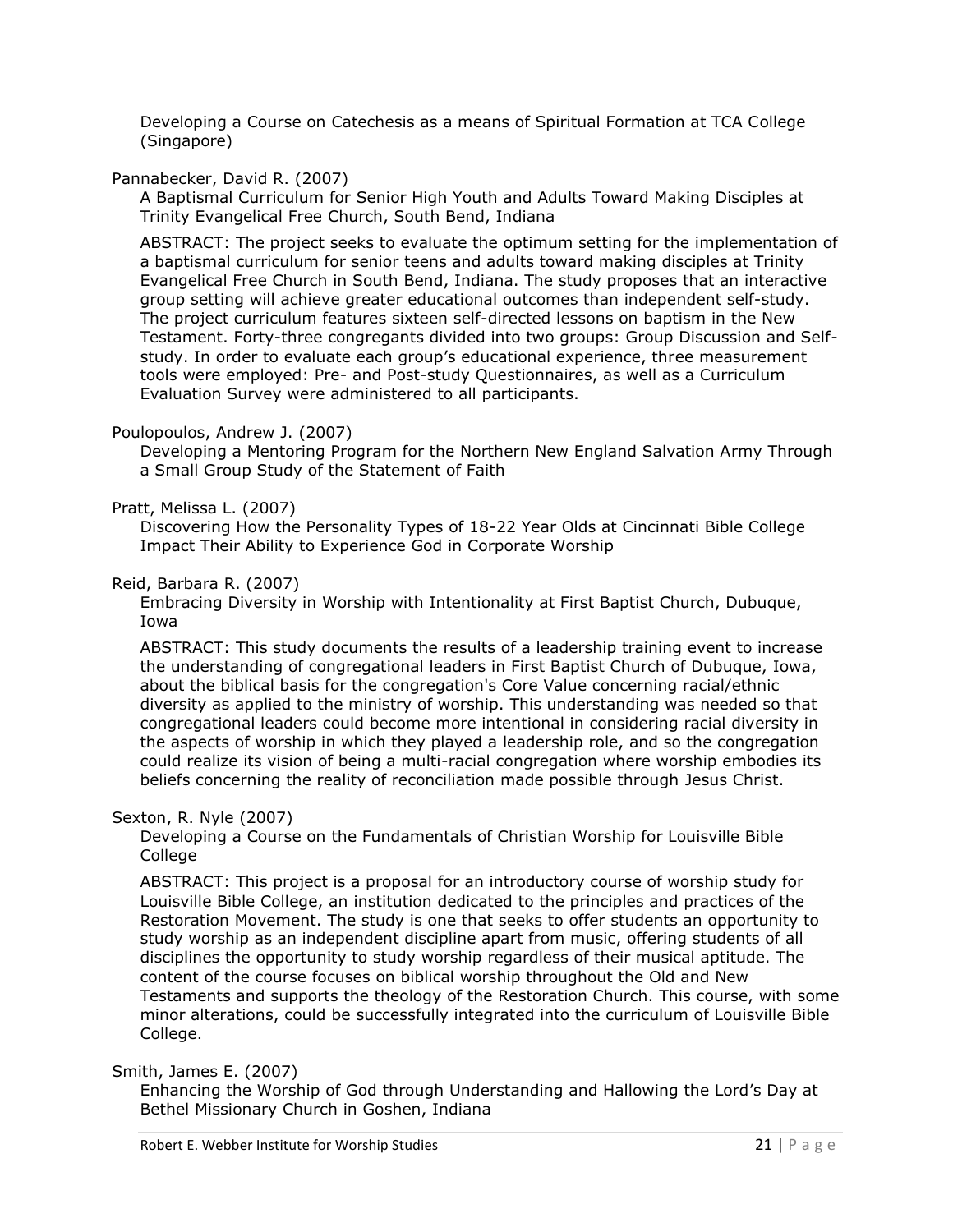ABSTRACT: My thesis seeks to discover whether or not actions for hallowing the Lord's Day enhance the public worship of God. My project proposes that an understanding of the theology of the Lord's Day, instead of a list or a divine command, is the basis from which hallowing actions must arise. Thus, the core of my thesis is a series of classes in which the theology of the Lord's Day is developed. Seventeen congregants of Bethel Missionary Church joined the classes. At the end, fifteen "experimented" with actions for hallowing the Lord's Day in order to see if their actions enhanced their public worship of God.

#### Stuberg, Robert M. (2007)

Fostering Corporate Eucharistic Piety as Locus for Mission at Our Redeemer's Lutheran Church, Helena, Montana

ABSTRACT: The purpose of the study was to foster corporate eucharistic piety as locus for mission at Our Redeemer's Lutheran Church, Helena, Montana, by increasing the understanding of *ecclesia, eucharistia,* and *missio Dei*. The action research design addressed the goals on two fronts. The 'liturgical front' engaged the entire congregation through educational materials and implementing liturgical changes. The 'study group' front engaged a sampling of the congregation in a small group study curriculum. The findings show an overall growth in the appreciation for the Eucharist as a communal event that feeds God's people to be Christ's body in the world.

#### Talley, Sue L. (2007)

The Healing Voice of Christ in the Psalms for Students of the School of Music, Nyack College, New York City

ABSTRACT: The students in the music program at Nyack College, New York City seek to serve the larger world. The campus is located blocks from the site of the World Trade Center tragedy, which some students and faculty remember well. Spiritual growth in the tumultuous inner city, community service, and global reconciliation demand our effort and study in the School of Music. The Psalms, Christ's prayers on earth, convey his healing voice today, uniting highly diverse peoples and various academic disciplines. The visibility of our Chorale gives us an opportunity to minister to the wider community. Through this project, we attempt to hear this voice in the Psalms as we study them in several courses. By using the Psalms in our prayers and songs we may convey the healing voice of Christ to the world.

## Updyke, Sharon H. (2007)

Recovering Full and Conscious Worship Among the Youth at First Baptist Church, Sanford, North Carolina

#### Walraven, James W. (2007)

A Table Celebration Study for Home Group Use at Community of Hope Evangelical Lutheran Church in Wilsonville, Oregon

ABSTRACT: Although the Table is celebrated at Community of Hope Evangelical Lutheran Church twice each month, it is observed by many in a hurried and ritualistic manner. The thesis addresses these weaknesses through presenting a series of six studies about the Table within a home group setting. Key scriptural passages are investigated, along with the doctrines of Rome, Zwingli, Calvin, and Luther. Special attention is given to the understanding of the ancient church, and to the theological implications of the various positions. The value of "literal presence" is examined, especially as it relates to countering resurgent Gnostic thought in contemporary culture.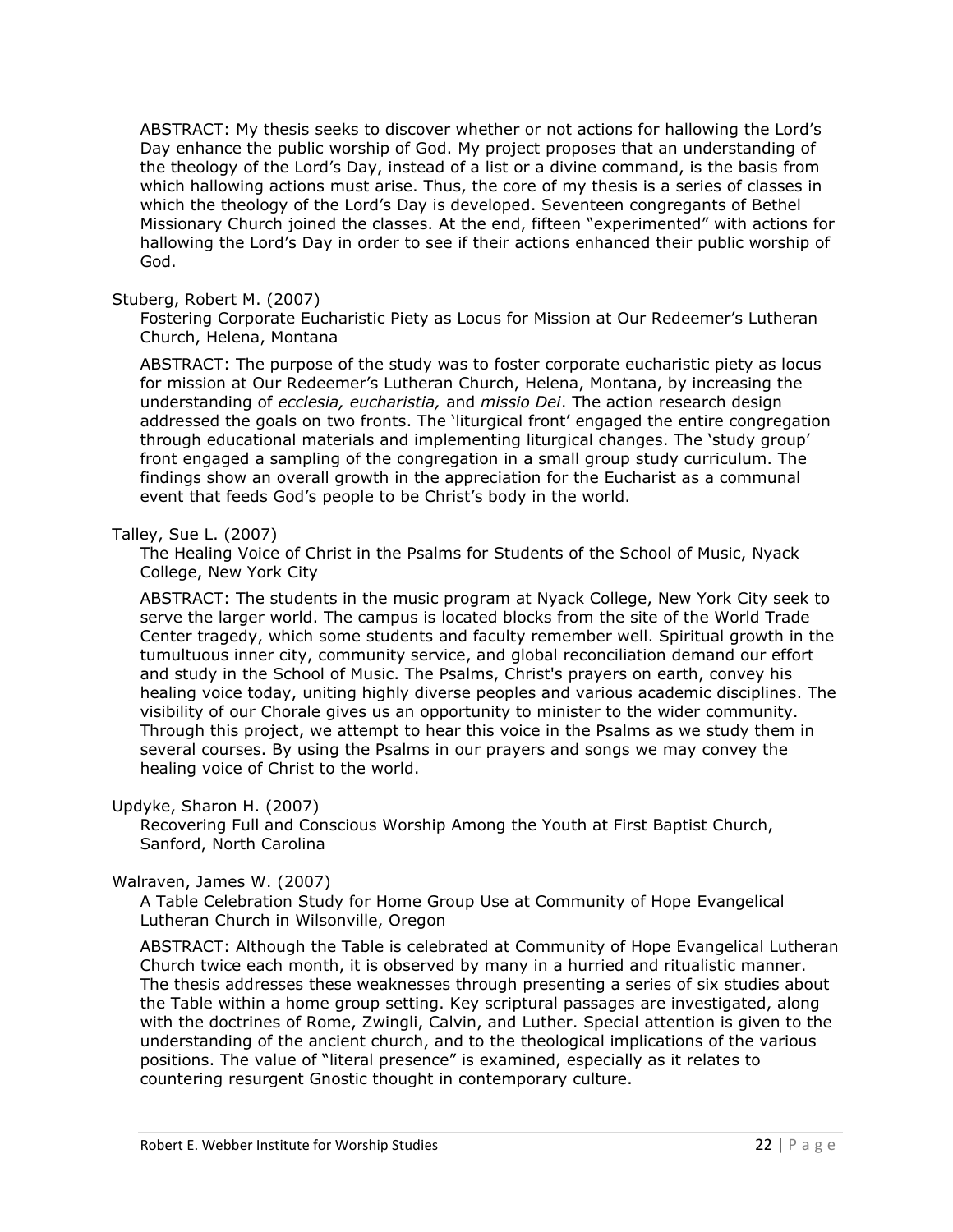Wilson, Myron G. (2007)

<span id="page-22-0"></span>Using Acts 2:42–47 to Enhance the Worship of First Baptist Church, McKinney, Texas

# **2008**

Altizer, James L. (2008)

Developing a Worship Leading Practicum for Master of Arts in Worship Leadership Students at Azusa Pacific University

ABSTRACT: The training of worship leaders is a relatively recent field of University study. While some are satisfied to be a "lead worshiper," I believe that the Church desperately needs well trained "worship leaders." Worship leading is a pastoral role, and involves a synergy of skills, knowledge and heart that combine to become something much greater than the parts. Effective worship leadership requires an intricate combination of knowledge, wisdom, passion and skill. This thesis and skills-oriented video-practicum advance the study and development of how to educate and produce well-prepared worship leaders.

## Barrick, Don W. (2008)

Building Authentic Christian Community at First Baptist Church of the Woodlands, Texas through the Use of the Ancient Agape Feast

ABSTRACT: The church is rightly called the "body of Christ," and yet many churches struggle with issues of community. Historically, Baptists are known for their independent spirit and autonomy. This independence has led to isolationism and disunity within the body of Christ. Through this project I set out to discover how the first-century church might inform and help the twenty-first-century church be the body of Christ that God intended for us to be. Twenty-seven Deacon Hosts were trained to lead a community building event based on an ancient Agape Feast in which over three-hundred church members participated.

## Bennett, Patrick J. (2008)

Designing and Implementing a Philosophy of Worship Arts Ministry for Cyprus Ridge Presbyterian Church, Winter Haven, Florida

ABSTRACT: This thesis/project was intended to develop a worship philosophy for Cypress Ridge Presbyterian Church of Winter Haven, Florida. The resulting worship handbook was then used as a guide for the worship ministry of the church. As this project took form, however, it became increasingly evident that Cypress Ridge was dealing with worship style issues. As a result, this project not only laid a foundation for worship ministry at Cyprus Ridge, but also offered suggestions to bring the congregation and elders back to a biblical understanding of worship and community.

## Borchert, Timothy W. (2008)

Utilizing Multimedia in the Celebration of the Lord's Supper at First Baptist Church of Oak Ridge, Tennessee

ABSTRACT: This thesis and supporting materials demonstrate the understanding that God uses the visual cultural language of every society to influence the worshiping lives of his people. Incorporating today's multimedia technology into the Eucharistic worship service for our church is one way of enhancing the visual aspect of our traditional Baptist service. Four separate services were developed, each utilizing a different style of projected multimedia allowing God's word to be heard both audibly and visually.

Brewer, Christopher K. (2008)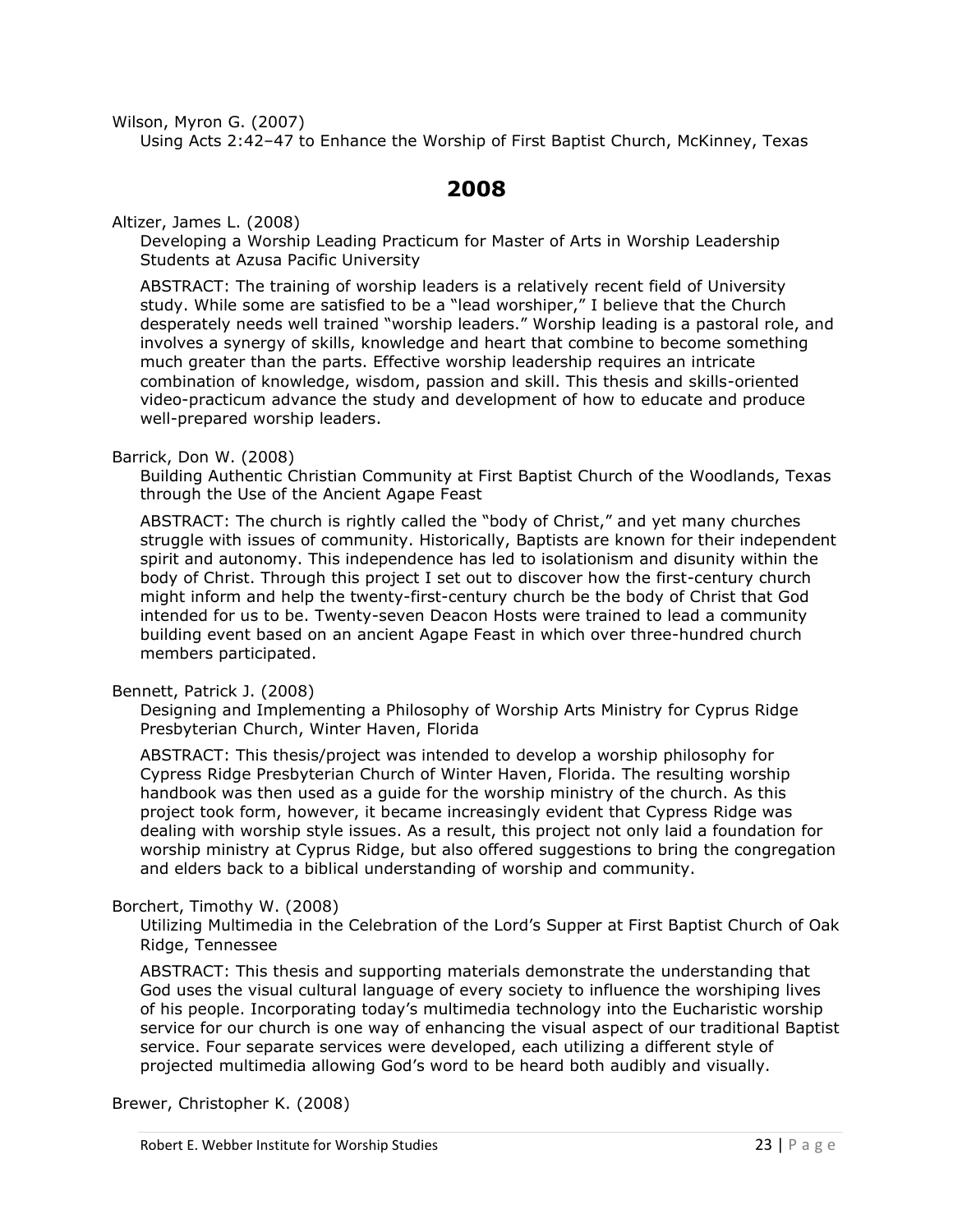Implementing an Online Communion Service in the Four Fold Pattern for Brewer Christian College

ABSTRACT: The Internet is here to stay. The World Wide Web has influenced every area of life, from commerce to family to the church. This thesis explores the potential of the Internet in the area of corporate worship. Using the online chapel program of Brewer Christian College as a backdrop, this thesis examines what it means to be a community via the Internet, what it biblically and historically means to celebrate communion, implements, and then measures the success of an online communion service.

## Brown, Jarrod H. (2008)

Renewing Baptism through Spiritual Formation and Liturgy at Watson Memorial United Methodist Church, Chatham, Virginia

#### Diffenderfer, Christian (2008)

Building a Foundation for Sacramental Spirituality and Mission in a New Anglican Congregation in Falcon, Colorado

ABSTRACT: This thesis and supporting mystagogical sermons and curriculum draw upon models from Scripture, the ancient catechumenate, and Anglican liturgical theology to create an evangelistically vibrant new Anglican community that shares the love of Christ as a natural extension of its worship and community life. Using intergenerational formative and instructional activities, members are led to understand their sacramental worship as a transformational encounter of the triune God, through his word and at his table, and empowered to live the new life of their baptism into Christ by active participation in his mission.

## Dodge, James C. (2008)

Equipping Students of Canby Bible College to Initiate New Christians for Baptism

ABSTRACT: This thesis and supporting curriculum seeks to equip students of a Foursquare college to initiate new Christians for baptism. A curriculum of eight lectures inclusive of demonstrations and participations, culminating in a baptismal renewal rite, introduces students to the ancient catechumenate as a viable process for fulfilling Christ's Commission to make disciples. The project contends that the work of discipleformation accrues to the entire church community, that baptism initiates the new Christian to both the church-at-large and the church local, and that water and Spirit merge at the baptismal font, thus accomplishing the new birth Jesus describes to Nicodemus.

## Ellis, Larry D. (2008)

Living Out Our Baptismal Covenant at St. Gabriel the Archangel Episcopal Church, Cherry Hills Village, Colorado

ABSTRACT: The purpose of this thesis project was to enhance a biblical, historical, theological, and experientially-based understanding of the reality of being baptized into Christ. I taught a series of classes and preached a sermon at St. Gabriel the Archangel Church about the process of Christian conversion, drawing from the Old and the New Covenants presented in Scripture, historic extra-biblical documents, and testimonies of ancient and current Christian leaders. Standard assessment tools employed demonstrated that participation helped persons to recognize more easily the relationship that God initiates with us through Jesus Christ, which motivated several persons to share that reality with others.

Gillette, Christopher B. (2008)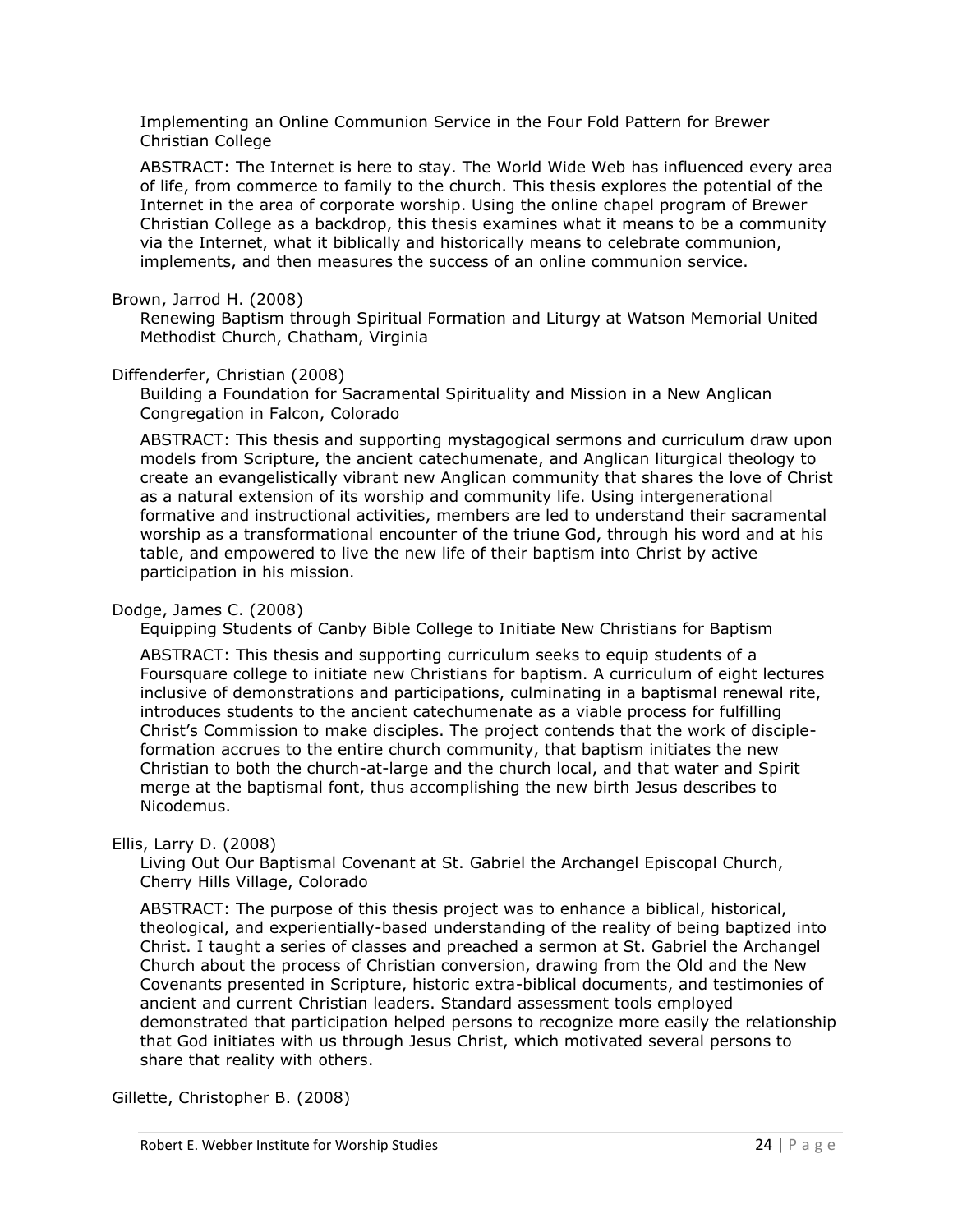Restoration of the Lord's Supper in the Restoration Church through Students at Hope International University

Harmeling, John P. (2008)

Enhancing the Understanding of the Christian Year through a Focus on Advent at Southside Baptist Church, Jacksonville, Florida

#### Harris, Clifton D. (2008)

Implementing Worship for Small Groups in the Community Surrounding Winter Park Baptist Church, Wilmington, North Carolina

ABSTRACT: The purpose of this project was to assist the leaders of Winter Park Baptist Church of Wilmington, North Carolina in initiating worship experiences in the community for small groups, with a particular focus on the postmodern generation. The project included a six-week guide for worship, based upon a Lectionary and church year format, and designed to be led by lay leaders. House church strengths of the early Christian communities were used in the development and initial use of the worship guide. The project sought to be a pilot program for the further development of neighborhood small group worship experiences.

#### Harrison, Timothy M. (2008)

Developing a Family Worship Program for the Clinton Presbyterian Church, Clinton, New **Jersey** 

#### Hedrick, Brian L. (2008)

Enhancing the Biblical Understanding of Instrumental Music in Worship for the Members of the Metro Instrumental Directors Conference

ABSTRACT: This thesis explores the biblical foundations of instrumental music in worship, organizing them into four pillars: the Psalms, Davidic worship, New Testament implied references, and instrumental music in the Book of Revelation. This material is organized into a four-week devotional series for the members of the Metro Instrumental Directors Conference to read and share with the instrumentalists in their respective churches. The goal of the project is to increase the biblical understanding of instrumental music in worship for the members of the MIDC, and contribute material where there is a relative lack of comprehensive resources on the subject.

#### Ho, Teresa (2008)

Restoring the Celebration of the Lord's Supper in Today's Chinese Evangelical Churches of Hong Kong

ABSTRACT: The purpose of the thesis is to design a course for seminary students who are interested in investigating the various meanings and discovering the biblical, theological and historical background of the Lord's Supper. After understanding the biblical foundation of the meal, through an intense reflection on the subject, the students are encouraged to carry out the celebration of the Lord's Supper in their own ministry setting more frequently. They are also inspired to rethink and conduct the rite with more theological and pastoral concern. In such case, I hope the members of today's Chinese evangelical churches will be benefited and their spiritual lives be revived.

## Kochendorfer, Lawrence A. (2008)

Renewing Baptismal Spirituality through Daily Devotions and Reflection at Ascension Lutheran Church, Edmonton, Canada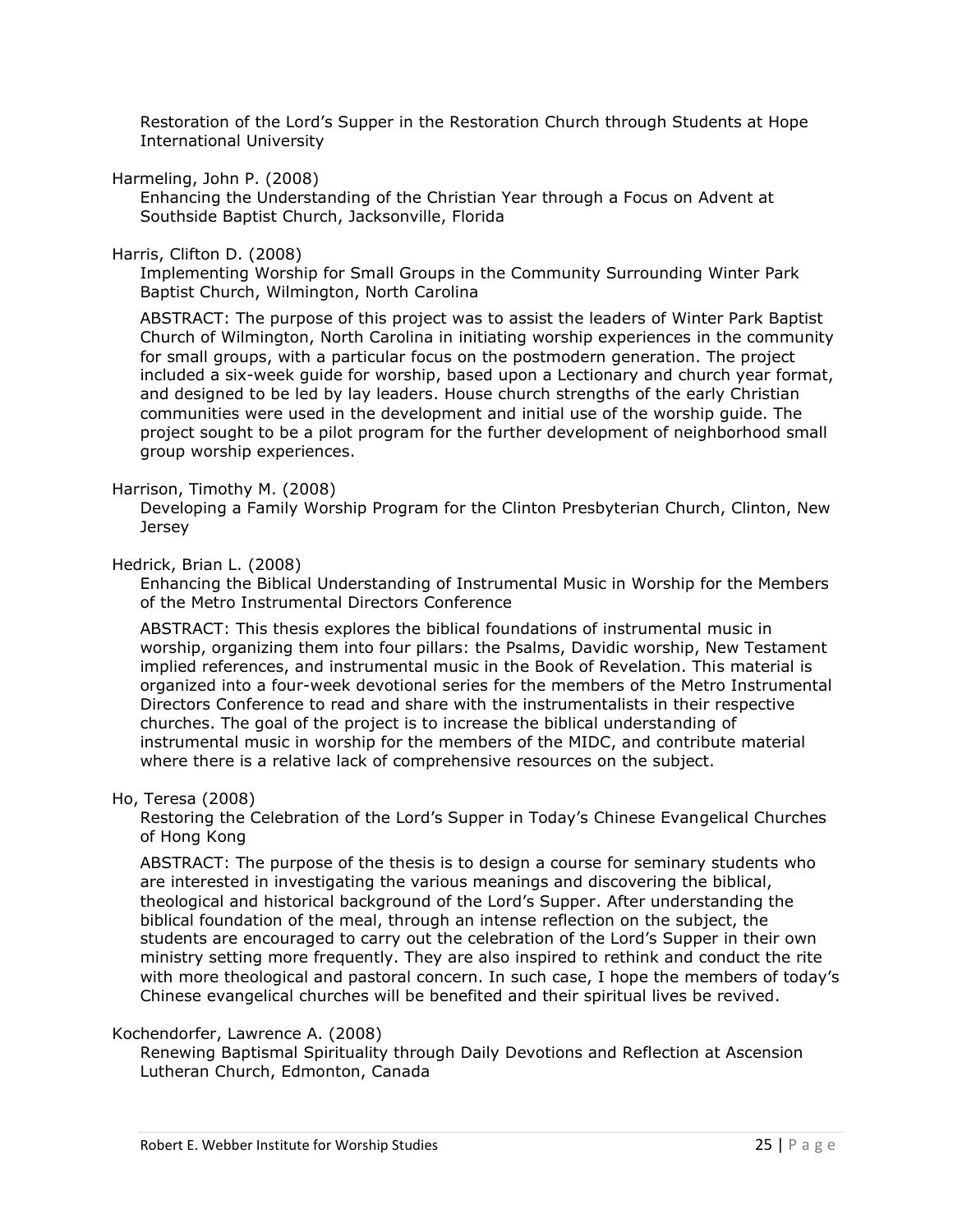ABSTRACT: In the midst of a cultural context which insidiously promotes a spirituality of self, this thesis project seeks to assess the current understanding and life-experience of parishioners at Ascension Lutheran Church, Edmonton, Alberta, Canada, with respect to daily baptismal living, and to explore how a deeper understanding of baptismal spirituality shifts the ground of primary spirituality for the participants. Through participation in a twenty-one day devotional and reflective journaling resource prepared by the author, participants encountered the baptismal pattern of dying and rising reflected by the Apostle Paul in Romans 6, explored the instruction of the primary theologian of the Lutheran Church, Martin Luther, and his invitation to a daily baptismal remembrance, and reflected on the profound rhythm of the spiritual life of dying and rising.

## Laur, Noel-Paul D. (2008)

Developing a Model of Holy Meditative Worship for Polk Street United Methodist Church, Amarillo, Texas

ABSTRACT: Change has been taking place in the United Methodist worship service. Postmodernists are seeking ways to embrace spirituality outside the customary practices of corporate gatherings. Among the new worshipers are the contemplatives, who are reviving the classic worship pattern of the Early Church. The thesis advances the concept that holiness and contemplation should merge to become the ideal earthly worship. As appropriate preparation, a series of classes plus holy meditative services exposed Polk Street United Methodist Church to holiness in worship. Participants were introduced to contemplation, holiness and silent prayer, and confronted with obstacles to the pursuit of holiness.

## Lord, Kendall R. (2008)

Facilitating a Deeper Awareness of the Transcendent in the Worship of Cherrydale Baptist Church, Arlington, Virginia

ABSTRACT: This project involved a voluntary subset of the congregation of Cherrydale Baptist Church of Arlington, Virginia. The study addressed a perceived imbalance in the congregation's worship perspective between the immanent and the transcendent attributes of God. The project consisted of a six-week email Bible study, as well as preand post-survey questionnaires. Implications for the future, as well as possible means of improvement within the context of Cherrydale's worship environment, were discussed.

## Makowski, Gaylord B. (2008)

A Curriculum to Enhance an Understanding of the Eucharist in Spiritual Formation for Pastoral Ministry Students at Canby Bible College, Canby, Oregon

ABSTRACT: This thesis and supporting curriculum addresses the absence of a comprehensive theology of the Eucharist and a lack of formal spiritual formation practice within second year students at Canby Bible College. The Apostle Paul clearly understood the Lord's Supper narrative to be a formative model by which the Church would experience the presence of the risen Christ and serve as a model for daily life and piety. This project consisted of ten didactic lectures and a culminating eucharistic celebration that provided an enhanced understanding of the Eucharist and spiritual formation from Scripture and the theological perspectives of Justin Martyr, John Calvin, and contemporary scholarship.

## Meeks, Jeffrey S. (2008)

Fostering a Culture of Response as a Worshiping Community at University Place Presbyterian Church, University Place, Washington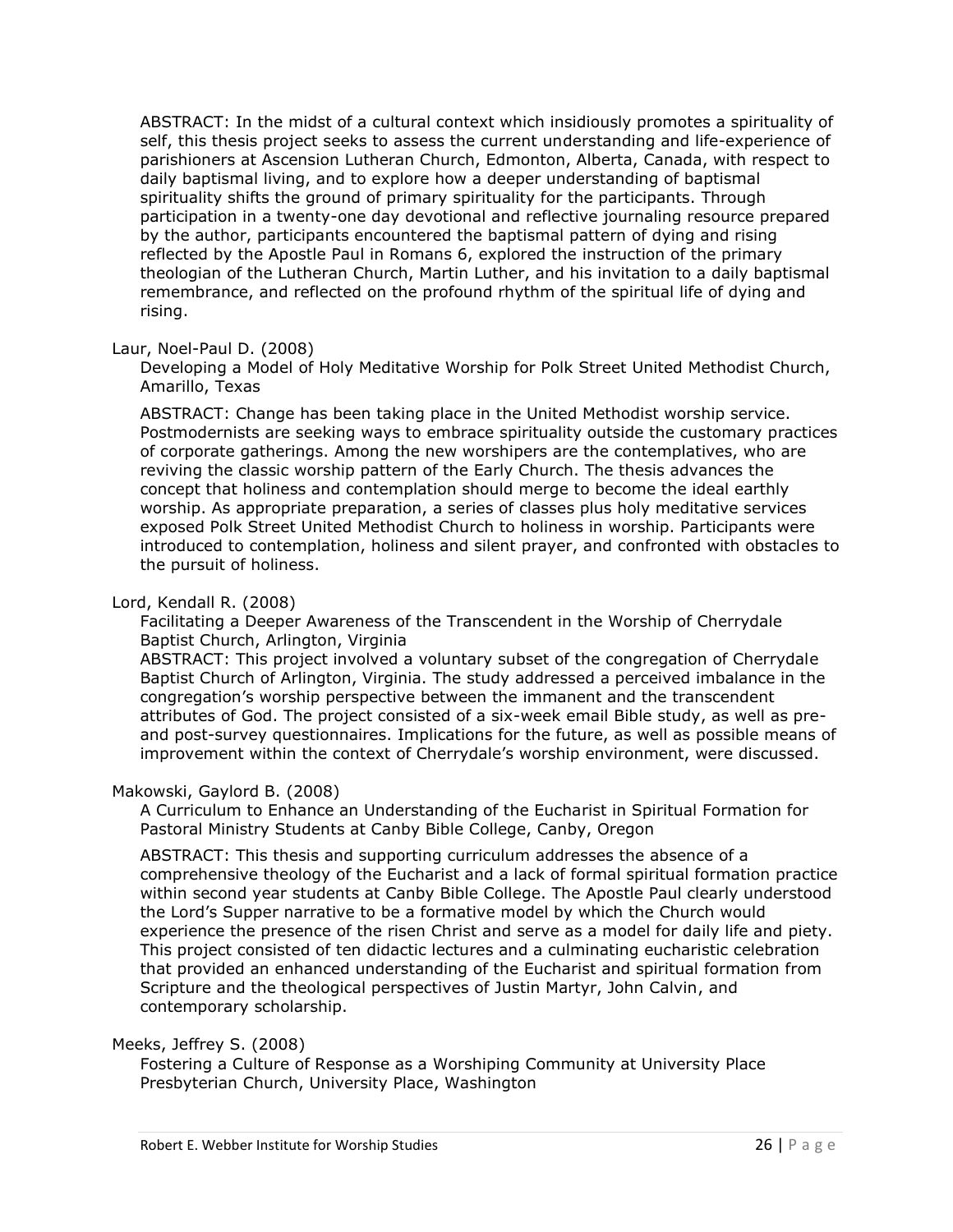ABSTRACT: God's story has been proclaimed throughout human history. This thesis helps one church reconnect with its roots to participate in the *missio dei* by rediscovering God's story in worship. In this context, God's story is told through the creation of new songs and prayers for worship. Research sheds light on how the rhythm of worship prepares worshipers to become witnesses to God's mission. Worshipers would begin to demonstrate the love, grace and power a relationship with Jesus Christ brings. The goal would have worshipers understand their call to go and share God's story with those they encounter.

## Prest, Vallen L. (2008)

Developing Worship Leaders as Servant Artists at Woodside Baptist Church, Troy, Michigan

ABSTRACT: This project is based on the concept of Servant Artist as a paradigm for understanding the ministry of worship leaders in the contemporary church. The goal of this task was to focus on the biblical basis, historical precedent, theological validity, and ministerial value of approaching ministry as a Servant Artist. A series of six training sessions were offered at Woodside Bible Church, Troy, Michigan. The aim of this project was to develop a worship theology, a theology of excellence vs. perfection, an understanding of the New Testament priesthood of believers, and an understanding of the responsibility to offer spiritual sacrifices.

## Spargo, Brenda G. (2008)

The Development of a Worship Planning Team for Contemporary Worship at University United Methodist Church, Las Vegas, Nevada

## Sproul, Robert A. (2008)

Enhancing Worship at the Evangelical Free Church of Hershey, Pennsylvania by Employing Elements of Ancient-Future Worship

ABSTRACT: The intent of this thesis was to enable the congregation at the Evangelical Free Church of Hershey to experience components of Ancient-Future Worship with the goal of evaluating those components to determine ways to utilize them in the corporate worship services of the church. Two Ancient-Future services were held on Tuesday nights in the fall of 2007 and attendees were given opportunity to offer feedback. From that feedback, recommendations have been given to the church leadership about possible implementation of those elements for current and new worship venues.

# **2009**

<span id="page-26-0"></span>Burkett, Philip L. (2009)

A Pilot Project in Four-fold Convergent Worship at College Park Church, Huntington, Indiana

ABSTRACT: College Park Church, located in Huntington, IN, is faced with a good problem. The church needs to expand and start a third worship service to add to its existing Traditional and Contemporary services. A second good problem is: How can College Park design a worship expression that meets the needs of a relatively large group of Huntington University students without a church "home away from home?" I proposed that we implement four-fold worship as our third service. This pilot project was implemented in order to present four-fold worship to College Park young adults and gauge their reaction.

Capezza, Rick A. (2009)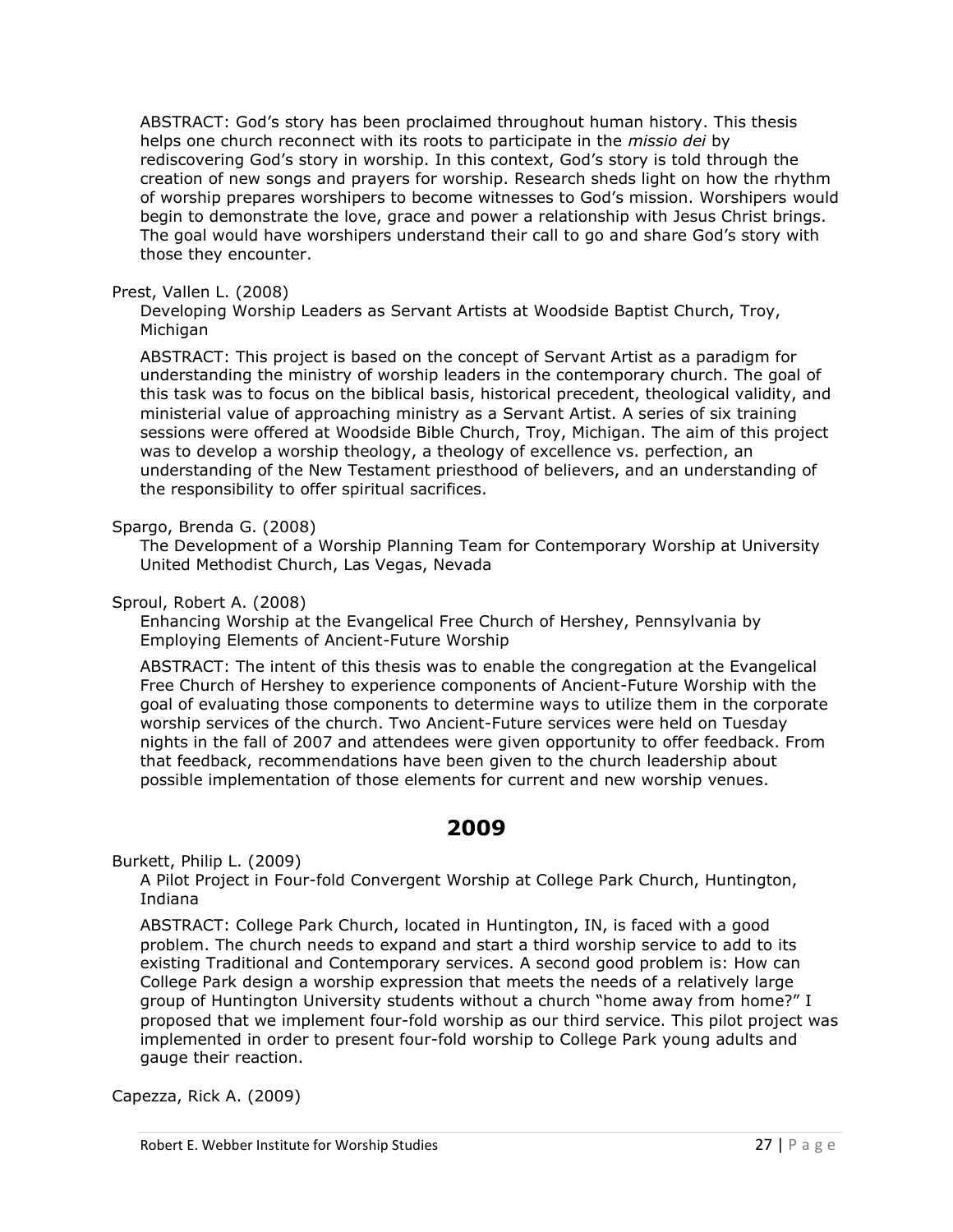Reorienting Baptismal Piety to the Sacramentalist Tradition through Devotional Enrichment at Christ the King Anglican Church, Spokane, Washington

ABSTRACT: The purpose of this thesis project was to enhance the biblical, historical, theological, and liturgical understanding of baptism and reorient baptismal piety to the sacramentalist tradition at Christ the King Anglican in Spokane, Washington. This project was implemented as an individual baptismal guide for members to work through at an individual pace over the course of five weeks. Standard assessment methodologies employed helped demonstrate that members came to a greater understanding of the sacramentalist position on baptism, and increased their baptismal piety in the sacramentalist tradition.

## Clark, Paul B., Jr. (2009)

A Pilot Project for Renewing Worship through Congregational Singing at the First Baptist Church of Nashville, Tennessee

ABSTRACT: Congregational singing is one activity practiced consistently in Baptist worship that invites all worshipers to participate verbally and actively in the liturgy. A truncated view of congregational singing may be serving anthropocentric values rather than theocentric worship. This thesis seeks to provide assistance for pastors and musicians whose churches would benefit from a more vital participation in worship through congregational singing. The study addresses these issues as observed at the First Baptist Church of Nashville, Tennessee, which served as a pilot project for the process believed to hold potential as applicable to other Baptist churches.

## Clary, Donovan Brooks E. (2009)

Designing a New Worship Gathering for Young Adults in Downtown Hickory, North Carolina

## Cooke, Dennis Lee, Jr. (2009)

Using the Four Spiritual Types to Enhance Worship Participation at Asbury United Methodist Church, Lafayette, LA

ABSTRACT: This project attempts to help members of Asbury United Methodist Church in Lafayette, LA experience God more completely as they worship together. Our plan was an intervention that encompassed six class sessions of 70 people that dealt with discovering their spiritual typology and engaged them in our worship planning process. We divided the large group in two parts and had one group plan worship while the other group evaluated the effectiveness of our planning. Our goal was to enhance their experience of God or their connection to God in worship.

## Gaff, Isaac L. (2009)

Implementing an Undergraduate Course on the Theological Foundations of the Lord's Supper at Lincoln Christian College

ABSTRACT: The purpose of this project was to develop and implement an undergraduate course at Lincoln Christian College which addresses the biblical, historical, sociological and theological dimensions of the Lord's Supper. The course seeks to address the weak theological infrastructures often present in independent Christian Churches associated with the Stone-Campbell Movement by 1) improving students' knowledge and understanding of the Lord's Supper, 2) nurturing and encouraging healthy dispositions in students about the Lord's Supper, and 3) synthesizing knowledge, understanding and healthy dispositions in students that result in theologically founded liturgical experiences of the Lord's Supper for churches.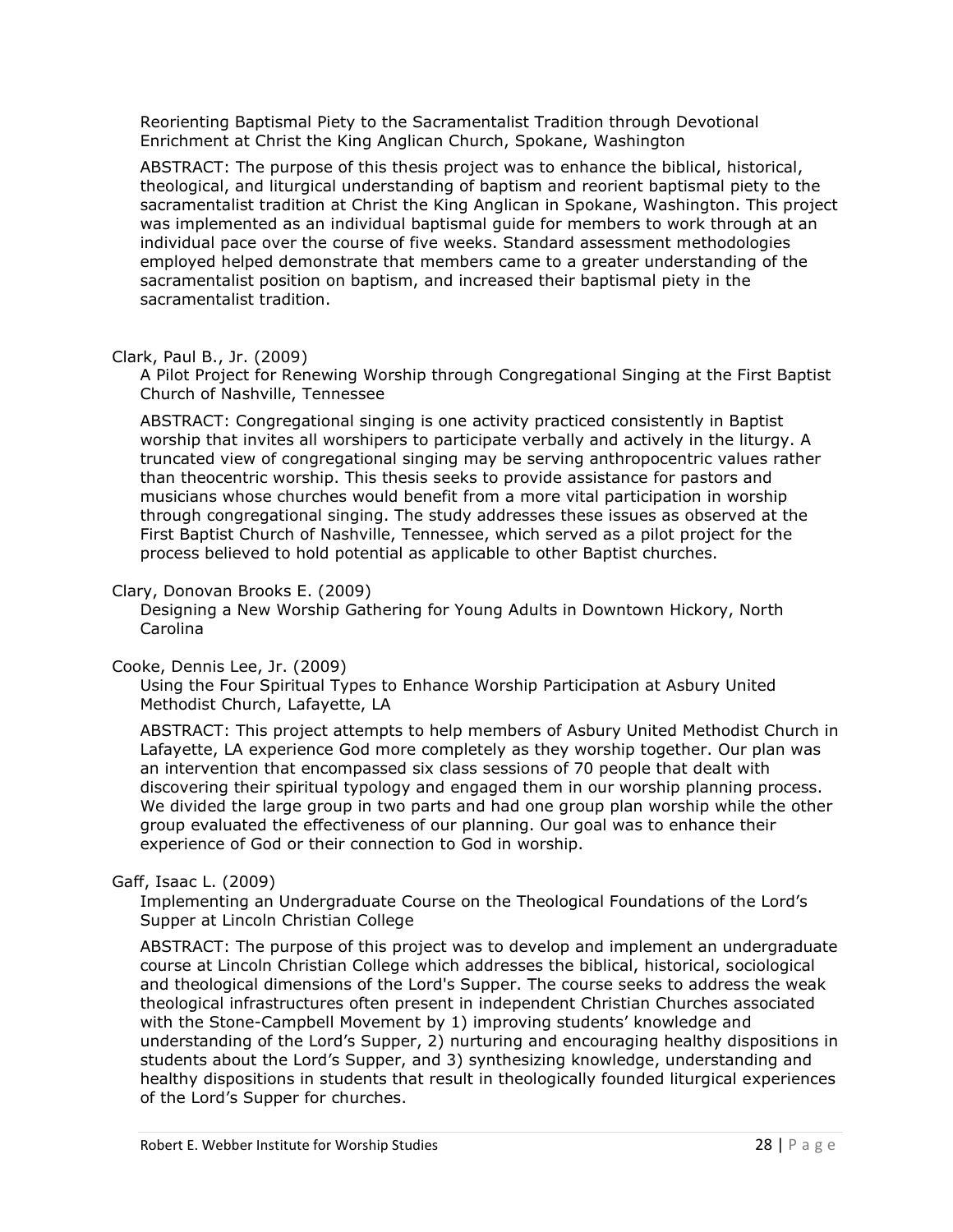Gibson, Brent F. (2009)

Implementing Pentecostal Worship Gatherings within the Emerging Canadian Postmodern Context at Ridgemont Assembly, Port Coquitlam

ABSTRACT: This thesis advances the idea that the local church needs to recognize that North America has become a mission field, which requires a renewed missional impetus that seeks to embody the Christian faith in ways that the new postmodern and post-Christian generation(s) can understand, find meaning and significance, and thus respond. For the purposes of this thesis, such a renewed missional impetus is applied to the area of corporate Christian worship. This thesis involves the implementation of worship gatherings for the emerging postmodern and post-Christian Canadian culture that remains faithful to my Pentecostal tradition.

Hafermehl, Kendall R. (2009)

Enhancing a Theocentric Focus in Corporate Worship at the Alliance Church, Okotoks, Alberta

ABSTRACT: Researching the ways God's Story is told in the New Testament *kerygma* and the Old Testament cultic context, three principles emerged providing a foundation for telling of God's Story in the postmodern context. The historic building blocks of worship yielded further insights for worship planning and leadership. A three phase process of learning, planning and worshiping together was created, involving a Preaching Pastor, Worship Pastor, Worship Leaders and lay persons in planning, participating and evaluating four services based on a series of workshops which focused on enriching the Telling God's Story through Song, Prayer, Scripture and Testimony.

## Hatley, Kely G. (2009)

Integrating Baptist Theology and the Christian Year Calendar at First Baptist Church of Knoxville, Tennessee

ABSTRACT: The Christian Year calendar is a tool that has been largely unused in the Baptist Church. This project was born from a desire to teach Baptists about the value of sacred time through the use of the Christian Year observances in worship. I developed an eight-week study course and taught it to twenty-six members of my congregation. The material taught us how the Christian Year can mesh together with Baptist worship practices and beliefs. The study course demonstrated how the Christian Year can effectively teach our congregations about Jesus' life, thereby becoming a powerful discipleship tool for Baptist churches.

## Henderson, Myles Milton (2009)

Enhancing Congregational Participation in the Lord's Supper through Small Group Teaching at Centennial Park Baptist Church, Grimsby, Ontario

ABSTRACT: For centuries, evangelicals have celebrated two ordinances, Baptism and the Lord's Supper. During that same era, increasing focus on preaching has overshadowed the celebration of either ordinance. In particular, the bread and cup of the Lord's Table have been described as "mere symbols." Recently, symbols have been regarded as powerful tools to expand our understanding of God's salvation narrative. This thesis, with accompanying eight-week small group course of study and three sermon outlines with service orders, examines seven meanings of the Lord's Supper and challenges the church to rediscover the importance of this sacred action instituted by our Lord.

## Howson, Esther C. (2009)

Promoting a Deeper Understanding of Holy Communion in Worship at Knox Presbyterian Church, Bayfield, Ontario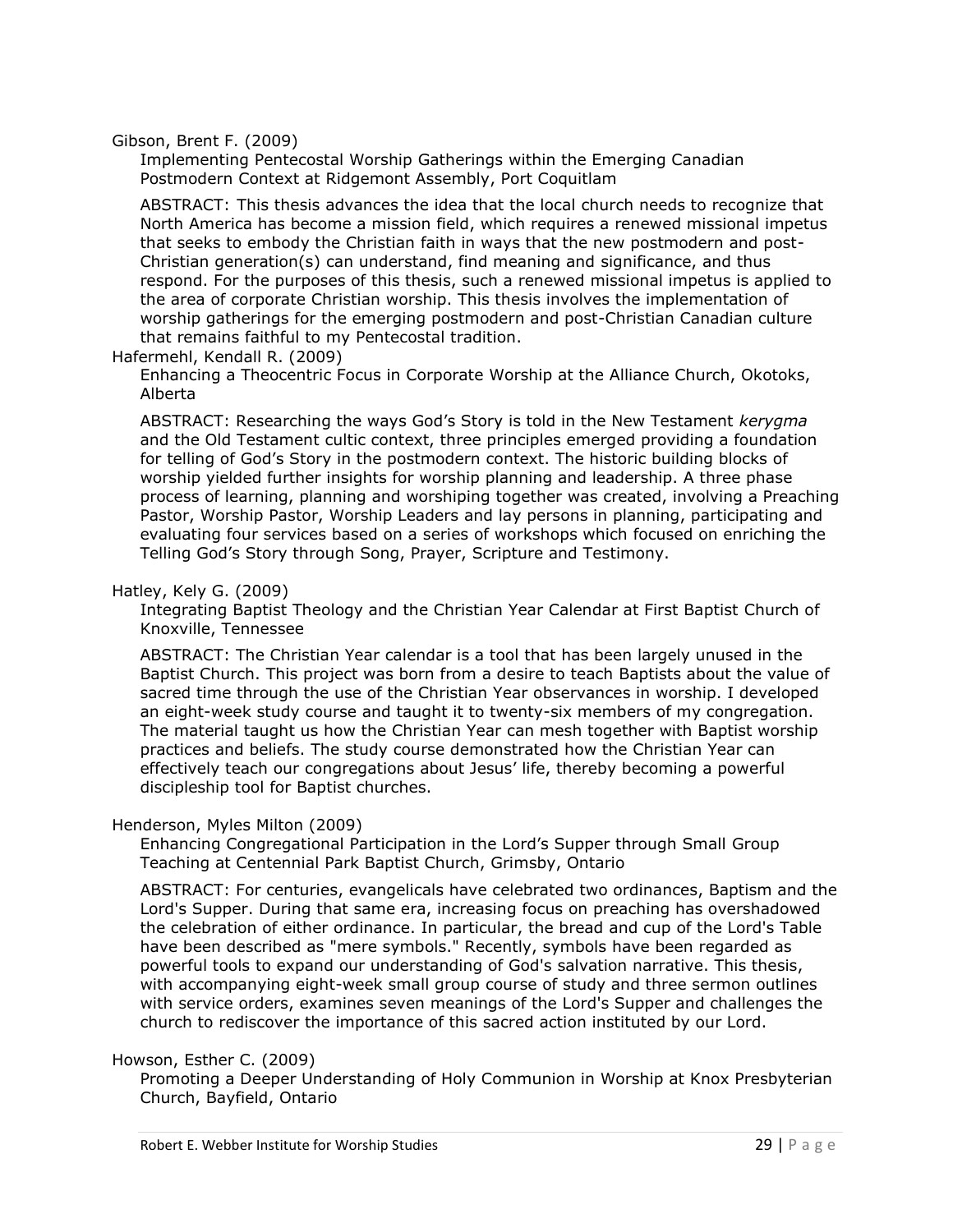Jonah, Mark A. (2009)

Renewing the Biblical Practices of Communion at Beulah Alliance Church Edmonton, Alberta

ABSTRACT: This project focused on renewing the communion practice of Beulah Alliance Church. Our typical communion practice emphasizes the memorial theme in our Saturday and Sunday communion services. The predominant atmosphere of our communion practice is solemnity, somberness, and solitude. This thesis project explored the biblical teaching on communion and planned the use of four biblical communion themes for our services. Over a period of four months, the Saturday communion service was led using four different biblical communion themes. The Sunday communion service maintained typical practice and was unchanged. A team of people experienced and evaluated the observable contrast between the changed Saturday communion service and the unchanged Sunday communion service.

## Lockamy, Edward E. (2009)

Incorporating the Church Year through a Focus on Holy Week at the Bradfordville First Baptist Church, Tallahassee, Florida

ABSTRACT: This thesis was an effort to address a lack of understanding by a Southern Baptist congregation concerning the historic Christian Year and the implications it can have on a worshipping community. An overview of the major components of the Christian Calendar was presented in a seminar format. The Season of Lent with an emphasis on the services of Holy Week supported the contention that by marking time though the Christian Year, the church's corporate worship will be enhanced, thus giving opportunity for spiritual formation to take place.

## Longhin, Daniel H. (2009)

Implementing a Course to Introduce Eucharistic Spirituality at Trelew Bible Church in Trelew, Argentina

ABSTRACT: This thesis deals with the introduction of Eucharistic spirituality in the churches of U.M.E. (Union Misionera Evangelica) in Argentina. A course of six sessions presents the biblical, historical, and practical foundations of the Eucharistic life at Trelew Bible Church, in Trelew, Argentina. The course explains how the Eucharist enhances daily living for the Christian. Three evaluation tools are used to assess the impact of the course in the lives of the participants: a pre-test and a post-test for all participants, and interview questions for two individuals, the pastor of the church, and one elder.

## Manner, David W. (2009)

A Pilot Project to Evaluate Worship Renewal in the Congregations of the Kansas-Nebraska Convention of Southern Baptists

ABSTRACT: The project research and application is a process encouraging worship renewal in the churches of the Kansas-Nebraska Convention of Southern Baptists. The basis of the project is a method of external observation and evaluation of present worship practices. Implementation encourages a congregation to move beyond song selection and stylistic change to the deeper elements of worship renewal found in Scripture, throughout history, and demonstrated theologically. Additional recommendations are offered for internal evaluations based on these foundational tenets. The project was initiated with a pilot congregation affiliated with KNCSB to determine its validity for future implementation with additional KNCSB congregations.

McNeill, Maurice A. (2009)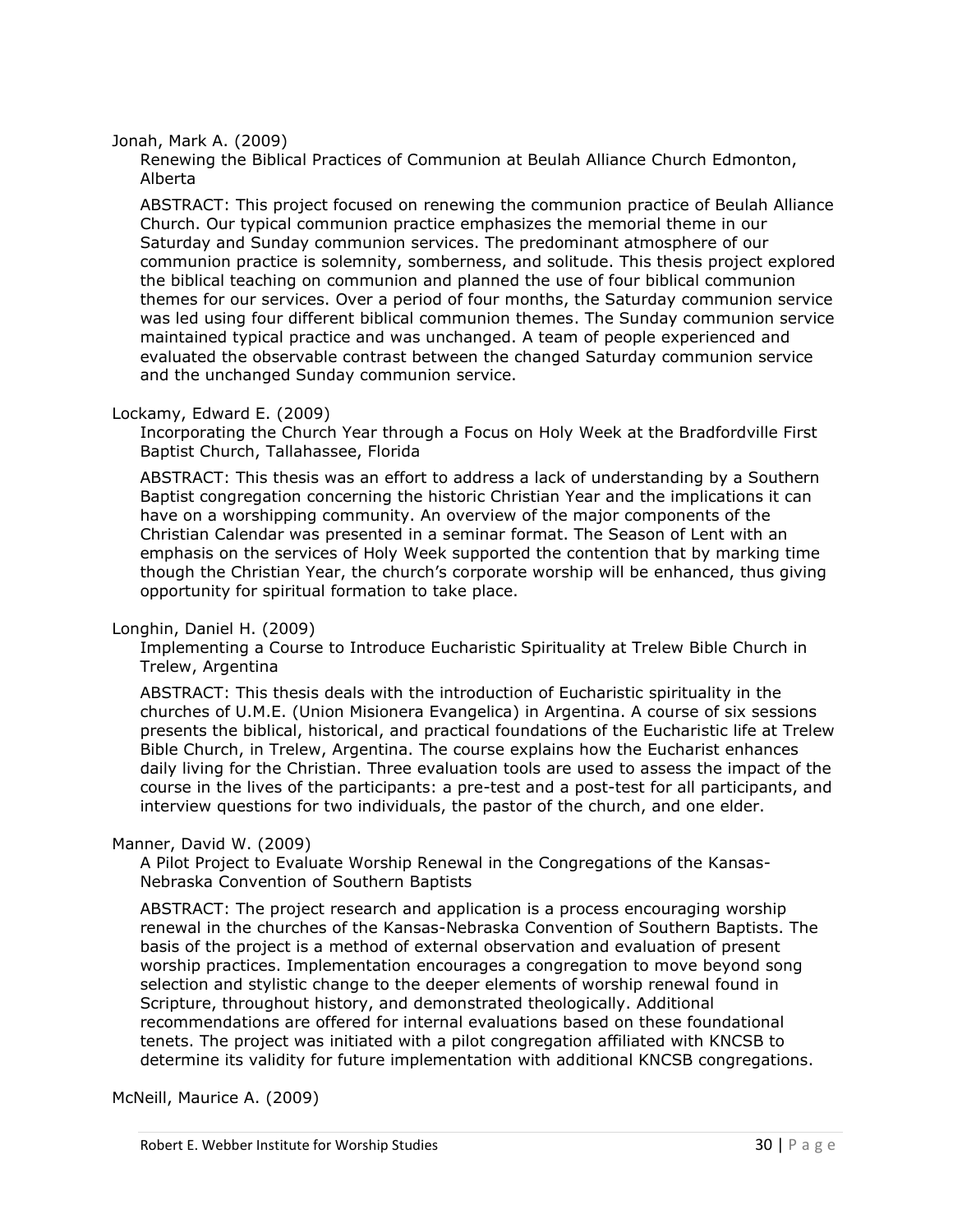Renewing Holy Communion through Congregational Song in African American Baptist Churches, Charlotte, North Carolina

Owen, Dyton L. (2009)

Recovering the Christian Story Depicted in Sign and Symbol at First United Methodist Church, Prague, Oklahoma

ABSTRACT: This thesis/project addresses the concern that many worshippers, particularly in the United Methodist Church, are unaware of the signs and symbols surrounding them in worship and how those signs and symbols can enhance worship. This thesis/project presents the idea that metaphor is the basic form of communication and teaching not only in worship, but in everyday life as well. Also discussed is the biblical usage of metaphor as a means of teaching and communicating, showing that ancient faith understood and utilized metaphor. A six-week study was offered to invite members of First United Methodist Church, Prague, Oklahoma to consider and discuss the signs and symbols found in their church and worship times. Visits to congregations of other denominations were included in the six weeks so as to give the participants the opportunity to see how other churches employed or did not employ sign and symbols in their worship. A participant handbook was developed, along with a multi-media presentation, to help facilitate better discussion and feedback.

#### Stephens, Lana S. (2009)

Promoting Change Through Children Leading Worship at South Jacksonville Presbyterian Church, Jacksonville, Florida

ABSTRACT: Throughout history, children have been involved in significant ways in the ministry of the church. If children receive proper training, they can and should take part in the leadership of worship. Through the design of a child-led worship service and an original music written for the delivery of the message, *Loyalty to Royalty: The Story of Ruth*, some of the members of South Jacksonville Presbyterian Church (U.S.A.), Jacksonville, Florida, were given the opportunity to change the way that they think about children leading worship.

## Stewart, Amy Beth P. (2009)

Developing a Worship Planning Team to Enhance Participatory Worship at Westminster Presbyterian Church, Oklahoma City, Oklahoma

ABSTRACT: Corporate worship is an event that invites all who come to participate fully and intentionally. This thesis project addressed the level of congregational participation by the members of Westminster Presbyterian Church in Oklahoma City, Oklahoma, through the development of a worship planning team. The team was prepared for planning worship with a focus on congregation participation through a six week period of study. The team then gathered to plan five worship services. The five worship services were finally evaluated for their effectiveness in creating a participatory atmosphere for the congregation.

## Wilde, Gregory D. (2009)

Implementing "In Step With the Master" for Advanced Christian Formation at St. Paul's Episcopal Church, Mishawaka, Indiana

ABSTRACT: The mission statement of St. Paul's Episcopal Church implies contingency upon ongoing conversion of its members by living out of Christian baptismal spirituality. My task in this project was to develop a tool to foster spiritual self-awareness and to encourage concrete growth toward maturity in people who are already committed Christians. I will briefly explore the history and theology of Christian formation, as well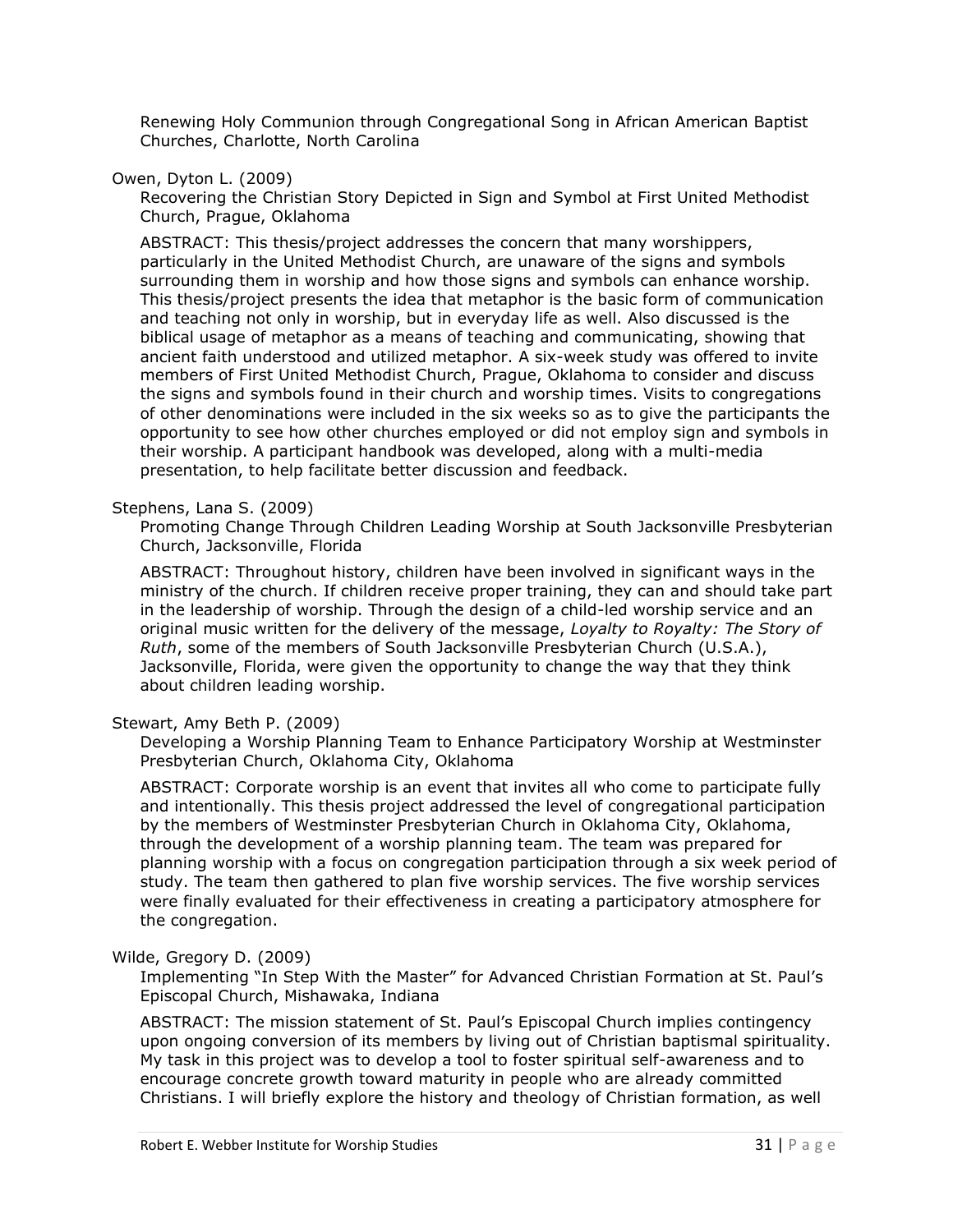as anthropological and psychological insights into similar and related processes. I will document small-group implementation of a modified Twelve Step method tied to baptismal vows.

Yoder, Timothy I. (2009)

Enriching Chapel Worship by Offering Multiple Worship Venues at Indiana Wesleyan University, Marion, Indiana

ABSTRACT: Weekly chapels are a distinctive of Indiana Wesleyan University and attendance is required for all students. This thesis project examined whether or not the addition of alternative worship venues, to the single venue already in place, would have a positive impact on the spiritual formation of the students who attended, while increasing their level of engagement in the worship. Two alternative worship venues were created and evaluated for their effectiveness by worship leaders, chapel coordinators, student chaplains and students-at-large.

# **2010**

<span id="page-31-0"></span>Abbott, Rebecca Nelson (2010)

Developing a Curriculum of Spiritual Formation for Children through the Hymns of Charles Wesley at First United Methodist Church, Georgetown, Kentucky

ABSTRACT: This project addresses the need for complexity, mystery, memorization, and connectedness to self and the ancient faith in children's worship, through developing and teaching a course on the hymns of Charles Wesley for children in the First United Methodist Church, Georgetown, Kentucky. Allowing children to grow into memorized texts rather than enforcing texts at "age-appropriate" levels helps children to connect stages of their existence in a consistent devotional life, while exposing children to mystery assists their spiritual formation in offering something deeper than their immediate surroundings and pains.

Allen, Sterling M. (2010)

Developing a Better Understanding of the *Ordo Salutis* through the Lyrical Theology of Charles Wesley at A&M United Methodist Church, College Station, Texas

ABSTRACT: The purpose of this thesis was to develop a study course, at A&M UMC, that offered an understanding of the Order of Salvation through the lyrical theology of Charles Wesley in order to facilitate better participation in the process of sanctification, working toward Christian perfection. This was accomplished by a series of classes dealing with the *Ordo Salutis* as defined in the hymns of Charles Wesley. The study concluded with a Eucharistic hymn service utilizing the Wesley hymns studied during the series of classes.

Anderson, Warren J. (2010)

Broadening the Congregational Singing Experiences for Students at Judson University, Elgin, Illinois

ABSTRACT: American Christian college students sing a lot of contemporary worship music and, often, little else when they worship, but those same students are frequently described by sociologists as being open to new ideas and full of the wonder of experimentation. My project set out to determine whether there could exist any intersection of those two ideas once they were juxtaposed. Would today's students be open to unfamiliar congregational-singing genres? To provide an answer, in the spring of 2008, I introduced, through a series of theme-informed chapel services, five different congregational-singing styles to the students of Judson University, Elgin, Illinois.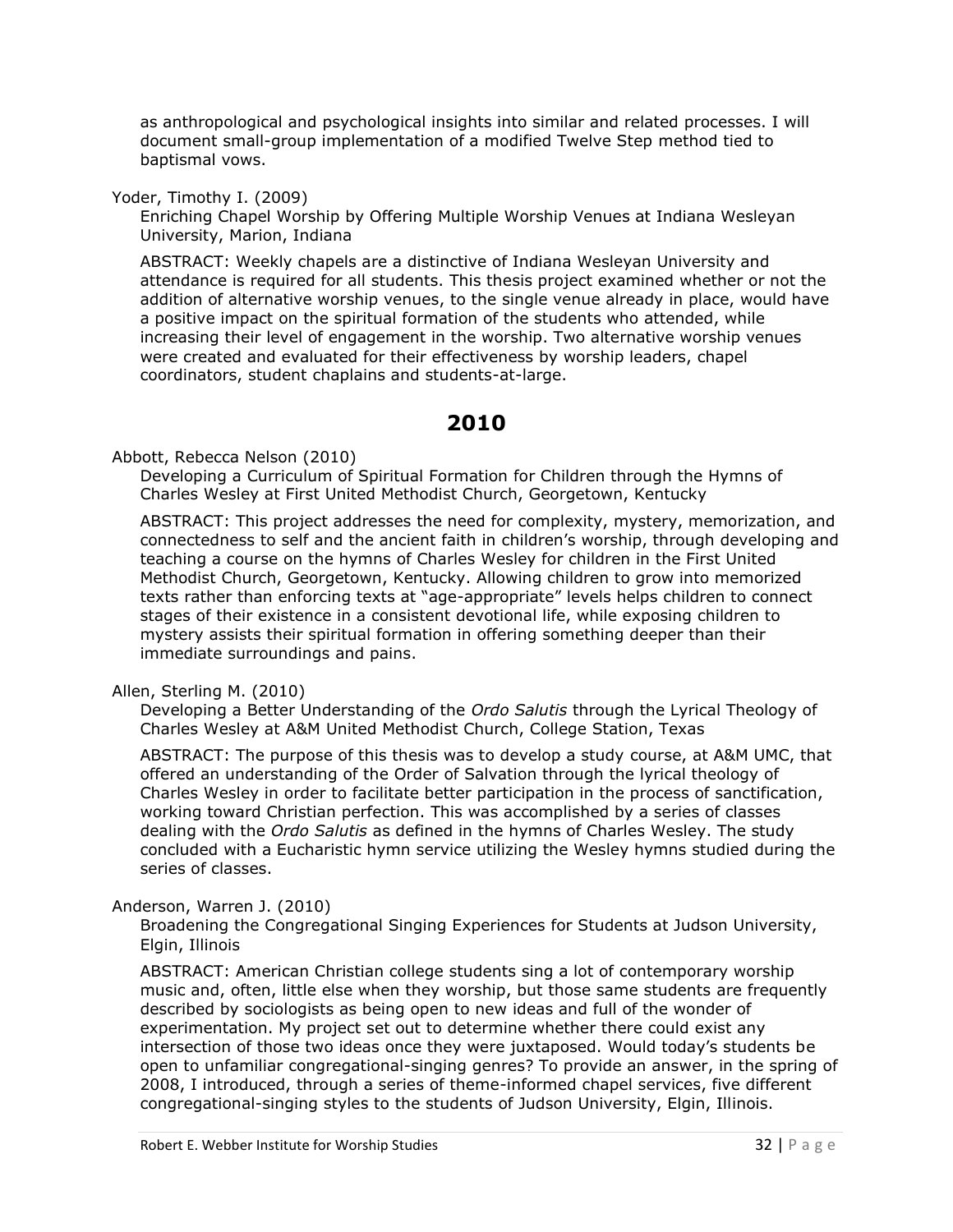#### Beyer, Nancy W. (2010)

Enhancing Assembly Singing at Messiah Community Church, ELCA, Denver, Colorado

ABSTRACT: My thesis project enhanced assembly singing at Messiah Community Church, ELCA by way of teaching sessions. Those sessions focused on the biblical, theological and historical foundations of assembly singing. Additional attention was given to Martin Luther's contributions to assembly singing and to the selection of worship hymns and songs. The sessions also explored the meaning of selected song texts. The use of standard assessment tools helped measure the effectiveness of teaching and the increased understanding of the participants. The project has led to a significant improvement in Messiah's assembly singing.

#### Brisco, Alan E. (2010)

Developing and Evaluating a Process for Change in the Context of Worship at Yorkminster Park Baptist Church, Toronto

ABSTRACT: My project centered on developing and evaluating a change process model for use at Yorkminster Park Baptist Church in Toronto, Ontario. I introduced two Ancient-Future Worship services which were unfamiliar to the church and significantly different from its traditions. I formed and instructed a Change Process Group to assist with structured conversations among church members and to facilitate pre-project and post-project surveys. As the two new worship services generated dynamics of change that had the potential to generate conflicts, I developed my change process model to facilitate the change in ways that nurtured the church community.

## Bull, Connie L. (2010)

Implementing a Holistic Blessing of Children at First Baptist Church of Gatlinburg, Tennessee

ABSTRACT: Some Protestants often reject any form of liturgical blessing as "Catholic." This project examined the biblical heritage of blessing—especially the blessing of children—within a local Baptist congregation. Blessing is defined within the scope of this project as Christ-centered, Trinitarian, both tactile and verbal, unrelated to another rite, and carried out by laity, not solely clergy. Biblical examples of blessing are explored in conversation with contemporary perspectives in child theology. Ten distinct meanings of blessing are discussed from focal passages in Genesis, Deuteronomy, the Gospels, and the Epistles. Participants evaluated the relationship of blessing to the concept of belonging.

#### Crabtree, Debra J. (2010)

Exploring a Biblical Theology of Worship to Enhance Participation at West Chester Church of the Nazarene, West Chester, Ohio

ABSTRACT: Of great importance and concern in churches today is the issue of passivity in worship among members of the congregation. Our culture has bent us toward a narcissistic, entertainment paradigm, and the effect on worship in our churches has been devastating. In an effort to address the issue of passivity in worship for my congregation, I developed a seminar based on The Great Commandment from Mark 12:29-34. This thesis and seminar curriculum asserts that worship is a response to God in Christ and that our response must be full and complete, engaging heart, soul, mind, and strength.

Dennis, Jerry Michael (2010)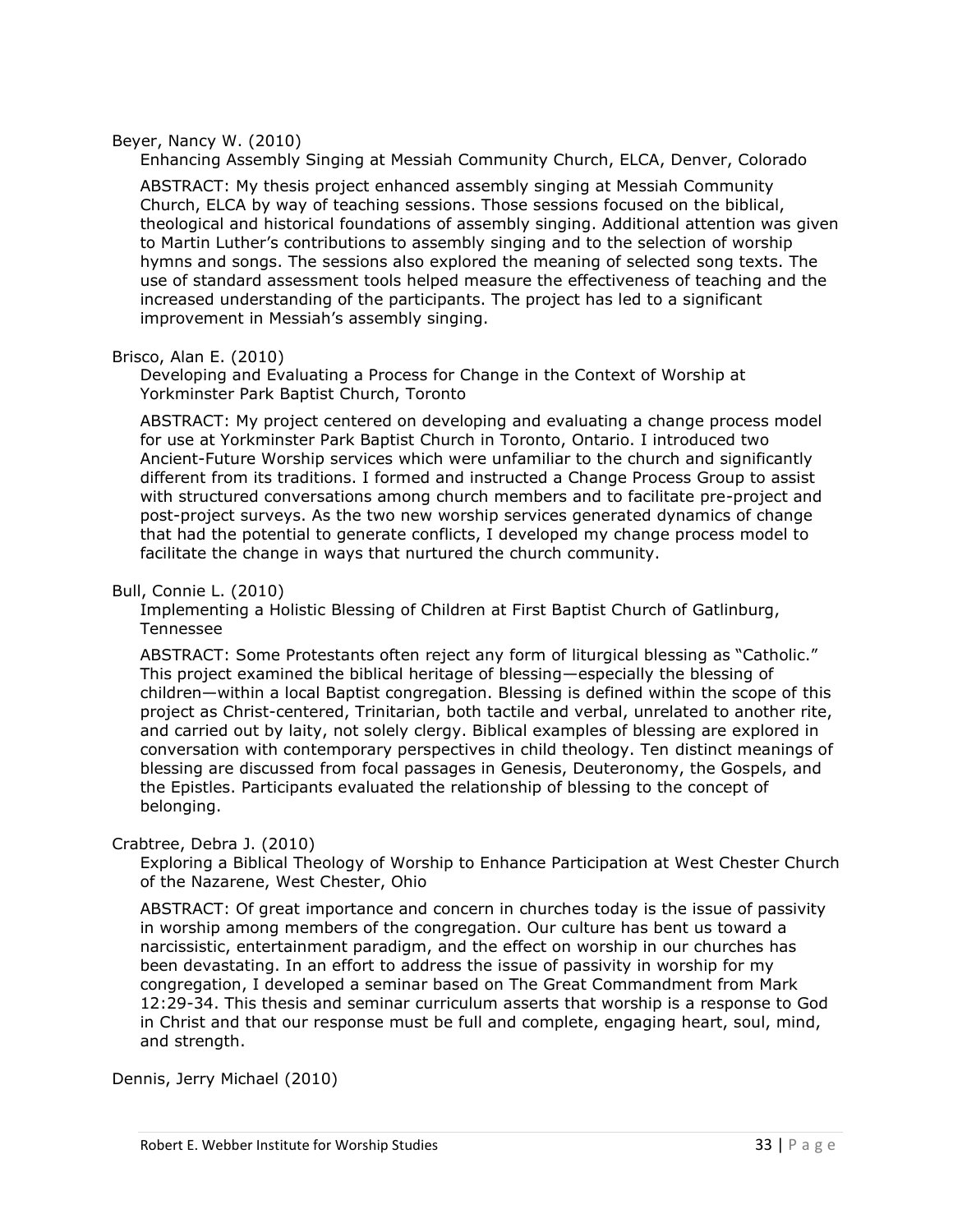Recovering Wesleyan Practices of the Lord's Supper through the Eucharistic Hymns of Charles Wesley at Christ Wesleyan Church, Milton, PA

ABSTRACT: This thesis project seeks to recover the richness of the Lord's Supper through the use of selected hymns from the Wesleys' collection, Hymns on the Lord's Supper. Specifically I sought to recapture the Trinitarian language, the sense of community, and the concept of anamnesis in our experience of partaking Holy Communion. From this project, I pray that our congregation will experience renewed joy, connection, and anticipation in their journey of faith.

## English, Philip A. (2010)

Implementing a Worship Leader Training Manual for Four Fold Worship at Bethel Evangelical Missionary Church, Lion's Head, Ontario

ABSTRACT: What we do in Christian worship has a profound impact on the way we live. Worship in many evangelical churches has lost its formative potential to transform worshipers who, in turn, impact the world with the Good News. Implementing the Four Fold model as the defining structure for worship at Bethel Evangelical Missionary Church resulted in a renewed passion and commitment to her values of loving and serving God and reaching the world. This renewal was accomplished by training worship leaders to plan and lead Four Fold worship with an emphasis on congregational participation in the dialogue of revelation and response.

## Garrett, Shannon L., Jr. (2010)

A Pilot Program to Evaluate Selected Ideas in a Worship Helps Book for Brentwood United Methodist Church, Brentwood, Tennessee

ABSTRACT: This thesis project consisted of the development and implementation of a worship study team at Brentwood United Methodist Church of Brentwood, Tennessee. The process took place throughout a five-week period. The study team was selected based on a desire to have a broad range of input from various generations and various Christian background and experience. The project attempted to discover the value of sensory liturgical language as a means of connecting worshipers to God thus resulting in renewal of worship.

## Gilliam, Lilburn Michael (2010)

Restoring Hope through Lamentation Prayer at East Side Church of God, Anderson, Indiana

ABSTRACT: This project sought to implement a teaching experience with the worship ministry of East Side Church of God in the area of lamentation prayer. The ancients knew how to express their pain. The Israelites learned to voice complaints as a nation and individually through the language of lament in the Psalms. Through a series of instructional periods and application opportunities, this project attempted to connect study participants with the forgotten language of lament and its benefits. In an era often void of proven historical practices, this study endeavored to integrate a cathartic practice into the lives of Christian sojourners.

## Hochhalter, Carol A. (2010)

Enhancing a Course on the Theology and History of Worship at Kuyper College, Grand Rapids, Michigan

ABSTRACT: This project altered a college course, "Theology and History of Worship," adding a significant focus on the understanding of Trinitarian worship at various times and places in the history of the Church. Students were surveyed before and after the course, measuring the impact of engaging with biblical and historical voices in research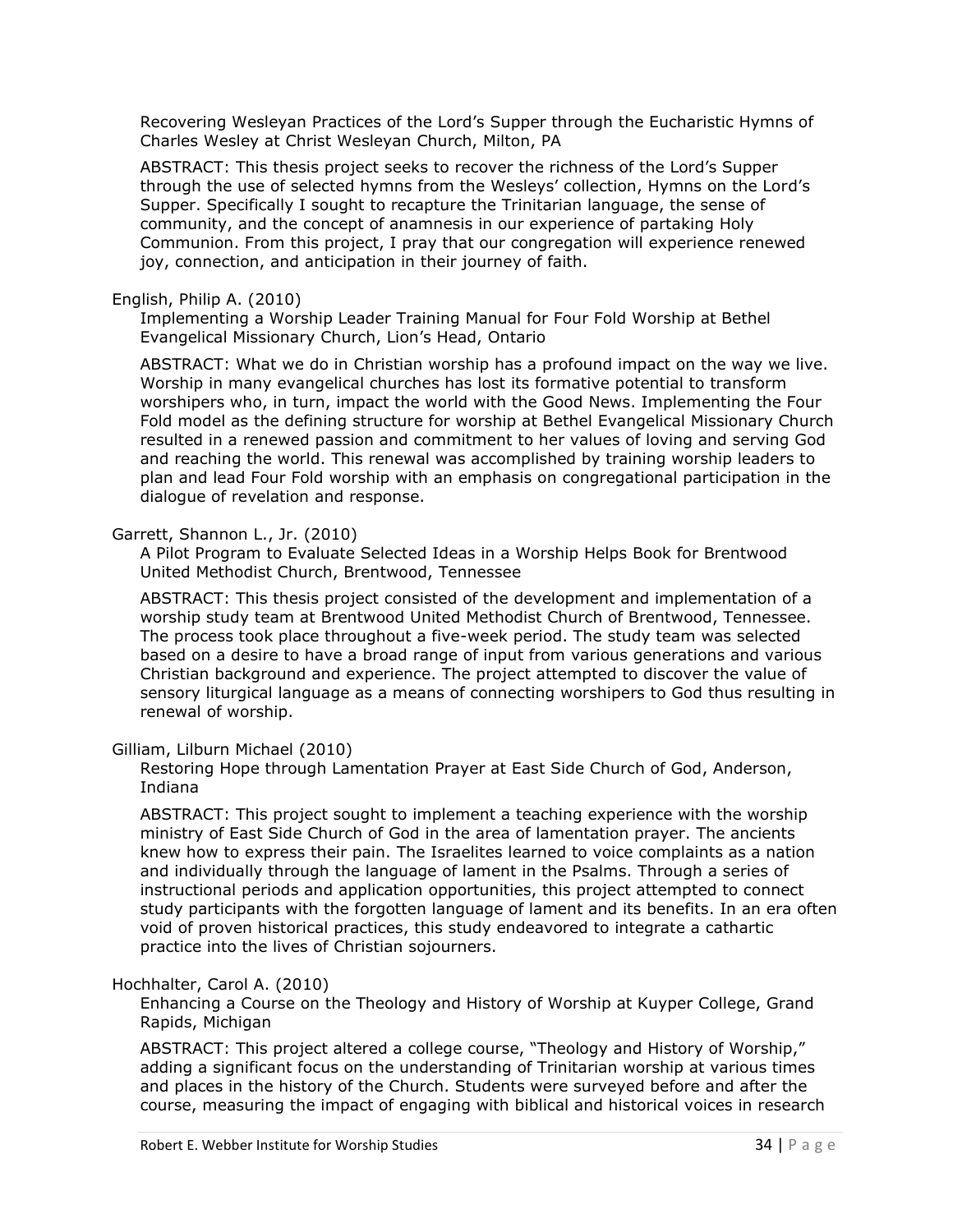on the roots of reformed worship values. The students' newfound understanding added depth and significance to their worship experience.

## Lee, Kenton R. (2010)

Integrating Drama, Dance, and Art into the Worship of Life Center, Tacoma, Washington

ABSTRACT: This thesis addresses the integration of drama, visual art and dance into the weekend worship services of Life Center, Tacoma, WA. Biblical, theological, and historical research is presented along with social scientific and ministerial concerns. A practical project was implemented over the course of three weekends utilizing the skills of three separate teams - actors, dancers and visual artists – who integrated their particular creative art into one weekend of worship services apiece. Feedback was collected and analyzed from several groups, varying from leaders who planned the weekend services, to congregants not involved in the service planning who first experienced the worship service as it unfolded. Conclusions were then reached and recommendations for the future were made based upon the project implementation, feedback results and faith history of Life Center.

## Magnuson, John M. (2010)

Recovering the Communal Character of the Lord's Table at North Boulevard Church of Christ, Murfreesboro, Tennessee

ABSTRACT: The purpose of this project was to help the North Boulevard Church of Christ re-envision its practice of the Lord's Supper from its current self-reflective model to the communal model evidenced in the early church. The primary thesis was that the Churches of Christ have allowed an unintended distinction between the Old and New Testaments and a misinterpretation of our traditional hermeneutic to produce a practice of the Lord's Table inconsistent with the highly communal covenant meals described throughout Scripture. The goal was to help the congregation take steps toward a communal Table experience that proclaims the Good News.

## Pylant, Stanley D. (2010)

Enhancing the Understanding of the Christian Year at First Baptist Church, Augusta, Georgia

ABSTRACT: First Baptist Church of Augusta, Georgia (FBCA), through the desire of our senior pastor, began to use the Christian year, including the Lectionary, in worship. FBCA is a Southern Baptist Church of the free church tradition with no heritage in and little knowledge of the Christian year. The timing was ideal for a project to provide teaching to enhance understanding of the Christian year to the members of FBCA. What is the Christian year and why use the Christian year in worship? These questions are explored in this thesis for the benefit of our community of faith, FBCA.

## Roberts, Karen E. (2010)

Developing a Worship Arts Camp through the Neighborhood Ministries of First Presbyterian Church, Aurora, Illinois

ABSTRACT: The purpose of this thesis project was to develop and implement a Worship Arts Camp through the neighborhood ministries of First Presbyterian Church, Aurora, Illinois. The project was a collaborative effort between the Neighborhood Arts Center and the Neighborhood Kids Cub, two existing ministries of the church. Participants in the Worship Arts Camp had the opportunity to experience and respond to God's story through a variety of creative arts. The Worship Arts Camp provided an opportunity for children and youth to explore and develop skills in the arts and to experience the arts incorporated into worship.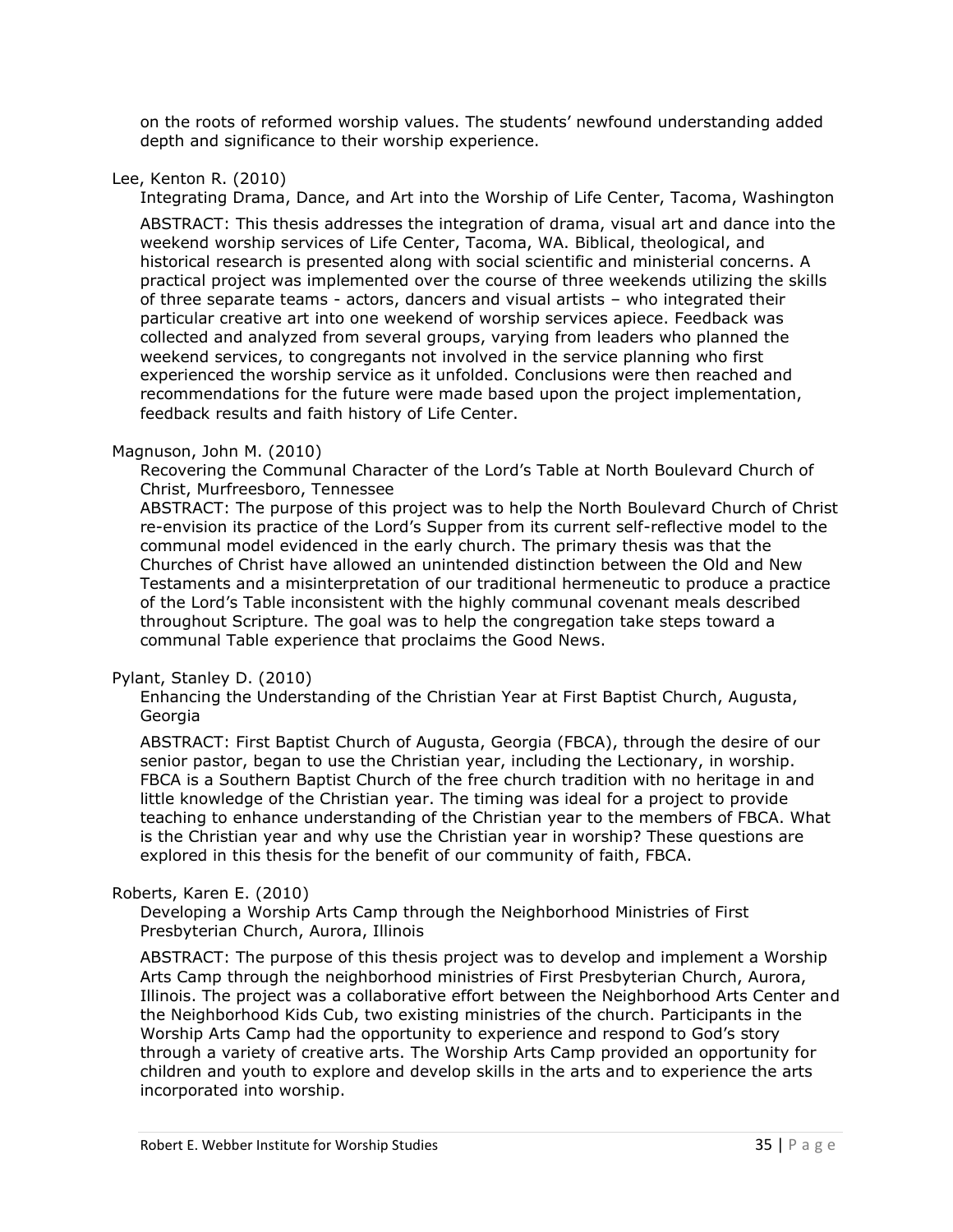Yu, Alan Chi Lun (2010)

Discipleship Training for "The Jubilant" Worship Team at Ambassadors for Christ in Canada, Vancouver, British Columbia

# **2011**

<span id="page-35-0"></span>Allen, Bradford J. (2011)

Enriching Our Experience at the Table of the Lord in Holly Springs Baptist Church, Inman, South Carolina

ABSTRACT: This thesis and supporting material documents the need for Southern Baptists to consider the rich experience that is found within the observance of the Lord's Supper. Instead of treating the observance as an appendage, three distinct Lord's Supper observances were developed to lead the worshipper into a more enriching Eucharistic service. By enhancing this element of our worship it is hoped that personal spiritual renewal and regeneration might occur within our congregations.

## Armentrout, Stanley H. (2011)

Developing the Ministry of the Worship Choir at Broadmoor Baptist Church, Shreveport, Louisiana

ABSTRACT: The purpose of this thesis was to show growth in the worship leadership capability of an adult church choir through the use of a thesis project study aimed at encouraging spiritual growth and deepening foundational understanding of worship through song. Growth in these areas was based on three different means of testing. The thesis project was implemented over a six-week period and included six thirty-minute instructional sessions, six weeks of customized devotions, and practical tips for more effective worship leadership provided by a choir leadership team. The project concepts implemented for this project could be used elsewhere.

## Austin, Calvin D. (2011)

Implementing Intergenerational Corporate Worship in Oak Park Baptist Church of Gainesville, Florida

ABSTRACT: Longer lives and rapid technological advancements have intensified generational conflicts. In the USA, generations are coexisting that have significantly different communications preferences (print, broadcast, and digital), each of which impacts how life in community is viewed, expressed, and experienced. Generational conflicts have also affected the gathered worshiping community. Like huge tectonic plates, the collision of generations has erupted into "worship wars." Sadly, like tectonic divergence boundaries, some generations are missing in many congregations as well. This thesis advances the idea that intergenerational worship is prescribed in Scripture and, therefore, should be pursued and practiced. A series of four intergenerational worship services and teachings, utilizing a planning team and congregational evaluations, exposed our church to postmodern approaches to worship that included all three communications preferences and involved all generations in worship.

## Castle, Suzanne M. (2011)

Discerning the Role of the Ministerial Artist for the Search Worship Gathering, Fort Worth, Texas

ABSTRACT: In our midst it seems that many artists worshipping today seem to lack an awareness that art is a ministry. Using scriptures spanning the Old Testament, Apocrypha, Gospels and Revelation, the author details a community of faith's journey into art as incarnational ministry. Included is a peek into the worship life of artisans and an invitation for the reader to join a conversation of reclaiming arts as a representative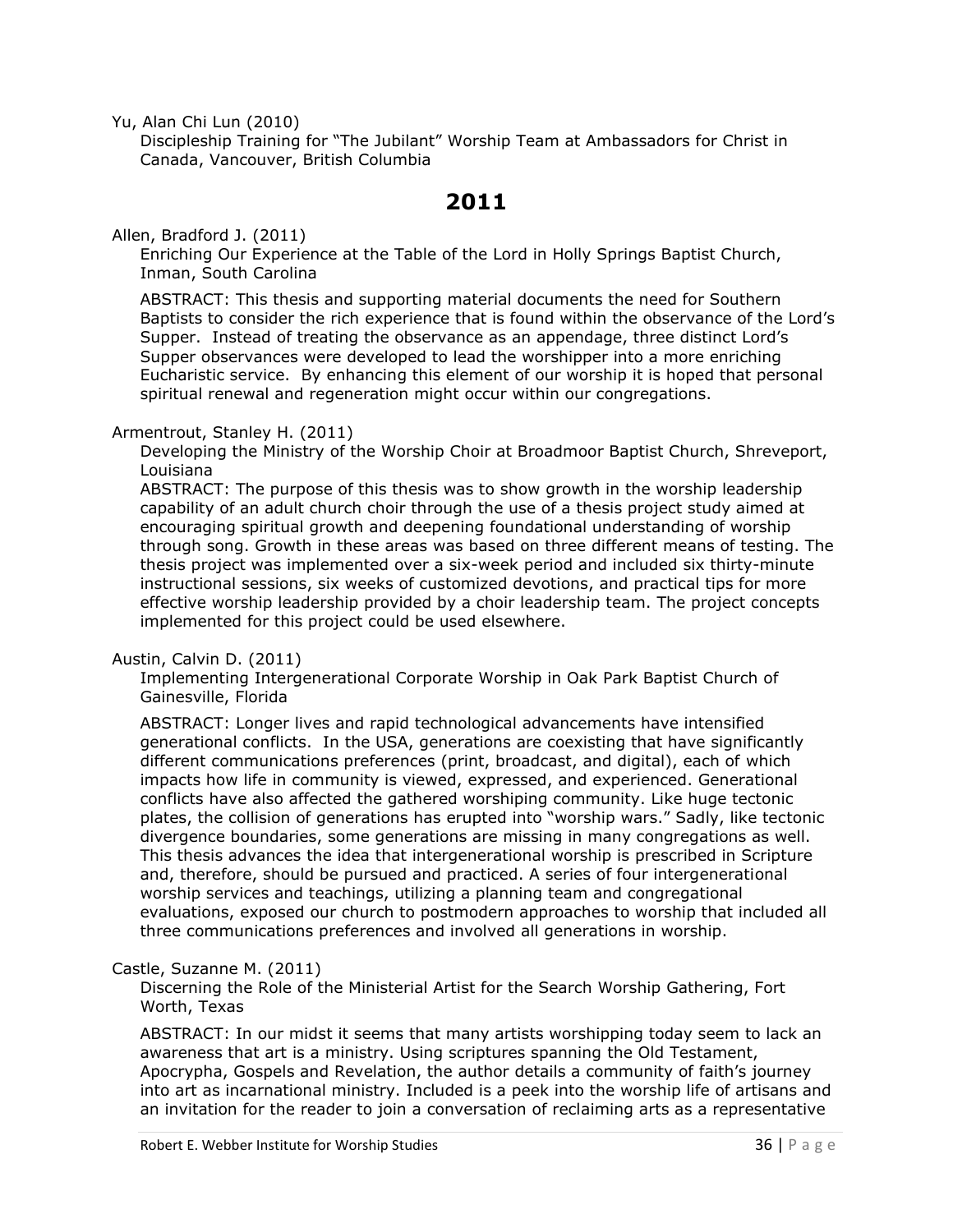mechanism to define incarnation, and how progressive Christians can claim a call towards more inclusive art in worship space.

#### Charter, Vernon (2011)

Embracing a Diverse Hymnody for Community Chapel Services at Prairie Bible Institute, Three Hills, Alberta

ABSTRACT: Paul's teaching in Colossians 3:16 and Ephesians 5:19-22 provides a theological framework for understanding the place of hymns in corporate worship. The systematic use of hymns in the weekly community chapel services at Prairie Bible Institute, Three Hills, Alberta, provided an opportunity to test, in a worship setting, the conviction that historic hymns are a valuable resource for enriching and renewing corporate worship at PBI. Feedback from worship teams and members of the chapel congregation, confirmed this conviction, as worship leaders expanded their ability to evaluate and choose worship songs, and the congregation was enriched and edified in their worship.

#### Chau, Kai Ton (2011)

Developing a Pastoral Heart for Volunteer Worship Music Leaders at Scarborough Baptist Church, Toronto, Ontario, Canada

ABSTRACT: Jesus has exemplified the characteristics of a Good Shepherd—one who leads, ministers to, and cares for his flock. Likewise, worship leaders should develop a pastoral heart toward ministry and people, particularly those who serve alongside of the congregation. Supported by biblical, theological and historical research, seven sessions of teaching and discussion were designed to help volunteer worship music leaders to develop a pastoral mindset as servant-leaders, to serve the people, and to love the flock. The project concluded with a personal action plan that serves as a guide and reminder for the project participants.

#### Chu, I-Hsi Danny (2011)

A Worship Training Course for Home Group Leaders at the Atlanta Chinese Christian Church North, Johns Creek, Georgia

ABSTRACT: Worship is the primary reason we come together as the body of Christ each week. ACCCN was built on the foundation of home groups. Home group leaders play an important role in influencing our congregation's worship experience. Therefore, training home group leaders should be the highest priority. My thesis project has resulted in a training course of six sessions for home group leaders of ACCCN, to give them a fuller understanding of Christian worship, to prepare them to lead worship more effectively in home group settings, and to equip them to help the congregation develop an appropriate approach toward corporate worship.

#### Collins, David D. (2011)

Expanding the Understanding of Worship Leadership at North Central University, Minneapolis, Minnesota

ABSTRACT: Worship and worship leadership at North Central University are understood within the context of music and sermon-driven worship. When students, staff, administration and faculty say "worship," what they mean is the praise and worship music that is presented in the chapel services each day classes are in session. This thesis and the accompanying teaching implementation are an attempt to increase the understanding of worship and worship leadership for the student body, the faculty and administration, and, most importantly, those students preparing to be worship leaders in churches and other ministry opportunities.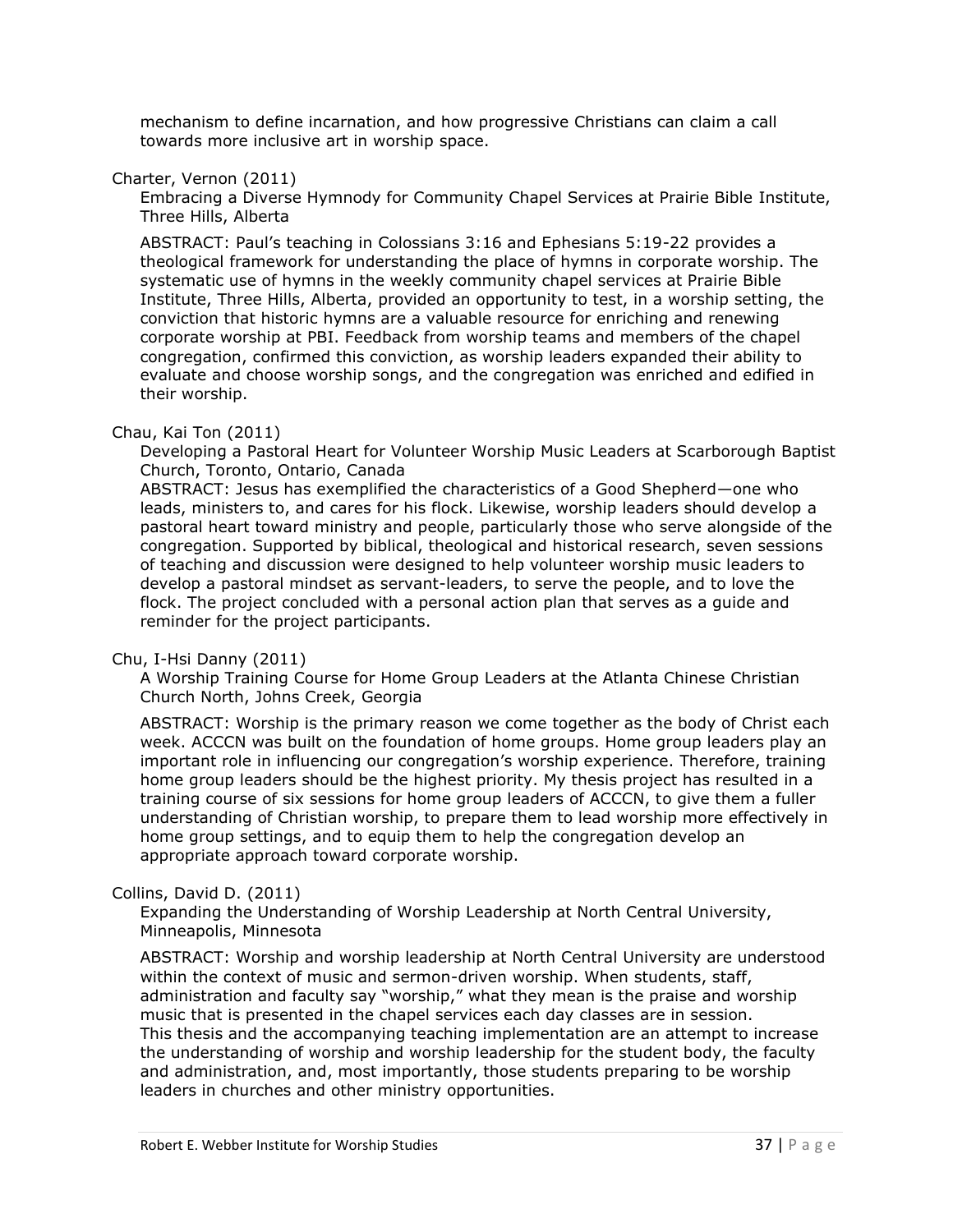#### Cook, David Christopher (2011)

Developing a Plan for Spiritual Renewal Using the Arts at Rancho Bernardo Community Presbyterian Church, San Diego, California

ABSTRACT: This action research study developed an art-focused theological statement collaborating with the Senior Pastor at Rancho Bernardo Community Presbyterian Church, San Diego, California. The statement guided the content of four classes. Data was collected from a group of parish arts leaders. The weekly classes were coordinated with daily art-based devotional activities. Individuals' responses were recorded in Reflective Journals. The theological statement was assessed for its effectiveness as an agent of spiritual transformation. Anecdotal evidence was triangulated with Likert scale self-assessments. The results of the classes were critically evaluated with recommendations for future research in developing the church's sacred arts program.

#### Cooper, Alan D. (2011)

Designing an Ancient-Future Worship Model for the Church of Christ, Midlothian, Texas

ABSTRACT: The thesis examines a pilot project to develop an alternative, contemporary worship service for a Stone-Campbell Church of Christ in North Texas. Instead of employing a modern evangelical praise model to reverse a numerical decline in the church's membership, the foundation of this new service uniquely melds the Ancient-Future fourfold worship pattern of the early church—Gathering, Word, Table and Sending—with the Restoration Movement's "Five Acts of Worship"—Singing, Prayer, Preaching, Communion and Giving.

#### Cromwell, Michael R. (2011)

Employing the Creative Use of Psalms at Hillside United Methodist Church, Woodstock, Georgia

ABSTRACT: My primary concern of the current worship services at Hillside UMC is the absence of God's voice through Scripture. In an effort to rectify this problem, I have devised a four-part solution to increase the amount of Scripture used in our worship services through the utilization of the book of Psalms while maintaining the ancient tradition of the use of Psalms in corporate worship. I employed the use of Psalms through an eight-week creative presentation of the Psalms, a three-week sermon series, a daily devotional to accompany the three-week sermon series, and a four-week, pastorled Bible study on the book of Psalms.

#### Davison, Donald Mark (2011)

A Course on Words Associated with Holy Communion for the Worship Leadership of St. John's Anglican Church of Uganda, Kamwokya

ABSTRACT: This thesis describes the research, implementation and evaluation of a course on the words, terms and concepts associated with Holy Communion. The course was offered in the month of July 2009 to the worship leadership of St. John's Anglican Church of Uganda in Kampala. The goal of the course was to increase the knowledge of the worship leadership of St. John's with respect to Holy Communion, to deepen their worship experience and to equip them is their own worship leadership responsibilities.

#### Durbin, Karen J. (2011)

Developing a Ministry-Specific Course on Biblical Worship for the Brethren in Christ Denomination

ABSTRACT: The purpose of this thesis project was to develop, teach, and evaluate the first course in corporate worship for the Brethren in Christ denomination. The class was based on biblical patterns and characteristics of divine-human encounter and Brethren in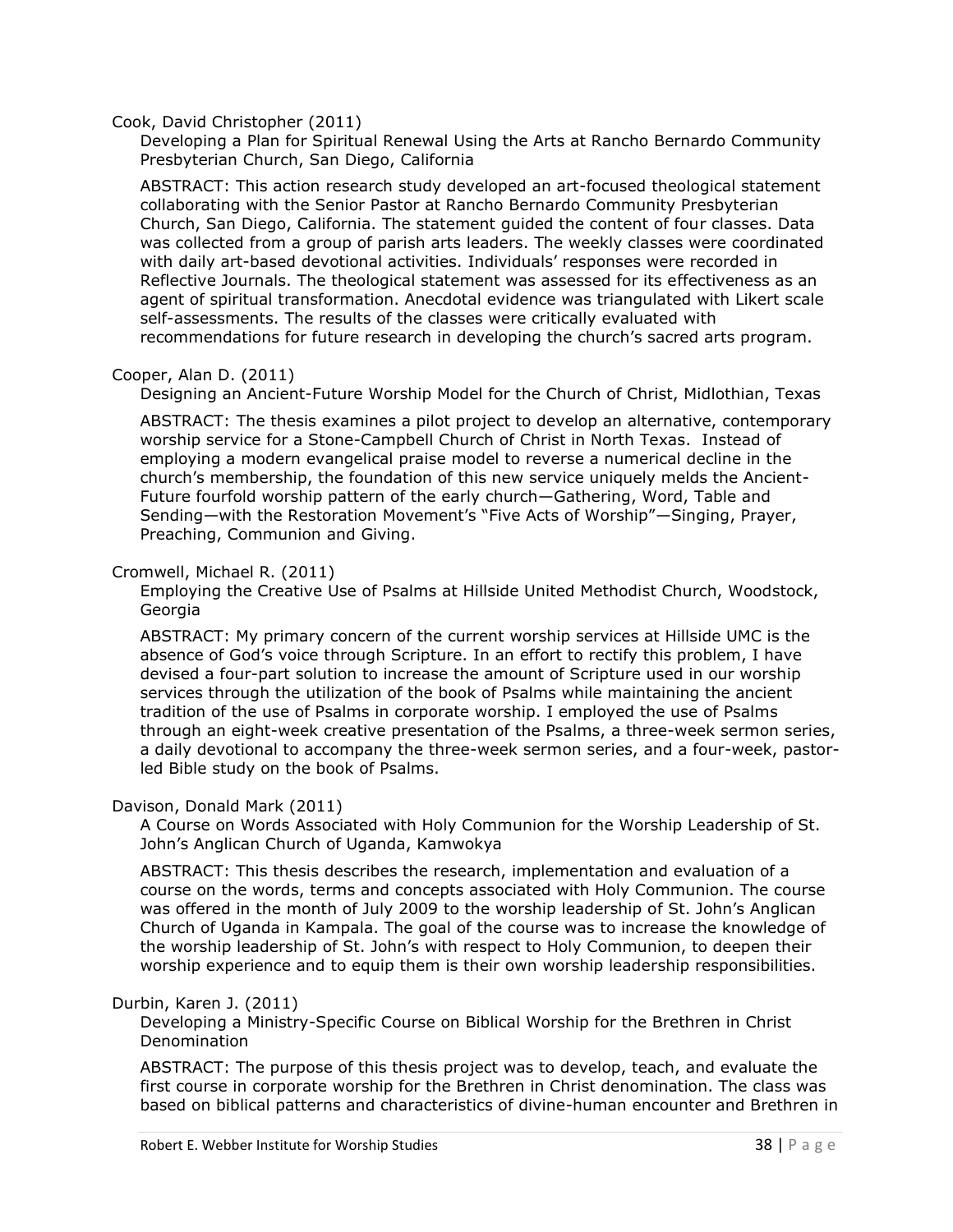Christ core values. Through evaluation tools, participants demonstrated the successful assimilation of newly learned biblical concepts. Now situated within the educational arm of the Brethren in Christ, this class will continue to equip ministry leaders in planning corporate worship based on God's intention for encounter, Spirit-led transformation for the purposes of God's mission: restored relationship in Jesus Christ.

#### Gardner, Teresa J. (2011)

Establishing an Online Course on the Biblical and Theological Foundations of Dance Ministry through Zion Center for Worship and the Arts

ABSTRACT: The purpose of my thesis project was to develop an online educational tool to equip dance ministers, and others interested in the use of dance in Christian worship, with the biblical and theological foundations of dance ministry. A six-session course was developed and implemented through the website of Zion Center for Worship and the Arts (ZCWA). ZCWA is an ecumenical, non-profit, ministry organization established for teaching biblical worship and training Christian artists. The effectiveness of the course was evaluated according to 1) the course's content, presentation and online process, and 2) benefit to the participant's ministry application and personal growth.

## Gingrich, Shawn M. (2011)

Encouraging Family Worship to Prepare for Corporate Worship at First United Methodist Church, Hershey, Pennsylvania

ABSTRACT: The project intended to encourage family worship at home and renew multigenerational worship gatherings in the church through preparation with Scripture, song, and prayer. A secondary intention was to help parents discover their important biblical role of teaching and leading their children in spiritual matters. The primary goal of the project was to resource parents with home worship materials which would enable the families to have more meaningful corporate worship experiences and in turn encourage an ongoing practice of family worship for the participants.

#### Lee, John B. (2011)

Rediscovering the Musical use of the Psalms in the Context of Travis Avenue Baptist Church, Fort Worth, Texas

ABSTRACT: The purpose of this project was to rediscover the musical use of psalm singing within the context of worship experiences at Travis Avenue Baptist Church. A renewed emphasis was placed upon psalm singing with the intent to enhance the understanding of the journey common to all believers as portrayed in the psalms. Original compositions combining selected psalm texts and familiar hymns were central to the effort to aid each worshipper in identifying with the journey of David's life from transgression to transformation to spiritual triumph.

#### Partlow, Claire (2011)

A Pilot Project on Worship Contextualization in Diverse Urban Churches of the New Jersey District of the Lutheran Church Missouri Synod

ABSTRACT: Reaching diverse urban populations with the Gospel will entail worship contextualization decisions. Contextualization does not require dilution of our core doctrines but instead ensures that the one, true faith will become "rooted" in the target culture. This project designed and tested a pilot lay/clergy training workshop with five goals: (1) encourage historic freedom in worship planning; (2) train laity in the fundamentals of Lutheran worship; (3) train laity and pastors to plan culturally-vibrant worship gatherings; (4) foster participants' awareness of the paradigmatic nature of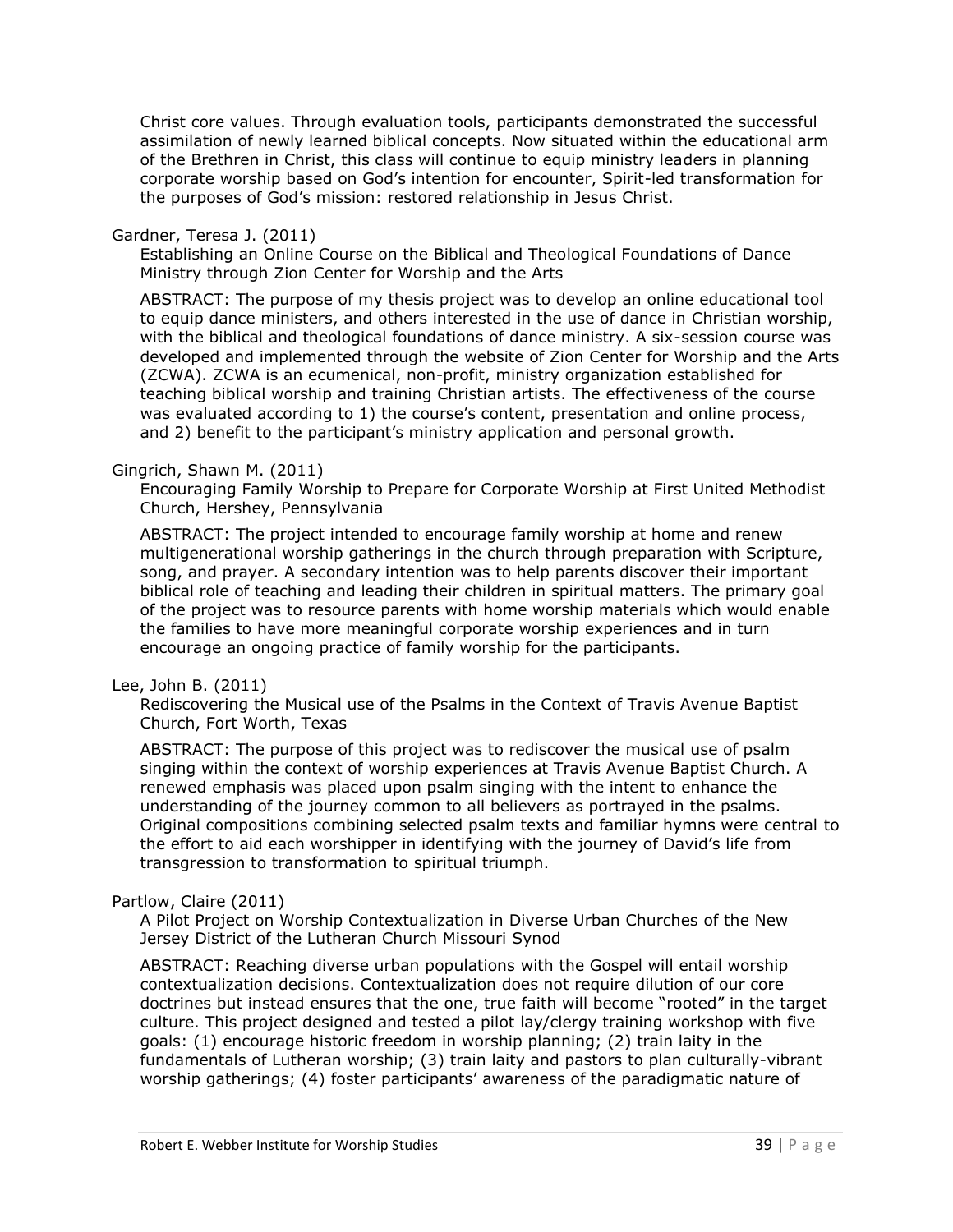both social and sacramental rites; and (5) offer tools for making difficult contextualization choices.

Porter, David W. (2011)

Developing Worship Seminars for the Inter-Church Community in the Pays De Gex, France

ABSTRACT: The purpose of this thesis project was to develop and implement a short course for Church leaders in the Pays de Gex area of France. It addresses the biblical, historical and theological foundations for worship. The course also seeks to explore the issue of core values and the function of worship segments in a Free Church context, with special emphasis on a creative use of Scripture and of the liturgical calendar.

## Rider, Euley C. (2011)

Enhancing the Use of Psalms by the Worship Leadership Team at Moffett Road Baptist Church in Mobile, Alabama

ABSTRACT: The purpose for this thesis was to increase the level of understanding and appreciation the Worship Leadership Team of Moffett Road Baptist Church had for the use of Psalms in corporate worship and for the team to embrace using the Psalms in their worship planning sessions. The thesis project was implemented over a seven-week period and included seven teaching/worship planning sessions, and six weeks of private devotional material. The worship planning sessions resulted in a series of five worship services which creatively used Psalms to enhance the corporate worship experience.

# Tsang, Herbert H. (2011)

Developing Worship Seminars for Lay Worship Leaders at Church Music Ministry of Canada

ABSTRACT: The majority of Chinese churches in North America rely on volunteer lay leaders to be in charge of worship planning. The design of corporate worship services and the selection of different worship materials fall on the shoulders of these lay leaders. Systematic training in the areas of biblical, theological, and historical foundations of Christian worship is much needed for such lay leaders. Recognizing the lack of training and materials, and in cooperation with the Church Music Ministry of Canada, I developed and implemented a seminar with materials for both foundational knowledge and practical training in worship studies.

Wright, Jay D. (2011)

Renewing Corporate Intercessory Prayer at New Grace Church, Fleming Island, Florida

ABSTRACT: Corporate intercessory prayer is an important part of weekly worship at New Grace Church bearing liturgical, theological, historical, and missiological weight. Yet, oftentimes this act of worship is engaged with little thought to development of capable leaders or heartfelt participation on the part of the people. A theological review of six representative biblical texts on corporate intercessory prayer reveals an integral connection between prayer and the mission of God. This research forms the foundation for the ministry interventions conducted at New Grace in order to bring about more intentional participation in corporate intercessory prayer.

# **2012**

Arant, Wilma A. (2012)

Discipling an Ecumenical Study Group in the Christian Year on the Campus of First Baptist Church in West Monroe, Louisiana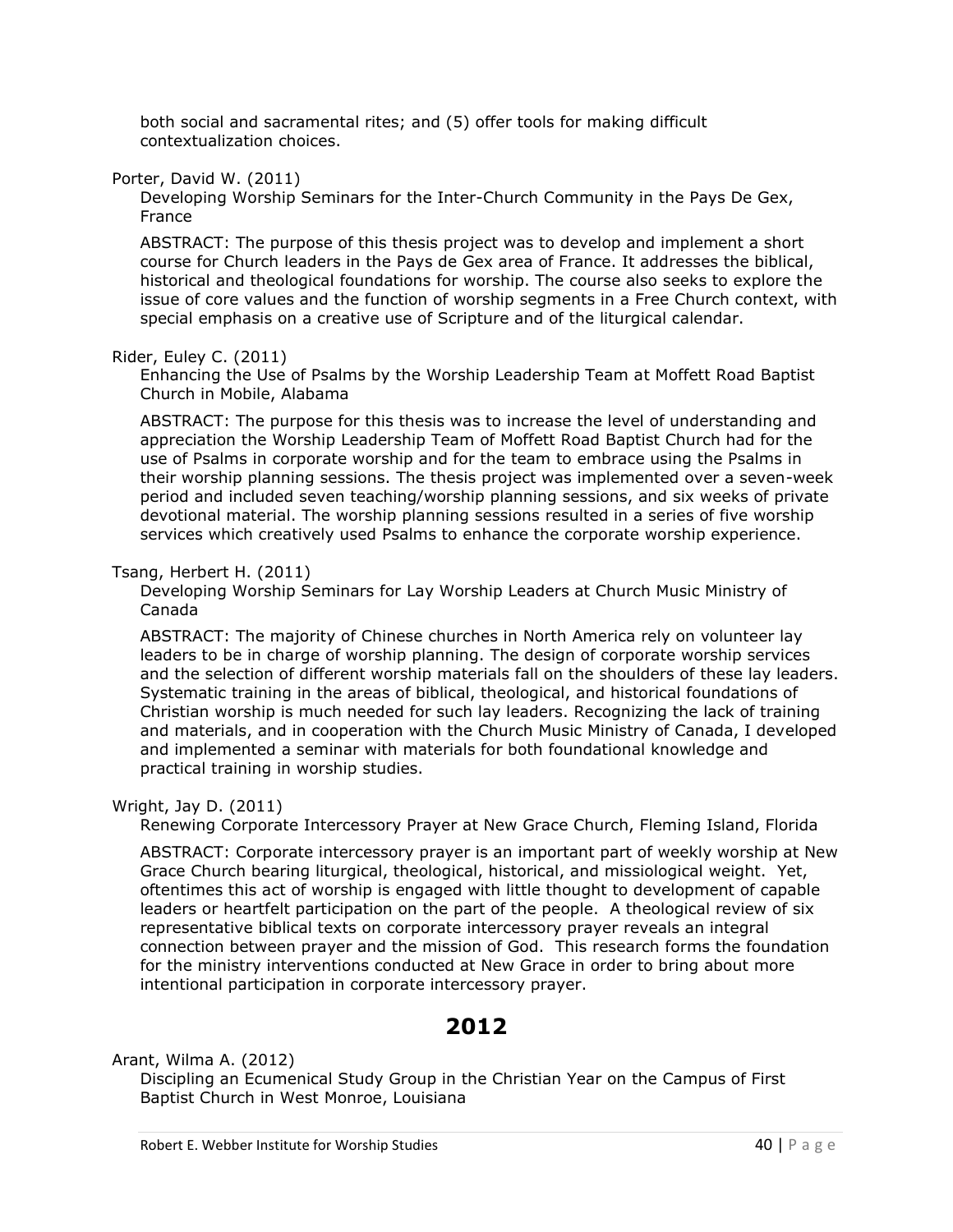ABSTRACT: My doctoral thesis project seeks to enlighten those who preach, teach, and seek personal knowledge of the Christian Year regardless of denominational affiliation. This task is successfully accomplished through the authoring of a market-worthy Christian Year worktext and then presenting selected activities to an ecumenical study group at a one-day event on the campus of the First Baptist Church of West Monroe, Louisiana. Five hours of lecture and hands-on instruction are coordinated to lead the focal group toward a Christo-centric spirituality through exploration of the Christian Year.

## Brooks, Steven D. (2012)

Implementing a Resource Guide For The Christian Year At Cypress Church, Cypress, California

ABSTRACT: This thesis centers on a lack of understanding by an Evangelical Free Church of America congregation concerning the observance of the Christian Year and the positive impact such an observance can have on a worshiping community. An overview of major components of the Christian Year was presented in lecture and educational meeting formats. The utilization of a resource guide developed by the author assisted in providing worship opportunities throughout Holy Week, thus enhancing the corporate worship experiences of the congregation and encouraging spiritual formation to occur in the lives of the worshipers.

## Faulkner, Clayton S. (2012)

Discerning the Meaning of Church Membership at Theophilus Church, Houston, Texas

ABSTRACT: The purpose of this thesis was to develop a better understanding of the meaning of church membership at Theophilus Church, a non-denominational church started in the summer of 2010. A series of five discussion sessions were held to explore the biblical, historical, and theological meaning of membership in the church. Included in the discussions was a case study of how three other churches of similar approach philosophically and practically do church membership. The discussion sessions resulted in a "Statement on Belonging to Our Community" that will guide the development of a future catechesis for new members.

#### Garmon, Martha L. (2012)

The Artistic Presentation of Scripture in Worship at Trinity Lutheran Church, Fremont, Nebraska

ABSTRACT: This action research project sought to implement artistic expression of Scripture presentation at Trinity Lutheran Church, Fremont, Nebraska. An ensemble was formed to memorize and artistically present Scriptures in worship for a six week period. This ensemble began by studying the Scriptures to be presented and committing them to memory. Subsequently they used artistic methods to present the Scriptures in worship. The purpose of the artistic presentations was to help the congregation feel God's presence, hear and see Christ in the word, and be led by the Spirit to apply the lessons and revelations to their daily lives.

#### Ginsburg, Nancy T. (2012)

Enhancing Awareness of the Signs and Symbols in Worship at Ashford United Methodist Church, Houston, Texas

ABSTRACT: In worship, signs and symbols of our faith often share God's story in a very meaningful way. The signs and symbols project at Ashford United Methodist Church utilizes and evaluates various methods of information dissemination including e-news, worship guide text, worship guide insert, informational booklet, sanctuary visit, worship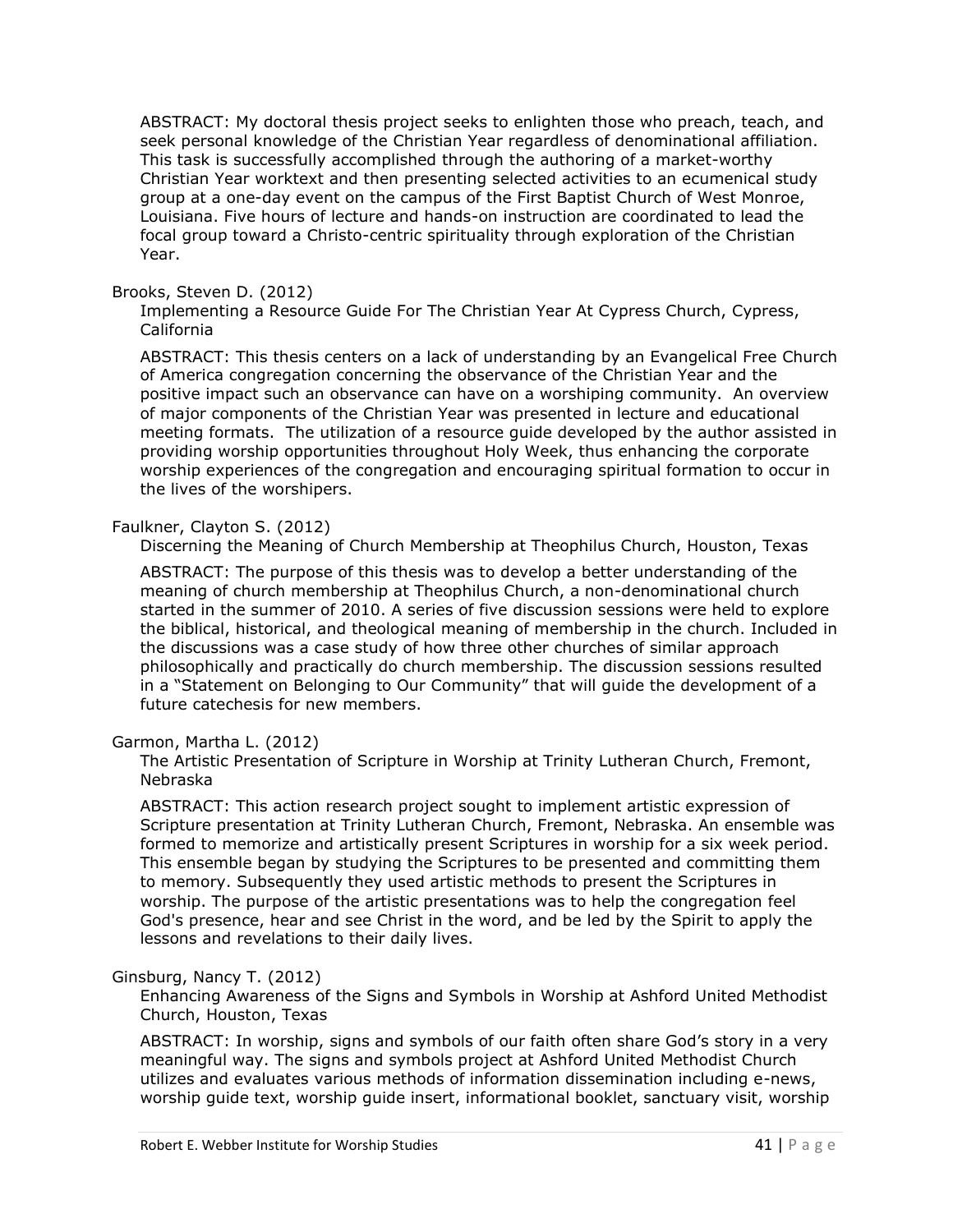service, hands-on workshop, and seminar. Both basic awareness and depth of understanding of the signs and symbols in use within the worship space are considered. Questionnaire responses provide insight into the roles Christian upbringing, family, various aptitudes, and personal interest play in one's association with the signs and symbols of our faith.

#### Grant, Jonathan M. (2012)

Discipling Christians at New Life Community Church, Grimsby Ontario in Living Out the Fullness of Baptism

ABSTRACT: This thesis gave New Life Community Church the opportunity to explore the connection between our baptism and living out the Christian life. Through Sunday services, small group and personal study curriculum, baptism is presented as more than simply an act of obedience but rather a life-changing encounter with God's grace through cleansing waters, the filling presence of the Holy Spirit and the full inclusion into the community of God. The result of this wonderful encounter is a life of purpose, commissioned and equipped by God to live out our new identity as a Christ follower.

## Harding, Ouida W. (2012)

A Pilot Project in Developing Standards for Key Music Leadership Positions in the Black Baptist Churches of New York City

ABSTRACT: Among United Missionary Baptist Association (UMBA) churches in Metropolitan New York, there appears to be a liturgical impasse among clergy— an inability to distinguish among music leadership types, resulting in one size fits all musical support. Clergy no longer consider a musician's personal encounter with God in and through Jesus Christ as fundamental to music ministry. Many churches have moved from reverent, empowering worship to worship that simply panders to the emotions. The purpose of this pilot study was to develop standards to assist pastors and others with discerning the qualities, gifts, and character of musicians in the church.

#### Henry, David L. (2012)

Exploring God's Compassion with Cell Leaders at New Community Christian Church, Salina, Kansas

ABSTRACT: For many Christians, judgment passages overshadow the compassion and mercy of God in the Old Testament, and ultimately, passages that reveal the compassion of God are diminished in our theological formation. The resulting dilemma of this misinterpretation of the Old Testament is disengagement from these Scriptures. This thesis explores Old Testament passages which demonstrated the compassionate nature of God to the Israelite people. The intended outcome is that familiarity with this aspect of God's nature encourages the methodical reading of Old Testament passages, allowing them to contribute more significantly to the church's theology concerning God.

# Lo, Yilee C. (2012)

Enhancing Participation in Congregational Singing at the Chinese Bible Church of Greater Boston in Lexington, Massachusetts

ABSTRACT: My thesis project addressed the problem of non-participatory congregational singing in Sunday worship services at the Chinese Bible Church of Greater Boston. The number one reason why people did not sing in worship was the lack of familiarity with the congregational songs sung due to the pronounced demographic shift of the church membership and the song selection overload. Thirteen one-hour Sunday School classes were designed to teach the biblical, theological, and historical foundations of assembly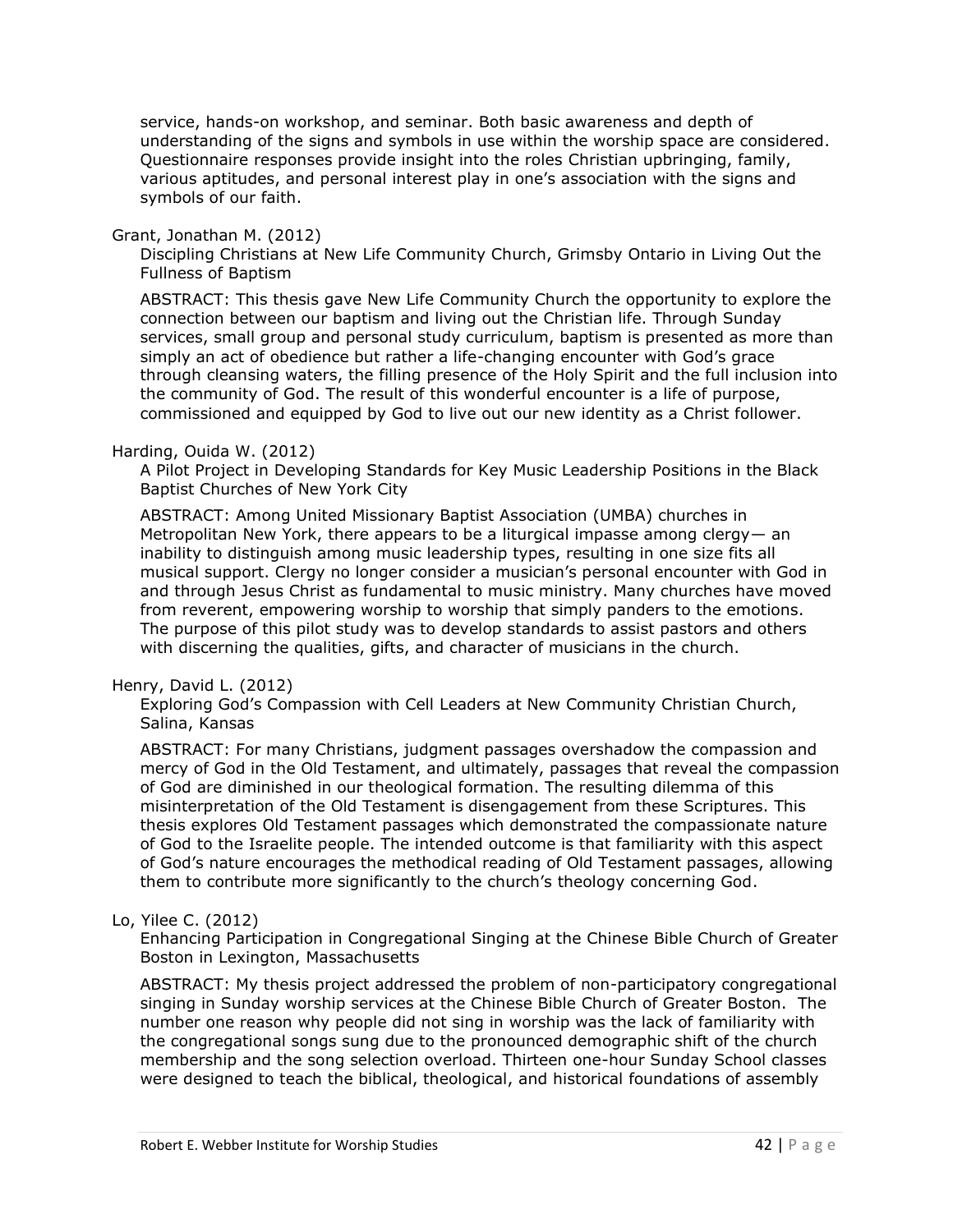singing, and the actual singing of the songs. The culminating Christmas Eve service demonstrated the effectiveness of the thesis project.

# Magruder, Gregory C. (2012)

Celebrating Fifty Days of Jubilee at Parkview Baptist Church in Gainesville, Florida

ABSTRACT: Many churches in North America are stagnant or in decline. They need a process to revitalize their spirit and ministry. "Breakout" churches go through a "chrysalis" process that propels them from decline to growth. My thesis shares plans that were developed to bring about revitalization of Parkview Baptist Church in Gainesville, Florida. The congregation engaged in corporate and private worship and the study of the grand themes of Jubilee and the Great Fifty Days of Easter to generate a process of renewal. The church was challenged to embrace new vision, ministries, and staff as a result of the "chrysalis" process.

McCaffrey, Genilyn M. (2012)

Enhancing Biblical and Theological Foundations in an Upper Level Worship Course for Manhattan Christian College, Manhattan, Kansas

ABSTRACT: The purpose of this project was to help students at Manhattan Christian College, Manhattan, Kansas, successfully articulate biblical theologies of worship. After conducting biblical, theological, historical, and sociological research, I prepared and taught a series of lessons to MCC's Principles of Christian Worship (WOR422) class. The lessons included a step-by-step methodology to help students prepare their own biblical theologies of worship. Methods of evaluation included peer review, pre- and post-tests, a rubric designed to measure students' projects, and a survey and interview of class participants.

## McNair, Janice L. (2012)

A Study of Death and the Practice of the *Ars Moriendi* at First-Centenary United Methodist Church, Chattanooga, Tennessee

ABSTRACT: Death is a reality in everyday life, but are we prepared to face it? In the 15th century, the church was successful in talking about death, and accompanying people through the process of dying. Does the 21st century church do as well? This thesis explores the medieval *Ars Moriendi*, the Art of Dying, developed to help persons resolve the spiritual crises faced as they approached death. These ancient books also served as resources for developing the Christian virtues of a good life. This thesis study culminated in a contemporary *Ars Moriendi*, book and audio CD for use by First-Centenary United Methodist Church, Chattanooga, Tennessee.

# Melson, Joshua P. (2012)

Understanding the Psalms as an Expression of Human Emotion at the Presbyterian Church of Toms River, New Jersey

ABSTRACT: The purpose of this thesis was to examine the wide range of emotions contained in the psalms, develop a deeper understanding of the psalms among the members of the Presbyterian Church of Toms River, and teach members to use the psalms to express their own emotions to God in public worship and private devotion. The purpose was accomplished by a series of five classes that studied the emotions in the psalms and by a focused effort to increase the use of sung psalmody in the church's worship.

#### Nail, Woodrow W., Jr. (2012)

Developing a Lord's Supper Ministry to the Homebound at First Baptist Church, Plant City, Florida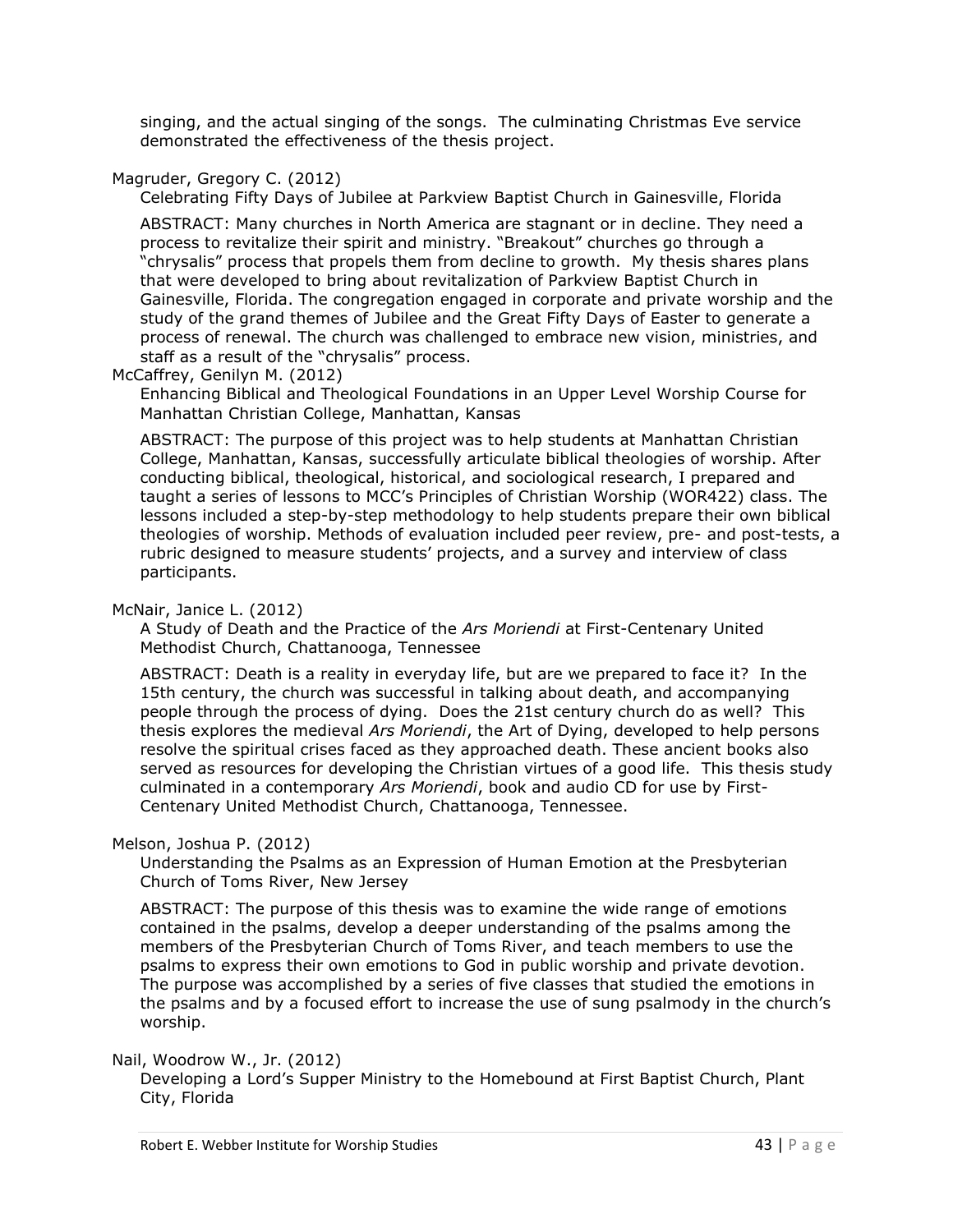ABSTRACT: The thesis/project addresses the need to provide communion for the homebound of the First Baptist Church. The homebound often feel disconnected, neglected, and forgotten because they are unable to attend the regular celebration of the Lord's Supper services with their church community due to chronic illness or aging issues. The project involved training the deacons as the providers who administer communion to the homebound, establishing a database of the homebound members of the church, and developing a manual that facilitated the training of deacons in administering the Lord's Supper to the homebound of First Baptist Church of Plant City, Florida.

#### Paulson, Gerald D. (2012)

Developing a Curriculum to Enhance the Spiritual Formation of the Students at Vanguard College, Edmonton, Alberta

ABSTRACT: Believers in Jesus Christ have an innate desire to be like the one they serve. There is a struggle, however, to find adequate teaching on the subject of Christ-likeness and being spiritually formed to him. Just as we are seeing a rise in spirituality in this generation, we are also seeing a corresponding decline in the teaching of foundational doctrines, biblical disciplines and creeds of the church. This thesis and the supporting curriculum seek to develop a foundational support for the teaching of spiritual formation for the students at Vanguard College in Edmonton, Alberta Canada.

#### Richardson, Ronald P. (2012)

Rediscovering God's Initiative in the Sacrament of Communion through Art at Epiclesis: An Ancient-Future Faith Community, Sacramento, California

ABSTRACT: The purpose of this project was to rediscover God's purpose in sacramental actions, specifically communion at Epiclesis: An Ancient-Future Faith Community. Artistic representations of theophanic experiences in the life of Abraham were looked at with the intent to enhance the understanding that sacramental actions are God-initiated, that we can understand God's covenants and the new covenant given through Christ by elements other than the spoken word, and that by rediscovering the power of sign and symbol we engage the worshiper in the drama that is God's story.

#### Shelley, Jeanine L. (2012)

Introducing a Process of Spiritual Growth through the Choir Rehearsal at Saint Andrew United Methodist Church in Saint Andrew, Florida

#### Soice, Nathan L. (2012)

Developing a Seminar on the Worship Leader for Independent Christian Churches in Central Illinois

ABSTRACT: This thesis was conceived as a resource for worship leaders serving Independent Christian Churches. The purpose of this project was to develop a seminar for worship leaders to understand better the biblical, historical, and theological aspects of worship leadership. The project's development culminated in the teaching of a seminar that involved nine area worship leaders representing seven local churches. An additional goal of the project was to establish a supportive network and an ongoing dialog between area worship ministers. The intent was to offer a solution through the implementation of this project and the sharing of worship ministry resources.

# Tyler, Thomas D. (2012)

Developing a Conference on the Role of the Pastoral Musician in the African American Church within the Washington, DC Metropolitan Area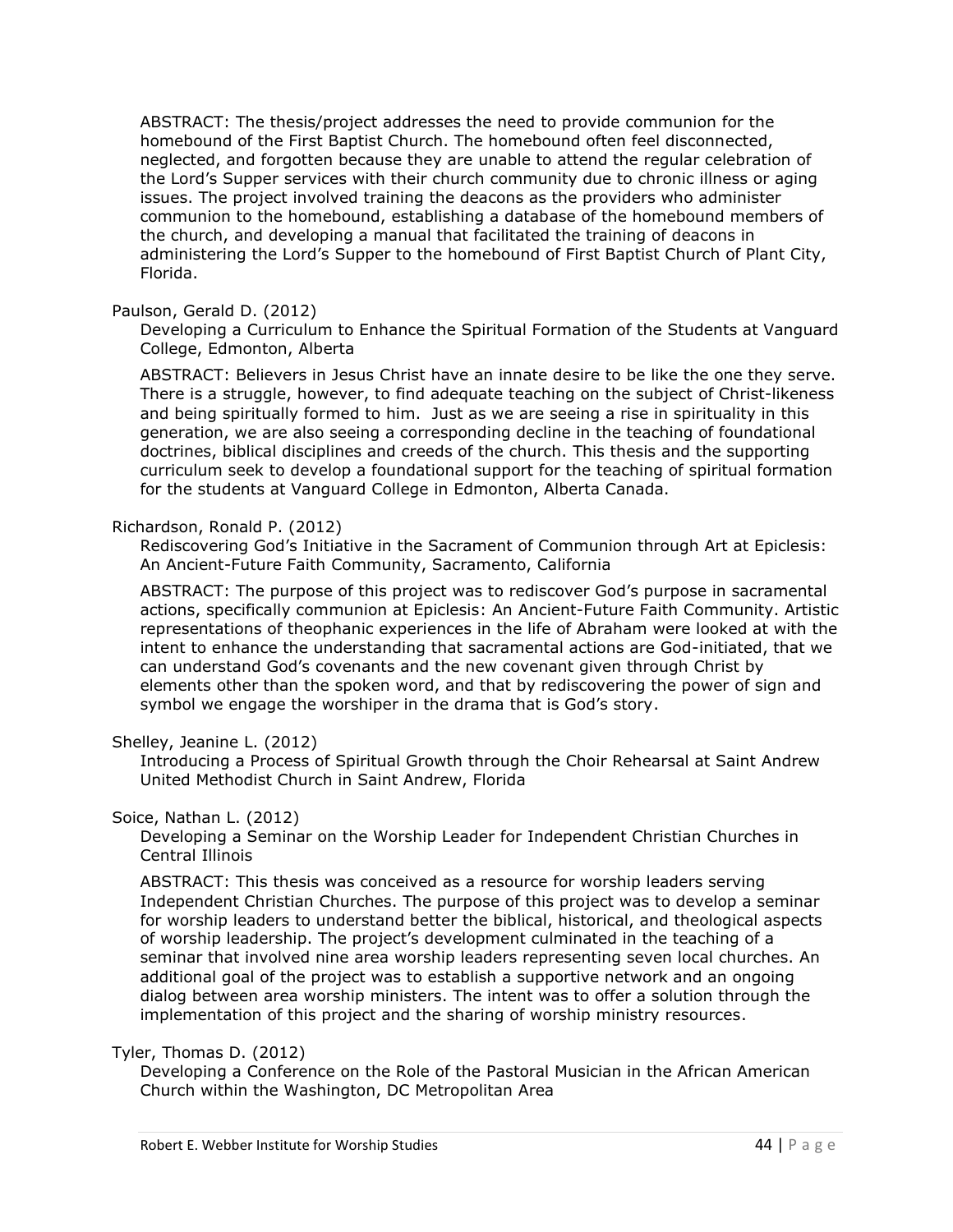Vermilya, Emily A. (2012)

Training and Equipping Mentors of Worship Students at Indiana Wesleyan University, Marion, Indiana

ABSTRACT: The impact of intentional mentoring is exemplified throughout the biblical narrative and church history as new generations of church leaders have been called to assume responsibility for the furthering of the Gospel and the ministries of the church. This action research thesis studied the effects of the training of mentors for undergraduate worship students at Indiana Wesleyan University, Marion, Indiana. Grounded in the examination of key biblical figures, the historical legacy of John Wesley, and research in the role mentoring plays for postmodern people today, original training materials and workshop curriculum were developed and used for the purpose of equipping local church leaders to serve as worship ministry mentors. The effect of this intentional training was measured for both the mentor and mentee's experience in supervised ministry.

# **2013**

#### Albrecht, Tamara M. (2013)

Developing Conflict Resolution Skills For Church Musicians in Greater Atlanta, Georgia

ABSTRACT: This thesis develops a course of study to equip church musicians in Greater Atlanta, Georgia, with conflict resolution skills. Conflict between clergy and church musicians has occurred since the early church. While degreed church musicians are academically and artistically trained to serve as worship leaders, too often they do not command the same respect, status, authority or support as ordained ministers. Lack of conflict resolution training leaves church musicians vulnerable when conflict and abusive situations occur. The thesis project presents biblical, historical, contemplative, and social-scientific models for training church musicians to effectively respond before, during, and after conflict situations.

#### Anderson, Lindel M. (2013)

Developing a "Foundations of Christian Worship" Course at Indiana Bible College

ABSTRACT: The thesis and project develop a foundational course of study that explores the subject of Christian worship for Indiana Bible College in Indianapolis, Indiana. The research revealed a great need and a tremendous interest at Indiana Bible College for a college course presenting the biblical, historical, and theological aspects of worship. The desired outcome was to develop a course of study that will enhance the understanding of Christian worship, equip the students to make coherent choices when planning worship, and to value the fundamental principles of worship study and practice.

#### Brown, Lonnie A. (2013)

Developing and Implementing a Unified Covenant Ecclesiology for the Membership of the First Baptist Church of Gaithersburg, Maryland

ABSTRACT: This project sought to develop, implement and evaluate a course addressing the biblical, historical, theological and contextual dimensions of the biblical covenant idea at the First Baptist Church of Gaithersburg (FBCG), Maryland. The course was implemented within the FBCG Vision Community, a group charged to discern God's will for our future. It sought to 1) improve participants' understanding and practice of the biblical covenant concept, 2) establish covenant as the unifying factor between God and God's people, 3) establish covenant as the unifying factor for the church as a people, and 4) contextualize baptismal practice in relation to biblical covenant.

Burns, Robert K. (2013)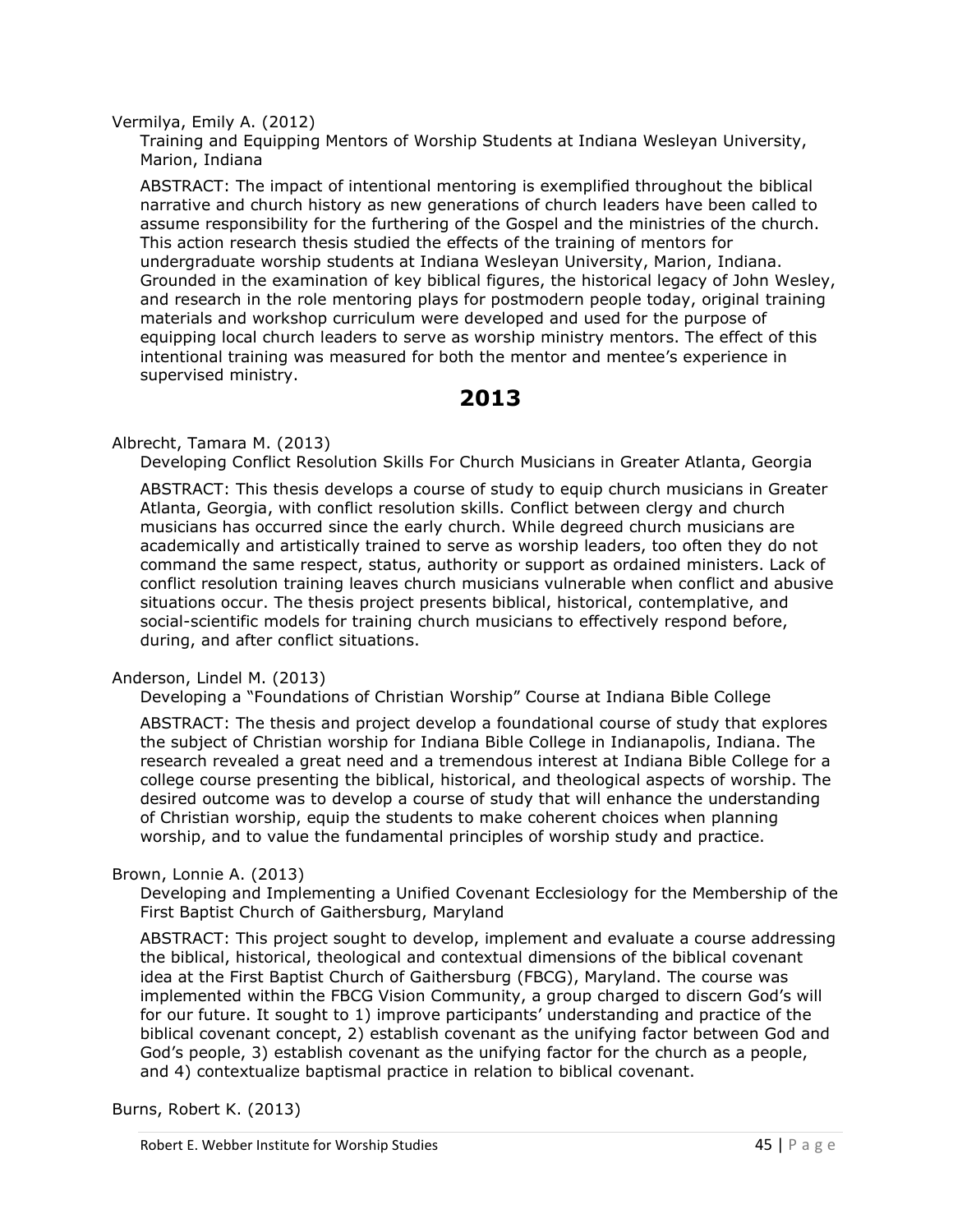Reclaiming the Telling of the Biblical Story Through Scripture Presentation at Crestwood Presbyterian Church, Richmond, VA

ABSTRACT: In a world where public Scripture reading is at times performed in a flat, inexpressive manner, the purpose of this project was to train congregation members to present Scripture with expression and creativity appropriate to the particular biblical text, and then to execute such presentations in Sunday worship. The project explores the biblical, theological and historical foundations for public Scripture reading as well as the dynamics that impact the effective oral presentation of the Scriptures. Six sessions of classroom instruction and eight Sundays of Scripture presentations in worship constituted the project.

## Carter, Michael L. (2013)

Enhancing an Understanding of the Christian Year as a Way of Telling God's Story in Worship at First Baptist Church of Vero Beach, Florida

ABSTRACT: The Christian Year tells God's Story of redemption through Jesus Christ. For nearly one hundred years, First Baptist Church of Vero Beach, Florida, has told unconnected parts of the Story in its worship services. Believing that First Baptist Church is ready for, and will benefit from telling the whole gospel Story through an enhanced understanding and a greater utilization of the Christian Year, this action research thesis, employing a five-session retreat and a Musical Service, studied the Christian Calendar and its rhythm in proclaiming God's Story.

#### Chism, David, M. (2013)

Developing a Christocentric Worship Revival for the Congregation of Friendship Baptist Church of Columbus, Mississippi

ABSTRACT: This work catalogues a ministry project held at Friendship Baptist Church, a small Southern Baptist congregation in Columbus, Mississippi. Friendship's model for worship was archetypical of what liturgical historian Lester Ruth has called the "personal story," meaning that their worship content was principally individualistic and anthropocentric. This thesis explores the biblical, historical, and theological foundations necessary to plan, implement, and assess a Christocentric model of worship based on the cosmic story of the eternal Christ. Special attention is given to the concepts of baptism, incarnation, atonement, and Communion as they relate to worship in an evangelical, low church setting.

#### Congdon, Judy A. (2013)

Exploring the Role of the Organ in Christian Worship Through a Course at Houghton College, Houghton, NY

ABSTRACT: At a moment in history when the pipe organ is judged by some as irrelevant for the music of Christian worship, the purpose of this project was to educate organ students in the story of the organ music's development, a history deeply intertwined with the practice of Christian liturgy. The project explores the fourfold service of Word and Table and the Christian Year as these relate to a wealth of organ music in Western Europe from the tenth century to the present. Nine weeks of classroom instruction, along with assignments suited to the main topics, constituted the project.

#### Edgerton, Paul C. (2013)

Encouraging Fuller Participation in Congregational Singing at the Reformed Episcopal Church of the Redeemer in Wilson, North Carolina

ABSTRACT: Saint Paul's teaching in Ephesians 5:15-20 and Colossians 3:15-17 links the potential for believers to be full of the Word and Spirit to the practice of singing "psalms,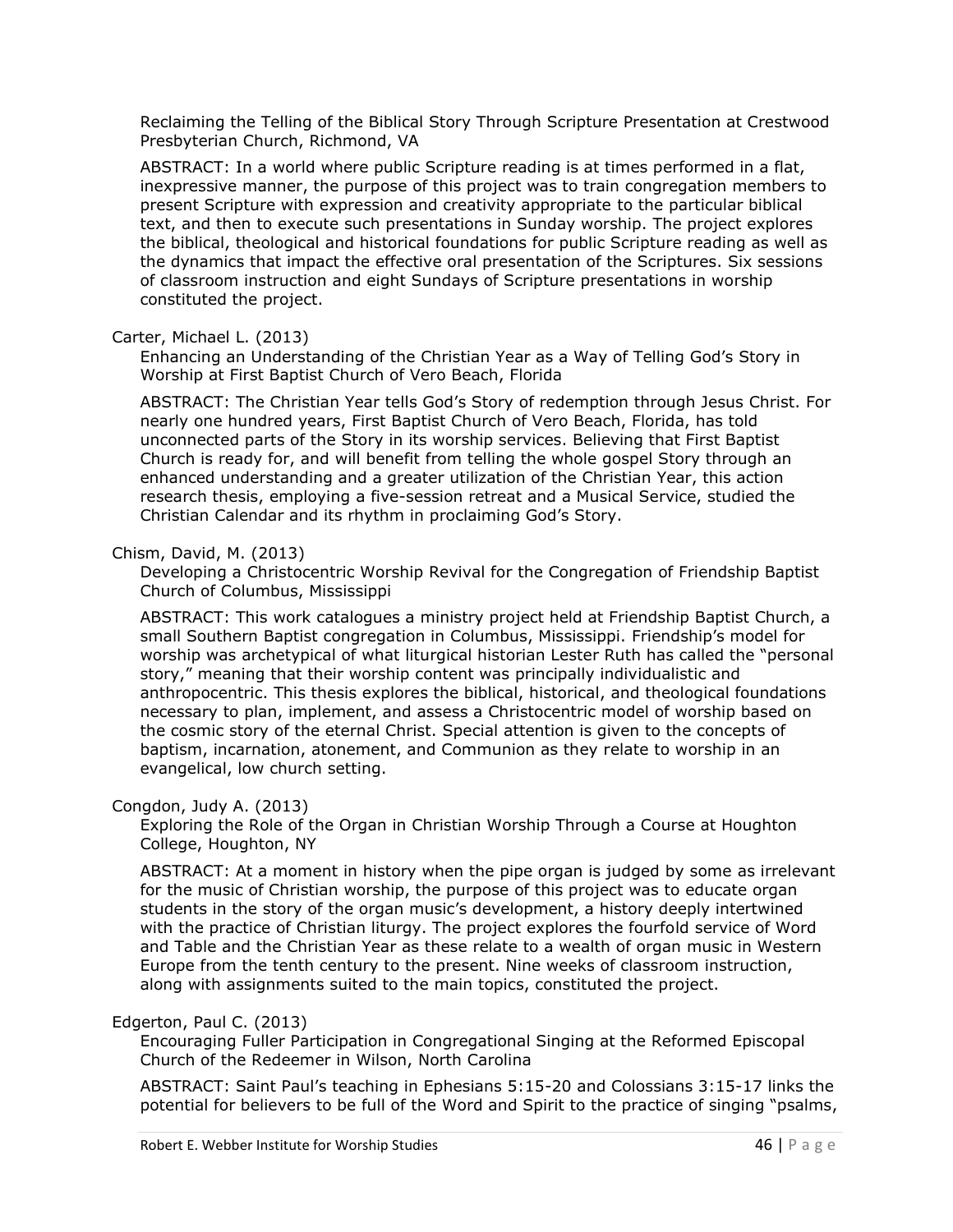hymns, and spiritual songs" together. Exploring the way in which a range of song types function within the larger corporate contemplative event of Sunday worship provided an opportunity for the congregation of The Church of the Redeemer in Wilson, North Carolina to participate more robustly in congregational singing. The parishioners who engaged in the study reported more meaningful participation in the various types of song examined at the conclusion of this project.

#### Fortunato, Frank E. (2013)

Equipping Pastors for Effective Presentation of Scripture in Worship in Good Shepherd Community Churches of India

ABSTRACT: The pastors and worship leaders of The Good Shepherd Community Churches, a rapidly growing denomination spread across India and associated with Operation Mobilization India, regularly invite teachers and mentors to help their leaders grow in their pastoral responsibilities. In recent days, the GSCC leaders realized the need to have an increased focus on worship leadership. This project explored how pastors of the GSCC could creatively use the Scriptures in congregational worship, through calls to worship, pastoral prayers, and sharing of biblical stories. The foundation for this project comes from three biblical passages where the Scriptures were presented in public gatherings.

#### Giang-Lin, Khiet K. (2013)

Developing an Outreach and Evangelism Program for Mentoring People to the Christian Faith at the Newmarket Chinese Alliance Church

ABSTRACT: In the search for an outreach/evangelism program that would lead unbelievers to become believers and worshipers, I found that many programs are missing the overarching redemptive story of God. This thesis aims to recover God's Story, a biblical meta-narrative for mentoring people into the Christian faith. In six to eight sessions of storytelling, the major biblical accounts were told in chronological order from Genesis to Revelation. Participants learned the basic Christian beliefs, and how to relate to God, themselves and others from the perspective of God's amazing stories.

#### Gregson, Timothy H., II (2013)

Developing a Course on a Holistic Understanding of the Lord's Table for the First Presbyterian Church of Aurora, Illinois

ABSTRACT: The issue I addressed at First Presbyterian Church of Aurora, Illinois, was essentially one of unity in and among the parishioners. One of the fundamental problems was in their deficient understanding of what Communion is and what it does for the body of Christ. The deficiency was manifested particularly in the different ways they practiced Communion in the two worship services held on Sunday mornings. As a remedy, I created and taught a six-part course exploring the many facets of the eucharistic jewel, applying each to the specific concern of unity in the church of Jesus Christ.

## Hammer, Daniel S. (2013)

Rediscovering the Relationship Between Worship and Service at John Knox Presbyterian Church, Normandy Park, WA

ABSTRACT: This action research thesis studied the effects of training worshipers at John Knox Presbyterian Church, Normandy Park, WA, regarding the relationship between public worship and outward service. Grounded in biblical, theological, historical, cultural and missiological reflection, this thesis offered participants the opportunity to encounter God's heart for service through worship and guided devotion, to envision more fully the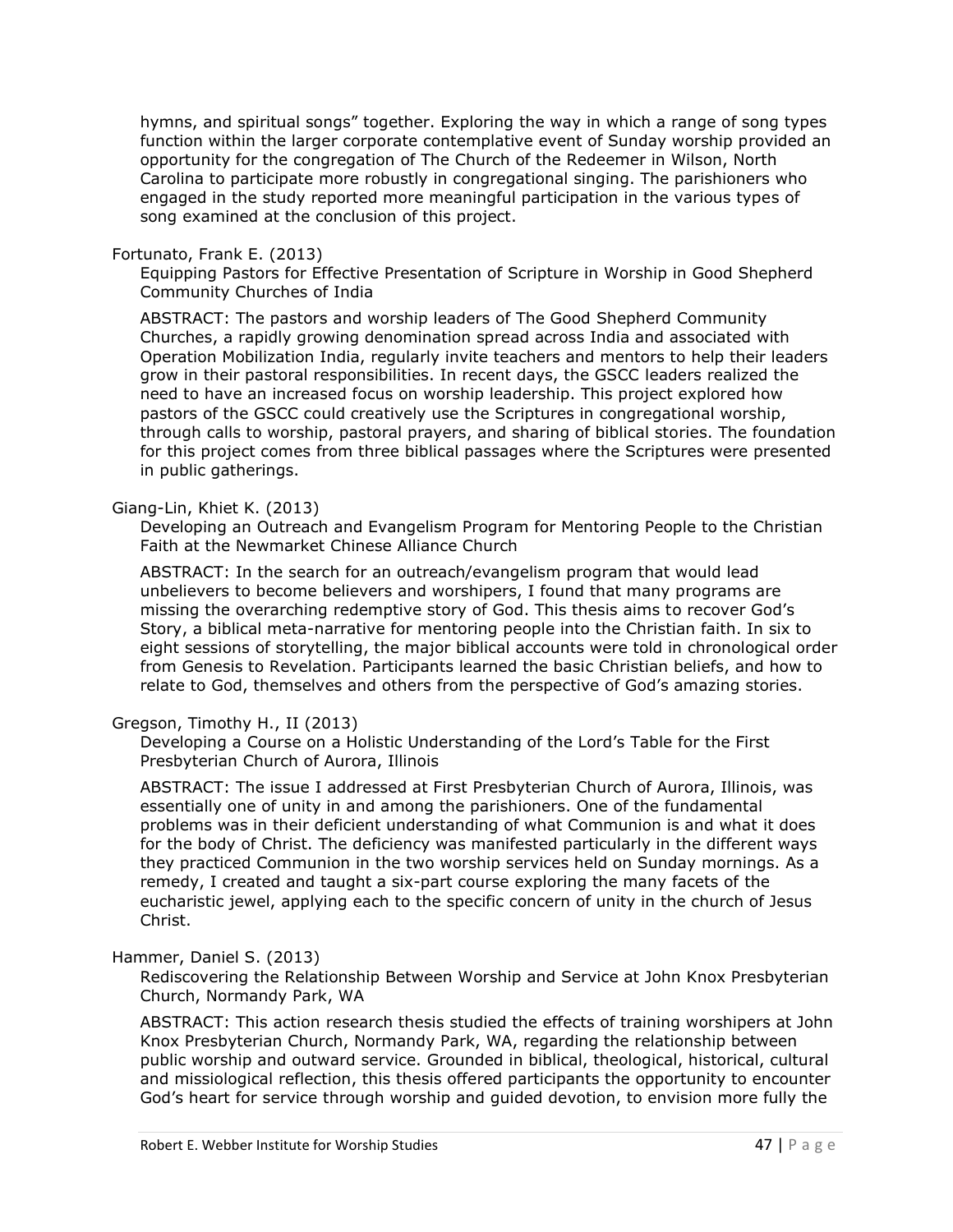relationship between worship and service through the receiving of teaching on the subject, and to put their devotion and learning into practice by actually offering service to others outside the church walls as an act of worship.

#### Janisch, Julie A. (2013)

Educating Worship Leaders to a Discipleship Culture at St. Andrew United Methodist Church, St. Albans, West Virginia

ABSTRACT: The purpose of my thesis was to educate worship leaders (ushers, choir, etc.) about the difference between membership and discipleship cultures. Lessons on discipleship, the Wesleyan quadrilateral, spirituality, and leadership were led by peers in small group settings. The main focus was to encourage worship leaders to embrace an "I want to serve" attitude (discipleship culture) as opposed to an "I want to be served" mentality (membership culture). An expected outcome of my project was to start a conversation about the biblical model of discipleship which could then continue throughout the congregation.

#### Moore, Ray Harlan (2013)

Expanding Congregational Worship Education Through Online Resources at Bethany First Church of the Nazarene, Bethany, Oklahoma

ABSTRACT: To be fully engaged in a worship service, believers need a basic level of understanding as to the nature and purposes of worship. Worship is most effective in a context of both faith and knowledge. In an increasingly secular world, such background is often lacking especially among new attenders. The challenge is to provide such understanding through a meaningful medium of delivery to reach as many as possible. This thesis and project seek to provide worship education through online means at Bethany First Church of the Nazarene in Bethany, Oklahoma.

#### Ng, Simon C. Y. (2013)

Training Church Leaders to Evaluate the Theological Content of Contemporary Music at the Joy Family Church, Shenzhen, People's Republic of China

ABSTRACT: Many Chinese churches have in recent years sought to renew their worship by adopting the use of contemporary Chinese praise and worship songs. The responsibility, however, falls on the worship leaders to be able to select songs that are appropriate for worship. I accordingly designed and implemented a practical workshop that trained worship leaders in the areas of biblical, theological and historical foundations of Christian worship. The task was accomplished with worship leaders acquiring the skill to select songs that are appropriate for the four-fold patterns of worship, as well as the biblical texts set for each service.

#### Perigo, Jeremy A. (2013)

Leading a Workshop on Contextual Songwriting for Worship Musicians at Burn 24-7 Middle East

ABSTRACT: The purpose of this thesis project was to develop and implement a workshop on contextual song writing for worship musicians at Burn 24-7 Middle East. The project addresses the biblical, theological, and historical issues surrounding the contextualization of congregational song placing particular focus on the current musical styles of the Middle Eastern context. The workshop endeavors to train Middle Eastern worship musicians in the creation of original congregational songs that emerge from their own diverse musical context and are rooted in biblical, Spirit-inspired content.

Powers, Jonathan A. (2013)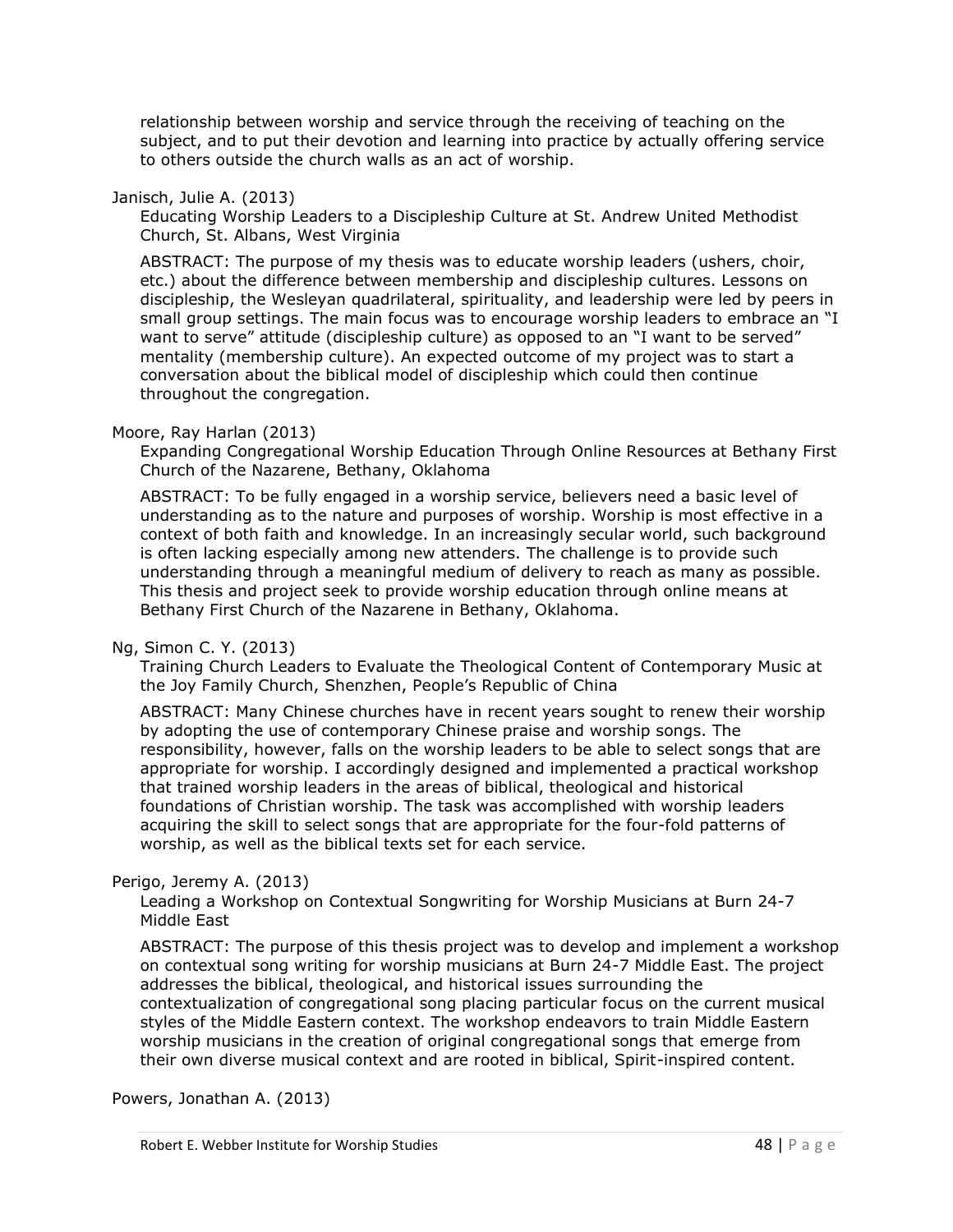Deepening Baptismal Spirituality in the Offerings Community of First United Methodist Church Lexington, Kentucky

ABSTRACT: Baptism is the ancient rite of initiation into the body of Christ, marking complete re-orientation of life, identity, belief, behavior, and belonging in Christians. Catechism has been a common historical method of disciple-making as it seeks to instill principles of baptismal spirituality in catechumens. When baptism is understood as little more than a symbol of personal commitment in the church, the focus of complete reorientation in baptismal spirituality is lost. My thesis advances the idea that catechism is still a valid method for renewing baptismal spirituality in the church today. I explore biblical, historical, and theological foundations necessary to plan, implement, and assess a holistic baptismal catechesis forming Christians in Christ-likeness, freeing them to worship the Triune God in Spirit and in truth.

Robins, Linda L. (2013)

Employing a Four-fold Pattern of Worship in the Worship Curriculum at Southwestern Assemblies of God University (Waxahachie, TX)

ABSTRACT: Southwestern Assemblies of God University is a Bible-based institution for theological and professional studies. The purpose of Southwestern Assemblies of God University is to prepare students spiritually, academically, professionally, and crossculturally to fill evangelistic, missional and ministerial roles worldwide. This thesis and supporting curriculum proposes a cognitive approach to the elements of a four-fold pattern of worship and how to incorporate this pattern into the corporate worship service. A nine-lesson series establishes the biblical basis for a four-fold pattern, describes the Assemblies of God's historical pattern of worship, and provides opportunity for the students to develop a four-fold worship service.

# Sammond, Christopher A. (2013)

Developing the Ministerial Role of the Worship Choir at North Fairfield Baptist Church, Hamilton, Ohio

ABSTRACT: The Worship Choir of North Fairfield Baptist Church in Hamilton, Ohio had a tendency to view itself as a performing choir, such as that of a community or school choir, and not a worshiping one. As a result, the congregation had taken on a role of spectators. By developing rehearsals that emphasized spiritual formation and sharing with the choir specific scriptures relating to worship, I was able to help the choir understand and embrace their role in the weekly worship service as lead worshipers. The result was that the church became more transformed in Christ and, as a result, its worship services became more true, deeper and alive.

# Shepherd, Christopher Scott (2013)

Establishing Family Worship at First Baptist Church of Paris, Tennessee

ABSTRACT: Statistics reveal a lack of familial spiritual formation in Christian homes. Family worship is an ideal solution to this problem. In my project, I aimed to inspire and equip families at First Baptist Church of Paris, Tennessee, to adopt family worship practices. After establishing a biblical, theological, and historical basis for the practice, I implemented my project in two phases. First, I created a website [\(www.familyworshipproject.com\)](http://www.familyworshipproject.com/), which featured articles, videos, worship guides, and other family worship resources. Second, I taught a class about family worship practices. Familial spiritual formation increased in my context as a result of the project.

Snaterse, Rodney J. (2013)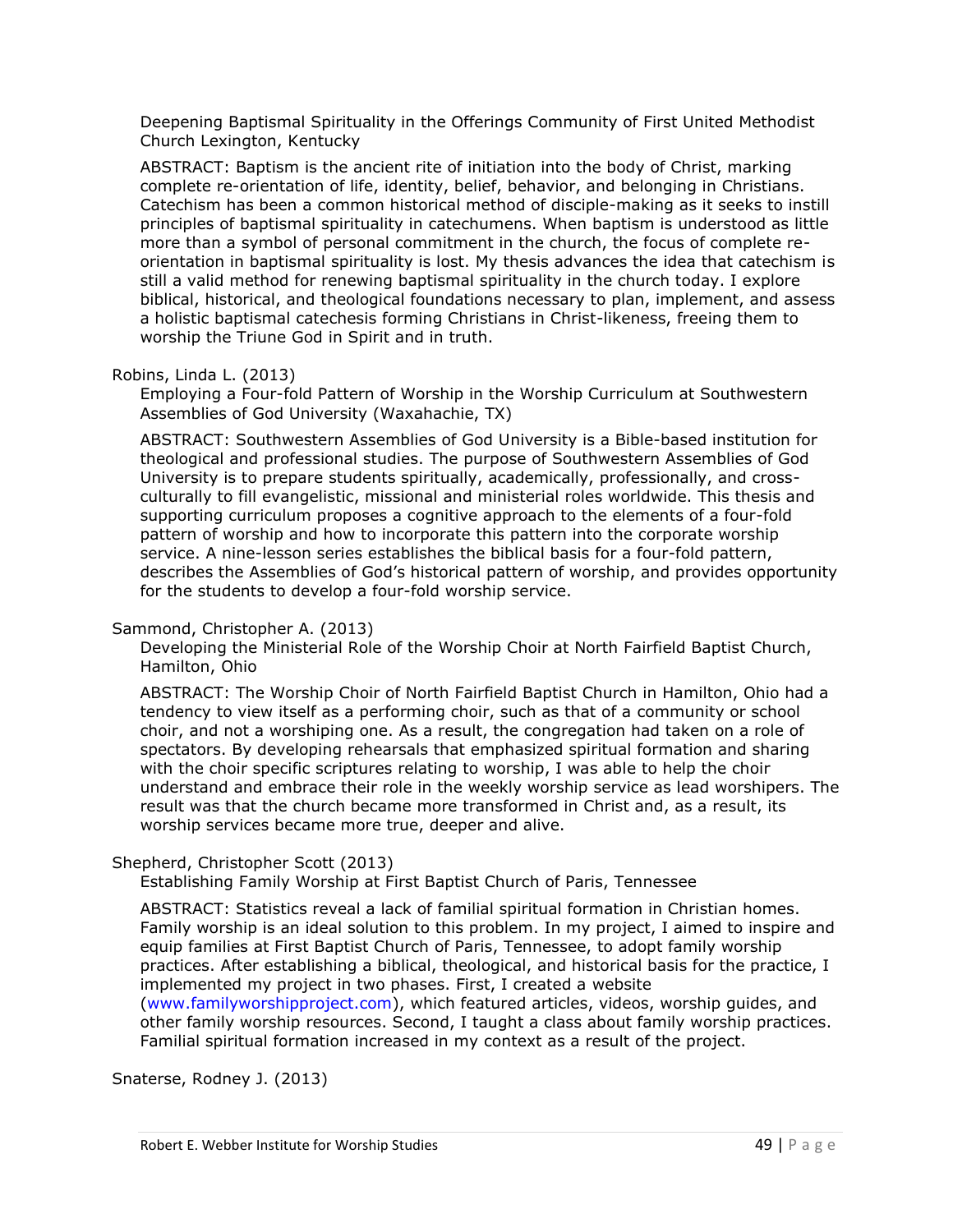Renewing Corporate Intercessory Prayer at Bethel Community Church, Edmonton, Alberta

ABSTRACT: Corporate intercessory prayer (i.e. The Prayers of the People) is a highly valued aspect of weekly worship at Bethel Community Church. Yet, our understanding of this act of worship is often limited, resulting in a weakened desire and ability to engage in it passionately and effectively as a corporate worshiping body. Building on the foundation of five representative biblical texts that reveal the integral connection between prayer and the mission of God, this ministry project involved churchwide instruction and leadership development for the purpose of facilitating full and faithful participation in the Prayers of the People.

## Thomson, Douglas A. (2013)

Developing a New Testament Worship Component in the Theology and Practice of Worship Course for Heritage Baptist College, Cambridge, Ontario, Canada

ABSTRACT: This project was designed to contribute a New Testament module to the "Theology and Practice of Worship" course at Heritage Baptist College, Cambridge, Ontario, Canada. The project identifies five distinctively New Testament concepts of worship, excluding baptism and communion, while recognizing some level of continuity with Old Testament worship. Theological study, the presentation of five lectures, and several evaluation tools were involved in fulfilling the objectives of the project.

#### Tice, Steven M. (2013)

Utilizing Memorization to Enhance the Proclamation of Scripture in Corporate Worship at Bellerose Baptist Church, Queens, NY

ABSTRACT: This project endeavored to develop, first among a small group team and ultimately in the congregation, an appreciation of the capacity for memorization to take us into a deeper understanding of Scripture, thereby increasing our learning and transformation. The Scripture Presentation Team at Bellerose Baptist Church, in Queens, NY memorized scriptural texts verbatim and also utilized the storying of Scripture to explore memorization in an oral context. This process was intended to encourage our people to more naturally experience and share the gospel not only among the gathered congregation but also with their friends outside the church.

#### Tropeano, Kellie S. (2013)

Engaging Children in Intergenerational Corporate Worship at First Baptist Church of Reading in Reading, Massachusetts

ABSTRACT: Intergenerational worship is a theme that is seen throughout the Bible and throughout history. Children attend corporate worship services at First Baptist Church of Reading from a very early age; yet over time, they became increasingly excluded from the worship activities, resulting in a large part of the body of Christ missing. This project involved churchwide instruction on the importance of intergenerational worship and a series of family-friendly worship services that attempted to teach the children how to worship appropriately. Both children and adults participated in the project and were encouraged to worship with all their heart, soul, and mind.

#### Weatherby, Elizabeth, M. (2013)

Implementation of Ancient-Future Worship in Chapel at Kingswood University, Sussex, New Brunswick, Canada

ABSTRACT: The implementation of Ancient-Future worship is the avenue through which our chapel planning team has been able to undergird already stated values of convergence and historical connection with theological intentionality. Through seminar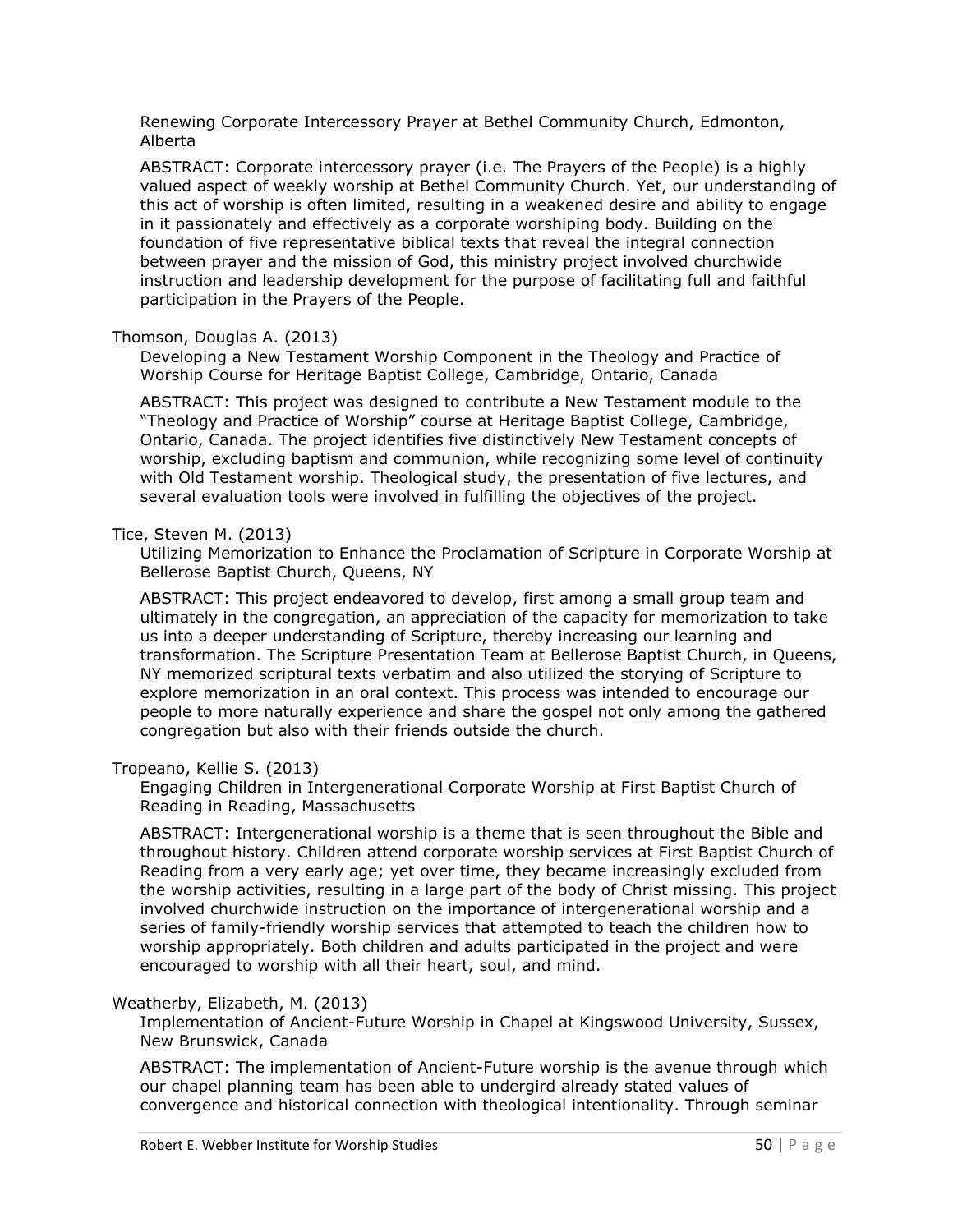instruction and weekly debriefing, our student worship leaders have moved to a new breadth and depth in worship planning that is grounded in the biblical past-future orientation of God's story. Although Scripture usage has become a pre-dominant element, the shift to a more dialogic structure has allowed for the incorporation of a variety of elements, allowing greater involvement of non-musicians as significant partners in worship leading.

# **2014**

Akin, Darrin G. (2014)

Enhancing the Observance of the Lord's Supper through Formational Education at First Christian Church, Yuma, Arizona

ABSTRACT: One of the distinguishing marks of Independent Christian Churches is our weekly observance of the Lord's Supper. Our congregations, however, tend to approach the meal as a somber time of personal confession rather than a joyous, corporate event. The purpose of this thesis was to explore the biblical and historical foundations of this sacred meal and to develop a four-session seminar to educate a small group within the church on the Lord's Supper. Four facets of the meal were introduced to the seminar participants: remembrance, thanksgiving, communion, and the eschatological significance of the meal.

#### Blough, Janie N. (2014)

A Pilot Program for Building up Community Through Congregational Song at the Châtenay Mennonite Church in France

ABSTRACT: Congregational singing is a powerful agent for worship and transforming Christian communities. Choosing songs that glorify God, transmit central biblical motifs, and edify the congregation requires worship leaders to draw upon both theological knowledge and practical skills. This dissertation describes the development of a program for leaders of the Châtenay Mennonite church to enhance their understanding of the nature of the church in an Anabaptist perspective. The church is presented as the called, covenantal people of God, an ecclesiology that becomes a hermeneutical guide for song selections that reflect congregational diversity in line with Anabaptist core convictions. This project was tested in the Châtenay congregation in view of wider implementation in other French churches.

#### Brown, Marcus W. (2014)

Enhancing the Understanding of Worship Through a Course on Revelation and Response for Grace Baptist Church, Woodbridge, Virginia

ABSTRACT: This thesis presents the development and implementation of a seminar course on the cycles of revelation and response found in Christian worship. The seminars are presented from the perspective of a Southern Baptist tradition and emphasize the application of Jesus' Greatest Commandment to congregational worship. Forty-one different attendees, from ages fourteen to seventy-nine, participated in the eight-hour seminar. Participants met during four two-hour sessions during consecutive Sunday afternoons. Each session included follow-up email questionnaires and participants completed initial and post-seminar assessments. These evaluations documented the participants' changes in attitudes and opinions toward worship as they occurred over the four-week period.

Buxton, Erik L. (2014)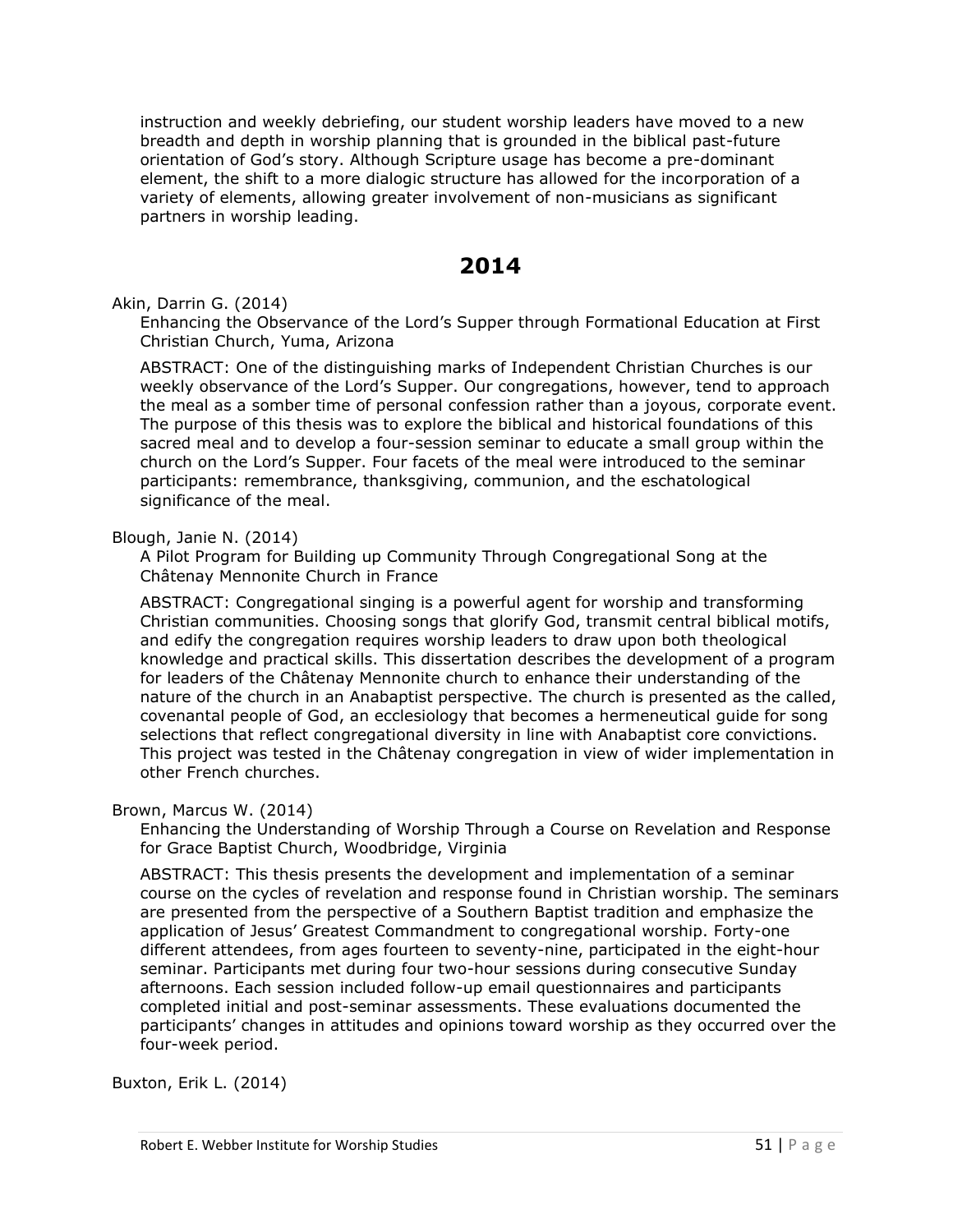Establishing a Course on the Biblical, Historical and Theological Foundations of Christian Worship at the Mount Pisgah Christian School

ABSTRACT: This thesis presents the development and implementation of an Introduction to Christian Worship class for high school students at a Christian preparatory school affiliated with the United Methodist Church. The sessions presented biblical, historical and theological perspectives on worship to discover the significance Christian worship has in the everyday life of a Christ follower. Twenty-five attendees, from ages fourteen to eighteen, participated in the sessions. Participants met for ten fifty-minute sessions. Each session included a reflection questionnaire. Students also completed pre-class and post-class inventories. These evaluations documented the understanding gained by students.

#### Castro, Christian A. (2014)

Developing a Course to Expand the Understanding and Appreciation of Christian Worship at Elohim's Fold Church in Doral, Florida

ABSTRACT: Worship is vital to the life of the local church. Her theology of worship prescribes the manner in which she expresses core beliefs, contributing profoundly to the spiritual formation of her people. Local church leaders should endeavor to educate her members in the area of worship studies, safeguarding a communal understanding of worship that is grounded solidly in biblical, theological, and historical foundations. This research project in worship education in the form of a six-week seminar was designed for a local Spanish-speaking church community; it aimed at expanding members' understanding, appreciation, and spiritual formation in Christian worship.

## Cummings, Richard W. (2014)

Developing the Course "Biblical, Historical and Theological Reflection in Visual Art" at the College of the Ozarks, Point Lookout, Missouri

ABSTRACT: This doctoral thesis addresses the lack of evident biblical, historical and theological foundations in evangelical art majors at College of the Ozarks. The intervention, which manifested as an undergraduate course, is described and evaluated. Biblical exploration includes the image of God in humanity, Adam's creativity in naming the animals and the fabrication of the tabernacle by sinful humans. The historical impact on Protestant attitudes towards visual art is explored through Calvin's theological paradigm. Theological exploration includes the holistic nature of the image of God in humanity and a discussion of Trinitarian worship as applied to the practice of visual art.

#### Dyrland, Jay E. (2014)

Training a Worship Planning Team to Integrate Worship and Mission at Journeys Church, Saskatoon, Canada

ABSTRACT: This thesis project details the development, training and implementation of a worship planning team for the purpose of integrating worship and mission in the liturgical life of Journeys Church. Participants met for a full-day worship workshop and were equipped in the fourfold pattern for worship. A planning team developed worship gatherings for the season of Advent, concentrating on the gathering and sending portions of worship. The data collected from evaluations document the learning that occurred during the implementation of the thesis project.

#### Freeman, Jennifer L. (2014)

The Incarnational Presence of Jesus: An Experience for Christian Formation for Students at College of the Ozarks, Point Lookout, Missouri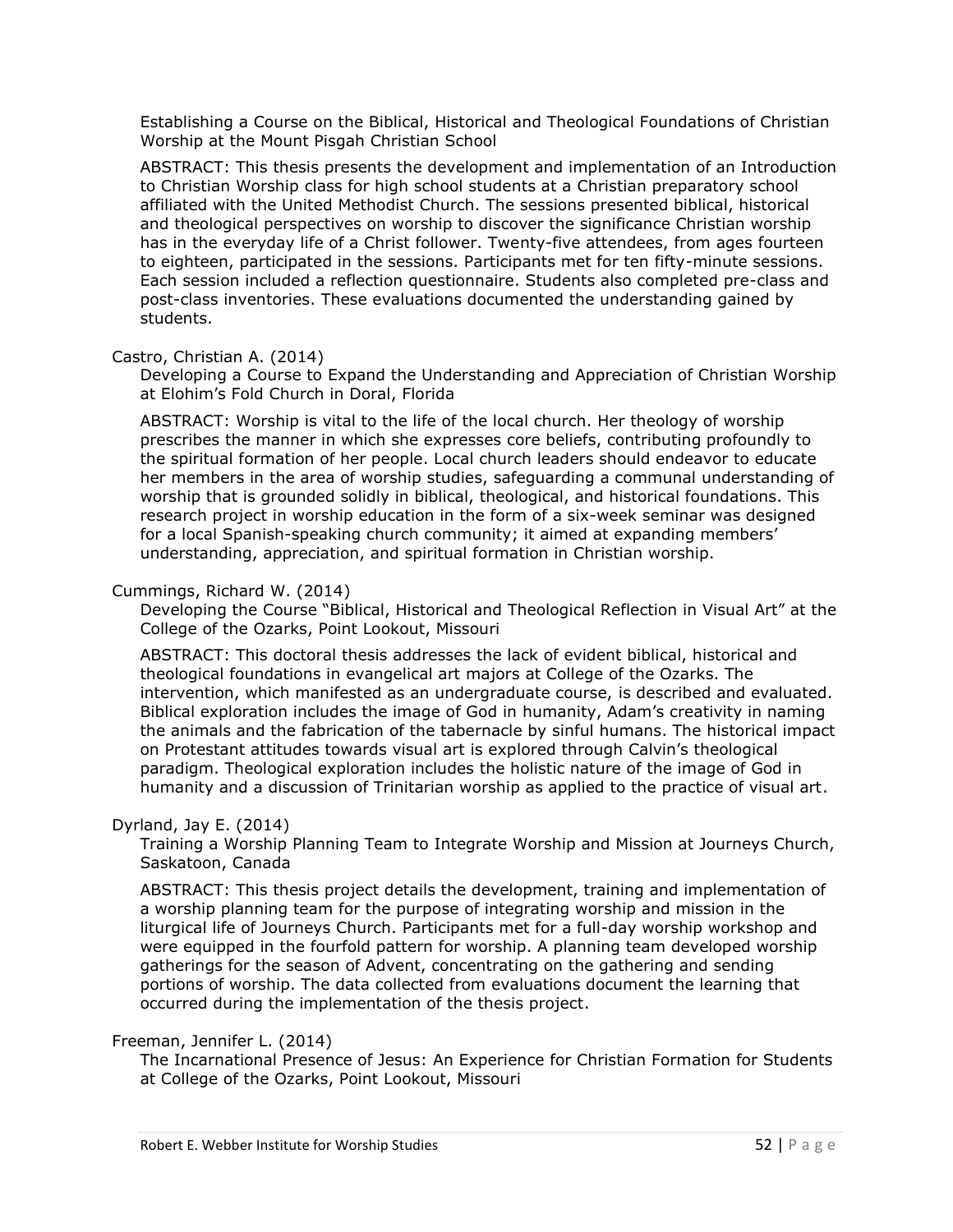ABSTRACT: This thesis seeks to understand God's intention for relationship with humanity from creation to the Christ event through three scriptural passages. Particular attention was focused on understanding the nature of God in the *imago Dei* and how that nature is reflected in humanity (Gen 1:26-28). John 15:1-11 shows how Jesus provides his followers the means to remain in relationship with him and the Father through the Holy Spirit. Romans 12:1-8 clarifies relationship with others in the body of Christ. Following historical and theological research, a guide for small groups was written for college students.

## Gilmore, Dawn S. (2014)

Developing a Biblical Foundations of Christian Worship Course for the Master of Music Degree at California Baptist University, Riverside, California

ABSTRACT: The purpose of this project was to develop a Biblical Foundations of Christian Worship course for an anticipated Master of Music degree in Worship Arts at California Baptist University. After designing a course outline, I tested some of the course material in both an undergraduate music class and an undergraduate theology class. The demonstration included a pre- and post-demonstration questionnaire to determine what the students knew prior to the lesson and what they may have gleaned through a single class session. CBU music alumni and California pastors and worship leaders were surveyed to ascertain their thinking regarding the educational needs of worship leaders.

## Jones, Jessica Howe (2014)

Exploring the Dialogical Nature of Prayer in Study and Liturgy at Church of the Redeemer, Anglican in Jacksonville, Florida

ABSTRACT: This project was completed so as to educate believers regarding the scriptural and historical basis for dialogical prayer, how our liturgy reflects dialogical prayer, ways to make dialogical prayer meaningful and purposeful, and to offer scripts to open communication with God. It was completed in an attempt to move believers toward a basic theological premise that intimacy with God is the most rewarding relationship available to humankind.

# Kaufman, Jacob D. (2014)

Establishing a Mentoring Program with Student Worship Leaders at Central Christian College, McPherson, Kansas

ABSTRACT: This action research thesis explores mentoring worship leaders at Central Christian College of Kansas. After recognizing some cultural, liturgical, and leadership difficulties among the worship leaders, I implemented a weekly mentoring dynamic into the MU-EN Ministry Team course. Grounded in a biblical, historical, and theological foundation, this thesis gives evidence to the development and implementation of the following: contextual theology of mentoring worship leaders, mentoring sessions exploring the transformational power of the Holy Spirit, worship leading and design, unity among the worship leaders, critique of student-led worship experiences, and redesigning of the course with a mentoring element.

#### Keller, Kristin M. (2014)

Creating, Designing, and Teaching Strategies that Cultivate a Lifestyle of Worship within the Millennial Generation of Oneness Pentecostals in The Ohio District

ABSTRACT: The purpose of this thesis and action research project was to create, design, and teach strategies rooted in biblical, historical, and theological foundations that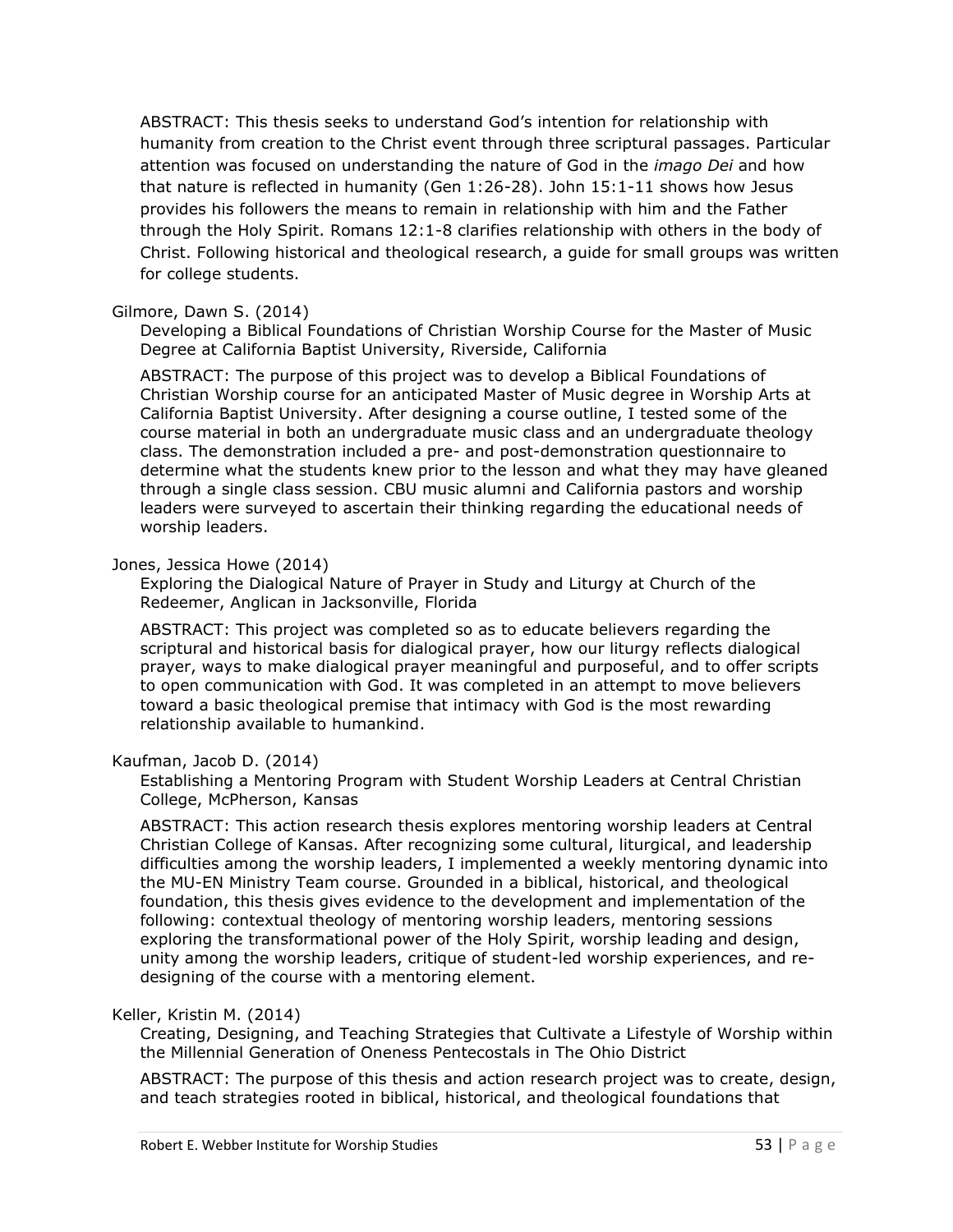cultivate a lifestyle of worship within the Millennial Generation. The action research was tailored to Millennial leadership with the goal of providing leaders with tools that would have a direct effect on Millennials and their perspective on worship. A priority of daily worship, along with a biblical understanding of sacrificial living, can transform this generation by rooting them in a lifestyle of worship; thus fulfilling their often unacknowledged desire for a life-changing encounter with God.

#### Li, Simon (2014)

Implementing a Spiritual Formation Curriculum with Children and Parents in the Joshua Loving Education at Home Program in Roslyn, New York

ABSTRACT: This project is to develop a spiritual formation curriculum combined with music instruction for the children and parents of the Joshua Loving Education At Home program in Long Island, New York. The curriculum is based on the biblical, historical, and musical resources of the Good Shepherd metaphor, a powerful image that is frequently used in the Bible. The goal of this project is to reassure both children and parents of their intimate relationship with God through the implementation of family devotions and assignments for children in a music-lessons setting.

#### Lim, Budianto (2014)

Establishing a Ministry Team to Enhance Scripture Reading in Sunday Worship at the Indonesian Congregation of Bukit Batok Presbyterian Church, Singapore

ABSTRACT: The public reading of Scripture is a neglected worship practice in many Indonesian churches. There is evidence that most of the pastors and worship leaders do not prepare the reading of Scripture. This thesis seeks to enhance the public reading of Scripture by establishing a ministerial team of readers. The enhancement of the reading considers the unique nature of biblical genres and how to interpret those texts orally. The thesis provides biblical foundations, historical examples, theological reflection, a general guideline of oral interpretation, and a cultural understanding showing warrant to use artistic elements for the public reading of Scripture.

#### Lott, Samuel Joseph (2014)

Training Scripture Proclaimers at Maples Memorial United Methodist Church in Olive Branch, Mississippi

ABSTRACT: Liturgists at Maples Memorial United Methodist Church have never been trained or given expectations for their lead role in corporate worship. My challenge, as worship leader, has been to train liturgists and incorporate creative arts in the proclamation of Scripture. In this thesis I researched the biblical, historical, and theological foundations of scripture proclamation. I offered two training sessions where liturgists were equipped with effective tools for public speaking and hands on training in creative arts to effectively proclaim the Scriptures. My project was implemented over a five-week period in April 2012.

#### Melidona, Paul A. (2014)

Enhancing Worship through Developing Greater Multicultural Participation at Living Water Community Church, Bolingbrook, Illinois

ABSTRACT: This thesis addresses the enhancement of worship through developing greater multicultural participation at Living Water Community Church, Bolingbrook, IL. On three different Sundays our three main cultural groups, Filipino, Latino, and Ghanaian, alternated the presentation of music, dance, prayer, and spoken Word ministry elements. The main goal of the project was the interaction of the cultural groups as they led worship among the nationalities that are present at Living Water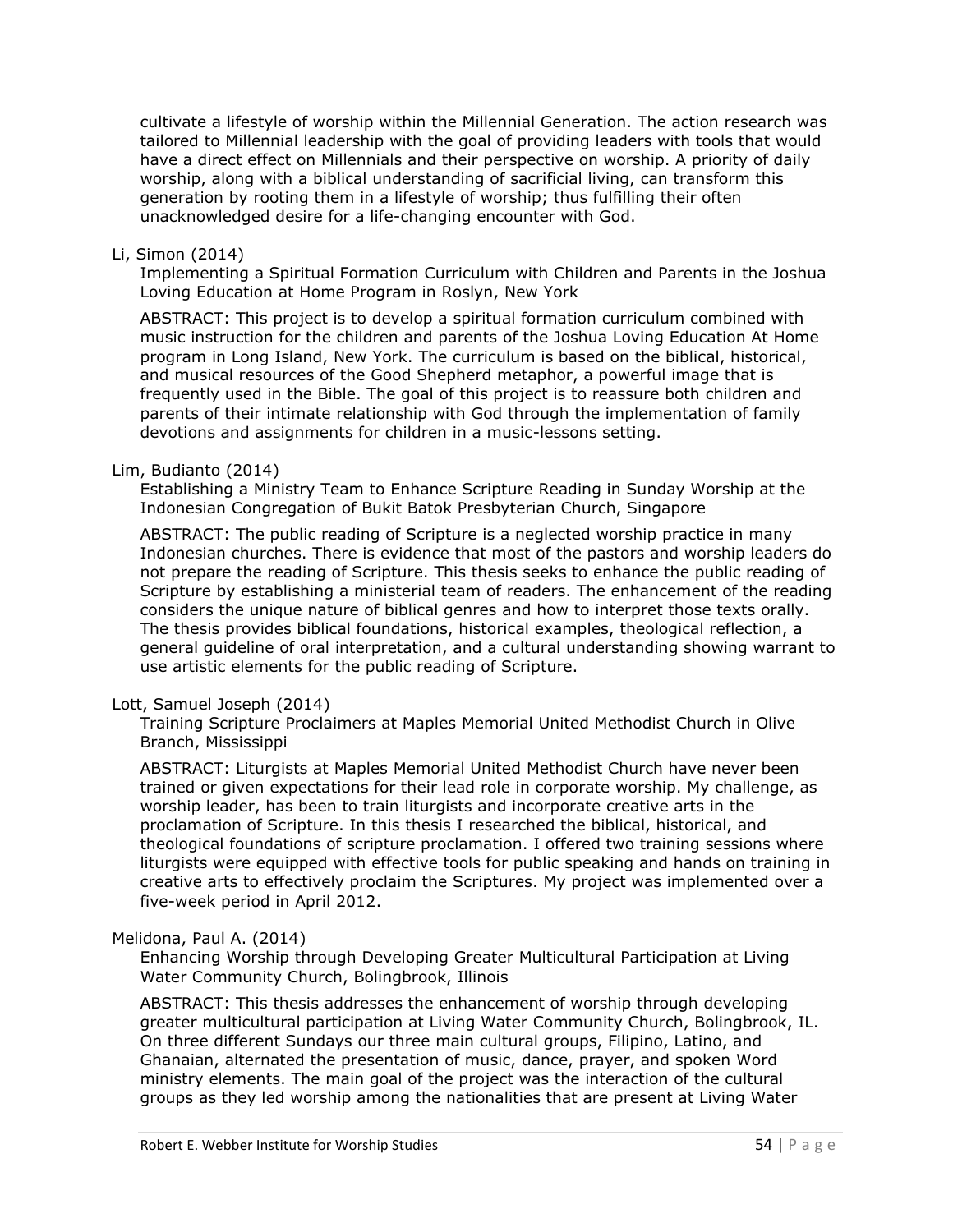Community Church. Survey results following the implementation of this project helped to formulate conclusions and recommendations for future ministry development in the area of multicultural participation in worship.

#### Monroe, Chris C. (2014)

Recovering the Centrality of Baptism at Barstow Free Methodist Church, Barstow, California

ABSTRACT: The purpose of this thesis project was to introduce leaders at Barstow Free Methodist Church to a fuller understanding of the biblical, theological, and historical basis for viewing baptism as central to the conversion, disciple-making, and ongoing spiritual formation of Christ followers. The accompanying Baptism Study Guide was developed to present supporting material in eight teaching sessions over a four-week period. Standard assessment tools employed revealed that church leaders gained a deeper understanding regarding the role of baptism. They recognized the need for intentional catechesis beforehand and the perpetual need to live out the meaning of their baptism.

## Ross, Jared A. (2014)

Developing a Chapel Planning Team for Intentional Worship at Barclay College in Haviland, Kansas

ABSTRACT: Planning worship in a team setting allows for more creativity, diversity, and intentionality than planning alone or "doing what we have always done." This thesis addressed the issue of intentional planning of worship in the chapel services at Barclay College. A planning team was formed and prepared through training sessions to plan intentional worship for Barclay College. The team planned eight chapel services in the fall semester of 2013 implementing worship actions that moved beyond song and sermon to create space for the people to encounter God and respond to him. Such worship is faith formative and transformational.

#### Shoumaker, Clifton Alan (2014)

Employing the Psalms as a Vehicle for Healing at Angola State Penitentiary, Angola, Louisiana

ABSTRACT: This project dealt with the issue of anxiety and stress among inmate ministers at Louisiana State Penitentiary in Angola, Louisiana. Through a two-day seminar on employing the psalms as a source of healing, inmate ministers were introduced to concepts of healing through praying and singing the psalms. The project culminated in a worship experience where long-term prison inmates found forgiveness and healing from their sins. They discovered in the Book of Psalms a powerful devotional resource to help them cope with living in such an oppressive environment.

# Siah, Lidya (2014)

Developing a Process of Spiritual Formation for New Mothers at Bukit Batok Presbyterian Church, Indonesian Congregation, Singapore

ABSTRACT: Many mothers in Singapore have in recent years chosen to work as full-time workers, and put their children in child-care centers. Their busy lives and their low view of motherhood have led these mothers to neglect their own spiritual needs. So, I developed a project centering on spiritual formation, aimed at facilitating spiritual engagement with God in the context of pursuing motherhood at home. The spiritual formation included a biblical, theological, and historical study of worship as communion with God. The project aimed to equip mothers to develop a growing relationship with God in the midst of their hectic lives.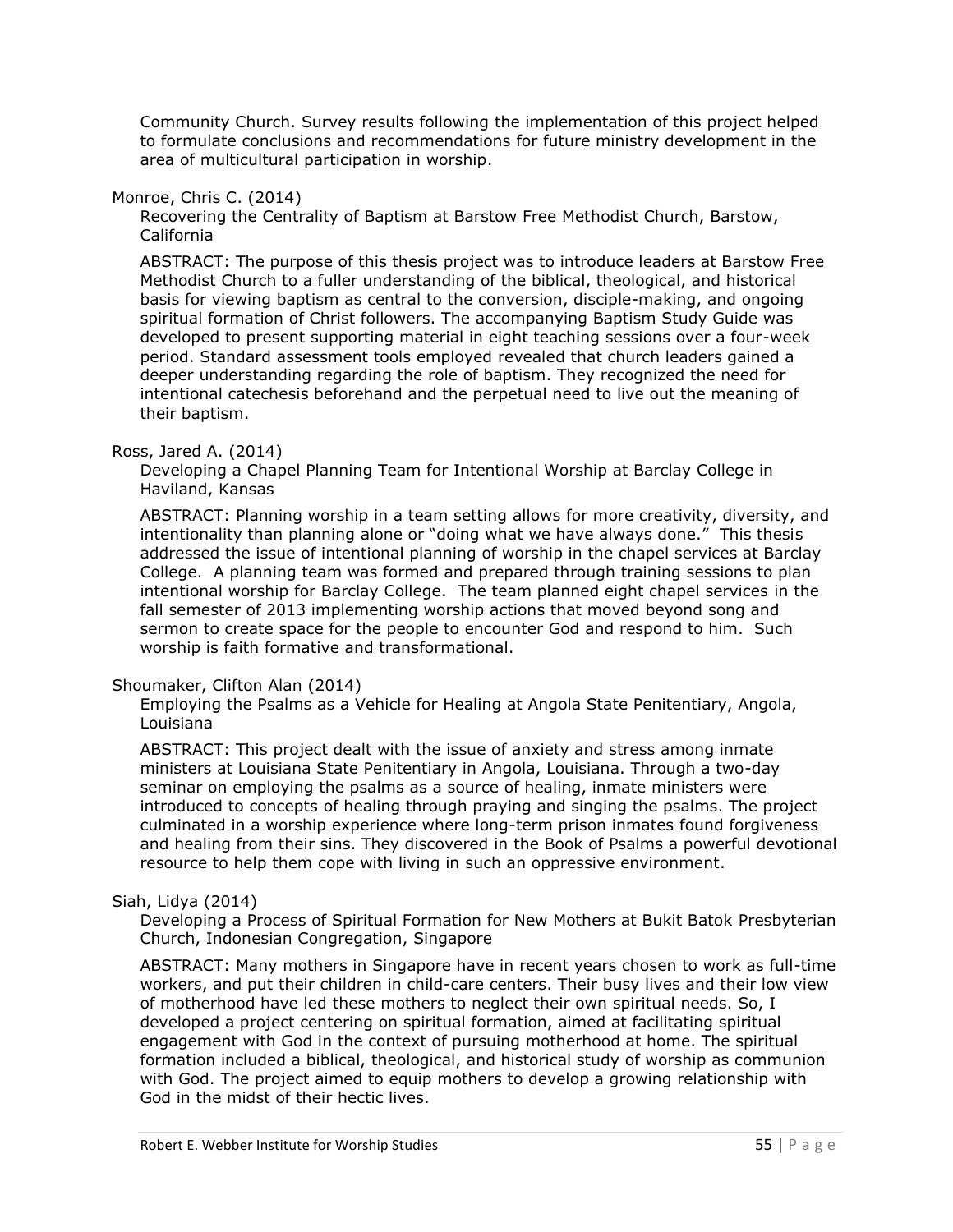Smith, Darrell L. (2014)

Introducing and Engaging the Feast of Sukkot at Alamo Heights United Methodist Church in San Antonio, Texas

ABSTRACT: The feast of Sukkot has been celebrated for thousands of years because of the formative truths it espouses about God and God's people. Although Christianity has maintained a connection to Passover and Pentecost, the link to this third primary feast of Judaism has been largely disconnected. This project sought to introduce the theological and liturgical implications promulgated by Sukkot and began a feasting relationship with the Father who calls us to remember and trust in his provision and protection, the Son who came to tabernacle among us, and the empowering presence of the Spirit, continuously dwelling in our midst.

Staples, Marsha D. (2014)

Confronting Attitudes Concerning Racial and Cultural Differences at New Life Providence Church in Virginia Beach, Virginia

ABSTRACT: This study documents a seminar entitled "Every Tribe, Tongue and Nation" offered to a sampling of members as well as non-members of New Life Providence Church in Virginia Beach, VA. The seminar examined unaddressed attitudes related to racial/cultural differences that hinder worship, reconciliation, evangelism, and worship renewal in a multi-ethnic worship setting. It also examined the difference between racial diversity and biblical racial reconciliation and provided a framework for further honest dialogue between members of this and other trans/multi-ethnic congregations. It further delved into the often overlooked aspect of racism as sin, and the role it plays in the attitudes of congregational members in a trans/multi-ethnic setting.

#### Stewart, Timothy S. (2014)

Implementing the Five Major Actions of Worship at Burnt Store Presbyterian Church in Punta Gorda, FL

ABSTRACT: In 1990 changes were suggested for the ordering of worship in the Presbyterian Church (U.S.A.). The alternative is to order worship according to five major actions: gathering around the Word, proclaiming the Word, responding to the Word, the sealing of the Word and, bearing and following the Word into the world. In this thesis I explored the biblical, historical, and theological foundations of the actions. Additionally, I discussed my project. It was to teach a series of seven classes to introduce the new order and, following the classes, to implement the new order in our three Sunday worship services.

#### Swanson, Jon E. (2014)

Implementing a Study on Biblical Generosity at Lifepoint Church, Everett and Lake Stevens, Washington

ABSTRACT: Biblical generosity is often viewed solely in terms of stewardship. As a result, teaching on generosity is expressed in terms of money. The purpose of this project was to foster generosity in the everyday lives of Christians while refuting wrong assumptions about biblical generosity. The project explores the biblical, theological and historical foundations for biblical generosity. Even when the theme of biblical generosity is studied through the narrow lens of finances, generosity has more to do with surrender, friendship, wholehearted devotion and simplicity. The project consisted of research, three weeks of sermons, four weeks of classroom instruction, and assessment.

Turner, Joseph Paul (2014)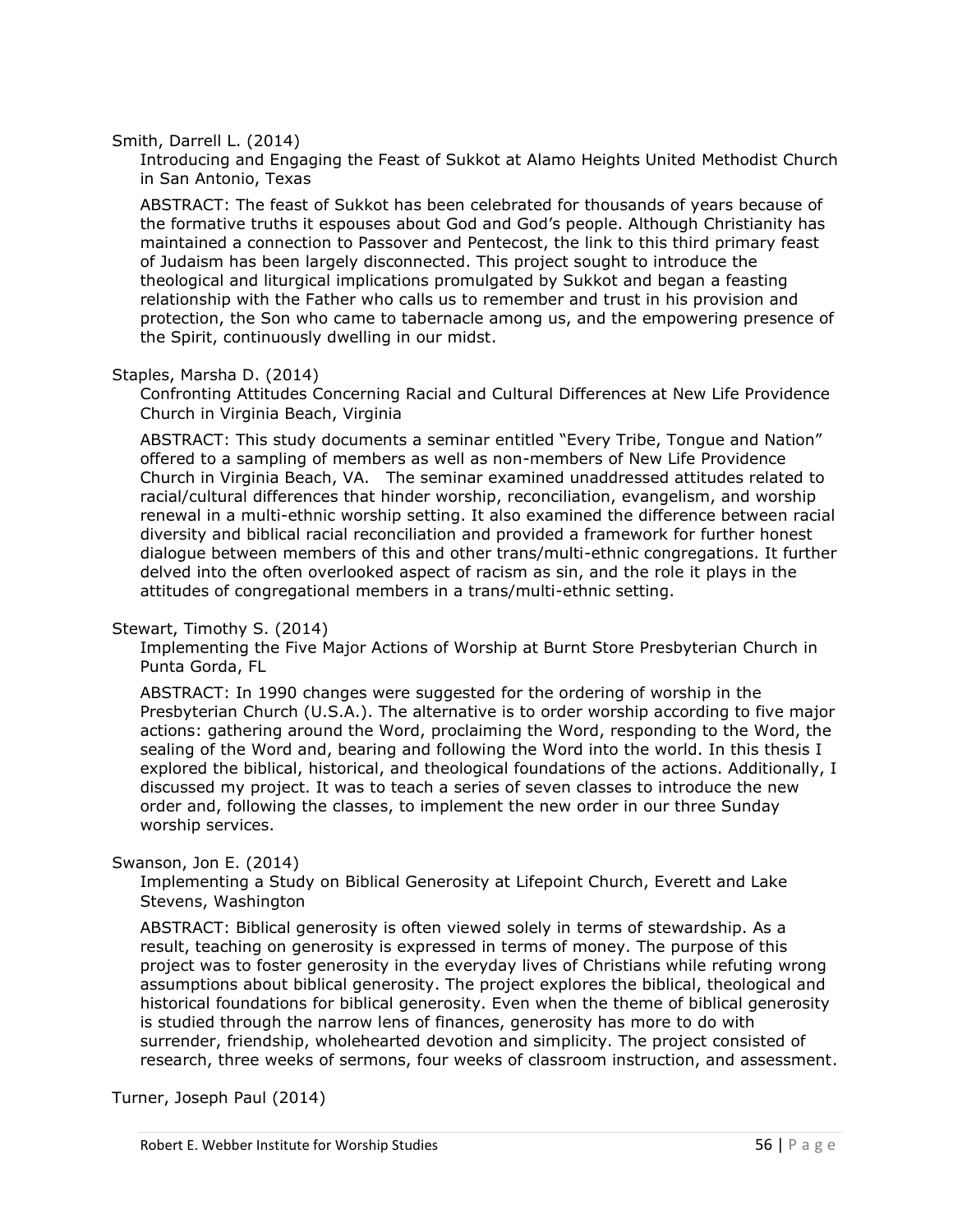Restoring the Language of Lament through the Liturgy of Emmanuel Baptist Church, Barrie, Ontario, Canada

ABSTRACT: This project sought to restore the language of lament in the liturgy of Emmanuel Baptist Church through teaching implements and liturgical resources. God, through his ancient followers, revealed a language to process pain and express trust in his faithfulness. In a post-modern culture that suppresses suffering and medicates grief, this project attempted to reconnect an ancient language with the Christian as we consider how the church might become a place of authentic worshipers who openly express suffering and find comfort the liturgy.

#### Vogan, Jeffrey P. (2014)

Developing a Course on the Fundamental Principles of Christian Worship for Willow Creek Church, PCA, Winter Springs, Florida

ABSTRACT: A plan for congregational education is an essential and foundational component to reforming worship practices in a church. This thesis presents the development and implementation of a course of study on the fundamental principles of Christian worship from a Presbyterian and Reformed perspective, with a special emphasis on intergenerational worship. Fifty-three congregants, from age eight to eighty-two, participated in an eight-hour seminar. They met for two-hour sessions over four Sunday afternoons. Along with reflection and application responses to each session, the participants completed pre- and post-seminar surveys, which gave evidence to their changes in attitudes toward worship in the church.

## Wong Siu Kay, Jade (2014)

A Pilot Project for Training Worship Leaders to Facilitate Congregational Singing at Wing Kwong Pentecostal Holiness Church in Hong Kong

ABSTRACT: This thesis demonstrates the significance of congregational singing in worship. In an effort to address the issue of passivity in congregational singing in Wing Kwong Pentecostal Holiness Church, I accordingly designed and implemented a practical workshop to train worship leaders in the areas of biblical, theological and historical foundations of congregational singing. Additional focus was also given to the pastoral role and leadership skills of worship leaders. This project resulted in a significant improvement of worship leadership, which in turn facilitated congregational singing

# Yeo, Teck Beng (2014)

Developing a Training Program for Scripture Reading in the Youth Impact Worship at Telok Ayer Chinese Methodist Church in Singapore

ABSTRACT: There is a pressing need to provide training in the public reading of Scripture in the Youth Impact Worship. There has never been training conducted for lectors at Telok Ayer Chinese Methodist Church. Lectors were ill-prepared when reading the Scripture in worship. Consequently, worshipers were disengaged from the word of God in worship. To address this issue, I developed a training program to explore the biblical, theological and historical foundations to support the rationale of enhancing Scripture reading in worship and to impart skills set that will help lectors enhance the delivery of Scripture reading in worship.

# **2015**

Autry, Clyde Otis, III (2015)

Initiating a Recovery of the Manifestations of the Spirit in Worship According to First Corinthians Twelve through Fourteen at Heritage Bible College, Dunn, North Carolina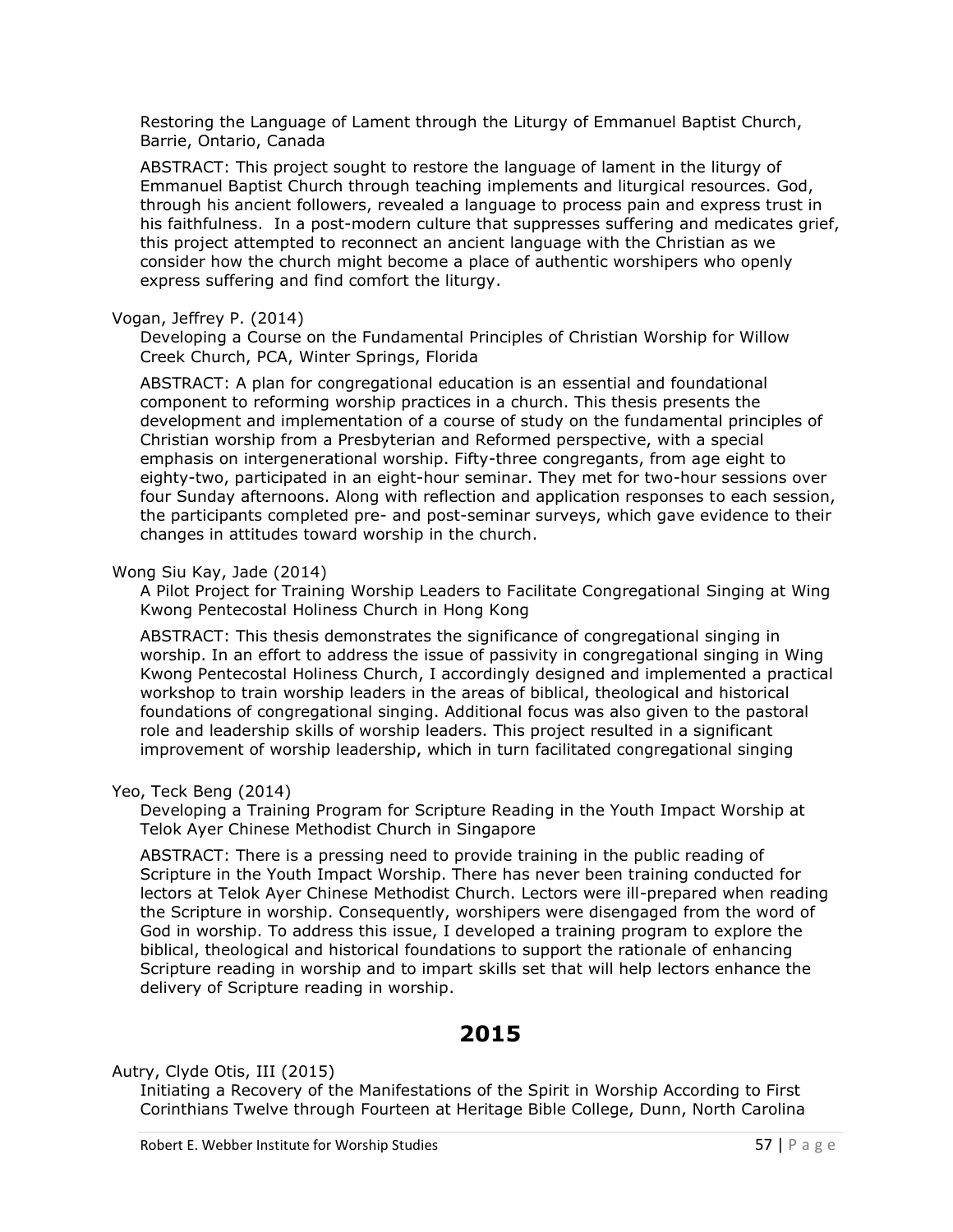ABSTRACT: A major tenant of worship renewal is full participation by all the gathered worshipers. The Pentecostal tradition has held that, according to 1 Corinthians  $12 - 14$ , one way this tenant is realized is through the nine manifestations of the Spirit. But in recent years such phenomena in Pentecostal worship have declined significantly. This project endeavors at a Pentecostal college, in chapel worship and a small group, to initiate a recovery of the Spirit's manifestations. As the biblical, theological, and historical premises of such practices are explored, new insights into God's activity in worship emerge.

#### Bacheller, Craig L. (2015)

Deepening Eucharistic Spirituality in the Foursquare Church of Fort Myers, Florida

ABSTRACT: The crisis facing Eucharistic spirituality is the desupernaturalization of the Eucharistic table. Today's secular and materialistic society celebrates the individual more than God. Worship models lead participants in event-driven worship. Many modern worshipers have a limited understanding of the source of true spirituality, which is found only in the Trinitarian mystery, and not through a narcissistic journey into God. This thesis promotes the view that true spirituality emanates from the Trinitarian mystery through theotic union, and contends that the Eucharist discloses the understanding of union with Christ in a way which deepens spirituality.

#### Bennett, Richard Scott (2015)

Participation in Corporate Worship Gatherings at the Campuses of Mount Paran North Church of God at Marietta and Canton, Georgia

ABSTRACT: The purpose of this project was to see the impact of informed emphasis on worship as the activity of the entire community, and the subsequent effects of this emphasis on the planning and implementing of corporate worship gatherings at the campuses of Mount Paran North Church of God. The training program focused on informing worship leaders as prompters in the worship gathering rather than performers, and on informing the congregation as active participants rather than passive observers. Additionally, worship-planning teams were provided tools and resources for planning gatherings that promote maximum congregational participation.

#### Bogdan, Przemyslaw M. (2015)

Developing a Seminar on Christ-Centered Preaching for Evangelical Pastors in Poland

ABSTRACT: The purpose of this project was to offer training to Polish ministers and pastors of Evangelical Free Churches in the area of Christ-centered preaching. The project explores the biblical, historical and theological foundations of Christ-centered preaching and interpretation of Scriptures. The findings of this project were shared with the Polish evangelical community. Created as a one-day seminar for pastors and church leaders, the program proved to be applicable to charismatic as well as evangelical churches.

#### Bomar, Stephen Thomas (2015)

Enhancing the Observance of Communion through Education at North Fresno Mennonite Brethren Church Fresno, California

ABSTRACT: This thesis was written to deepen the congregational observance of the Lord's Supper at North Fresno Mennonite Brethren Church, Fresno California. Research focused on incorporating the temporal aspects of past, present, and future into a Lord's Supper liturgy. Biblical support for the project was provided through the exegetical study of Deuteronomy 6:4-9, Luke 24:13-35, and Philippians 2:1-18. Project implementation included four small-group training sessions that met for the purpose of planning and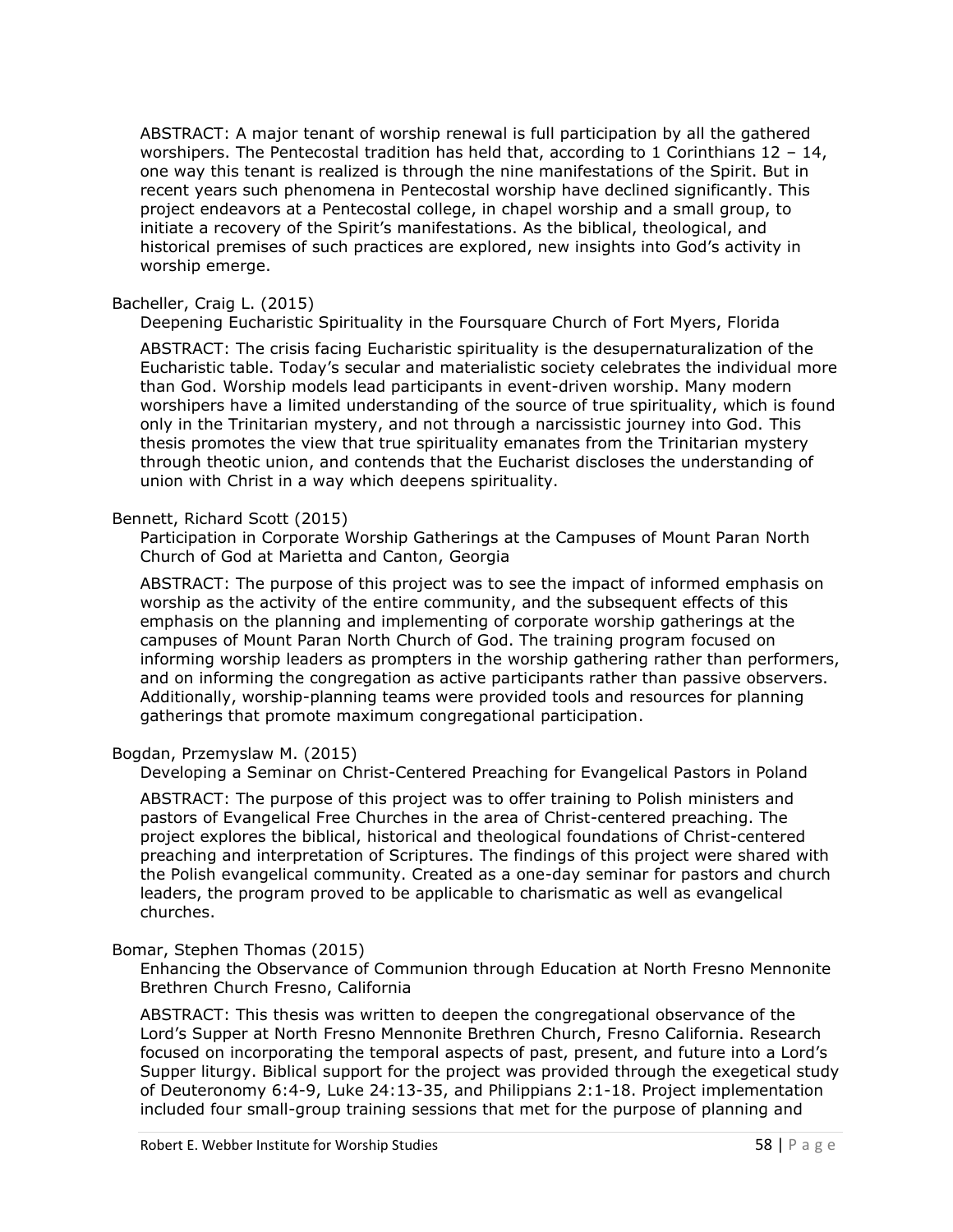leading a Lord's Supper service. Pre- and post-tests were given to measure the changes. Qualitative and quantitative analyses are provided. Appendices provide a Lord's Supper liturgy.

#### Clayton, Jennifer Harris (2015)

Creating and Implementing a Children's Worship Curriculum at Elfinwild Presbyterian Church, Glenshaw, Pennsylvania

ABSTRACT: The education of children in matters of faith and the actions used to express that faith in worship have been a hallmark of God's people since the giving of the Law in the Old Testament, when God commanded the people to teach his ways to their children at all times. Home, work and church are all meant to be places in which children learned about God, their identity as children of God, and the actions that God's people use to express that relationship. This action research project addressed worship education for children by focusing on a specific area of need at Elfinwild Presbyterian Church: the lack of an educational bridge for children between Children's Church and the adult worship services. Supported by the biblical foundations of worship education, the theological identity of the Reformed faith, historical practices and sociological research, a curriculum was created, implemented and evaluated to intervene in this worship context.

#### Dishongh, Joseph Timothy (2015)

A Worship Theology Course for Mentoring Worship Leaders at the San Antonio Stone, Son Antonio, Texas

# Friesen, Patrick D. (2015)

Enhancing the Performance of Scripture in Worship at the Gospel Fellowship Church in Steinbach, Manitoba, Canada

ABSTRACT: The Gospel Fellowship Church is a small congregation willing to examine and explore different aspects of liturgical practice. Like many evangelical churches, the practice of reading the Scripture as part of regular worship services has decreased in quality and quantity. The congregation has demonstrated an eagerness to improve in this aspect of worship. This project describes a series of Sunday School lessons as well as a targeted weekend training seminar designed to increase the quality with which the Scripture is presented.

#### Garmus, David P. (2015)

Developing a Workshop that Addresses the Role of Forgiveness in Christian Worship by Inmates at Putnam Correctional Institution in Palatka, Florida

ABSTRACT: My project addressed the need for inmates at Putnam Correctional Institution to forgive and to receive forgiveness by others. Their lack of forgiveness had become a barrier to a relationship with God in worship. My workshop was intended to share the transforming love and forgiveness of Jesus Christ and encourage them to accept God's forgiveness of self, to forgive others, and to worship the Lord.

#### Kaloger, Lou (2015)

Developing a Course on Liturgical Art and Architecture for Trinity College of Florida

ABSTRACT: Ecclesiastical art and architecture is never simply decorative. Knowingly or unknowingly, each artistic and architectural choice, no matter how seemingly utilitarian, is theological and contributes to one's experience within a church setting. The purpose of this thesis project was to design a course for the students of Trinity College of Florida that would explore the liturgical and formational role of sacred space and place from the early house church to the modern megachurch.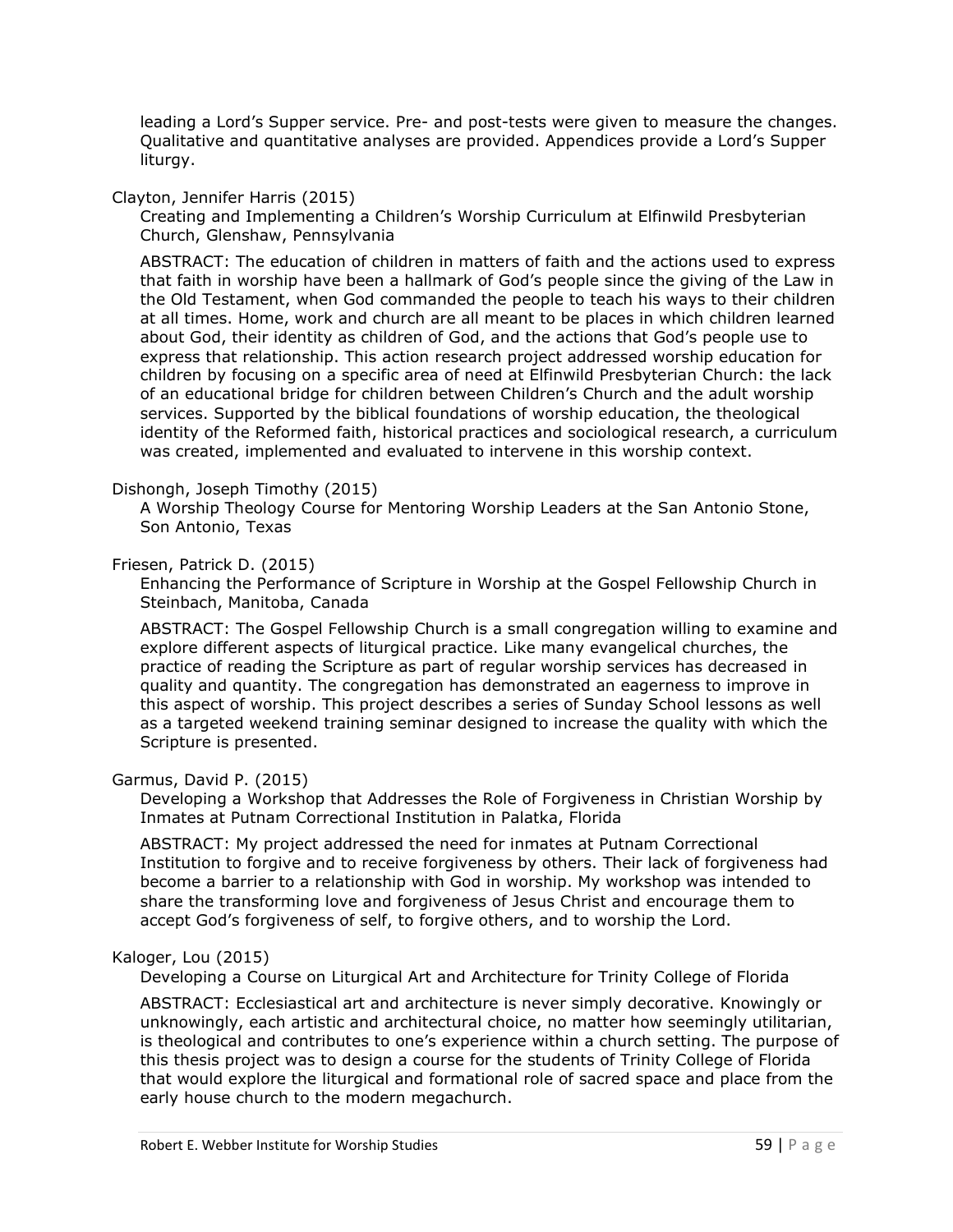#### Layland, Wendy C. (2015)

Increasing Participation in Communion at Good News PCA Church, St. Augustine, Florida

ABSTRACT: This project was completed to educate believers regarding the scriptural and historical basis for participation in Communion through an eight-week Sunday school class. The project's goal was to move believers toward a basic understanding of the continual welcome, spiritual nourishment, and hope for the future that God extends to all believers at the Communion Table.

#### Moore, George P. (2015)

Developing a Seminar on the Theology of the Lord's Supper for Jersey Village Baptist Church in Jersey Village, Texas

ABSTRACT: My project addressed the need for broader understanding of the church ordinance referred to as the Lord's Supper. My workshop was intended to demonstrate how a fuller appreciation of this ordinance could create a greater sense of fellowship or unity among the congregation resulting in a more meaningful worship experience. An expansive view of the Table experience could promote living a Eucharistic lifestyle, which is a life of thanksgiving; a life of praise; a life of worship; and most of all, a life of obedience to the teachings of our Savior and Lord Christ Jesus.

## Riegert, David R. (2015)

Developing a Course for Small Groups on the Practice of Consistent Personal Prayer at Pickering Pentecostal Church, Pickering Ontario Canada

ABSTRACT: This thesis project was designed to educate believers regarding the scriptural and historical basis for consistent personal prayer—prayer that is planned in terms of time, place, and content and also unceasing—continuing in the midst of daily activities. This project was completed in an attempt to move believers toward a basic theological premise that personal growth in prayer is a vital element in the Christian journey to deepen our relationship with God. The structure used for this formational process was a six-week small group curriculum with a focus on temperament type and personal prayer practices.

#### Roberts, Christopher S. (2015)

Developing a Course on the Principles of Christian Worship at Fruitland Baptist Bible College, Hendersonville, North Carolina

ABSTRACT: The thesis explores biblical, historical, and theological principles of Christian worship. Three pericopes are examined: Isaiah 6:1-8, which reflects a rhythm of revelation and response; Mark 12:28-34, which affirms that expressions in worship are multi-sensory; and Romans 12:1-5, which reveals that the worship of God through Jesus transforms the individual and unifies the body of Christ. The material is organized into a six-session teaching module for Music 302 students at Fruitland Baptist Bible College in Hendersonville, North Carolina. The project aims to establish a foundation from which reflection upon the principles of Christian worship may develop.

#### Schecher, Mary K. (2015)

Congregational Song as Spiritual Formation at First Baptist Church, West Allis, Wisconsin

ABSTRACT: As the sun rises on Sunday, so does the song of God's people. Corporate singing is and has been a critical part of worship since the beginning of the church, an audible reminder that while we may sing individually, we are also singing as the Body of Christ. As a worship action, song brings the community together to express and deepen their faith. Congregational song represents one way in which worship participants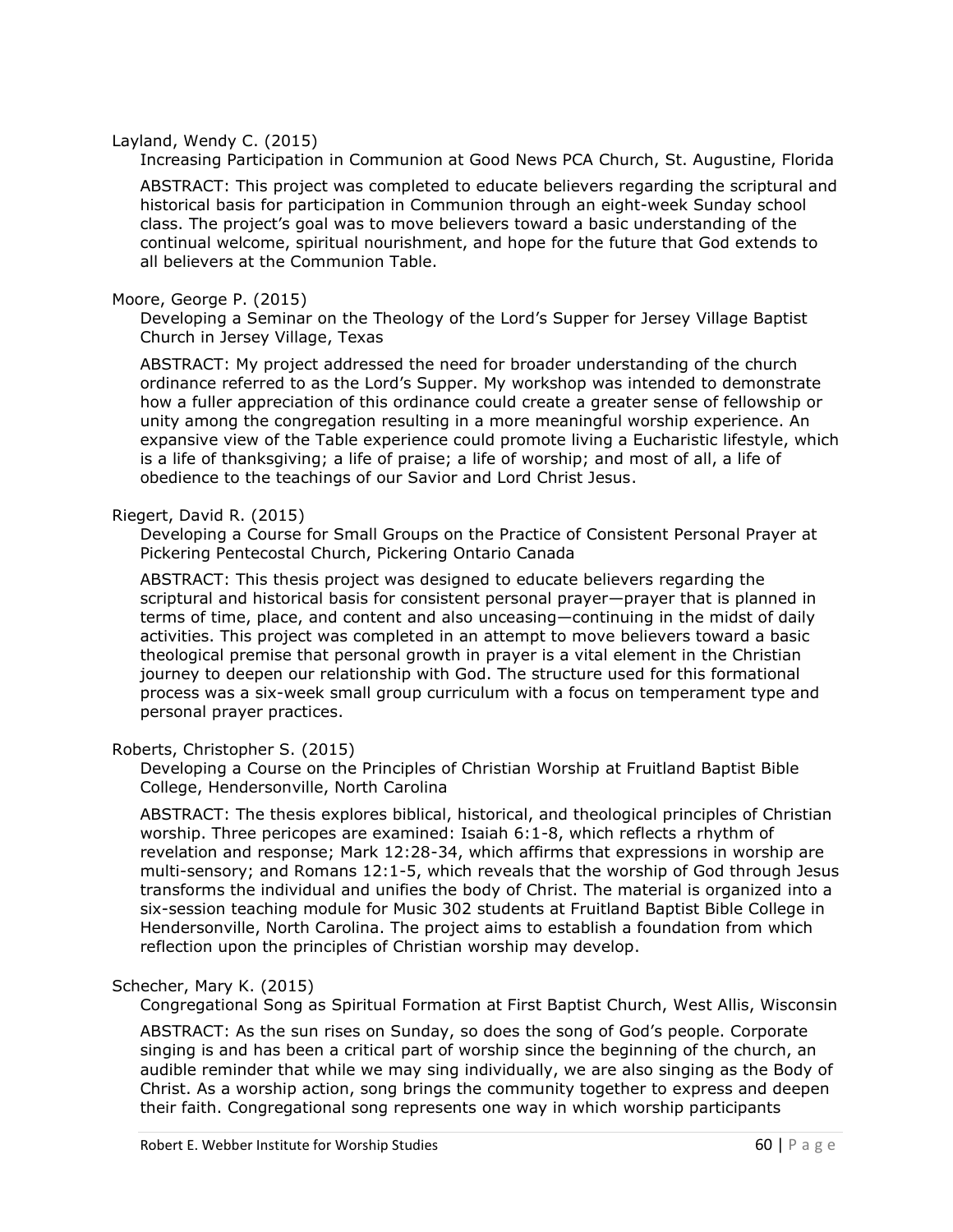experience their faith. This project was designed to study how song acts as a vehicle for spiritual formation, using congregational song from the Advent, Christmas and Epiphany season.

## Scott, Sarah J. (2015)

Developing and Implementing a Practicum Into the Curriculum for Worship Studies Majors at Vanguard University of Southern California, Costa Mesa, CA

ABSTRACT: A need for balance between cognitive learning and practical experience in the equipping of new leaders is exemplified throughout the biblical narrative and history of the church. This action-research project studied the impact of practical implementation of a synthesis of the core course material in the Worship Studies major at Vanguard University of Southern California, Costa Mesa, California. Rooted in the study of major biblical leaders and the historical models of John Wesley and D. L. Moody, an original curriculum was developed and used for the purpose of equipping future worship leaders through a required practicum experience.

#### Sloma, Matthew D. (2015)

Developing a Program that Forms Student Leaders through Shaping Worship Theology at Whitesburg Baptist Church, Huntsville, Alabama

ABSTRACT: An understanding of worship theology is essential to the formation of student leaders. This thesis presents the development and implementation of a foundational Christian worship class that shapes a biblical worship theology for students. Data from approximately two hundred graduates and current students show the need for why a series of classes on worship was developed. Eighteen middle and high school participants attended six classes on worship and leadership. The students engaged in open discussions on worship in addition to completing written pre- and post-class surveys and reflections. Final analysis reflected a change in students' worship understanding and practice.

#### Suum, David Go Lian (2015)

Training Pastors and Worship Leaders in the Four-Fold Model of Worship in Evangelical Churches of Myanmar

ABSTRACT: This thesis addresses the need for a four-fold worship model in the Evangelical churches of Myanmar. The model facilitates deep, meaningful worship that engages worshipers with God. Being supported with biblical, theological, and historical foundations of worship, the model consists of four movements such as the Gathering, Word, Table, and Sending. Each movement includes various acts of worship. Twenty-one leaders of evangelical churches and three para-church organizations tested the model. Each one of them has made the commitment to implement the four-fold worship model in their churches, and to share with other churches.

#### Williams, Jolie A. (2015)

Embodying God's Word for Wooded Hills Church, in Colgate, WI

ABSTRACT: The purpose of this thesis project was to challenge worshippers at WHC to develop their physical worship to include narrative driven movement that would impart meaning without words to the congregation. A six-week class was developed and taught to willing congregants of WHC, and participants developed and presented three Scripture enactments to the church in three separate WHC Sunday worship services. The classes were evaluated through in-class discussions and questionnaires, and the presentations were evaluated for their effectiveness by leadership questionnaires and discussion, as well as congregational feedback.

Williams, Theodorus (2015)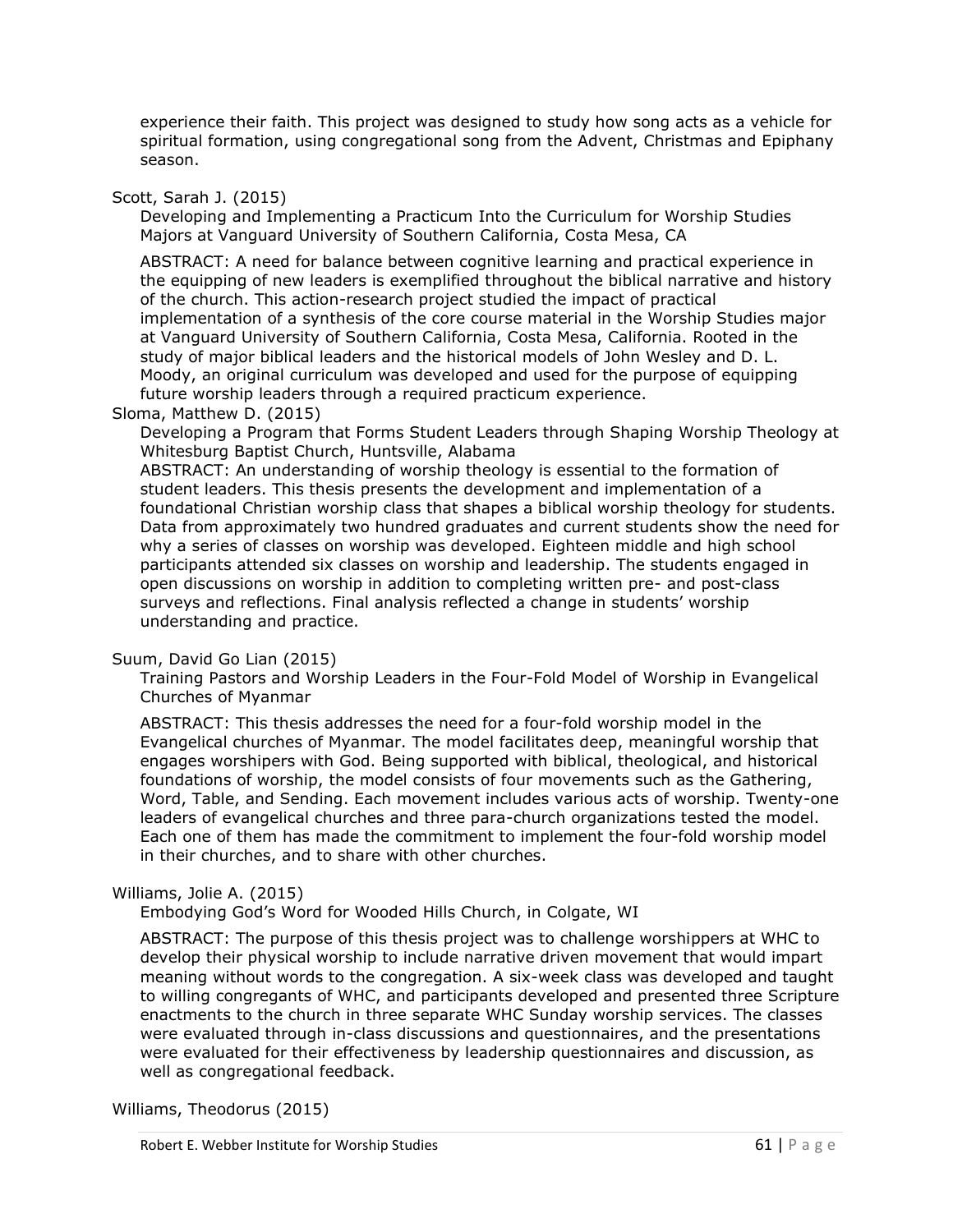Introducing Touch in Corporate Worship within Wooded Hills Church, in Colgate, WI

ABSTRACT: This project addresses the introduction of tactile contact into the corporate worship within Wooded Hills Church, in Colgate, WI. Biblical, theological, and historical research is presented along with social, scientific and ministerial concerns. A practical project was implemented in the form of a six-week course taught to willing congregants. Participants engaged in four sessions and two worship services wherein touch was introduced. Feedback was analyzed by means of a touch measurement rubric, and conclusions and recommendations were reached based upon the project implementation, results and worship praxis of Wooded Hills Church.

## Wong, Irene Ging-Chai (2015)

Introducing a Course on the Christian Year at the Sabah Theological Seminary, East Malaysia

ABSTRACT: The thesis project was conceived with the aim of deepening and increasing the understanding of the Christian year among Chinese students at the Sabah Theological Seminary, to enable them to explore its value for contemporary church worship, particularly in their future ministry. The project involved research into the biblical, historical and theological foundations of the Christian calendar, the development and teaching of a seven-week course on the foundation and component elements of the Christian year, and pre and post course testing to measure change in students' understanding and provide data for qualitative analysis of the course's effectiveness.

# **2016**

Allred, Jeffrey A. (2016)

Servant Leadership in the Sanctuary Choir of Vineville Baptist Church, Macon, Georgia

ABSTRACT: Humility and servitude characterize the personal stance of servant leaders. The formational understanding of servant leadership is eschewed by not only our modern, Western civilization, but has been disdained by cultures dating to antiquity. This thesis traces the historical, formational understanding of servant leadership as demonstrated by Moses and Jesus, and connects it to believers' baptismal vows and opportunities to demonstrable humility and servitude.

# Arant, Perry Todd (2016)

Exploring the Dialogical Nature of Scripture Reading in Worship at Apex United Methodist Church in Apex, North Carolina

ABSTRACT: The lay readers at Apex United Methodist Church lacked an understanding of how the reading of Scripture in worship serves as part of a dialogue between God and his people. The majority of lay readers believed that Scripture reading served as a preliminary action to the sermon and failed to realize how Scripture helps to initiate the divine-human conversation in worship. To address this issue, a series of classes were created to teach lay readers how they bring forth God's word to the congregation. A workshop was also held for lay readers to practice their newly-learned skills in reading Scripture.

Argot, Beth Ann (2016)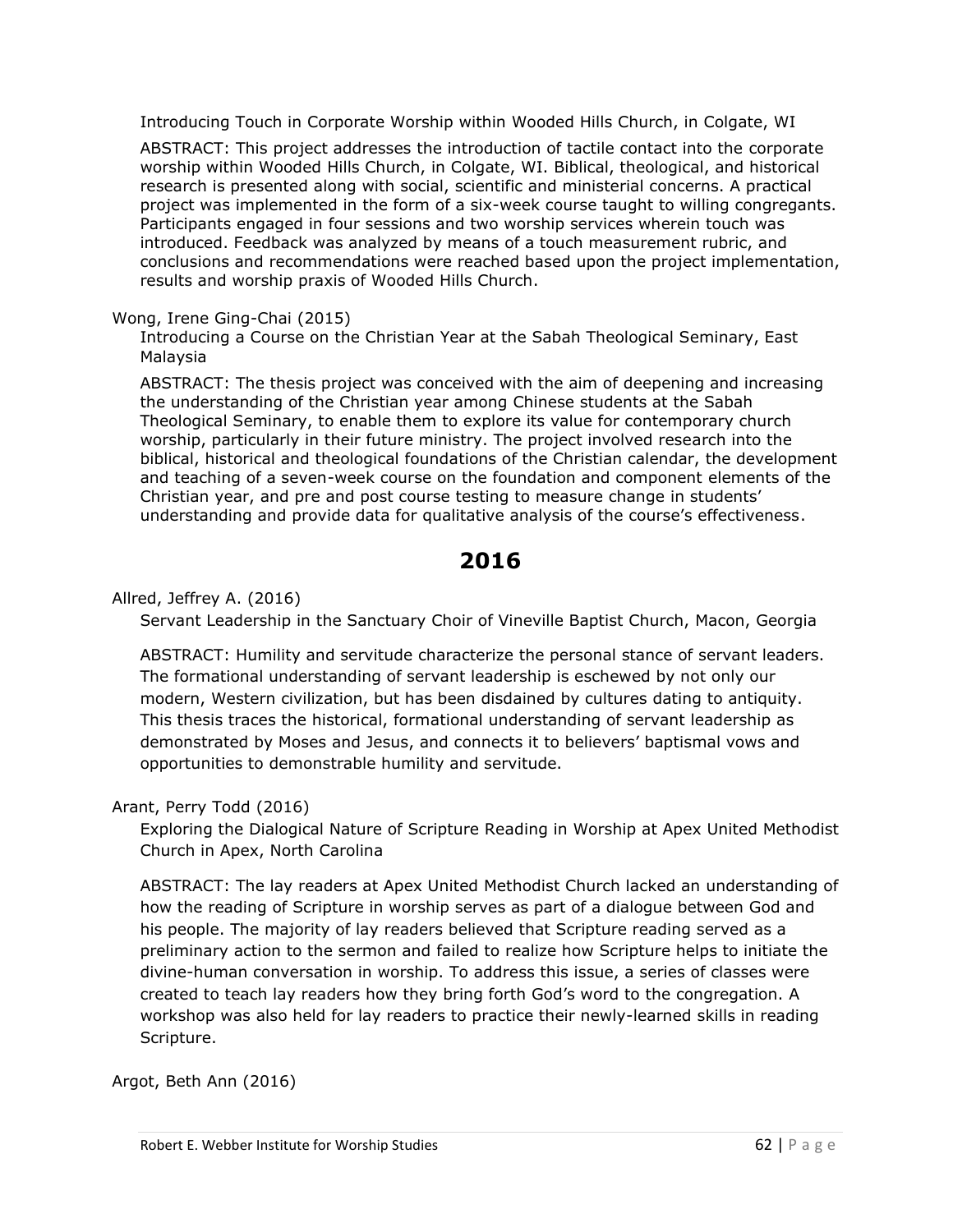Developing a Spiritual Formation Curriculum in the Worship Arts and Media Program at Life Pacific College, San Dimas, CA

ABSTRACT: This thesis explores integrative knowing and loving God, knowing self, and deliberative spiritual formation as the foundation for a theocentric life that will form strong leaders of Worship Arts. This study explores both the biblical, historical, theological, and philosophical basis for knowing as well as sociological and psychological tendencies of artists that interfere with spiritual formation. The resulting project, a college-level spiritual formation workshop, examined how artists could see and relate to God more deeply, see themselves as God sees them, and begin to see and challenge their embedded theology by creating and enacting a deliberative approach to spiritual formation.

# Asche, Richard D. (2016)

Developing a Culture of Transmission of God's Story at Emmaus Church Community

ABSTRACT: At Emmaus Church Community, parents lacked resources to communicate the whole story of God, and how it is experienced in weekly worship gatherings, to their children. Because of this challenge, children were ill-equipped to participate fully as members of the gathered community. The purpose of this thesis was to develop the biblical, historical and theological foundations of a culture of transmission of story. The thesis project took the form of an eight week course for parents and children and thematically consistent children ministry curriculum. The course explored biblical theology of worship and the major elements of worship gatherings at ECC.

# Berry, Robert C., III (2016)

Practicing Ancient Liturgical Acts in Ministries of Healing at the Wakefield Baptist Church in Wakefield, Rhode Island

ABSTRACT: This dissertation and project demonstrates that, through the use of several sacramental acts in liturgies of healing, we may participate in Christ's work of redemption, reconciliation, and restoration of all creation. Through liturgies of healing God reaffirms his covenantal promises and engages those who suffer in acts that place them in touch with the Great Story of God's redemption at work in their lives. While some liturgical acts are commonplace to Christians whose faith was formed through sacrament-based liturgies, this project introduced practices to those within a Free-Church tradition for whom such acts may be foreign, or even unwelcome.

# Bobbitt, Kayleen J. (2016)

Exploring Incarnational Living at Grace Bible College, Wyoming, Michigan

ABSTRACT: This thesis and the accompanying curriculum propose the idea that the primary act of worship in the life of a Christian must be daily incarnational living as expressed in self-surrender to God and self-giving service to others. A unit of study, constituting seven instructional sessions with a culminating ministry event, introduces college students engaged in worship and ministry studies to the biblical, historical, theological, and practical foundations of incarnational living as expressed in the living sacrifice imagery of Romans 12.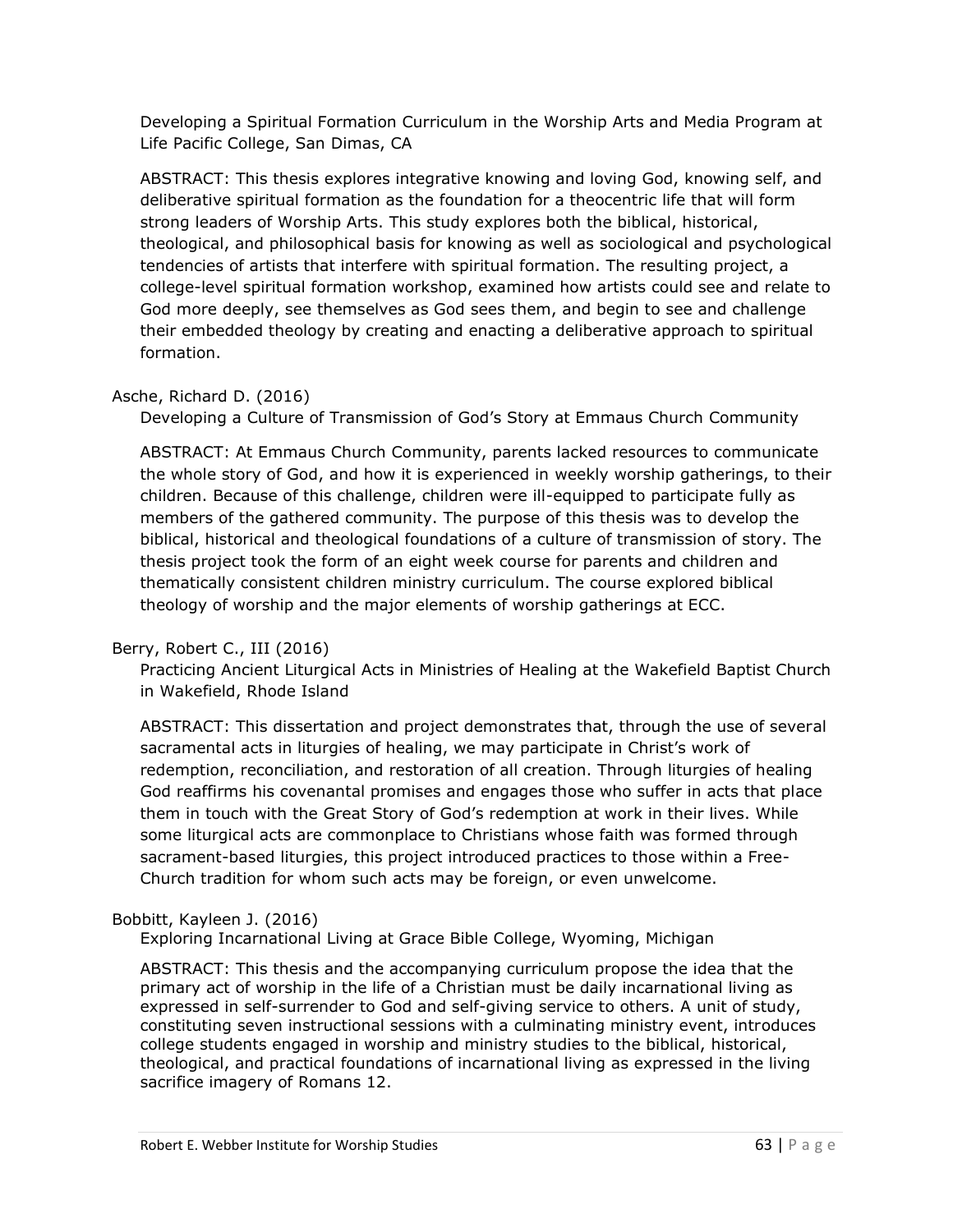#### McNeely-Bouie, Barbara E. (2016)

Encouraging Spiritual Formation Through Scripture Meditation in Choral Music at Edward Waters College, Jacksonville, Florida

ABSTRACT: Along life's spiritual journey, spiritual formation ensues. Spiritual formation is inevitable. Circumstances exist that evoke spiritual formation to materialize. Believers encounter three seasons of life: orientation, disorientation, and reorientation, which challenge our faith in and focus on God. The research project's seven one-hour workshops were developed to encourage college choir members about Scripture meditation and its effects on spiritual formation. Additionally, the project examines the biblical, theological, and historical foundations of Scripture meditation. Research has found that believers are happier and live longer when Scripture meditation exists as a primary part of their everyday lives.

#### Bradford, James W., II (2016)

Developing a Worship Model for the Ministry and Administrative Teams of Shalimar United Methodist Church Shalimar, Florida

ABSTRACT: This project was designed to assist Shalimar United Methodist Church in enhancing the connection between its vital worship life and its vibrant ministry life. A pilot group of the church staff and two lay leaders studied the church's vision and mission statements relating the biblical, historical, and theological foundations of worship and ministry. This study culminated in the creation of a worship model designed for the ministry and administrative teams of the church. This worship model allows for a deepened understanding that worship is in response to the Lord's revelation and is the foundation for a missional life through the faith community.

#### Coleman, Jessica A. (2016)

Enhancing the Ministry of the Word by Developing a Lectionary-Based Bible Study at Faith Community Church of the Nazarene, St. Johns, Florida

ABSTRACT: This thesis addressed the limited and narrow role of Scripture in the liturgy at Faith Community Church of the Nazarene. Its purpose was to enhance the Ministry of the Word by nourishing the memory of the community in the gospel and in the celebration of God's mighty acts in history—God's story—through a time of instruction and reflection, culminating in a lectionary-based Bible study at FCC Nazarene, St. Johns, Florida.

#### Harada, Jun (2016)

Developing and Facilitating a Worship Seminar for Lead Worshippers at Fellowship of the Rockies, Colorado Springs, Colorado

ABSTRACT: My project was designed to develop a better understanding of the biblical, historical, and theological foundations of worship for lead worshippers at Fellowship of the Rockies in Colorado Springs, Colorado. The seminar was created to teach as well as for the participants to encounter God in a fresh way and build community with each other. In addition, the goal was for the seminar participants to have a deeper understanding of worship as they share their own stories utilizing their experiences along with their talents in the midst of communicating the fullness of God's story.

Hetrick, Karen J. (2016)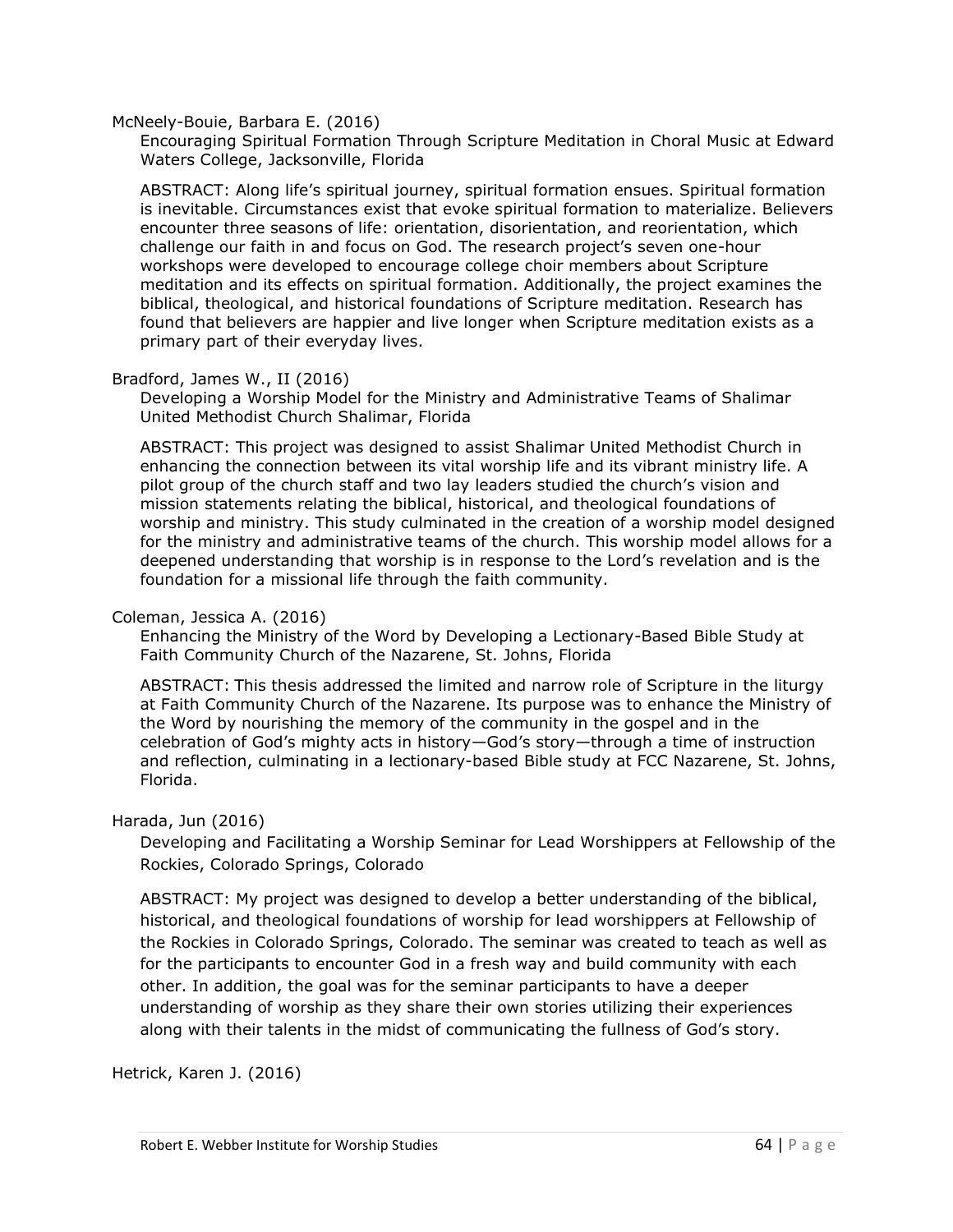Cultivating an Understanding of Covenantal Worship at Mt. Auburn United Methodist Church, Greenwood, Indiana

ABSTRACT: Worship began as God's idea. God designed creation for relationship with him. God provided the covenant system for his beloved, but sinful, people to participate with him in relationship. God initiated worship so his people could respond to God's selfrevelation. God's people often forgot their covenantal promises. Now, the body of Christ needs to recall the covenantal roots of its worship. The purpose of this project was to design a process whereby persons at Mt. Auburn United Methodist Church might cultivate an understanding of their worship as a corporate expression of their covenant relationship with God.

# Horowitz, Samuel J. (2016)

Developing a Spiritually-Formative Christian Family Meal Liturgy at Living Waters Anglican Church, Green Cove Springs, FL

ABSTRACT: The table of Holy Communion has been at the center of the Church's corporate worship as the place where God's story is not only proclaimed but enacted. As otherwise-mature Christian adults find themselves increasingly unprepared to disciple another person in the faith, even in their own homes, this project demonstrated how churches can equip families to intentionally make use of narrative for spiritual formation around the table of the domestic church.

# Jordan, Nicole J. (2016)

Implementing an Introduction to Active Listening at the University of Northwestern, St. Paul, Minnesota

ABSTRACT: The purpose of this project was to broaden college students' understanding of what it means to listen for God's voice. The project was done in the context of an introduction to music course through lecture and guided listening assignments. The thesis explores the biblical, historical, and theological foundations of the mandate to be aware of God's self-disclosure in all of creation, with a specific focus on hearing the word of God through music.

# Montgomery, Christopher J. (2016)

Imagining Sacramentality as a Kingdom Hermeneutic with Pastors in Central Plains Mennonite Conference

ABSTRACT: This thesis sought to explore how the sacred actions of Christian worship baptism and communion—could function as a hermeneutical lens for the Kingdom of God and the various empires which attempt to subvert Christ the King's call to singular allegiance. A cohort of pastors from Anabaptist congregations in the Midwest was assembled to imagine together how such an interpretive framework on citizenship and sacramentality could be applied in various contexts. The end result was a primer for congregational use in training lay worship leaders and parishioners on the subject material.

Nance-Coker, Elizabeth (2016)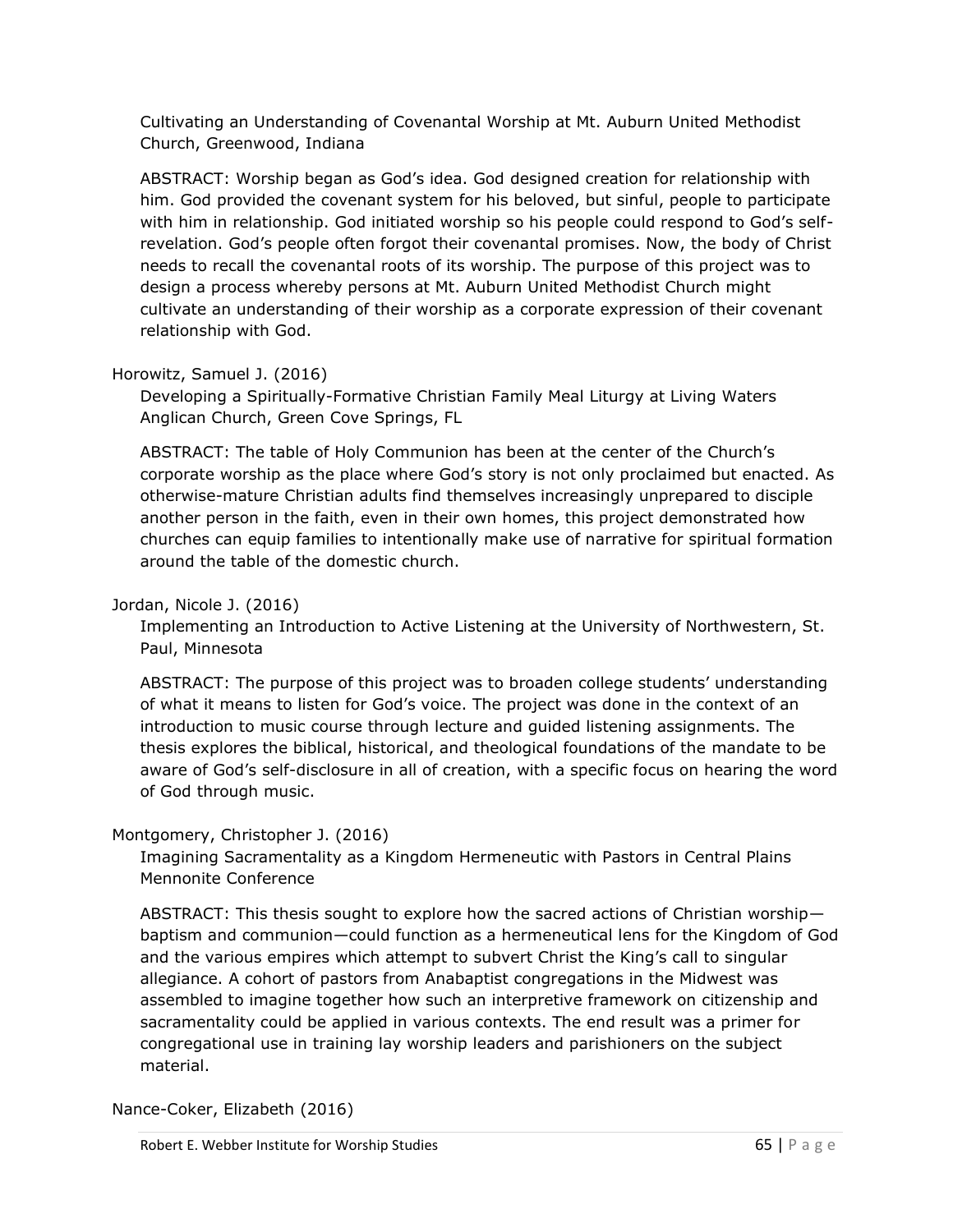Exploring a Model for Communal Lament at Emmanuel Baptist Fellowship, Lexington, South Carolina

ABSTRACT: This thesis project was conducted in order to seek understanding of the ways in which the Psalms of Lament could be incorporated into the weekly worship of the gathered community of Christian believers. These Psalms serve as a model for prayer which addresses God in movement from despair into hope. This work was accomplished in order to provide accessibility to a variety of resources for speaking, singing and praying these Psalms in diverse communities of faith.

# Randolph, Rew A. (2016)

Implementing a Study of Parousia During Advent at First United Methodist Church Fort Walton Beach, Florida

ABSTRACT: This project, which emphasized *parousia* in Advent, was designed to help the congregation of First United Methodist Church develop a sense of urgency and expectancy concerning Christ's return in worship and Christian living while remembering that Christ is made present to us now through the Holy Spirit. A six-week class on *parousia* was developed and implemented prior to Advent for congregants. The class participants and members of the staff wrote devotions for a devotional guide which was used by the congregation during Advent. The music and liturgy during Advent, Christmas and Epiphany worship services were designed to emphasize *Parousia.*

# Rasmussen, Rune (2016)

Developing Ancient-Future Worship in the Lutheran Church in Norway, in the Diocese of Agder

ABSTRACT: Ancient-Future worship connects the biblical, historical, and present cultural aspects of worship and restores the basic acts of worship. I demonstrate that three loadbearing concepts are foundational for implementing Ancient-Future worship renewal: (1) learning from the entirety of church history, not limiting our viewpoint to denominational development; (2) rooting worship in God's story, as the early church did, so that we embody God's mission; and (3) focusing on taking part in God's story through *anamnesis* and *prolepsis*. The action research component was the development and implementation of a training weekend for three Norwegian Lutheran churches.

# Robinson, Darla Jean Mason (2016)

Bringing Scripture to Life at Palmdale United Methodist Church in Palmdale, California

ABSTRACT: Due to inadequate preparation and training, the liturgists at Palmdale United Methodist Church often read the Scripture in a flat and unimaginative way. I taught a four-week class emphasizing the importance of research, performance studies, creativity, and rehearsal. We then presented Scriptures for the following four weeks using a choral reading, readers' theatre, tableaux, and a medley of song and dance. My project was implemented over an eight-week period of time during November and December, 2014.

Rogers, Jeffry A. (2016)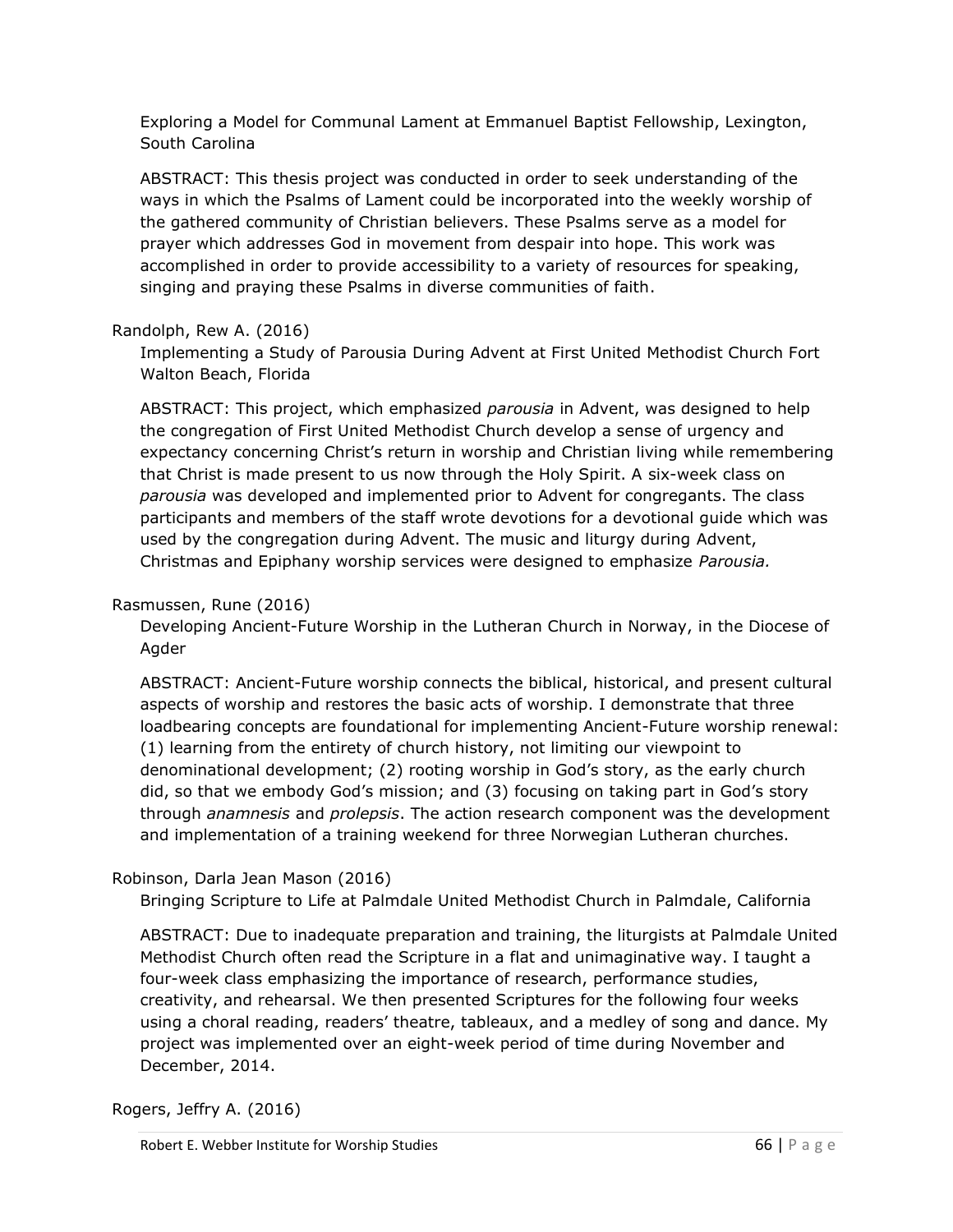Developing a Course on the Foundations of Worship for Musicians at First United Methodist Church of Ocala, Florida

ABSTRACT: As leaders of worship, musicians are called to lead believers to engage in the dialogue of God's revelation and their response. Understanding and facilitating this engagement requires knowledge of key foundations of worship. This research project developed a class on key foundations of worship specifically designed for lay-musicians, which took the form of a four-week seminar. Through understanding key foundations of worship, the goal of the sessions is for the participants to better understand their function as leaders of Christian worship, helping to facilitate the dialogue between God and worshiper.

# Rushing, Gary E. (2016)

Developing Community Expressions of Lament for the Contemporary Service of Faith United Methodist Church, Fort Myers, Florida

ABSTRACT: The purpose of this thesis project was to create expressions of communal lament for the contemporary worship service of Faith United Methodist Church. This was accomplished in a class setting through lecture and dialogue examining biblical lament, lament in American history, and lament in the songs of the American church. Amidst a growing neglect of communal lament within the 21st century church, this project sought to reunite the biblical usage of the communal laments found in the Old and New Testaments with post-modern church worship, creating an enduring liturgy of ritual and song within a contemporary, four-fold worship style.

# Smith, Michael F. (2016)

Embracing the Missio Dei in Worship at Christ Chapel in Centerville, Massachusetts

ABSTRACT: This thesis project examined the relationship between worship and mission. Embracing the *missio Dei* in corporate worship prepares God's people to advance God's mission of blessing all peoples with salvation and redemption in Christ. Strengthening the missional content of corporate worship at Christ Chapel, this project planted the seeds for the habitual practice of mission and established the goal for enhanced participation in short-term missions. Mission is the essential nature of the church. It is not merely the work of church committees, but a defining characteristic reflected in the lifestyle of the people of God.

# Smolen, Patrick S. (2016)

Developing Intergenerational Worship at First Baptist Church, Hobart, Oklahoma

ABSTRACT: The purpose of this project was the initiation and training of an age-diverse Worship Planning Team (WPT) for the purpose of developing intergenerational corporate worship at First Baptist Church, Hobart, Oklahoma. The WPT considered the worship styles and needs of all the generations attending the church. The biblical foundation of intergenerational worship was central to the education of the WPT. A primary application of the WPT's training was the planning of three intergenerational worship services during the Advent season, modeling the concept for the whole church.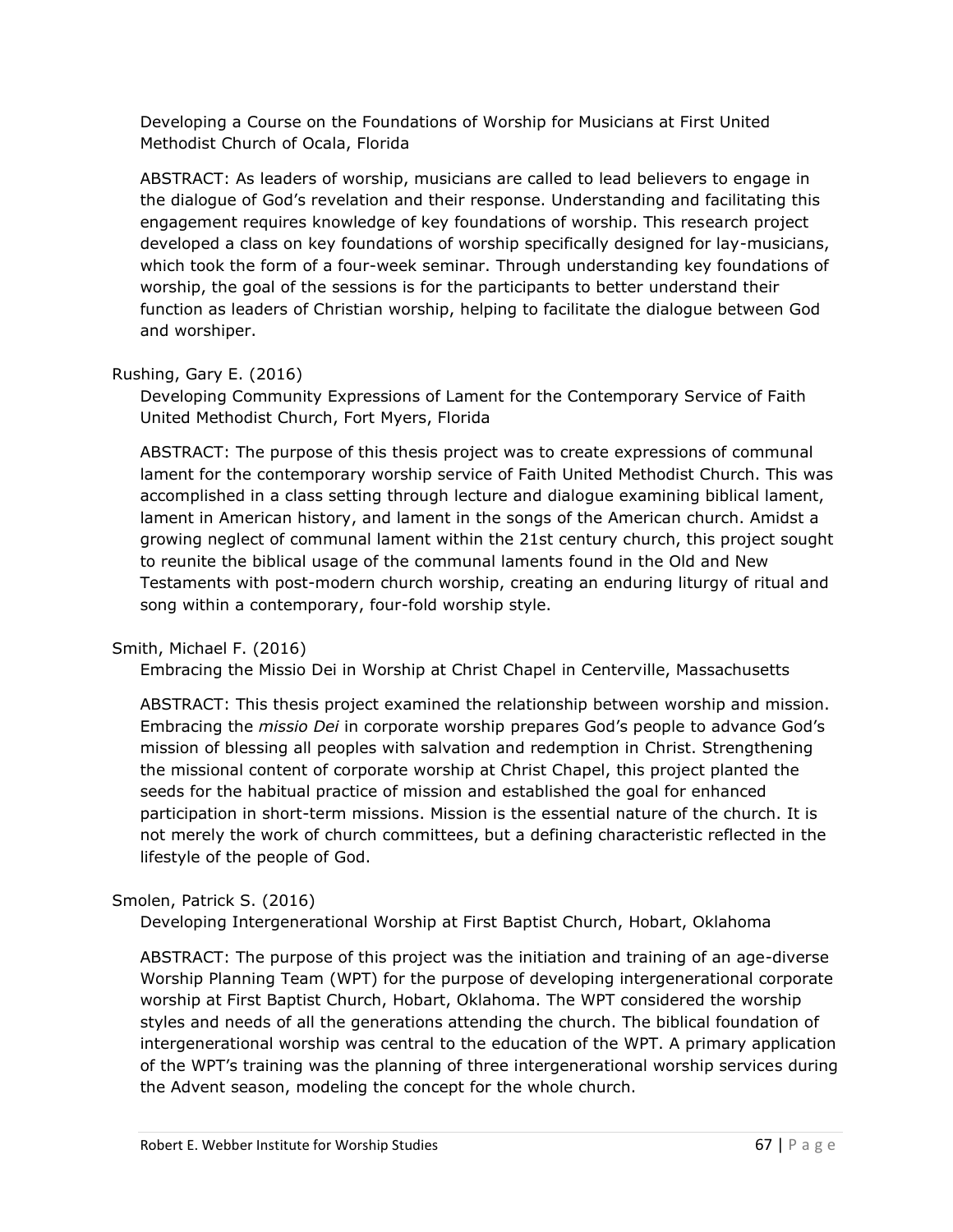#### Toney, Michael G. (2016)

Divine Revelation and Worship Renewal at University Hills Baptist Church, Charlotte, North Carolina

ABSTRACT: Through divine revelation Father God and Christ the Son initiate worship encounters that are intentionally relational. By revealing his essence and his desires through his word and by his Holy Spirit, God invites humankind to experience his presence that he might draw all people to himself and fulfill his redemptive plan in every person.

# Van Voorst, Richard W. (2016)

A Pilot Study of *Sonitus Divinus* to Foster Spiritual Formation at Tampa Covenant Church, Tampa, Florida

ABSTRACT: Music can conjure various responses whether cognitive, intellectual, emotional, or philosophical, and exposure to greater varieties and various uses of music expands its ability to communicate ideas. *Sonitus Divinus* is a way that we both care for our worship and our music, but more importantly care for the spiritual formation of our congregation through worship music. It prompts the worship leader to compose, arrange, and choose music that pastorally serves the congregation, and it prompts the congregation to be responsible for seeking out that deeper meaning within that music as a means of spiritual formation.

## Waites, Lisa L. (2016)

Enriching Eucharistic Participation Through Ancient-Future Worship Arts at Peace United Church in Irvine, Alberta

ABSTRACT: The Eucharist is a foundational component of Christian worship, but it has been marginalized in many post-Enlightenment churches. God's mysterious work at the Table often seems unintelligible to modern Christians. This thesis promotes the recovery of robust eucharistic teaching and liturgical expression at Peace United Church in Irvine, Alberta. I adapted Robert Webber's concept of Ancient-Future worship to include expressive worship arts. These worship arts functioned as catalysts, helping congregants respond to the transformative love made present by God in the Eucharist. At the Table, worshipers remember our faith, experience God's love, and participate in the redemptive purposes of God.

# Welborn, Michael W. (2016)

Exploring Biblical Hospitality as a Worship Discipline and Way of Life for Metropolitan Church of God in Birmingham, Alabama

ABSTRACT: The discipline of biblical hospitality is a lifestyle of worship embodied by the Godhead, seen throughout Scripture, and a chosen response of every believer. The purpose of this project was to increase an awareness of the discipline of hospitality through biblical, historical, theological, and personal narratives. In the life of the believer, the practice of hospitality travels into the borders of society where all are welcomed and invited to share in God's story.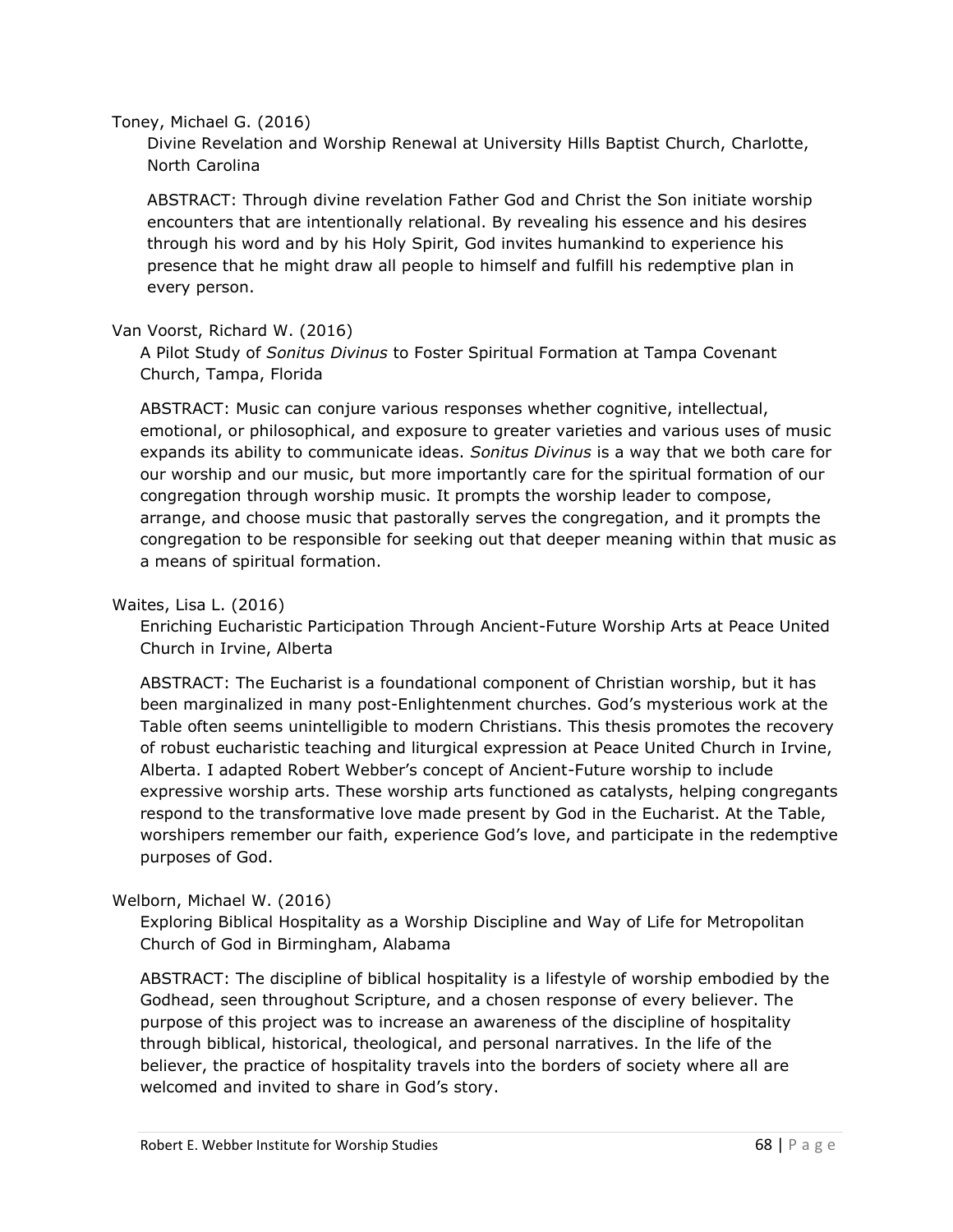#### Welstead, Bret E. (2016)

Strengthening the Expression of Unity Within New Covenant Community Church in Lincoln, Nebraska

ABSTRACT: This project was completed to strengthen church unity among the pastoral staff, ministry leaders and congregation of New Covenant Community Church of Lincoln, Nebraska. The issue our church faced was that our congregation, and ministry leaders in particular, did not understand how our church ministries worked together to fulfill our vision. Through a Sunday morning message series on our vision, strategic meetings with ministry leaders, and a ministry fair as a culminating event, our vision statement was presented as an expression of unity which connects and directs all people and ministries of our church.

## Yauk, David E. (2016)

Developing a Curriculum that Introduces Redeemer Church in Starkville, MS to the Priesthood of the Believer

ABSTRACT: This thesis and the supporting curriculum develop the idea of the priesthood of the believer. This work strives to understand the biblical, historical and theological framework and outcomes pertaining to the priestly nature in all of life and ministry, and it enables those in Christ's body throughout the world to understand the implications of the priestly role and rhythms as expressed in the cosmos, the church and the culture.

## Young, Michael W. (2016)

Creating Community Through an Abbreviated Catechumenate Experience at Emmanuel Baptist Church, Charleston, West Virginia

ABSTRACT: The Baptist emphasis on the responsibility and freedom of the individual to seek out their own salvation through personal prayer and Bible study, combined with the consumer mentality of modern North America, has promoted the sense of worship as a gathering of individuals engaged in private devotions. As a result, it is difficult to get congregations to participate in worship planning and discussions of worship renewal. A seminar, based on an abbreviated catechumenate experience was conducted in order to expose the congregation to the communal nature of Christianity in the hope of building a sense of ownership toward liturgical practice.

# **2017**

Auen, Corey (2017)

Implementing a Modified Daily Office in a Non-Denominational Small Group Setting in Lynchburg, Virginia

#### Averett, Joan H. (2017)

Developing a Deeper Understanding of the Incarnation through Religious Icons at Memorial United Methodist Church, Fernandina Beach, Florida

ABSTRACT: This thesis was written to help worshippers at Memorial United Methodist Church, Fernandina Beach, Florida grow in their awareness of the incarnation using religious icons. Research was conducted through teaching and by studying the results of prayer with icons at home and in worship. Biblical support for the project was provided in Genesis 1:26-27, Exodus 25:8-22, and Colossians 3:9-16. Historical study focused on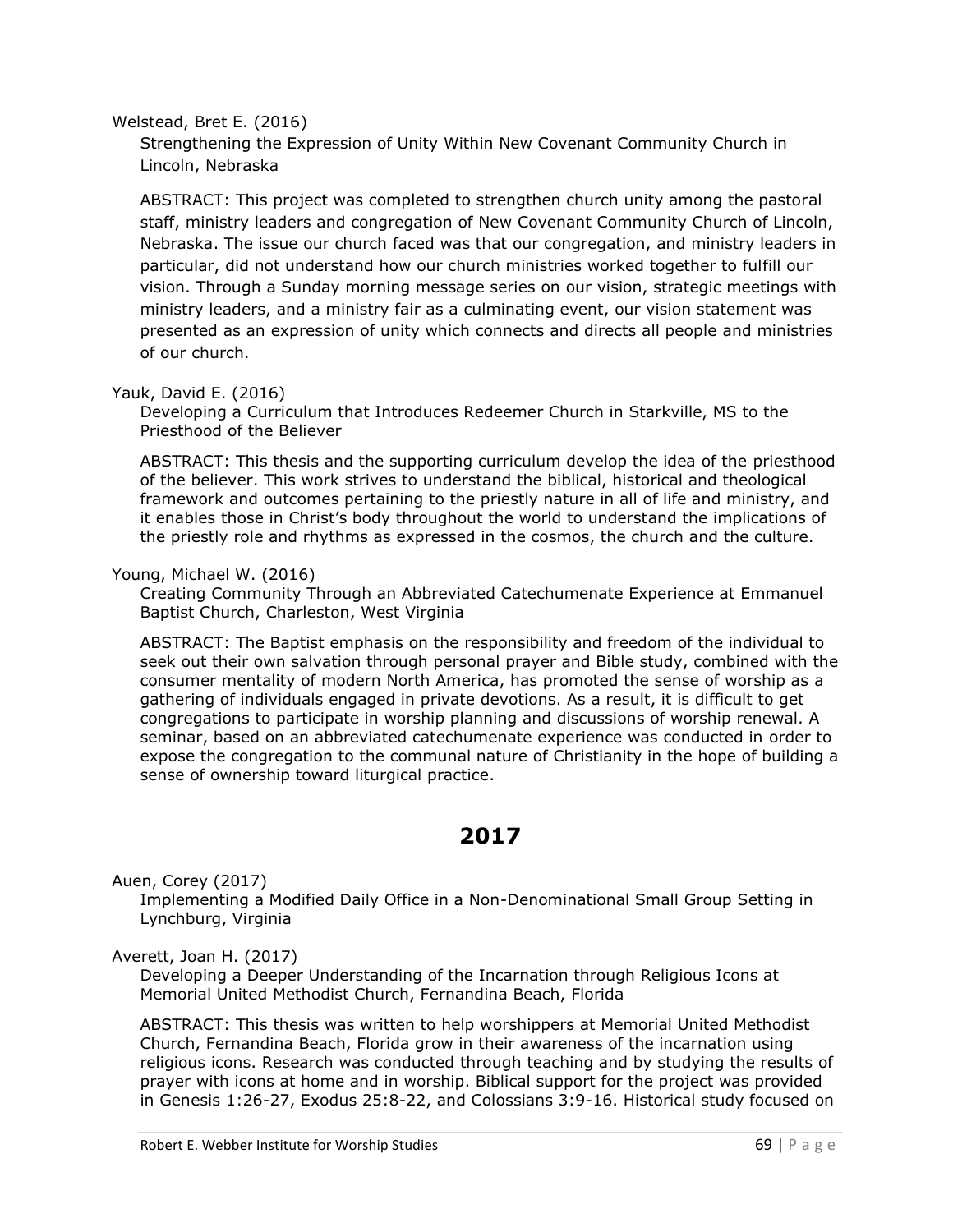writings on the incarnation. Research addressed theological commonalities between Eastern Orthodoxy and Methodism.

Backens, Daniel V. (2017)

Implementing Confession of Sin in Corporate Worship at New Life Church, Virginia Beach, Virginia

Baltaeff, Diane S. (2017)

Enhancing the Foundations of Christian Spirituality Course at Eastern University, Harrisburg, Pennsylvania

ABSTRACT: One of the ways God defines acceptable worship throughout Scripture includes caring for the poor. Caring for the poor is not an auxiliary or optional activity of following Christ; it is a central and inseparable expression of worship. The purpose of this thesis project was to enhance the Foundations of Christian Spirituality course at Eastern University by including a focus on the relationship between caring for the poor and worship. Students were guided to explore caring for the poor as an expression of worship to our triune God motivated by and in response to God's love, compassion, and gospel.

#### Barnes, Leslie P. (2017)

Implementing Spiritual Transformation through the Youth Excellence Performing Arts Workshop in Akron, Ohio

ABSTRACT: Ongoing spiritual transformation should be an observable component of every Christian's core spiritual identity. This project used worship arts rituals to implement spiritual transformation at a performing arts workshop. The concern was that the students might not know their relationship with God should resonate in every facet of life and the spiritual formation experienced would still be available to them once they left workshop. This project demonstrated ways in which worship arts rituals are transforming. The project provided youth of the greater Akron, Ohio area with applicable tools to assist in continual spiritual formation that will prove evident in their daily lives.

#### Bell, Douglas G., Jr. (2017)

A Pilot Project for Recapturing a Trinitarian Focus in the Worship Life of First Baptist Church, Tempe, Arizona

ABSTRACT: As human beings, we were created to interact with the Divine. In the incarnation of Christ, part of the veil that obscured our view of the Creator was removed and the three persons of the Godhead were revealed. This project was intended to show the benefit of recapturing a Trinitarian focus within the worship services at First Baptist Church of Tempe by leading a sample group of the congregation in reflecting on the nature of the triune God and the ways that the Trinity impacts the act of worship.

#### Brown, Dewey E., Jr. (2017)

Developing a Discipline of Regular Prayer as Connection to God at St. Marys' Episcopal Church, Dade City, Florida

ABSTRACT: This project was completed to educate St. Mary's parishioners regarding the scriptural and historical basis for connecting to God through regular prayer. It was completed to guide believers toward a basic theological premise that connecting to God through regular prayer, both private and corporate, has been and remains a key aspect of the Church's faith journey.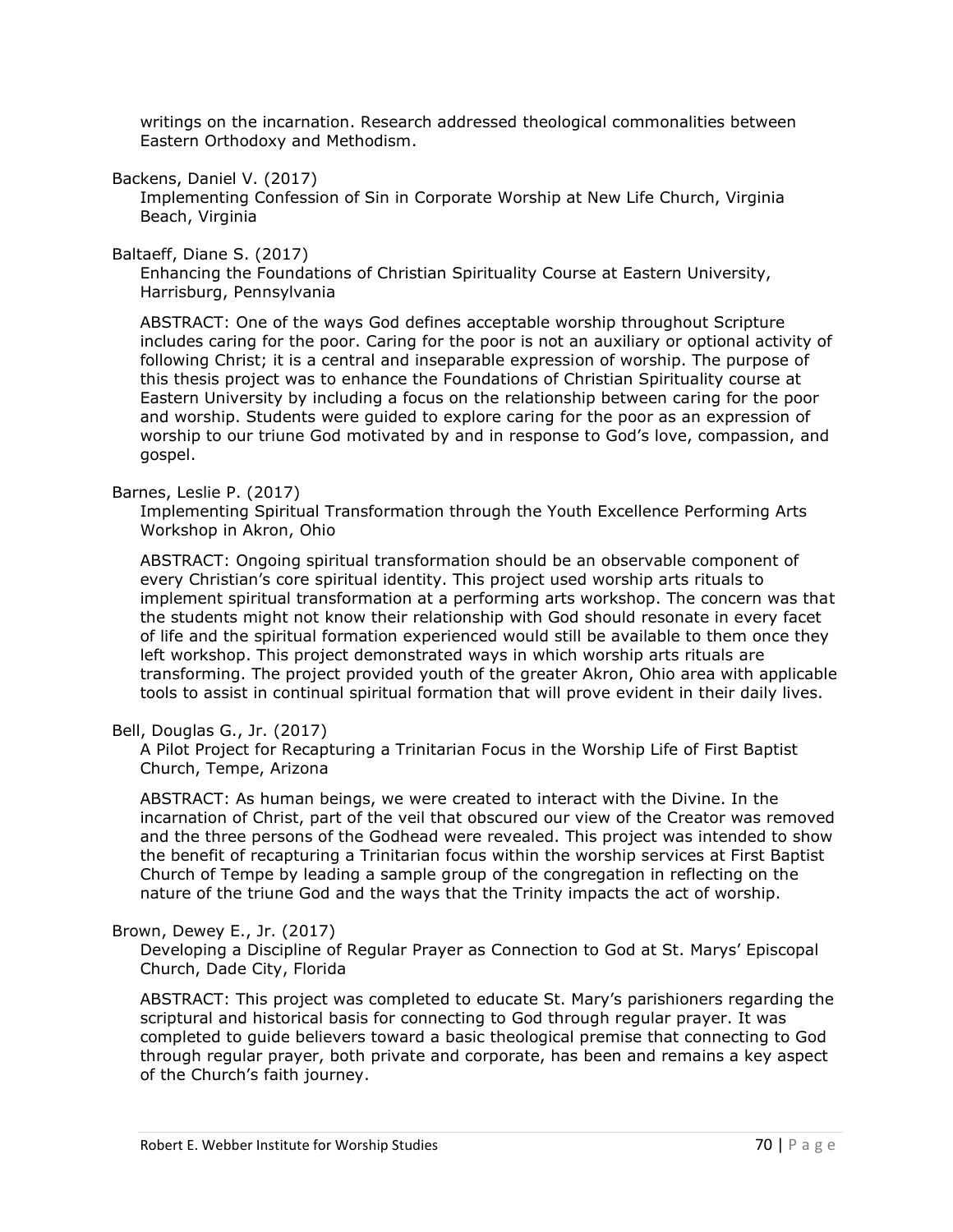Chang, Sunny W. (2017)

Introducing the Christian Year to Tidewater Korean Baptist Church, Virginia Beach, Virginia

ABSTRACT: This thesis explores the importance of remembering God's saving narrative by means of the Christian Year. The tradition of the Christian Year is grounded in biblical, historical, and theological foundations. My project focused on integrating the practice of the Christian Year into the worship life of Tidewater Korean Baptist Church. The design of the project featured a five-session seminar on the Christian Year. Participants in the seminar engaged in discussion about the components and the benefits of the Christian Year, culminating in a discussion of what components they desired to implement for the upcoming Cycle of Life, Lent-Easter-Pentecost cycle.

## Fenters, Stewart, H. (2017)

Developing Contemplative Spirituality at Church at Charlotte, Charlotte, NC

ABSTRACT: This thesis explores the importance of communal contemplation that facilitates listening to God. The practices of the Christian contemplative tradition are grounded in biblical, historical, and theological foundations and should be an integral part of the worship life of the local church. The project focused on integrating contemplative practices into the worship life of Church at Charlotte, an Evangelical Free Church. The design of the project featured an eight-week study course on the contemplative life. Participants in the course planned and led a contemplative prayer service entitled, "A Night of Quiet."

#### Gibson, James A. III (2017)

Renewing the Ministry of the Baptized at the Church of the Holy Trinity, Grahamville, South Carolina

ABSTRACT: Baptism unites believers with Christ in a community of service to God and one another. All who are baptized into Christ are sealed with the Holy Spirit and share in a common ministry, or priesthood. Empowered by the Spirit, all baptized Christians receive particular gifts to be used in service to Christ and his kingdom. A deeper understanding of baptism and what it means for baptized Christians to be a people set apart will cultivate a renewed commitment to servant leadership in the worship life and ministry of the church.

#### Gorini, Robert (2017)

Implementing Dialogical Prayer through Lectio Divina with the Psalms at the Rock Church of Daytona Beach, Florida

ABSTRACT: This thesis examines biblical, historical, and theological foundations for dialogical prayer and its implications for worship renewal. The dialogue of prayer begins with God's self-revelation. Prayer then, is a response to God's divine initiative. The language of prayer functions in the covenant community as a dialogue between God and God's people. The thesis intervention project focused on implementing dialogical prayer at the Rock Church of Daytona Beach, FL by teaching the method of Lectio Divina with the Psalms through a six-week course "Praying with the Psalms."

#### Gospel, Kevin, M. (2017)

.

Mentoring a Worship Planning Team through Convergence Worship Training for the e(x)tol Worship Service at Newport Covenant Church, Bellevue, Washington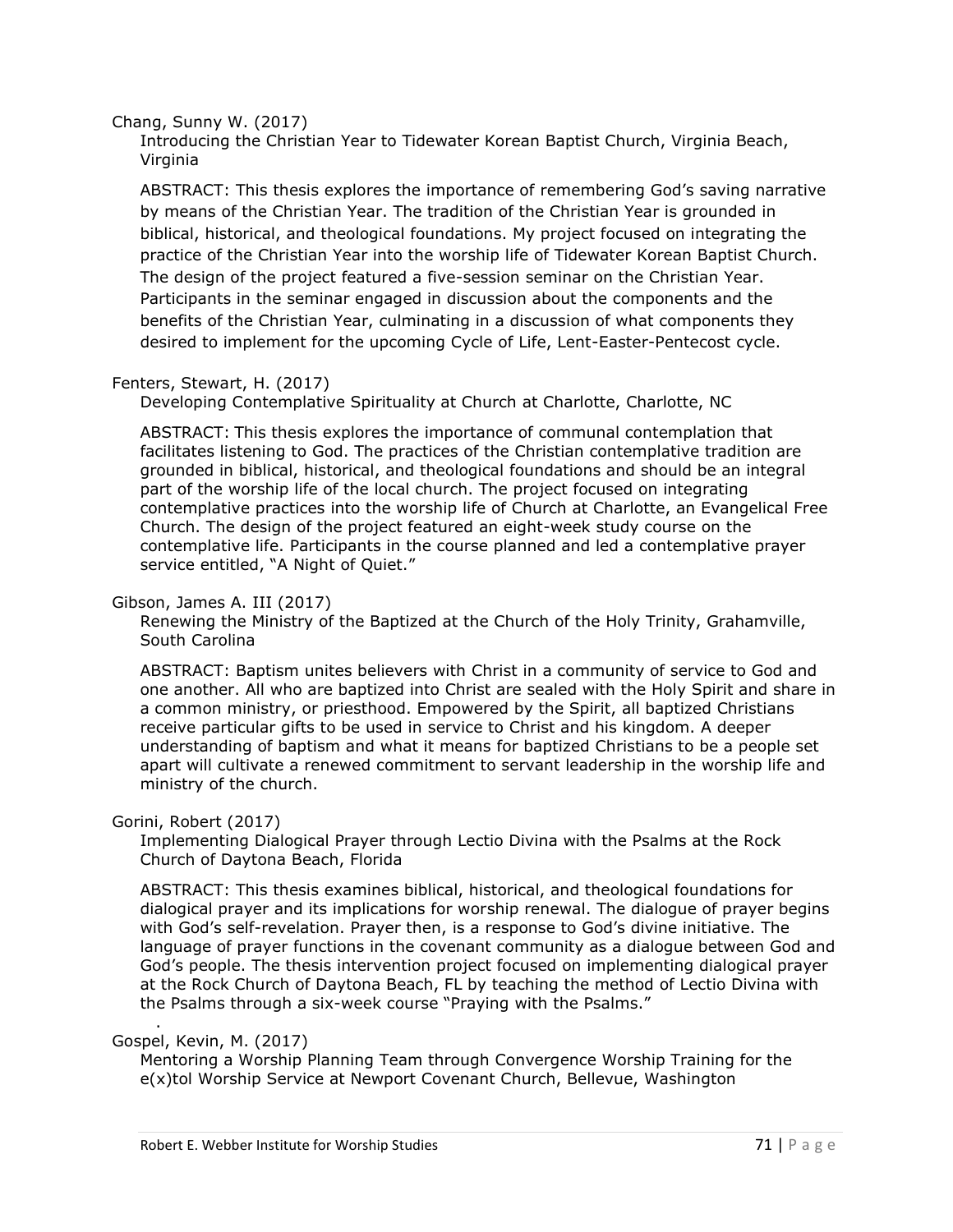ABSTRACT: This thesis addresses the integration of convergence worship into the worship life of the e(x)tol community at Newport Covenant Church in Bellevue, Washington, through developing and teaching a five-week workshop on the subject leading up to a final implementation of a convergence worship guided service. Teaching young worship planners to incorporate ancient Christian practices while appreciating contemporary Christian preferences provides a much-needed framework from which to plan a worship service that bolsters the congregation's connection with God. Providing young leaders with simple, yet effective tools such as the Ecumenical Fourfold Order of Worship only serves to reinforce their calling.

#### Grimes, Jonathan R. (2017)

The Renewal of Scripture Presentation in Chapel Service at Crandall University in Moncton, New Brunswick, Canada

ABSTRACT: The students who attend Crandall University chapel services regularly experience music and preaching in those services. Scripture presentation was not an integral part of the chapel services. This project taught a small group of students how to perform and present scripture within a worship service and taught the importance of presenting the Bible publicly in worship.

#### Kuphal, Melody L. (2017)

Developing Mutually Engaging Worship Practices in the Community of Hosanna! Lutheran Church, St. Charles, Illinois

ABSTRACT: Corporate worship, by its name, is not an individual activity. All members of the church, just as all the parts of the body, are called to function together. This call includes children. Beyond worshiping as an intergenerational community, God's people are called to mutually engage, learning from one another and extending radical hospitality to fellow worshipers through the act of corporate worship. As a unified body, the church turns its attention to God's narrative and his saving acts through mutually engaging corporate worship.

#### Madeira, David W. (2017)

Developing a New Form of Congregational Psalm Chant at St. Bartholomew's Episcopal Church, Nashville, Tennessee

ABSTRACT: This thesis documents the development, implementation, and evaluation of a new form of congregational psalmody, here named twelve-point chant. Its purpose is to achieve a balance between the strengths and weaknesses of the prevailing alternate forms of congregational psalmody. Those forms are discussed here with an analysis of their positive and negative attributes. The twelve-point chant method is introduced, along with a description of its introduction to members of St. Bartholomew's Episcopal Church, Nashville, TN. Evaluation methods and results are included, as well as considerations for the continued development and dissemination of twelve-point chant.

#### McCollum, David L. (2017)

Evaluating Psalmic Expressions as They Relate to the Gathering Fold of Worship at Rumple Memorial Presbyterian Church, Blowing Rock, North Carolina

ABSTRACT: While human beings experience a full range of emotions in their daily lives, they often limit the expression of emotions based on cultural norms and individual personality traits. Negative emotions, particularly, have been restricted in corporate worship fearing the interpretation of a weakness in faith or commitment. This thesis traces the biblical, historical, and theological understanding of human emotions found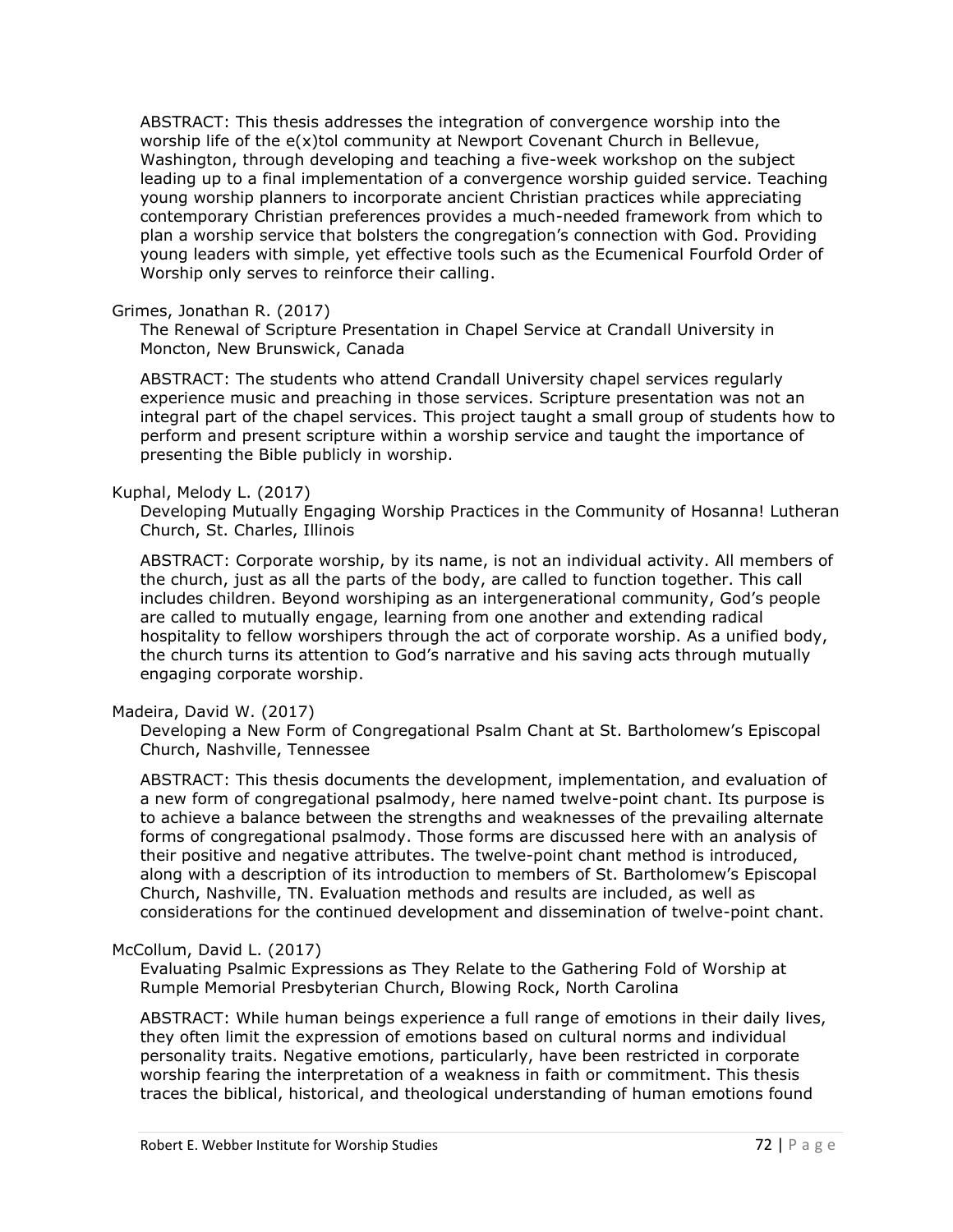specifically in the Book of Psalms, and explores and attempts to discern their use in worship and prayer.

Michell, Kenneth J. (2017)

Deepening Participation in the Lord's Supper at Bridlewood Presbyterian Church, Toronto, Canada

Sabag, Israel Ramirez (2017)

Deepening the Knowledge of the Revelation-Response Pattern in Worship at Iglesia Presbiteriana Berith, Mexico City

ABSTRACT: The purpose of this thesis was to enhance the knowledge and practical experience of worship as the response of God's people to his divine revelation at Iglesia Berith, Mexico City. When a believer is aware of the revelation-response dialogue going on in worship, he/she can focus attention on either being responsive to God's revelation or on responding to God accordingly.

#### Sunderland, Paul B. (2017)

Developing a Worship Theology for Free Methodist Worship Leaders in the Gateway Conference of Greater St. Louis

ABSTRACT: This thesis and curriculum support the belief that effective musical worship leadership demands a developed theology of worship. In particular, worship leaders must understand worship as an on-going dialogue whereby divine revelation prompts our communal response. This project sought to enable a group of local worship leaders to learn and reaffirm the components of worship, enacting revelation and response through the means of congregational worship song selection. Theologically-informed worship song choices are a vital component to congregational worship renewal.

#### Turnbow, Brian (2017)

Recovering Baptism as an Eschatological Event at OneRiver Vineyard Church, Houston, Texas

ABSTRACT: The canonical Gospels portray Jesus' baptism as an eschatological event connected to the coming of the kingdom of God. Vineyard churches, however, lack a constructive theology of baptism linked to the movement's foundations in inaugurated eschatology, the understanding of God's kingdom as a now-and-not-yet reality. This thesis examines the biblical, historical, and theological support for such a link, and documents how a group in one Vineyard congregation engaged baptism through a series of teaching modules and assessment tools. As a result, the group members expanded their view of baptism and began describing their own baptisms in eschatological terms.

#### Zarletti, Vincent M. (2017)

Introducing Worship Inculturation into the Worship Arts Curriculum at North Central University, Minneapolis, Minnesota

ABSTRACT: God's love for diversity is clear throughout the entire scriptural narrative, from the creation account in Genesis 1, through the gospels and the birth of the Church at Pentecost, and to the eschatological vision of unified worship in Revelation 7. As corporate worship in our multicultural world often fails to reflect God's love for diversity, this project provided an opportunity for a small group of student worship leaders to grow into an understanding of worship inculturation and convergence worship.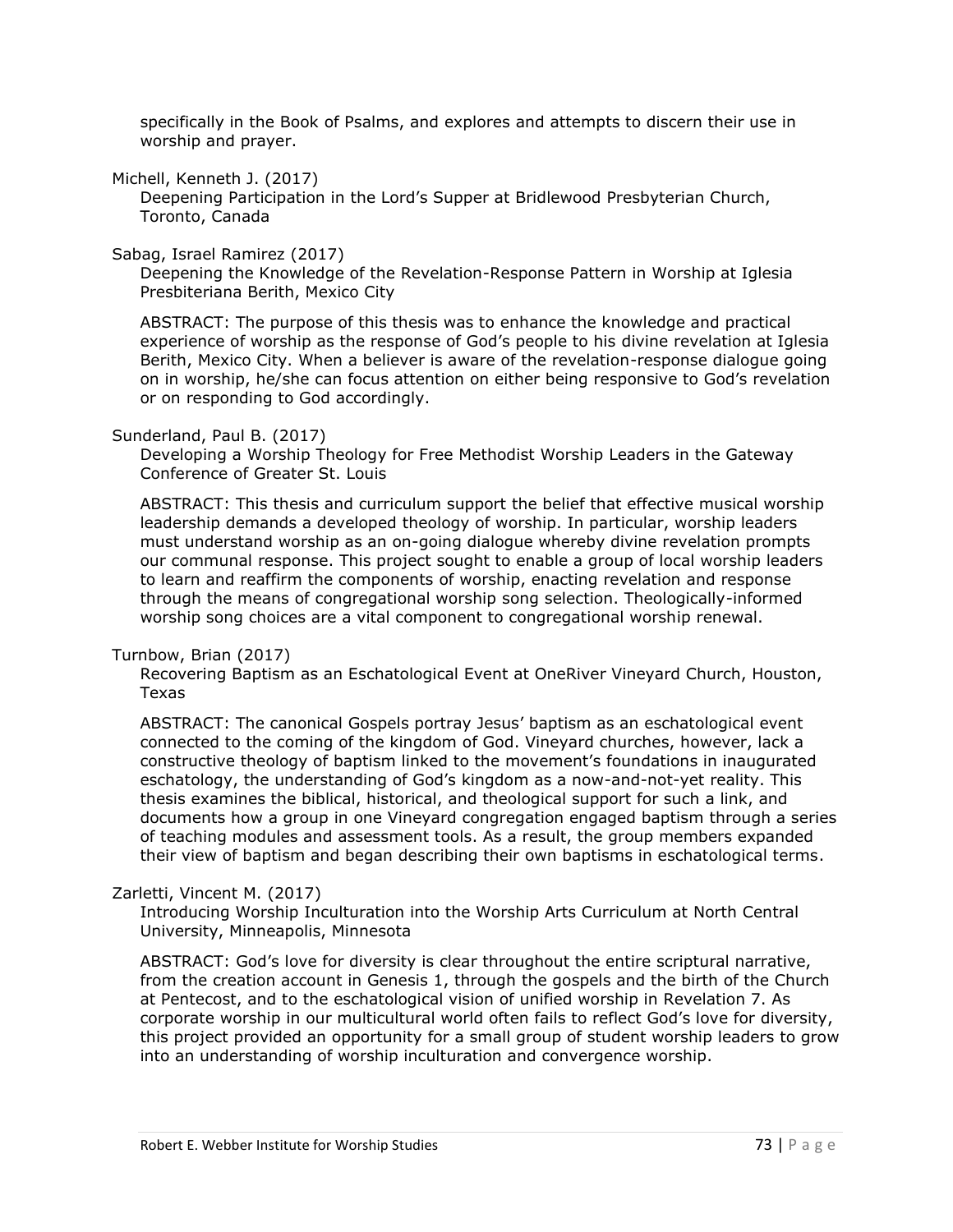Allen, Rashard W. (2018)

Strengthening Communal Prayer at Hempfield United Methodist Church

ABSTRACT: This thesis focused on strengthening communal prayer at Hempfield United Methodist Church. Through an exploration of the theological, biblical, and historical foundations of communal prayer, the author sought to demonstrate that communal prayer is essential for the relationship between God and God's people. In order to strengthen communal prayer at Hempfield UMC, a four-week course was taught on communal prayer. The students demonstrated a significant change in their understanding, attitudes, and behaviors regarding communal prayer than before the class. Hempfield UMC plans to hold monthly Concerts of Prayer to continue strengthening the congregation's communal prayer life.

#### Biggers-Dotson, Arlicia Minette (2018)

Developing the Understanding that Worhip Includes Singing at Memorial Missionary Baptist Church, Evansville, Indiana

ABSTRACT: This thesis is an exploration of singing as it relates to the definition of Christian communal worship. The tradition of congregational singing is well rooted in a biblical, historical, and theological foundation and should be a vital piece of the Christian worship structure. The project centered around incorporating congregational singing into the order of worship at Memorial Missionary Baptist Church in Evansville, IN. The highlight of the project's design featured four weeks of instruction on congregational singing in communal worship.

#### Bond, Lori A. (2018)

Implementing the Psalms of Lament into the Worship Services at Life Stream Church, Allendale, Michigan

ABSTRACT: My thesis project was intended to gain an understanding of the value of lament and find ways in which the Psalms of lament could be implemented into the worship services at Life Stream Church. The passages from the Psalms hold excellent examples of being honest with God. In this honesty, God invites his people to bring their laments to him, presenting both our sufferings and our hopes. My thesis utilized the creative arts as an outlet to bring the Psalms of lament into the weekly worship services of Life Stream.

#### Brath, Walter J. (2018)

Enhancing the Significance of The Lord's Supper for Worship Arts Students at Grace College and Seminary in Winona Lake, Indiana

ABSTRACT: The Lord's Supper has been the cornerstone of the church's response in worship as the place where she is shaped by the gospel week after week, offering herself as a living sacrifice to God, and being nourished by the Living Word, Jesus Christ. Many Christ followers from an Evangelical, Free-church tradition do not have the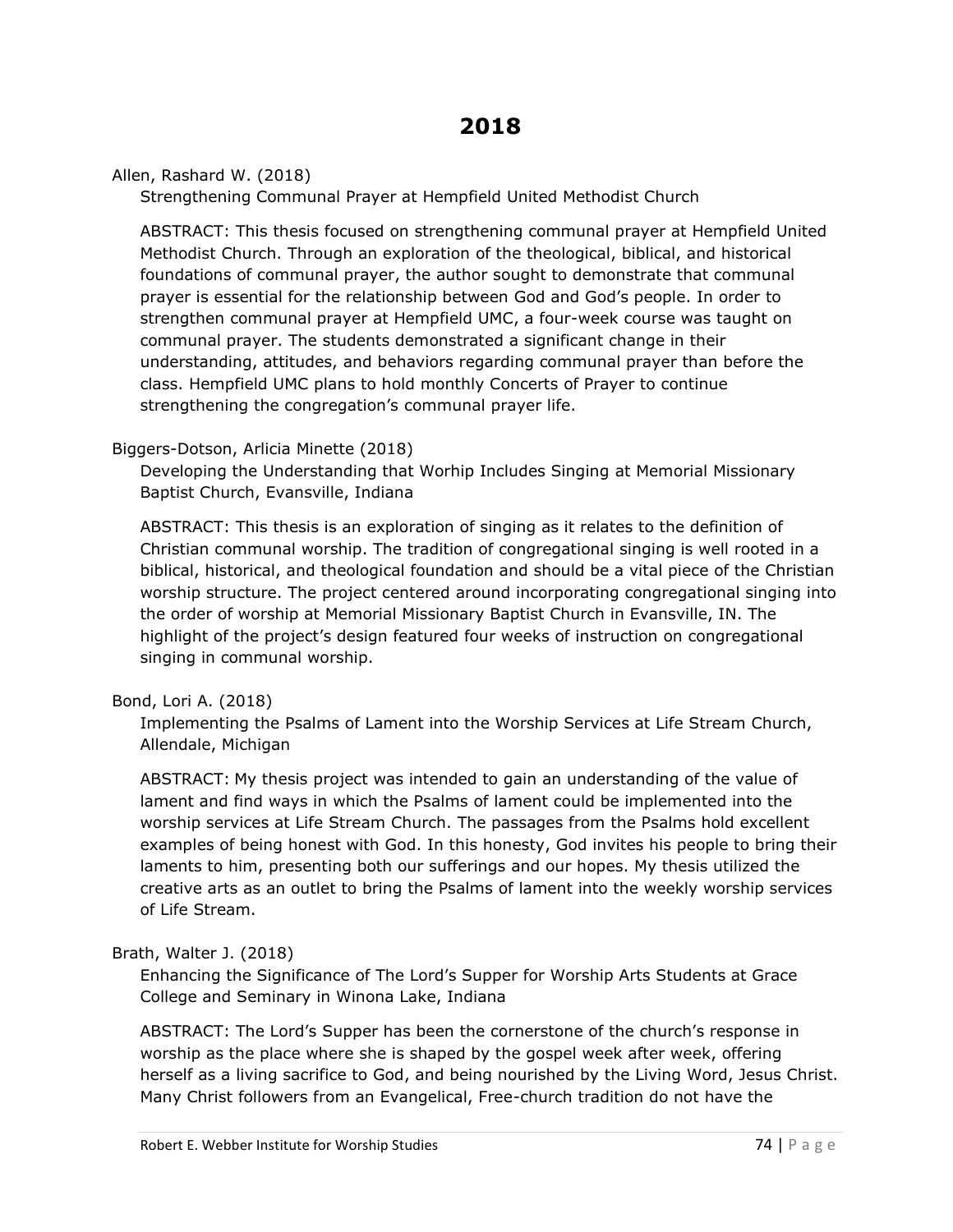opportunity to respond to God's revelation in their liturgy at the Table week after week. This thesis explores the biblical, historical, and theological significance of the Lord's Supper for worship arts students at Grace College and Seminary in Winona Lake, IN.

### Coleman, Jeffrey L. (2018)

Implementing Justice-Oriented Intercessory Prayer at Sugar Hill United Methodist Church, Sugar Hill, Georgia

ABSTRACT: God's people are called to a life of holiness. Christian holiness is expressed through active ethical engagement and faithful liturgical participation. As worship and justice come together in fervent intercession the church is uniquely positioned to love God and love neighbor through word and deed. Building on the biblical, historical, and theological foundation that worship and justice are bound together this project intervention at Sugar Hill United Methodist Church focused on learning how to renew intercessory prayer with a concentration on justice-related issues thereby positioning God's people to be holy intercessors and Kingdom peacemakers.

### Cruice, Gregory M. (2018)

Exploring Spiritual Formation through the Lord's Supper at Mandarin Presbyterian Church of Jacksonville, Florida

ABSTRACT: When believers in Jesus Christ celebrate the Lord's Supper, do the gathered participants realize what God seeks to accomplish through the sacrament? In this thesis, the Lord's Supper was explored as a form of spiritual formation and focused on the premise that God offers spiritual formation and shaping for believers whenever the sacrament is celebrated. A teaching model was tested with a small group of members at Mandarin Presbyterian Church of Jacksonville, Florida. The evaluative results indicate that there is a potential need for creating similar teaching resources for any congregation that celebrates the Lord's Supper.

#### Frazure, Marshall Don, Jr. (2018)

Implementing a Curriculum on the Dialogical Nature of Worship for Worship Leaders at Christ Church, Fairview Heights, Illinois

ABSTRACT: Knowing that God reveals and his people respond should be the first topic studied by a worship leader. Unfortunately, worship leaders are often caught in a cycle where music becomes their primary focus because their mentors were trained in the same way. Worship leaders need to understand that worship is a dialogue—a Divinehuman dialogue in which God reveals and his people respond. If they can understand this basic concept of worship, then it is possible that worship leaders and the congregations they lead can understand how all actions of worship are part of this conversion—not just music.

Gieck, Lorn J. (2018)

Developing a Study of Biblical Gifts for Worship Teams at Millar College of the Bible, Pambrun, Saskatchewan, Canada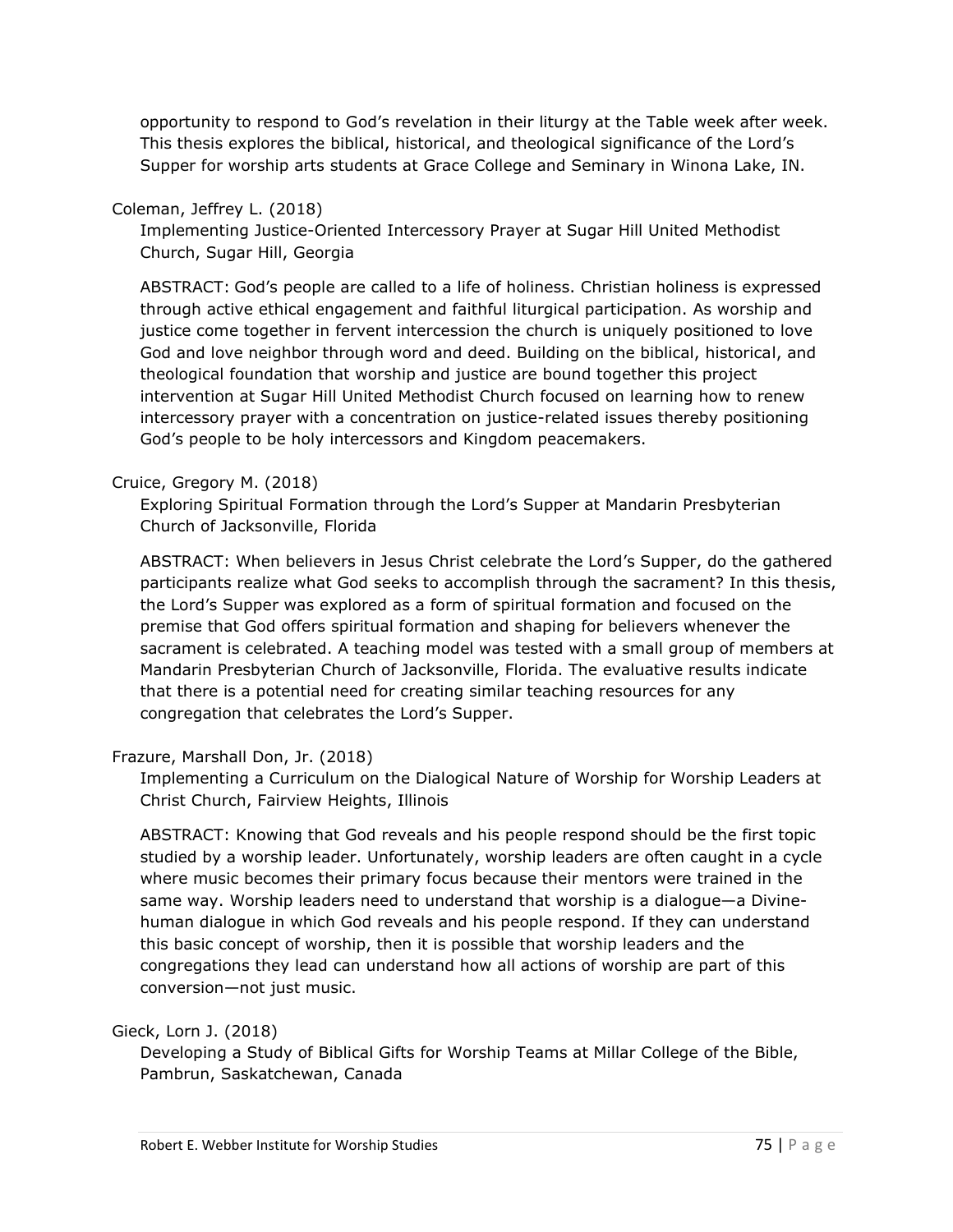ABSTRACT: In contemporary North American churches, music is a primary focus for worship leadership. Worship is, however, more than music, and holistic biblical worship involves a greater variety of responses. This thesis builds the biblical, historical and foundation for gift diversity, and follows a student worship team from Millar College of the Bible. Students learn through a series of classes how to better appreciate and build a culture of gift diversity as they lead worship.

#### Grissom, Valerie (2018)

Cultivating Intercultural Dialogue through Story as a Spiritually Formative Practice for Worship at Calvin Presbyterian Church, Shoreline, Washington

ABSTRACT: God's story is, has been, and always will be an intercultural story, in which the triune God participates in a mutual, relational dialogue—first between Father, Son, and Holy Spirit, and second, pouring out into relational dialogue with humanity. Through faith in Christ, we are made one family—equal inheritors of God's blessing. God's blessing of dialogue, extended through the gift of the Holy Spirit, enables the church to extend God's dialogue to all nations. This project explores how story might cultivate intercultural dialogue in worship in order to facilitate spiritual formation.

### Headley, Christopher S. (2018)

Defining Performance Music as a Sacrifice of Praise at the First Baptist Church of Dandridge, Tennessee

ABSTRACT: God has commanded his people to bring him a sacrifice of praise. Offering the sacrifice of praise is a task for every member of the congregation. Choirs and ensemble groups act as a subset of the congregation, tasked with encouraging congregational singing as well as singing performance music as an offering given on behalf of the entire congregation. This project was designed to increase the knowledge of the Sanctuary Choir at the First Baptist Church of Dandridge about the biblical, historical, and theological role of choirs and performance music and their responsibility to offer to God a sacrifice of praise.

## Hung, Cheryl Chi Kuen (2018)

Developing a Course on the Use of Visual Art in Worship at the Edna Wong Christian Worship and Arts Education Center of the Hong Kong Baptist Theological Seminary

ABSTRACT: Visual art should have a unique and irreplaceable role in worship, not competing but complementing the word to articulate the story of God. The purpose of this thesis project was to help local worship leaders and visual art practitioners to gain understanding of the role of visual art in worship and encourage them in pursuit of using visual art by appropriating the Christian year as a framework to tell a bigger picture of God's story.

#### Jones, Jonathan Michael (2018)

Using the Psalms to Develop Corporate Prayer in the First Baptist Church of Slaton, TX

ABSTRACT: The aim of this thesis was to develop corporate prayer in the First Baptist Church of Slaton, TX. Employing the Psalms as a model, seven categories of prayer were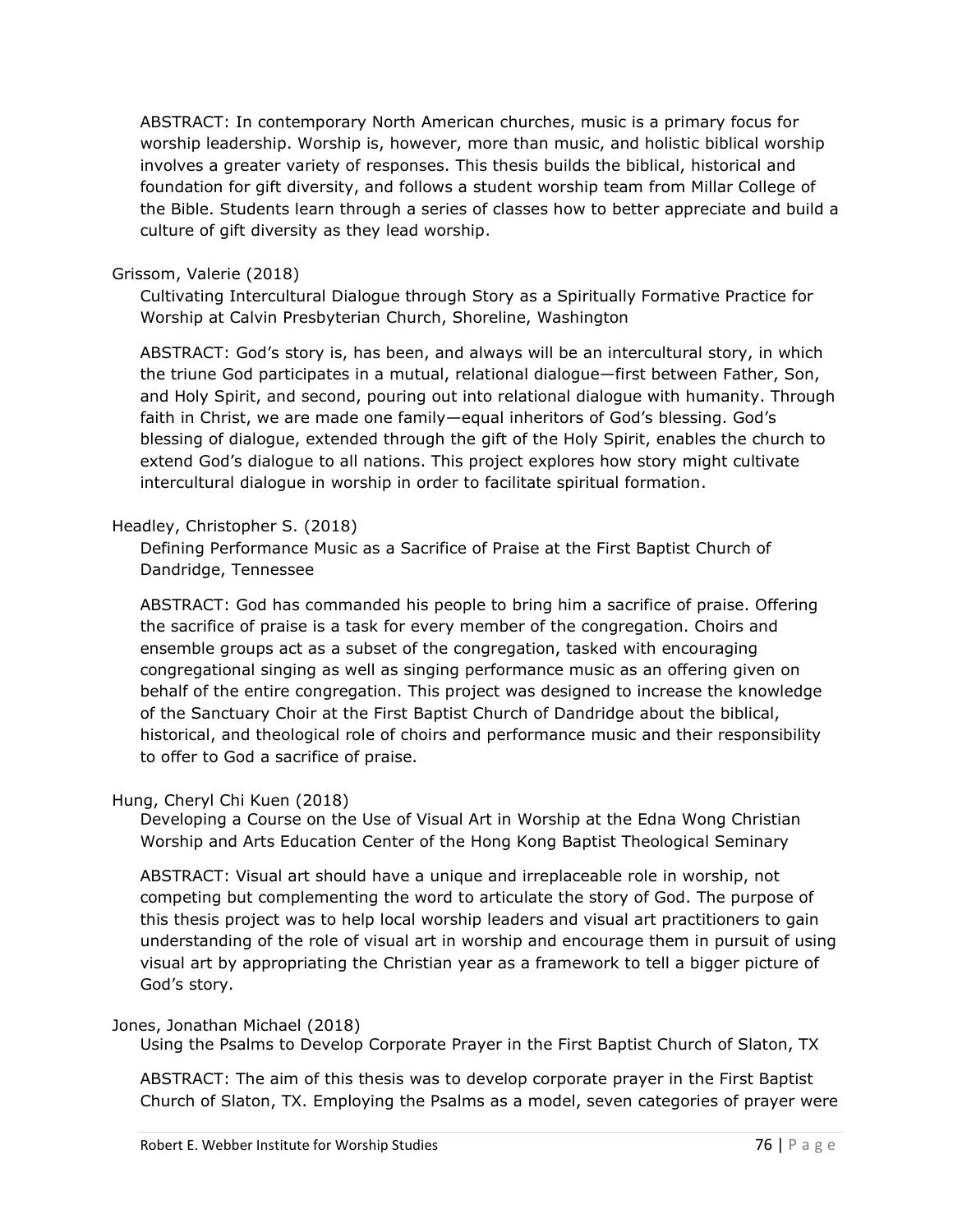examined during an eight-session class. Because God has covenanted with a people, the church possesses the sole right to dialogue with him in prayer; prayer then is a vital part of the corporate worship experience. My desire, in designing this project, was for the people of FBC to attain a right theology of corporate prayer so that the effect is right doxology as a local church.

### Keung, Sylvester Che Yuen (2018)

Developing an Understanding of Worship as Interaction with God at Xin Zhai Zi Evangelical Church, Dalian, China

ABSTRACT: Jesus' encounter with Nicodemus in John 3 shows God's desire to interact with his people in a pattern of revelation and response. Xin Zhai Zi Evangelical Church (XZZEC) in Dalian, China, however, lacked an understanding of the essentials of participation and response to God's initiative in worship. This thesis examines the biblical, historical, and theological aspects of the interaction between God and his people, and how a small group of participants from XZZEC applied the "fourfold order" of worship to their context. As a result, the participants enriched their knowledge of suitable participation and response to God's action in worship.

#### Kirkwood, William D. (2018)

Restructuring Sunday Worship Toward a Fourfold Order at Hope Community Church, Hudson, Ohio

ABSTRACT: The God who created humanity is a God who continually speaks to people. The Bible reveals a pattern in God's interactions with his people: God appears and invites the person or people to approach, God speaks, there is a response to his word, and the worshipers are sent out to enact his words. The church has adopted that pattern in the fourfold liturgy of Gathering, Word, Response, and Sending. Each piece of this liturgy is crucial for the church to be transformed through this divine encounter. With the working of the Holy Spirit, biblically-patterned corporate worship can facilitate the divine-human dialogue.

#### Knarr, James E., Jr. (2018)

Developing our Relationship with God through Prayer at Wellspring Church, Clifton Springs, NY

ABSTRACT: Many worship acts have been practiced throughout history. These worship acts tell the story of God, yet without a relational connection with God they become simply a ritualistic exercise. Prayer remains a foundational element of worship; without a relational connection to God, prayer can also become simply a ritual and people can miss the intended purpose. Prayer is the vehicle that builds relationship with God, and understanding the dialogical conversational aspect of prayer places one in the presence of God. This thesis examined the biblical, theological, and historical support of prayer as the means to build relationship with God.

#### Laoyan Mosomos, Judith (2018)

A Course of Study on the Foundations of Worship at the Methodist School of Music, Upper Bukit Timah, Singapore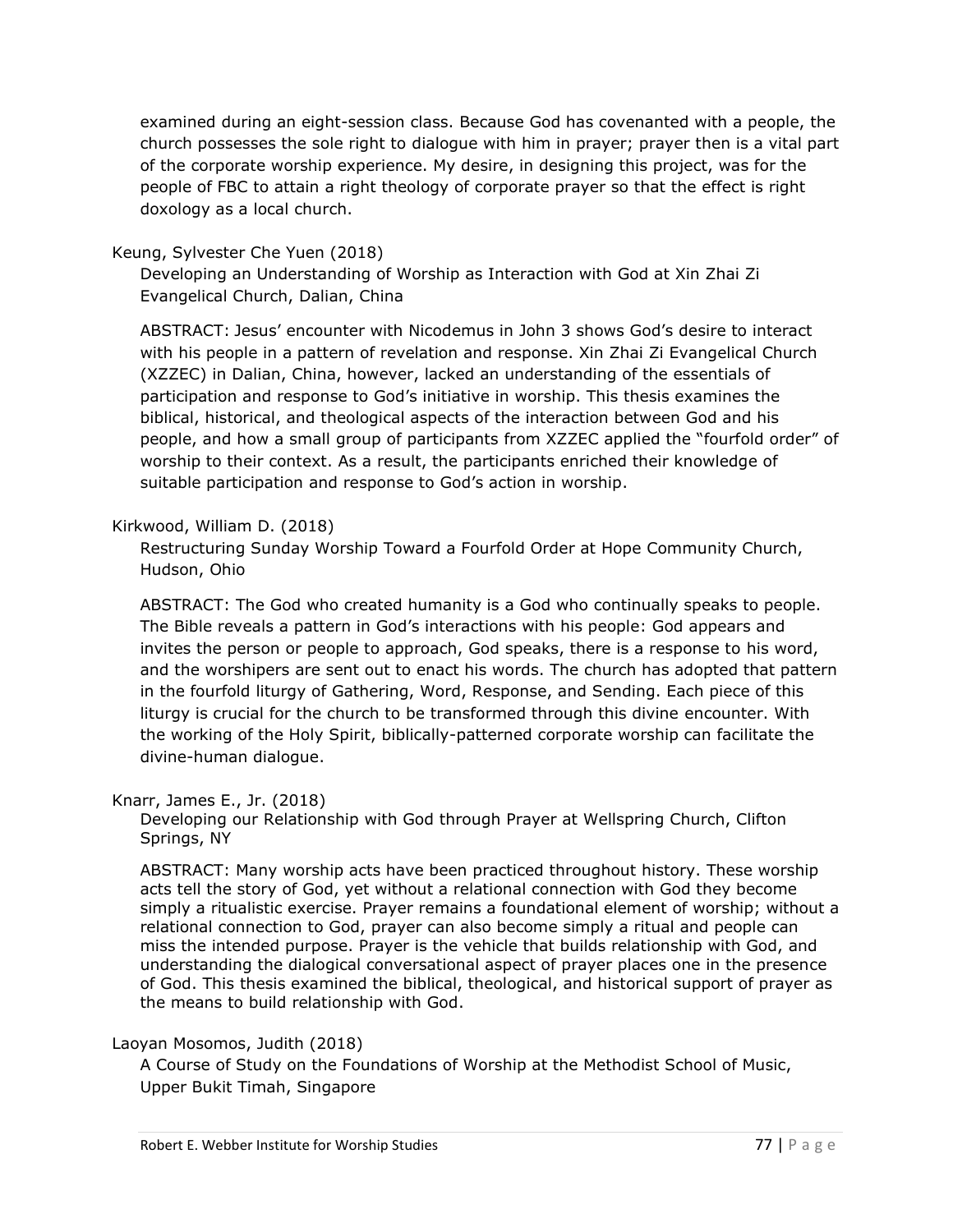ABSTRACT: Worship is multifaceted and embodies scriptures, theology, history, culture, music, ethics and spiritual formation. Because it embraces these varied features, the study of worship is paramount to leadership in the church. This thesis argues that when these varied embodiments of worship are better appreciated, they enable the leader to nurture the congregation towards a deeper and fuller understanding of worship and its refreshing essence.

#### Leung, Yat-Hin (2018)

Developing a Curriculum on Images and Symbols at the Hong Kong Baptist Theological Seminary, Hong Kong

ABSTRACT: Images and symbols have been mediums of faith in the Christian Church; the latest technology elevates and broadens their use, mostly through computer projection in worship. Projectionists must acquire proper knowledge and proficiency to communicate the Word of God effectively, bearing the vision of becoming pastoral visual artists in worship. This thesis describes the design and delivery of a training course for projectionists in Hong Kong, revitalizing the use of traditional church images and symbols, shedding light on how this new role in worship can promote the understanding of God.

### Lindsay, Cheryl A. (2018)

Developing a Worship Planning Community at Bainbridge Community Church, Bainbridge, Ohio

ABSTRACT: This project designed a framework for developing a worship planning community at Bainbridge Community Church. It provides a model for small churches with limited resources to engage members of the congregation and staff persons in planning worship in community as God calls us to community in worship. Such communities rely upon mutual dependency and divine agency to thrive and grow as they collectively celebrate unity in diversity, embrace weakness, and invite submission while rejecting isolationism. Theoretical instruction joined with practical application to equip participants to plan worship. Accountability and covenantal agreements encourage longterm sustainability and growth of worship planning communities.

## Ling, Chiffon Lee Chi (2018)

Enhancing and Renewing Corporate Prayer in Worship at Swatow Christian Gilead Church, Hong Kong

ABSTRACT: This project was designed to educate worship leaders to lead and prepare corporate prayer in worship with an emphasis on reflecting who God is. By adopting a biblically- and theologically-strong approach to corporate prayer, worshipers may focus on God, have opportunities to give adoration to God, and join together to praise God for his saving acts. This approach to corporate prayer should be valued and be handed down to all generations so that the whole Christian community may understand who God is and offer adoration and praise to our triune God in worship.

Noland, Rory J. (2018)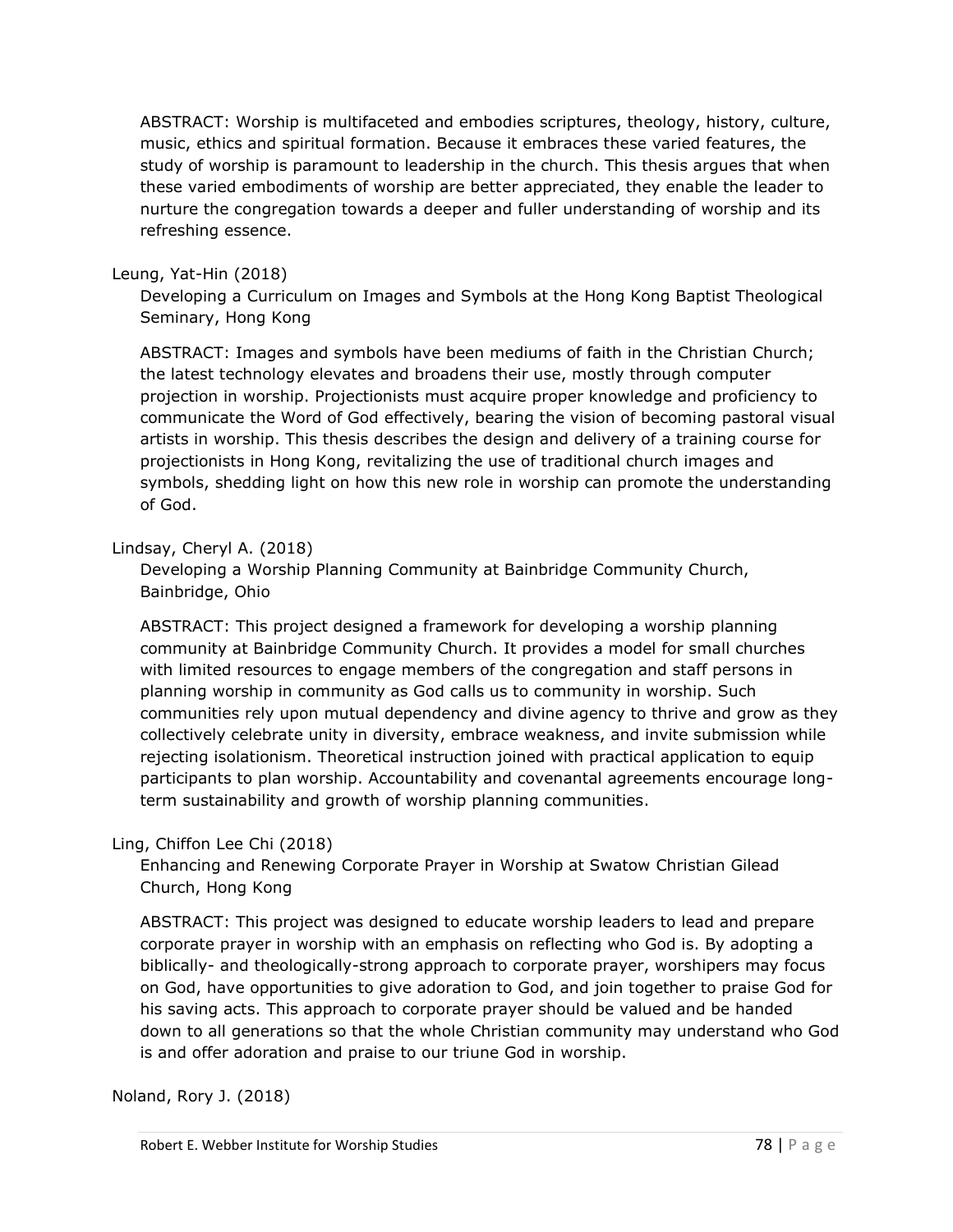Exploring Communion as an Invitation to Spiritual Formation at Nebraska Christian College

ABSTRACT: Rather than being an obligatory ritual with little or no connection to one's ongoing spiritual growth, the Eucharist offers a multi-faceted experience rich with meaning and significance for Christian discipleship. The purpose of this thesis is to explore Communion as an invitation to spiritual formation. The project associated with this thesis incorporated biblical, historical, and theological research into a three-day workshop conducted at Nebraska Christian College. The seminar combined interactive lectures, reflection exercises, and daily table observances in a concerted effort to present the Lord's Supper as a vital, spiritually formative sacrament.

#### Olmon, Suzanne M. (2018)

Exploring the Formational Nature and Power of the Psalms in the Traditional Worship of Faith United Methodist Church Richmond, Texas

ABSTRACT: God's Word was given in flesh and text to mend, mold, and motivate our lives. Psalms are God-given words meant be returned unto him in worship. The psalmists and God's chosen people were aware of this truth. Somewhere along the way, other words have begun to hold a more prominent position in the prayer, praise, and profession of God's people. This thesis traces the biblical, historical, and theological understanding of the formational nature and role of psalms and explores the incorporation and encouragement of their use in worship.

#### Runyon, M. Renée (2018)

Developing Awareness of Revelation and Response at Spring Arbor Free Methodist Church, Spring Arbor, Michigan

ABSTRACT: God created humankind to be in relationship with him, continuing the mutually affirming bond which the Trinity has enjoyed since before time. The special connection that those created in the *imago Dei* possess with their Creator opens the door for divine-human dialogue in worship. Understanding the central truth that God engages his people in revelation and response, this research project developed a class for worship leaders and laypeople to discover and recognize means by which God speaks to his people in corporate worship, and to identify and employ dialogic practices within worship whereby they respond to God's revelations.

## Tam, Jayson (2018)

Reinterpreting Baptism as an Act of Worship to the Triune God at Evangelical Free Church of China Yan Fook Church, Hong Kong

ABSTRACT: This thesis addresses the anthropocentric and non-sacramental baptismal understanding at Evangelical Free Church of China Yan Fook Church. Its purpose was to evaluate, enrich, and expand the pastoral leadership's understanding, teaching, and practice of baptism as an act of sacramental worship, which connects and commits the church to the Trinitarian faith.

Wolf, William F. (2018)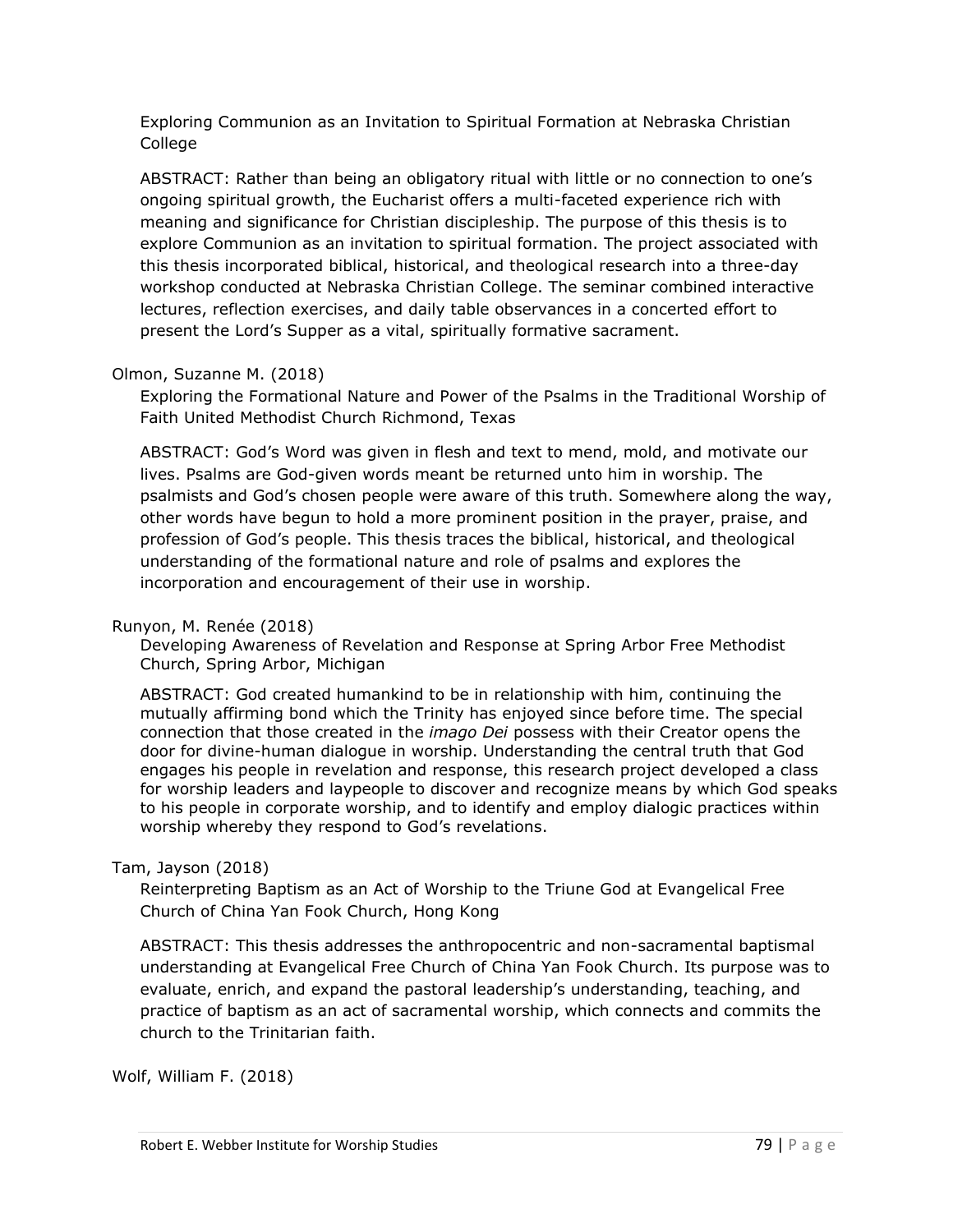Developing a Freshmen Orientation to University Chapels at Johnson University Knoxville, Tennessee

ABSTRACT: This thesis is focused on developing a freshman orientation to university chapels at Johnson University in Knoxville, TN. Toward that end, it examines biblical, historical, and theological foundation for the claim that God forms his people through their repeated acts of worship. The research and implementation are structured around three essential elements of ritual activity – participation, submission, and repetition. The thesis addresses the formative benefit of each and explores the implications for worship renewal in the author's immediate context and beyond.

#### Yune, Noel Goh Duong (2018)

Developing a Model to Deepen Spiritual Intimacy in Worship at Holland Village Methodist Church, Singapore

ABSTRACT: Despite the loss of intimacy through disobedience, God's desire for intimacy with people endures. It is, however, the people's consciousness of his longing for us that is less enduring. Therefore, to be more intentionally conscious of his love and desire for us, this thesis project introduces a model that is based on the Tabernacle God had provided through Moses. By way of the three parts of the Tabernacle, the model offers a pattern of progressive access from the Outer Court, through the Holy Place and into the Holy of Holies where God's people can enjoy intimacy with him.

# **2019**

Addington, Justin Lowery (2019)

Reclaiming a Culture of Excellence for the Worship of St. John's United Methodist Church, Rock Hill, South Carolina

ABSTRACT: God deserves our best. Through the efforts of an all-day retreat, select members of the Worship Committee of St. John's United Methodist Church in Rock Hill, South Carolina, endeavored to learn more about excellence as it pertains to Christian worship. After studying the biblical, historical, and theological foundations of excellence, members of the group examined the current worship of the church and explored ways through which the day's teachings could be applied to bring about positive change.

## Anderson, Jeanne Marie Mullins (2019)

Reforming Baptismal Spirituality at Fredericksburg Baptist Church, Fredericksburg, Virginia

ABSTRACT: Historically, Fredericksburg Baptist Church has nurtured primarily active spiritual types because the biblical truth that God desires transformative relationships has been under-narrated and without intentional support or nurture. The purpose of this project was to educate the ministerial staff toward their realizing, initiating, and nurturing the God-oriented, God-engaged transformative relationships God desires. For reforming baptismal spirituality before, during, and after baptism, participants created a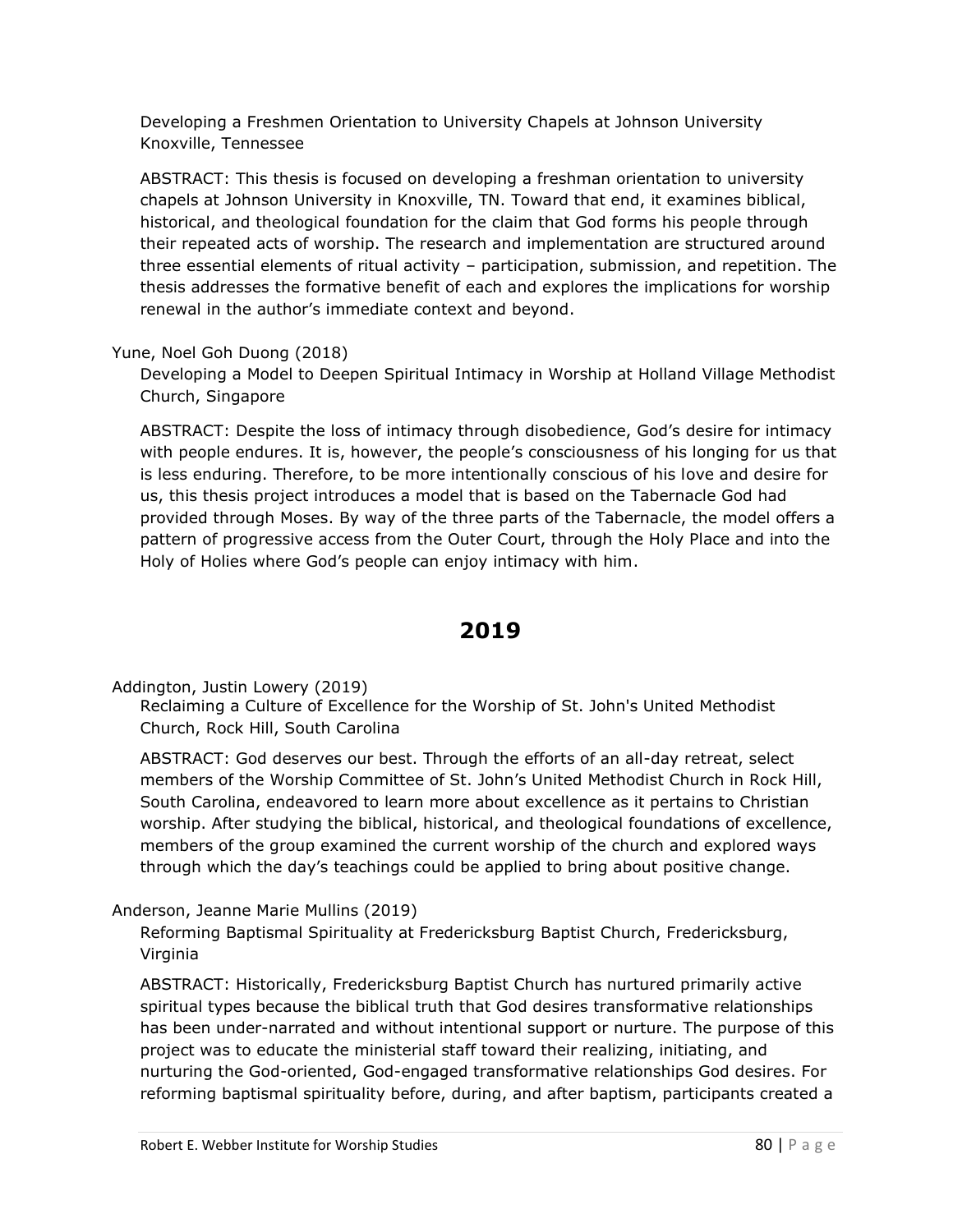normative baptismal script from the frame of the overarching biblical story, based on the triune God's covenant love, and the church's covenant for facilitating lifelong, personally-transformative relationships with God supported by participation in the church.

### Berg-Desrosiers, Joy (2019)

Developing Understanding of and Participation in the Missional Calling of Ascension Lutheran Church, Edmonton, Alberta, Canada

ABSTRACT: Writers and theologians have addressed issues of declining numbers in the Church today with promotion of programs and attention to style. This thesis looks at the foundation of thought necessary to dialogue about a different way of thinking about membership in the Church and mission. By reflecting on God's nature, the Church's identity, and the call into being a missional people, the Church's discussion will be focused instead on a gracious God as the initiator of a call for the beloved children of God to be God's hands and feet in the world.

### Blesse, Frederick E. (2019)

Fostering Unity in Diversity through the Development of Worship Planning Teams at Auberry Community Church, Auberry, California

God created and delights in diversity. Jesus' prayer in John 17 for the believers' unity was that it would reflect the unity and diversity of his relationship with the Father. The local church provides the environment to begin practicing unity, as individual Christians—uniquely gifted—together display the miracle of God's grace by serving one another and reflecting in their relationships the kingdom of God. My thesis project was developed to explore the divine prerogative of unity in the church's diversity, to see how it informs the way we believe, speak, live and worship.

## Chan, Eva Lap Yi (2019)

Cultivating Bodily Worship with Dancers at D.O.G.-Power Dance Ministry, Hong Kong

ABSTRACT: God's presence is embodied non-verbally through body, liturgy, and aesthetics, which allows believers to not only engage God in Scriptures, but also encounter God through body movements and senses. This thesis aimed to cultivate bodily worship with dancers, and develop a biblical, historical, and theological foundation of the embodiment of God's presence in non-verbal means. The foundation provides inspiration for the planning of bodily worship, which can allow people to rediscover the nature of their bodies, which are created to worship and experience the presence of God.

#### Chuang, Esther Shin (2019)

The Beautiful Mosaic: Introducing Multicultural Worship to First Baptist Church of Park Ridge, Illinois

ABSTRACT: When all the nations are called to worship God, they are to worship him wholeheartedly using their cultural gifts. Thus, when all the nations are worshiping God together, the ideal is for multicultural worship to happen. Through multicultural worship,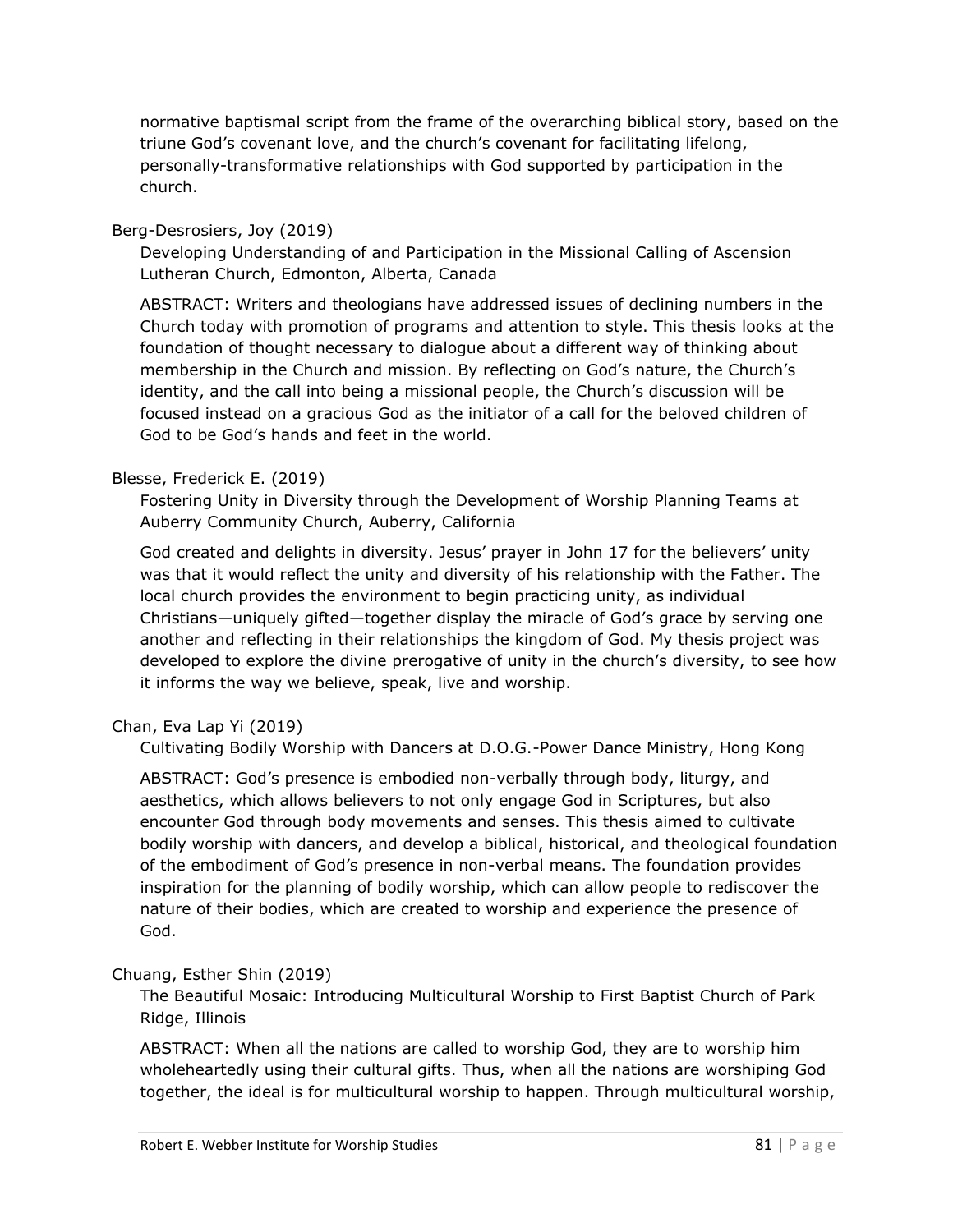the church extends hospitality to all cultures, celebrates all cultures, and experiences the God of all nations. This thesis project demonstrated how the church could be equipped in moving toward God's vision of a multicultural worshiping community.

### De Young, Karen Suzanne (2019)

Developing a Servant Leadership Teaching Curriculum for the Grove Collective at Northwest Christian University, Eugene, Oregon

ABSTRACT: Serving is not extraneous to biblical leadership but is at the heart of it. As leadership is often misunderstood in culture, God's highest purpose and countercultural calling is for humanity to serve. God's paradoxical power embodies humility, and empowers the community to mutually serve God, and others, in relationship. This thesis presents the countercultural roles of power, humility, and community, attesting to God's priorities for serving in leadership. Subsequently, this project brings to light a story of a group of college students who have communicated a desire to deepen their understanding of what it means to serve in leadership.

### Elvington, Laura Story (2019)

Developing Worship Leaders on Approaching God with Reverence, Johns Creek, Georgia

### Gambill, John Luther (2019)

Developing a Curriculum on Authenticity in Worship for William Carey University, Hattiesburg, Mississippi

ABSTRACT: God's call for worship to be authentic can be found throughout Scripture, from God's call to right worship (Amos 5), to worship that is in Spirit and truth (John 4), to believers looking to heaven as a model for worship on earth (Revelation 4). Worship looks different across the many various cultures and social norms, yet it is the heart that is to be in focus. This project design and implementation provided an opportunity for the church music students at William Carey University to increase their understanding that authentic worship should be the response of God's people.

## Groover, R. Creston (2019)

Facilitating the Dialogue of Worship at First Baptist Church of Jesup, Georgia

ABSTRACT: Worship is an enactment of a holy conversation where, through the power of the Holy Spirit, God begins the conversation by inviting believers into his presence. Once there, believers respond through their worship to God in gratefulness for the love he has shown us through Christ Jesus. This response can be in the form of songs, prayers, confessions, the Service of the Word, or our service to others in the Kingdom of God. God's revelation of himself to believers in worship demands and deserves a response from believers through their worship.

#### Hamrick, Stephen J. (2019)

Teaching Revelation and Response to Worship Leaders within the Illinois Baptist State Association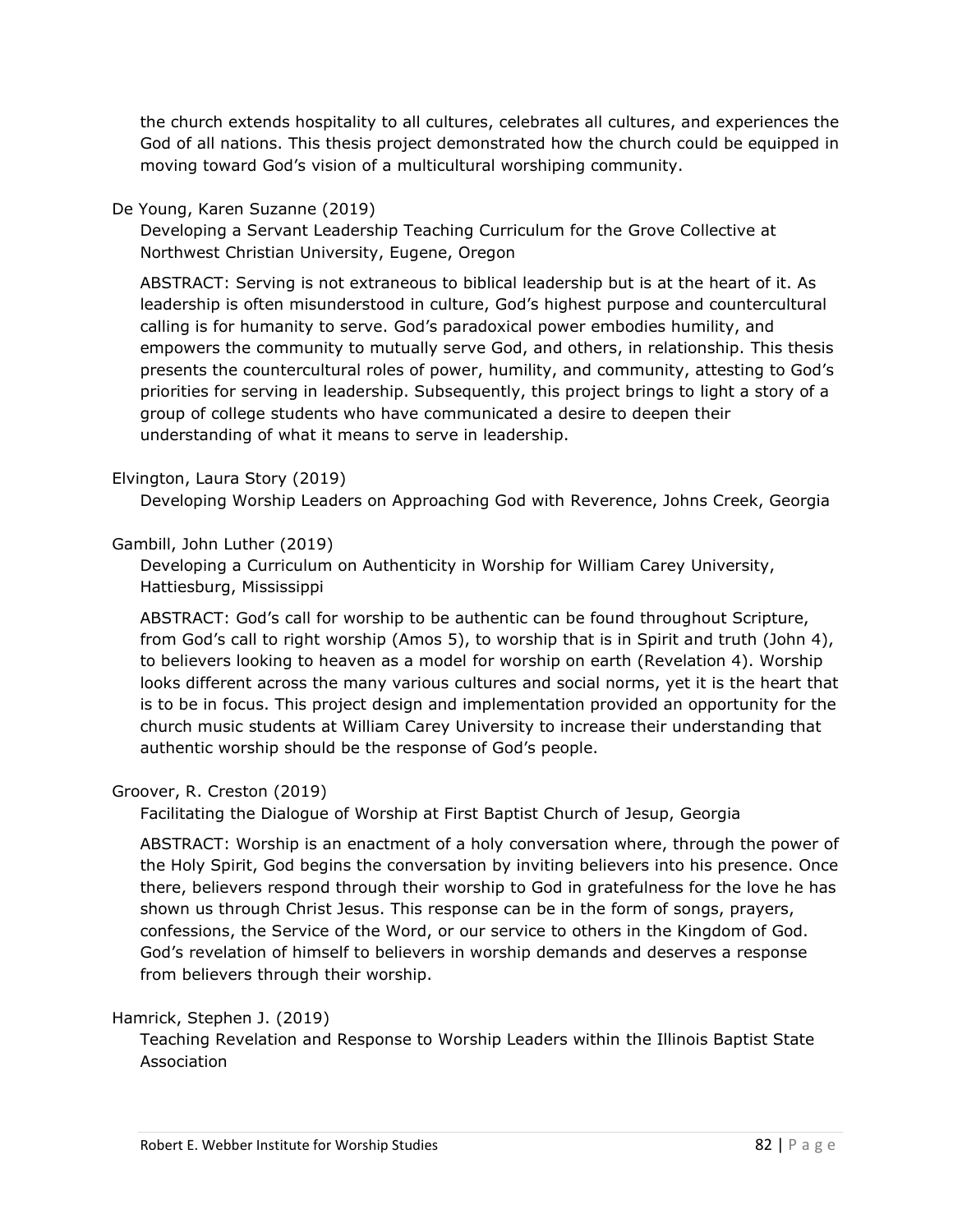ABSTRACT: The aim of this project was to introduce the biblical pattern of revelation and response to volunteer music leaders of the Illinois Baptist State Association and to deepen their knowledge of worship response. Application of this concept helped the attendees view the structure of corporate worship through the lens of a dialogical pattern found in Scripture. The desire was to provide the participant with an opportunity to transform their worship planning methodology resulting in a more profound response to God's word.

#### Kung-Poon, Doris Ka Po (2019)

Creating a Retreat for Renewing Relationships in the Life of Worship at Trinity Baptist Church, Vancouver, British Columbia

ABSTRACT: This action research project was sparked by identifying that relationships between the members of Trinity Baptist Church were broken and fractured. TBC needed renewal in relationships with God and others. The journey to renewed relationships was based on the truth that reconciliation leads to renewed relationships. Based on the biblical foundations of forgiveness and reconciliation, theological foundations of identity and relationships, historical successes and failures, and sociological considerations, this retreat project was designed and implemented to help TBC live in renewed relationships with God and each other.

#### Lott, Trenten David (2019)

Introducing Spiritual Care into the Curriculum at Messenger College, Bedford, Texas

ABSTRACT: As Christians, we are called to love one another as Christ loved us and offer care that is concerned with the wholeness of others. Spiritual care fosters relational wholeness with God and with others. Spiritual care mirrors the sacrificial, loving care that God has shown us through Christ on the cross. This thesis explores specific aspects of spiritual care and underscores the role of pastors and laypeople offering care. This thesis also shares the story of a group of college students committed to caring for the spiritual care needs of others.

#### Mak, Emma (2019)

A Training Program on the Provision of Pastoral Care to Marginalized Older Adults in Hong Kong

ABSTRACT: A training course on pastoral care for marginalized older adults was constructed and implemented for the first time at the Lutheran Theological Seminary of Hong Kong. The course aimed to help Christians realize God's call for humanity to love God and others through the loving of marginalized older adults. The research data showed that students were able to acquire communication skills; they also increased in readiness to bring spiritual nourishment and worship to marginalized older adults. Furthermore, the course led students to a better awareness of the relationship between their love for God and their love for marginalized older adults.

Nance, Catherine Stapleton (2019)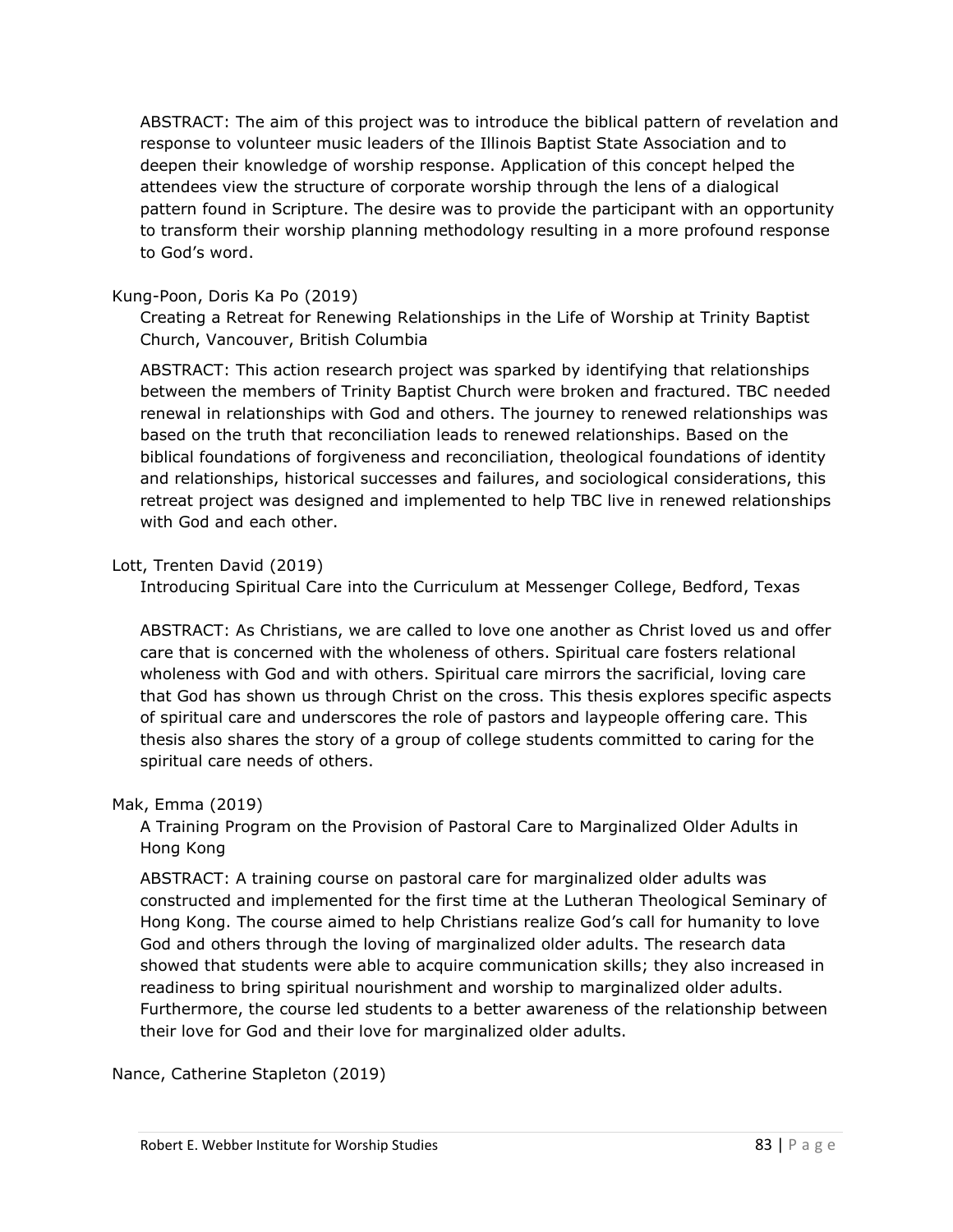Telling God's Story: A Worship Leading Course for Ministers in the South Carolina Annual Conference

ABSTRACT: This project was completed to provide specific and individual training as worship leaders to South Carolina United Methodist pastors. Its intent was to move the participants from an embedded worship style to a deliberative and contextual one by examining the weaving together of liturgy, Scripture, and prayer delivered in an excellent way. Participants were given specific and individualized methods to improve their skills, thereby increasing confidence in their pastoral role of worship leader. The project was intended to help pastors express Christian doctrine through their leadership in worship, thereby helping their congregations experience the love, hope, and promise of God.

## Prom, Deborah Thompson (2019)

Developing a Mentoring Process in Worship at Legacy Church of the Assemblies of God in Princeton, Texas

ABSTRACT: This thesis dealt with mentoring in worship at Legacy Church of the Assemblies of God in Princeton, Texas. Examining the biblical, historical, and theological foundations for mentoring others on the journey of becoming better worshipers and musicians, the thesis addresses the truth that God followers care not only for their own journeys with God, but about others' journeys as well. Mentoring and discipleship are God's plan. The intervention called team members to knowledge and understanding, spiritual formation through worship and mentoring, and analysis and strategies for personal and corporate purposes.

## Thompson-Haney, Brenda (2019)

Understanding Lament through Songwriting at Trinity Church of the Assemblies of God in Cedar Hill, Texas

ABSTRACT: The purpose of this thesis was to bring understanding of lament through songwriting at Trinity Church of the Assemblies of God in Cedar Hill, Texas. The goal was to prepare worship staff members to incorporate biblical lament into the corporate setting. Using pre- and post-class surveys, participant journals, and exit interview methodology, research data was gathered and analyzed. Following an examination of the biblical, historical, theological, and sociological foundations for lament, worship staff members wrote modern songs of lament based upon Psalm 13.

#### Venolita, Elly (2019)

Developing a Servant Leadership Spirit within the Worship Team at St. Paul Evangelical Community Church in La Mirada, California

ABSTRACT: This thesis project explores the importance of developing a servant leadership spirit, demonstrated by Jesus, and based on biblical, theological, and historical foundations. The project features an eight-week study course offered at St. Paul Evangelical Community Church in La Mirada, California. it highlights the importance of developing a servant leadership attitude in worship and ministry settings.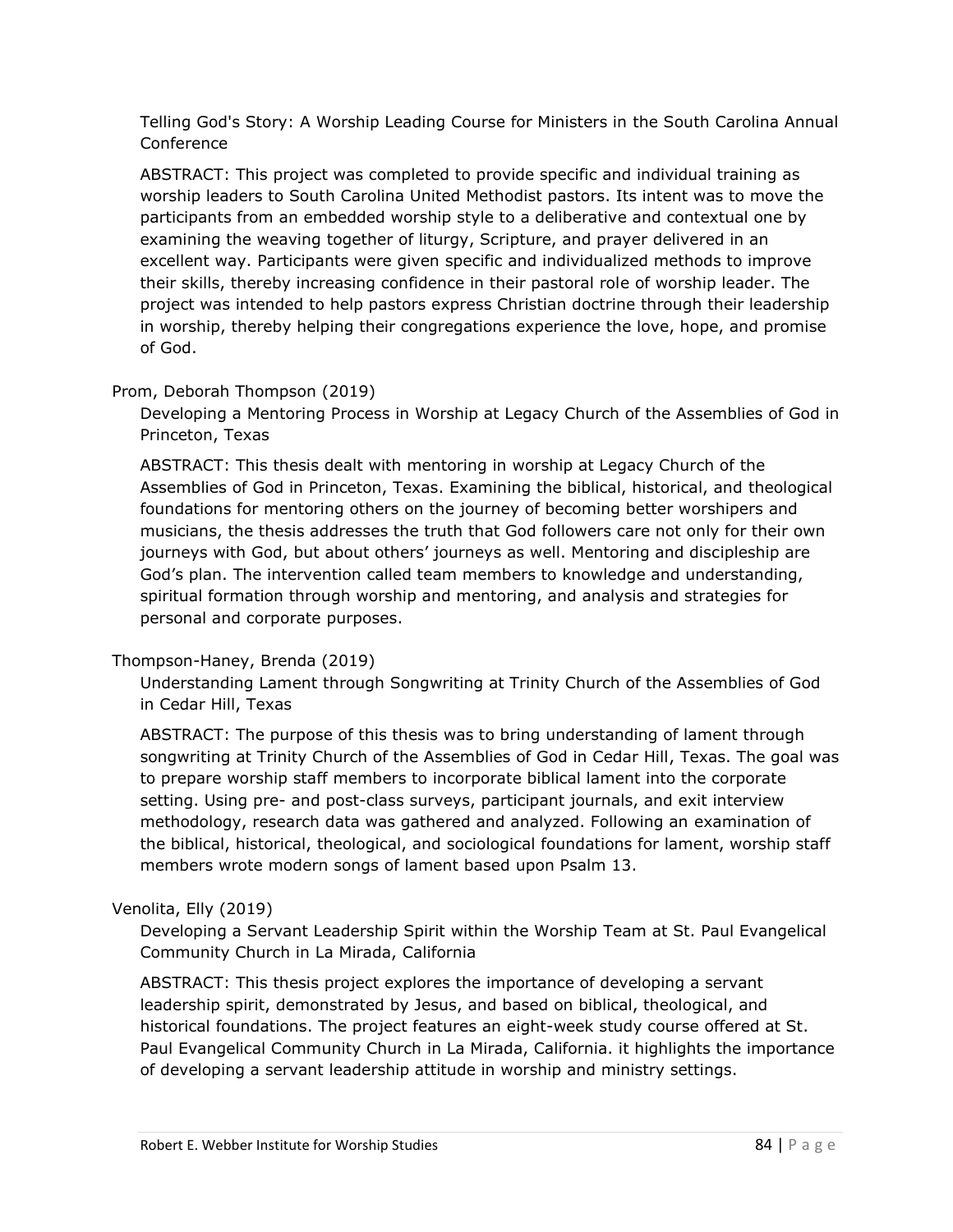#### Wong, Helen Mok (2019)

Exploring Worship as a Divine-Human Dialogue at the Canadian Chinese School of Theology in Toronto, ON, Canada

ABSTRACT: This project was developed to cultivate and strengthen student participants' understanding of worship by emphasizing worship as a response to God's revelation. Exploring the dialogical concept of worship from biblical, historical, and theological perspectives challenged the participants' views of worship in corporate settings, with implications for church praxis concerning content, structure, style, and music. This study also highlighted the need to equip pastors and lay leaders with a robust theology of worship so that they will revitalize the broader faith community to practice worship rightly in the contemporary world.

#### Wong Ka Lei Isabella (2019)

Developing a Course on Liturgical Arts For the Chinese Christian Literature Council, Hong Kong

ABSTRACT: This project was designed for those who seek knowledge of liturgical art. This thesis developed a course on liturgical art for the Chinese Christian Literature Council, Hong Kong, and gathered different worship leaders and Christian artists to grow their understanding of liturgical art. Exploration on the benefits of using liturgical art was covered during the teaching to help the participants to see God's glory through the use of liturgical art within their liturgical space.

# **2020**

Baker, Meg L. (2020)

Developing an Understanding of God's Desire for Intimacy Within the Community of St. Paul's United Methodist Church, Kensington, Maryland

ABSTRACT: This project endeavored to educate believers regarding the scriptural, historical, and theological support for the biblical truth that God desires intimacy with his people. Through a series of sessions, the project charted a path for believers to engage more intentionally in their personal relationship with God throughout daily living. Its purpose was to promote the understanding that intimacy with God is available to us now.

#### Benson, Meghan A. (2020)

Turn to God: Discovering Reorientation Through Study of the Psalms at Living Savior Lutheran Church, Fairfax Station, Virginia

ABSTRACT: This project explores the biblical, theological, and historical foundations supporting the biblical truth that God's people reorient themselves to him. Relying heavily on Walter Brueggemann's methodology for classifying the psalms according to orientation, disorientation, and reorientation, an intervention was designed to assist participant's use of the psalms as a vehicle for reorienting one's self to God. As a result of the intervention, participants reported an increased appreciation of the psalms as a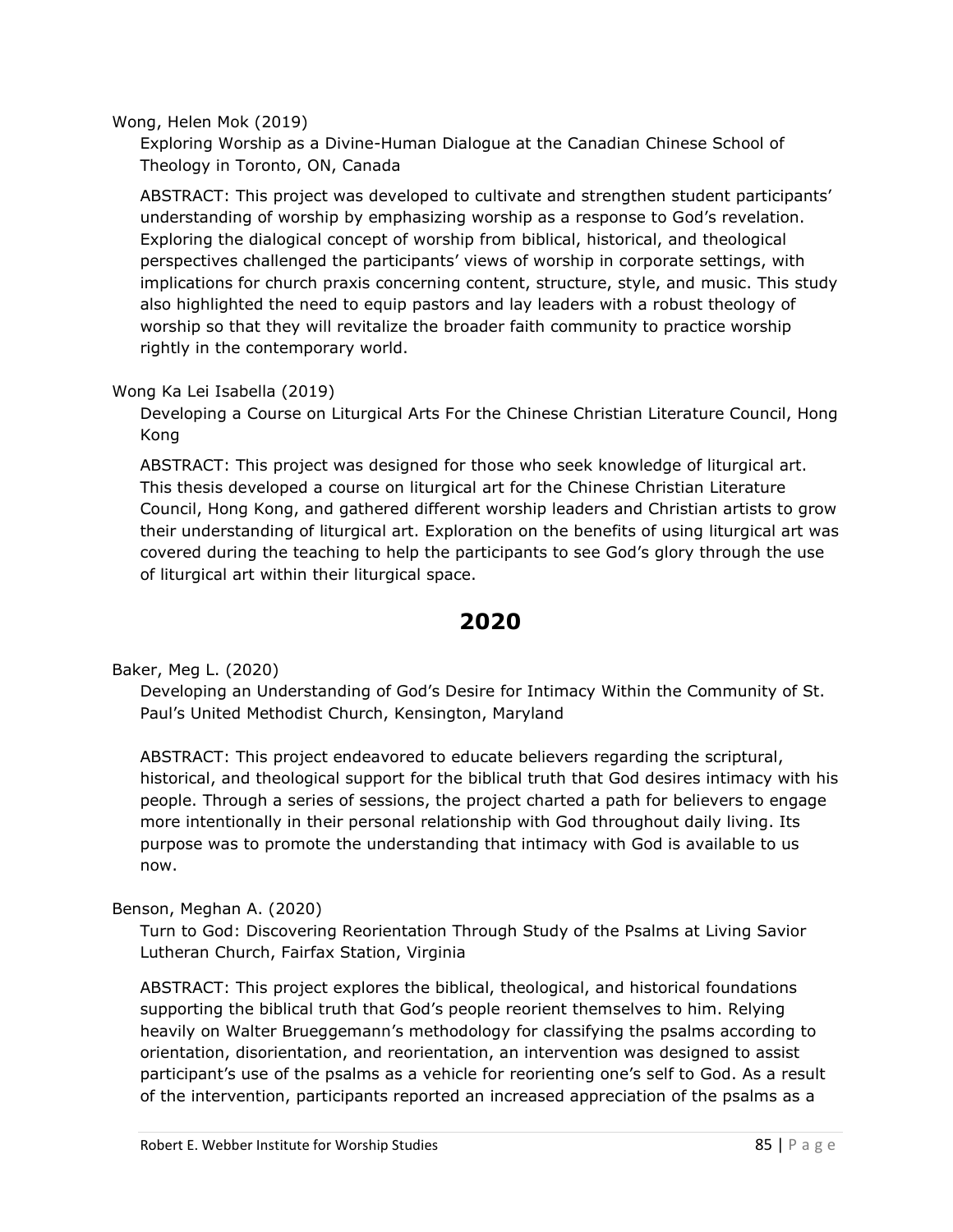means to reorient to God, an increased comfort and acceptance in expressing emotions to God, and an increased appreciation of the relevancy of the psalter in their daily lives.

#### Bolkema, Anthony M. (2020)

Enhancing the Missional Sending at First Reformed Church of South Holland, Illinois

ABSTRACT: This project was designed to enhance the missional sending at First Reformed Church of South Holland, Illinois. Drawing from the biblical witness, historical tradition, and theological reflection of the church, this thesis focused on the sending nature of our Trinitarian God and the extension of this sending as it is embodied in the ministry and worshiping life of First Reformed Church. Throughout three workshops, participants' missional imaginations were enlivened as they explored the nexus between worship and mission and were reminded that God sends out his people.

### Choi, Ho Heung Cazaria (2020)

Re-Envisioning Intercessory Prayer in Worship at Shaukeiwan Swatow Baptist Church, Hong Kong

ABSTRACT: Intercessory prayer is a response to God's desire and his calling to the church to be priestly intercessors in the world. By adopting a biblically, and theologically grounded approach, this research project developed a class on key foundations of intercessory prayer specifically designed for pastors and lay-leaders, which took the form of a four-module workshop. Through understanding the biblical truth that God desires our intercessions, the goal of the sessions was for the participants to better envision how these solid foundations are conducive to leading intercession in Christian worship so that both congregational engagement and their spiritual growth can be enhanced.

#### Godfrey, Vince Kenneth (2020)

Developing a Seminar on Divine Revelation at First United Methodist Church, O'Fallon, Illinois

ABSTRACT: Knowing that God reveals himself is an essential belief for all Christians. Gaining a better understanding of why and how God reveals himself to his people enriches the worship experience. Recognizing that the Bible is an integral source of divine revelation can lead to the enhancement of Scripture in worship, possibly through a diversity of Scripture presentations. Through a seminar about divine revelation, participants developed an increased active awareness, pursuit, and expectation of God continually revealing himself to his people in their everyday lives and throughout the worship experience, especially through the presentation of Scripture.

## Ku, Tan-Ching (2020)

Developing a Course About Music in Worship for the Musicians at the Hong Kong Association of Christian Music Ministry, Hong Kong

ABSTRACT: The thesis project was designed to teach the biblical, historical, and theological foundations of worship and music to those who serve in worship and music ministry. Musicians should have sufficient knowledge about worship to support their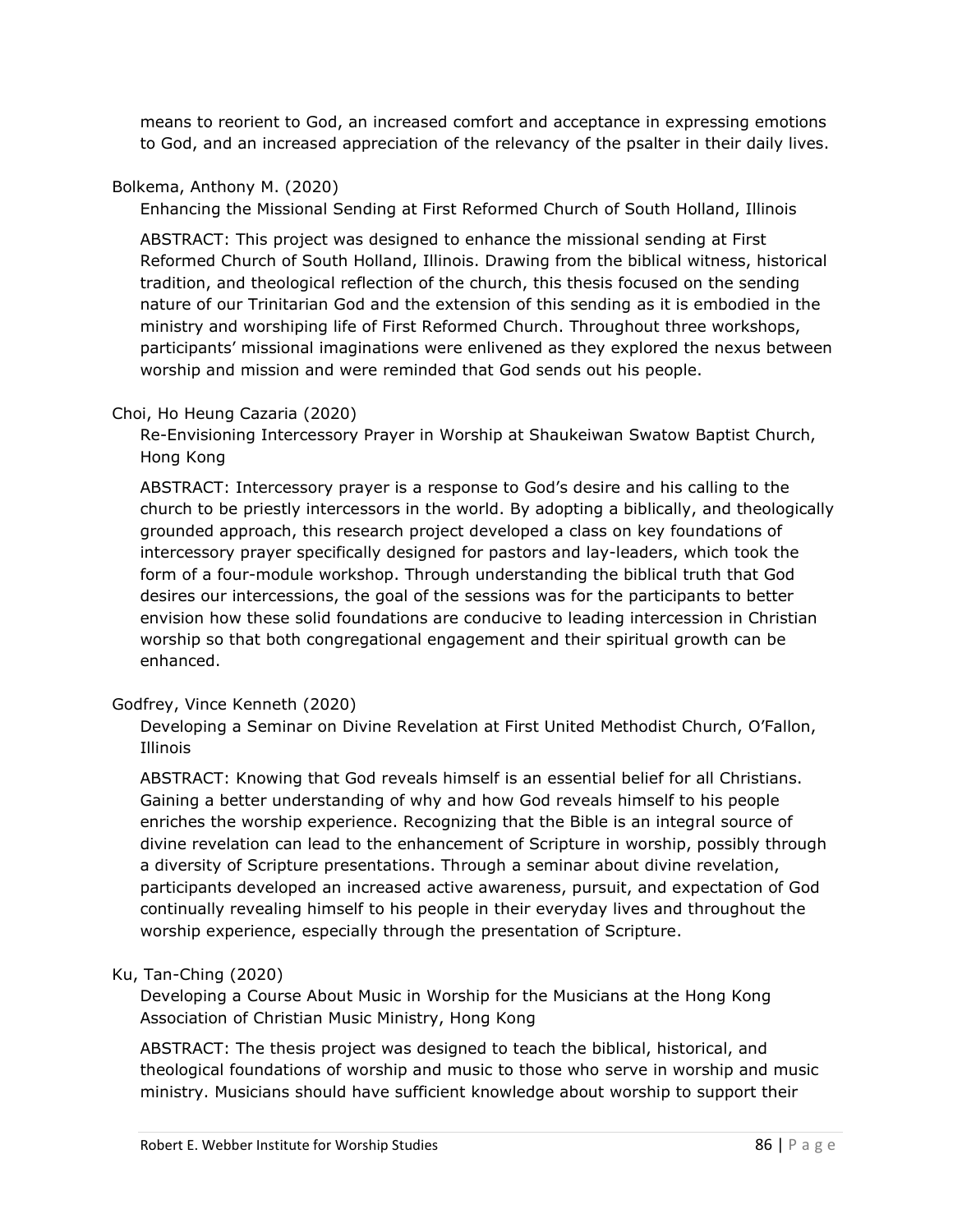service and be aware of their important role and function in worship in order to assist the people in worshiping God through music. Musicians from the Association of Christian Music Ministry of Hong Kong (ACM) were the participants in this action-research project and were encouraged to apply what they learned in their ACM ministry and their own churches.

#### Kwan, Helon Hei Lun (2020)

Enhancing the Understanding of Congregational Singing as a Way to Proclaim God's Story at Diamond Hill Baptist Church, Hong Kong

ABSTRACT: God desires his people to worship him and proclaim his name. Biblical and historical examples show that God's people proclaim his story through singing. As the congregation of Diamond Hill Baptist Church, Hong Kong (DHBC) lacked an understanding of how congregational singing functions in worship, this thesis project designed a course to teach the musicians of DHBC the biblical, historical, and theological foundations of proclaiming God's story through congregational singing.

### Li, Timothy Yan Tim (2020)

Crafting Seasonally Relevant Eucharist at Shatin Swatow Christian Church, Shatin, New Territories, Hong Kong

ABSTRACT: Word and Table narrate God's story, revealing his works and attributes. Shatin Swatow Christian Church comes from a tradition that downplays the equal importance of the service of the Table in expressing God's story in worship. This thesis examines the biblical, historical, and theological foundations for the Eucharist as part of narrating that story, and portrays how the church participated and responded to a sixsession all-church Sunday School class designed to prepare the church for a renewal of the Table. As a result, the members welcomed a new practice of bi-weekly Communion into their Sunday worship.

#### Markin, Johnny (2020)

Formed by Worship: Training Worship Leaders to Create Liturgy at Northview Community Church, Abbotsford, British Columbia, Canada

ABSTRACT: In light of the current popular Evangelical model of relying heavily on music and preaching, this study examined the role of liturgy in the spiritual formation of believers. Notably, it examined non-musical elements and the influence they have in shaping one's worldview in light of the affections that are cultivated as believers participate in the story of God via the liturgy. The goal of the study was to equip worship leaders to prepare non-musical elements with which to allow worshipers to more actively participate in the liturgy.

#### Myers, Kevin M. (2020)

Becoming Disciples: Learning How to Love God, Love Others, and Love the World at Notre Dame Roman Catholic Church, Denver, Colorado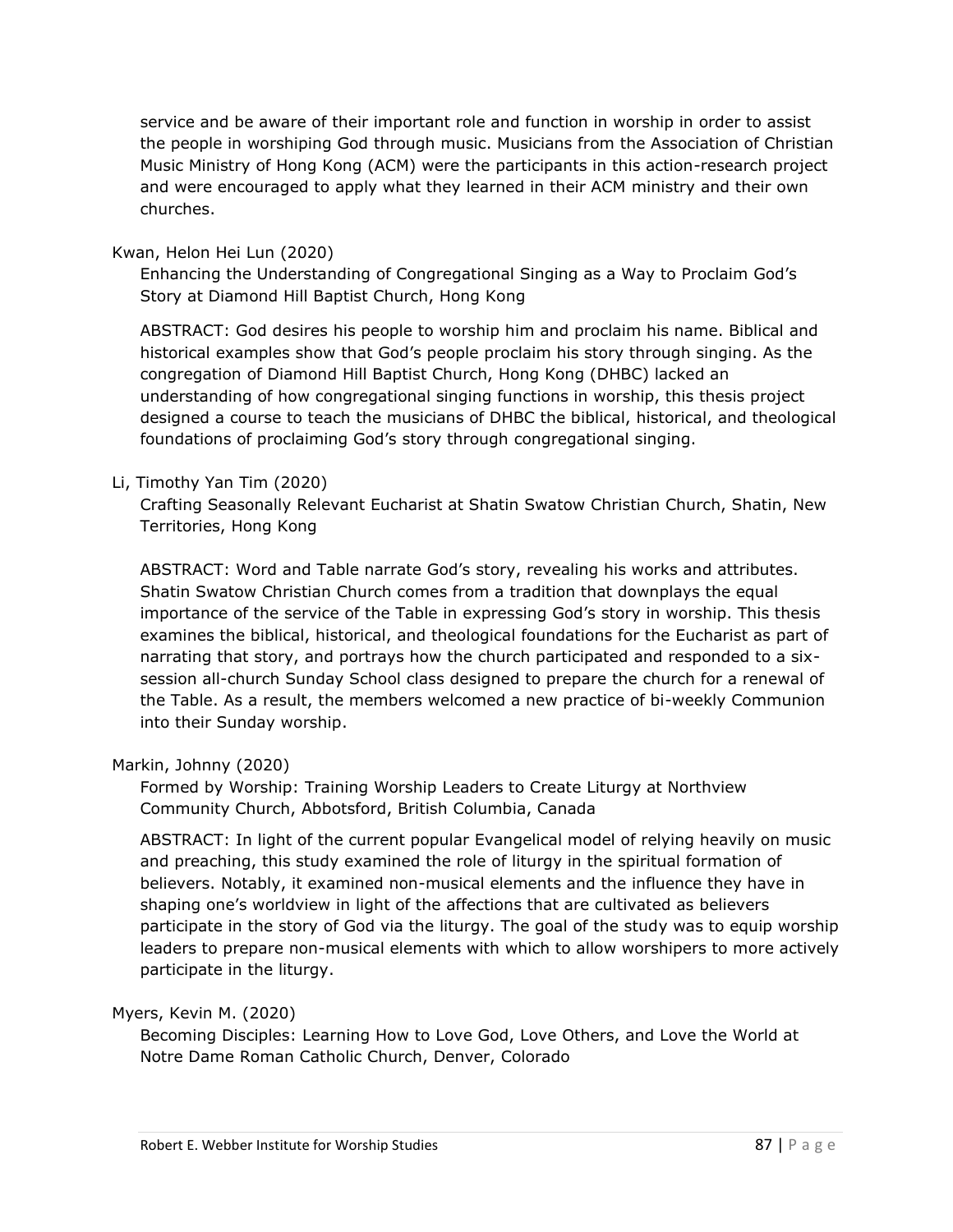ABSTRACT: This document and project supports the theological truth that discipleship is central to following God. The project intervention was created to teach participants the knowledge of discipleship and why it is central to living the Christian life. From the intervention, participants displayed a growth in understanding of the tenets of discipleship and methods for how to apply them in their lives.

#### Renford, Ann M. McGowan (2020)

Developing a Discipleship Program for Young Adults at Swallowfield Chapel, Kingston, Jamaica

ABSTRACT: God calls believers to discipleship as part of a greater plan to reconcile humanity back to God. God's invitation requires a response from believers, who by their lives and words call successive generations into relationship with the Creator. Believers respond to the love of God, which God first offers, by loving God with all that they are, and loving their neighbors out of that love for God. This call to discipleship is facilitated within the local church community as the intergenerational company of called believers grows together in loving relationship and service to God and each other.

#### Waddey, Mike Scott (2020)

Defining What it Means to Be Set Apart at Maury City First Baptist Church, Maury City, Tennessee

ABSTRACT: God calls people to be set apart for his purpose. Being set apart for God changes an individual's personal daily life and shapes the elemental makeup of worship on Sunday. The biblical, historical, and theological record demonstrates that being set apart is often motivated by God's mercy and involves the sacrifice of one's whole self. This thesis laid a foundation for Maury City First Baptist Church to know what being set apart is and how being set apart dictates the elemental makeup of corporate worship.

#### Wallace, Kenneth LaVonne, Jr. (2020)

Contextualizing Indigenous Ceremonies with Kingdom Reflections Multiethnic Worship Ministries in Montreal, Quebec

ABSTRACT: This thesis explores the concept of contextual worship as the design and desire of Creator. Through biblical, historical, and theological analysis, this work lays a foundation for the practice of cultural examination and contextualization that will allow for worshipers to use their own cultures to glorify God. This practice was demonstrated on a weekend retreat where participants worshiped in a contextualized Indigenous manner and then reflected on the worship experience. The premise is that God was at work in the culture of all peoples before missionaries arrived with the Gospel. As a result, God's people worship contextually.

#### Weaver, Brent D. (2020)

Introducing Story-Based Worship to Worship Ministry Students of Johnson University, Knoxville, Tennessee

ABSTRACT: The narrative of God's restorative activity past, present, and future serves as God's story of the world. God's story is our story. This thesis examines the biblical,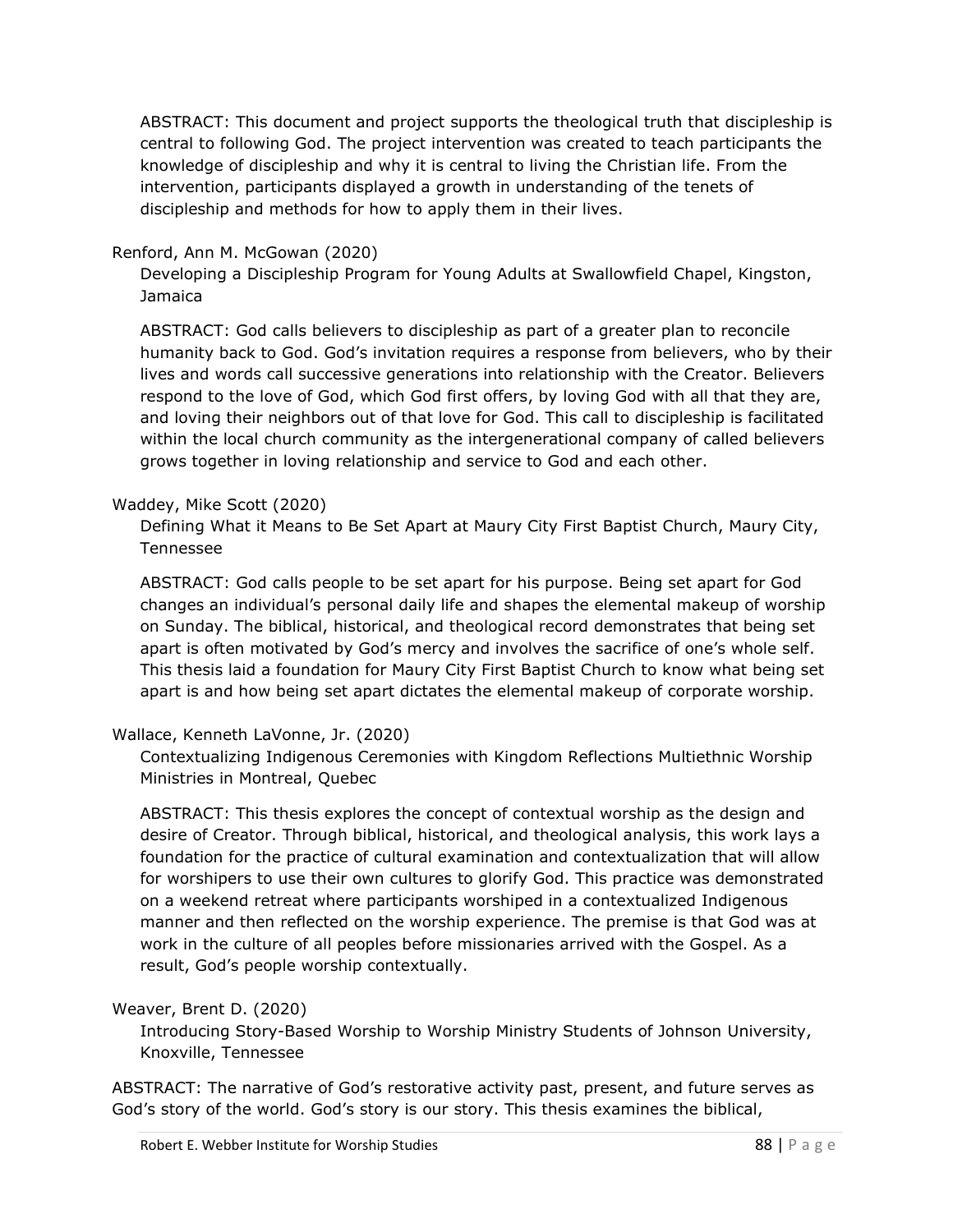theological, and historical foundations for the belief that God's story forms God's people. The thesis project introduced six Johnson University worship ministry students to the formative value of worship ordered by God's story as revealed in Scripture, lived into as the Church, and rehearsed in worship. The project involved six teaching modules that incorporated thesis research and pointed participants toward recognizing story-based content, realizing liturgical formation, and implementing story-based worship.

## **2021**

#### Bales, David Richard (2021)

Embracing Unity and Diversity in Worship at First United Methodist Church in Carrollton, Texas

ABSTRACT: There is a constant tension in Christian worship—a perpetual search to define the right way to worship. For some, orthodoxy implies a form of worship that is defined by Scripture and understood through inherited tradition. For others, more immediate pragmatic and evangelistic concerns determine appropriate practice. This thesis presents an approach to the tension of upholding the ideal of unity in worship while, at the same time, embracing diverse expression. The thesis suggests worship leaders resist the tendency to allow unity to collapse into prescribed uniformity and proposes a biblical, theological, and historical foundation for presence and persistence of diversity in worship.

#### Burnett, Mark T. (2021)

Developing an Understanding of Worship as Revelation and Response at Lawrenceville First Baptist Church, Lawrenceville, Georgia

ABSTRACT: This thesis explores how understanding worship as revelation and response impacts members of Lawrenceville First Baptist Church (LFBC) as they approach corporate worship. Action research methods were employed with LFBC members to ascertain changes in perspectives and growth in understanding of biblical and historic worship practice within the framework of a relational theology. The project was meant to help members of LFBC gain understanding of the essence of worship as a dialogical meeting between God and God's people, a truth reflected in biblical and historic liturgical practice and which needs recapturing among Southern Baptists today.

## Carlin, Steven R., Jr. (2021)

Incorporating Profession of Faith in Corporate Worship at New Life Church, Virginia Beach, Virginia

ABSTRACT: This thesis establishes a biblical, sociological, historical, and theological foundation for the theological truth that professed faith sustains communal identity. In the spirit of worship renewal, the thesis project applied this stated truth to New Life Church, a non-denominational church led by a team of pastors and directors sharing an Evangelical-Pentecostal theology. The project aimed to introduce New Life's pastoral team to the value of faith professions in corporate worship. This thesis includes a description of New Life's ministry context, research supporting the theological truth, an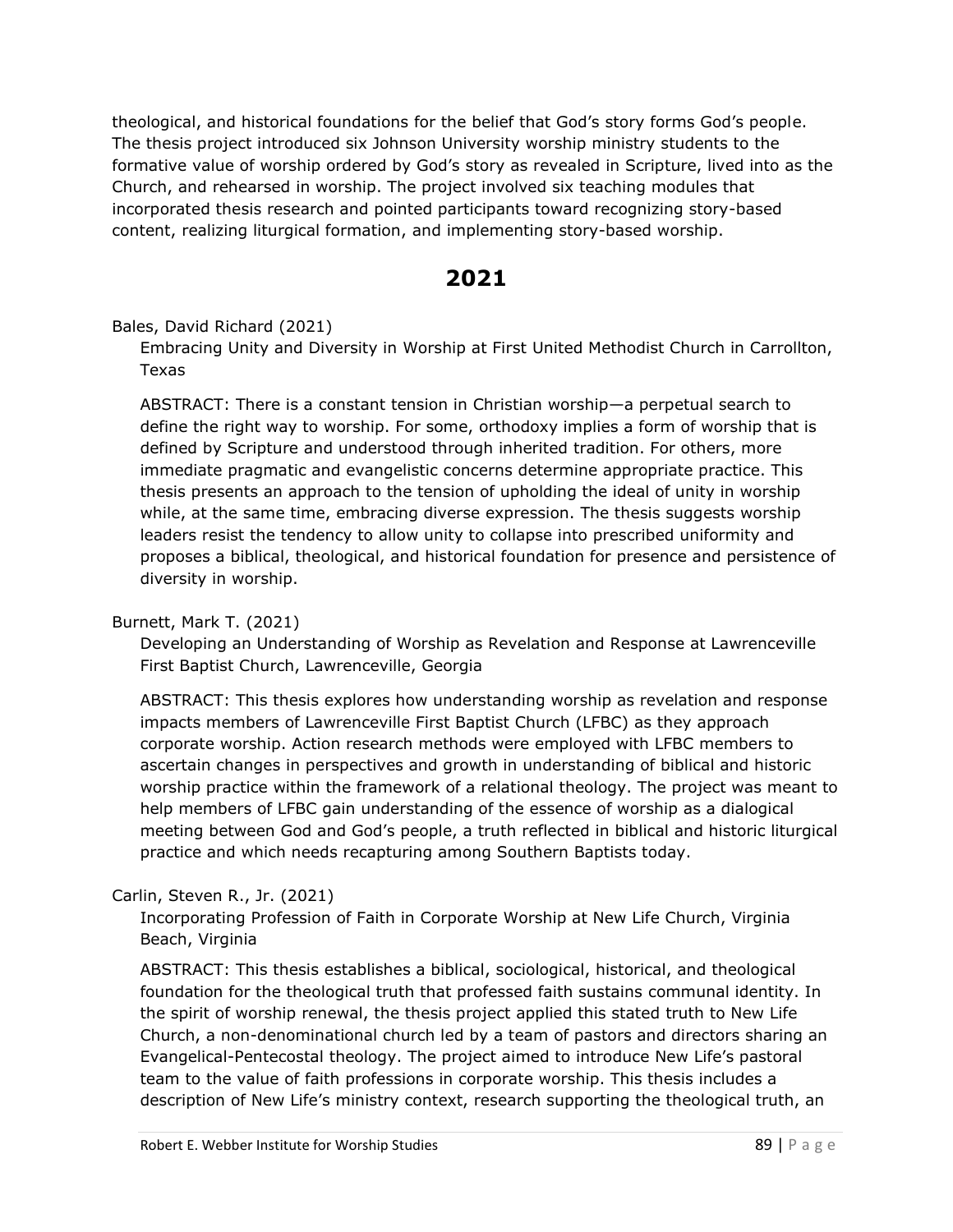overview of the project's implementation, an assessment of the data, and personal conclusions.

#### Chan, Hon Mei (2021)

Enhancing an Understanding of Revelation and Response at The Mandarin Congregation, Chinese Church in London, The United Kingdom

ABSTRACT: The stories of divine revelation and human response fill the Scripture. God reveals and his people respond is an essential theological truth in worship. The Mandarin Congregation of the Chinese Church in London, the United Kingdom, however, lacked an understanding of the dialogical nature of worship and regular responses to God in the Sunday service. This thesis examines the biblical, historical, and theological significance of the claim that God reveals and his people respond. As a result, the thesis project enhanced the service leaders' understanding of worship as a dialogue and enriched their spirituality and worship ministry.

## Chuk Tsz Kwan (2021)

Developing a Training Course for Scripture Readers at Kai Tak Peace Evangelical Church, Hong Kong, China

ABSTRACT: This project researched the biblical, historical, and theological foundations of Scripture reading in worship and designed a class to teach lay leaders of Kai Tak Peace Evangelical Church of Hong Kong to have a deeper understanding of the role of Scripture in worship and help them embrace the importance of Scripture reading in worship. Exploring public reading skills also empowered the lay leaders to apply their public reading skills in worship and make for effective communication to the congregation.

## Dresser, Geoffrey Andrew (2021)

Developing a Curriculum for Understanding the Implications of Online Worship at Briercrest College and Seminary, Caronport, Saskatchewan

ABSTRACT: Worship is an act of communication with a vertical access between God and his people, and a horizontal access between and among God's people. Throughout Scripture and church history, various modes of communication have been employed in worship from the unmediated, direct communication in Eden to the electronically mediated online worship of today. This project was undertaken to teach students at Briercrest College and Seminary that worship is an act of communication, to understand the implications of online worship, and to help students decide the best ways to employ online media in their own ministry contexts.

#### Faulkner, James Randall, Jr. (2021)

Enhancing the View of the Lord's Table at Calvary Baptist Church, Covington, Kentucky

ABSTRACT: The Reformers left in their wake a wide range of eucharistic interpretations that have shaped the belief and practice of denominations for centuries. While no biblical argument can be mounted against the memorial framework of the Lord's Supper, this thesis combined foundational research with teaching, evaluation, and empirical observation to demonstrate that there is room for a wider field of vision around the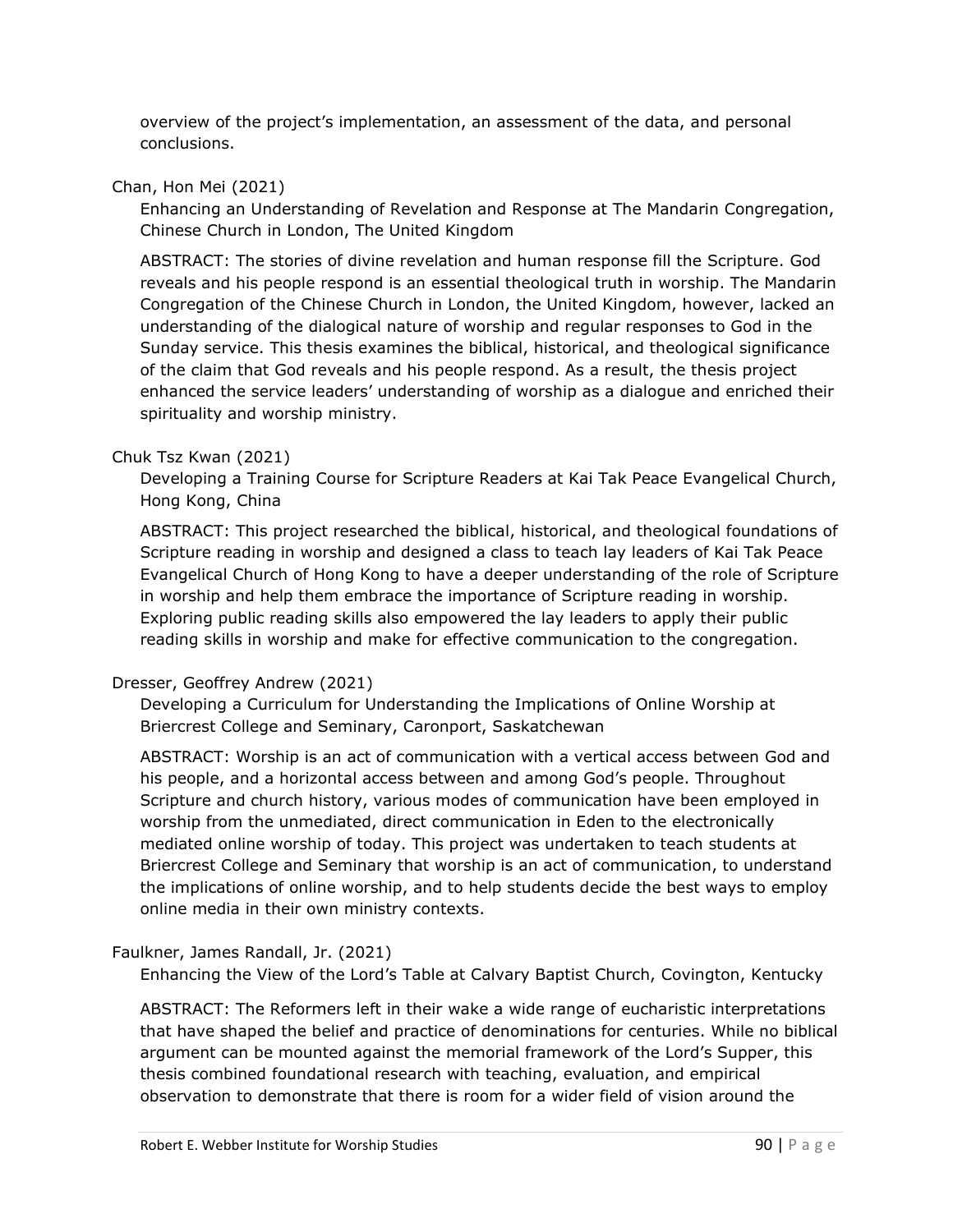historic Baptist observance of the Lord's Table. There is space not only to remember back, but to remember forward, to remember together, in the presence of Christ, and in a spirit of sweeping thanksgiving.

#### Ford, Jill Rosanne (2021)

Worship Across the Cultures; Training for Liturgical: Implementing a Course for Students at All Nations Christian College, UK

ABSTRACT: The contextual nature of worship can be more fully understood by exploring the relationship and interaction between worship, culture and liturgy. Worship can be expressed in biblically faithful, culturally relevant and meaningful ways, to communicate the faith in our contemporary contexts. My project was developed to enable students at All Nations Christian College to encounter, engage, and embrace liturgical diversity and understand that Christian worship always takes place in a local cultural setting. Recognizing its importance for cross-cultural mission training, the project aimed to help students learn how God can be worshiped across cultures.

### Gunter, Pamela Delores (2021)

Developing a Service-Oriented Congregation at Antioch Missionary Baptist Church, Fort Worth, Texas

ABSTRACT: Greatness is achieved by serving. God calls his people to serve him in every area of life. Serving is emptying oneself to be obedient to God and his work as a witness for Christ in the world. As Jesus came to serve and taught his disciples to serve, so are we to serve. This thesis explores serving within and outside the four walls of the church in everyday life through biblical, historical, and theological foundations. Additionally, the implementation of this thesis project taught participants the understanding of what it means to serve and commit to a life of serving.

## Helmy, Youssef Samir Habib (2021)

Developing a Curriculum to Introduce the Penitential Prayers and at Heliopolis Evangelical Church, Cairo, Egypt

ABSTRACT: This thesis aimed to enhance the knowledge of God's people at Heliopolis Evangelical Church in Cairo, Egypt, about the theological notion of repentance and its importance for their spiritual health. The thesis project was designed to encourage the use of penitential psalms and prayers in the worship services of the church. My intention in crafting this project was for the people at HEC to realize that their worship should be not less than a real transformational encounter with God as they recognize their sins, sincerely repent of them, and joyfully receive God's abundant forgiveness.

#### Henkel, Levi Philip (2021)

Developing the Understanding and Habits of Prayer at St. James Evangelical and Reformed Church, Louisville, Kentucky

ABSTRACT: One of the central practices of God's people throughout history has been prayer. This means of communication with God is not only a valuable opportunity of relationship but also a powerful mode of participation in the coming of God's kingdom to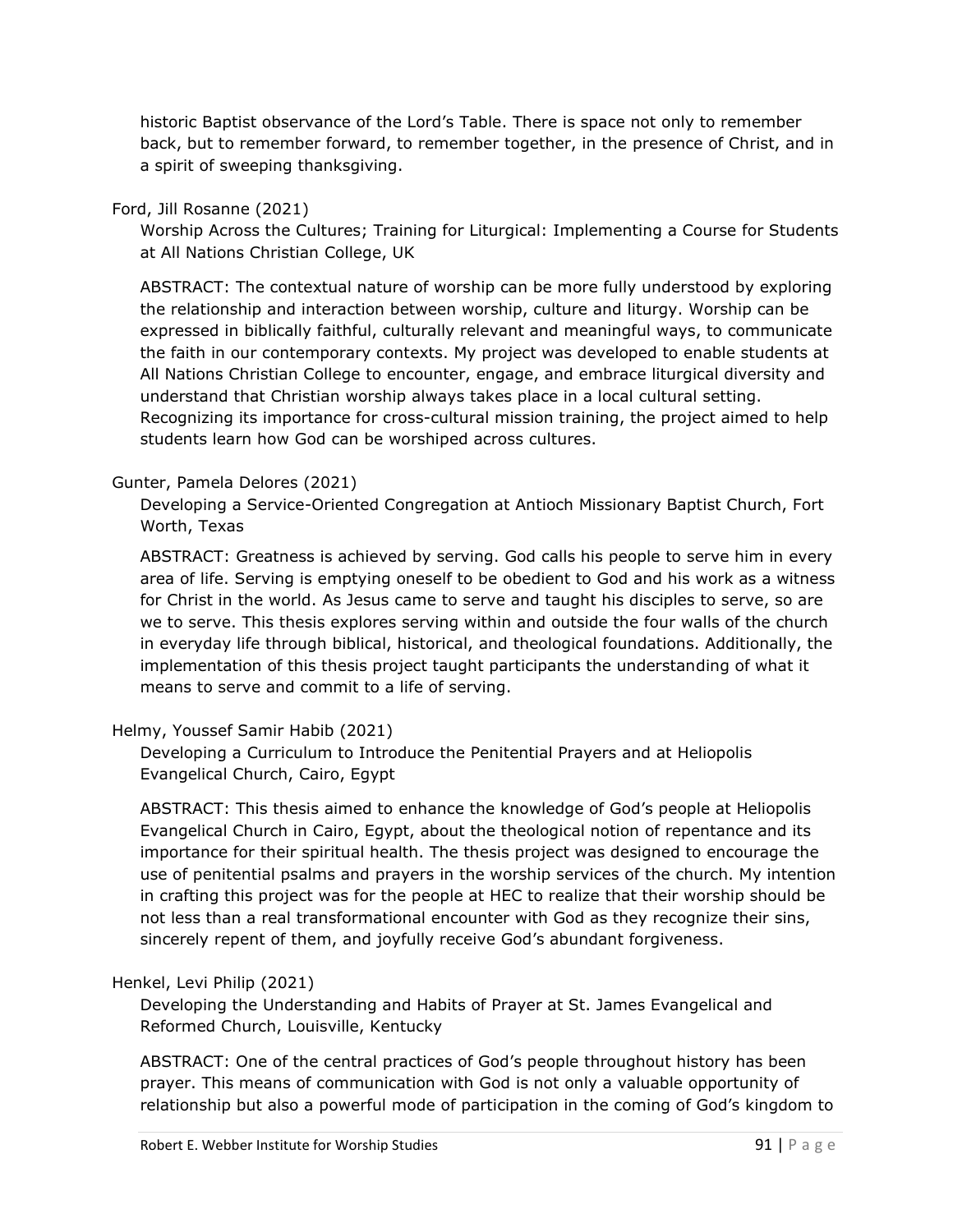earth. This project was designed to enhance the individual and corporate habits of prayer at St. James Church by teaching congregants that their prayers matter to God. Participants were invited to understand and experience God's delight in answering the prayers of his children.

#### Jamsran, Purevdorj (2021)

Enhancing a Regular Discipline of Prayer at Bayariin Medee Christian Church, Ulaanbaatar, Mongolia

ABSTRACT: This thesis focused on enhancing the regular discipline of prayer at Bayariin Medee Christian Church, Mongolia. Through examining biblical, theological, and historical support of prayer, the author sought to demonstrate that God forms us through prayer. Without understanding that prayer is God's invitation and means to form us spiritually prayer could become a burden and struggle in one's life. God listens to us and responds to our prayers. In order to encourage the regular discipline of prayer, a weekend seminar on prayer was conducted. Data for this project was collected and analyzed to determine the impact of the study.

### Murray, Mark Jeffrey (2021)

Understanding the Presence of God in Unprecedented Times: An Advent Teaching Series at The Table Fellowship, Jacksonville, Florida

ABSTRACT: God is always present with his people, but the arrival of unprecedented times—such as the COVID-19 pandemic—can leave God's people feeling as though he is absent. Arriving at a deeper understanding of God's enduring presence, then, must involve an accompanying understanding of presence as something more than mere physicality. This thesis explores how the Table Fellowship was strengthened in their understanding of how and why God is always present with his people. This project occurred during a prolonged season of worshiping together apart, when many of the mediators of God's presence had been removed from their worship gatherings.

## Perigo, Angela Cheri (2021)

Introducing Diversity into the Worship Arts Curriculum at Dordt, Sioux Center, Iowa

ABSTRACT: Diversity is welcomed throughout the entirety of God's story, portrayed through God's invitation for all people to feast at his table. Corporate worship often overlooks how hospitality and inclusivity reflect God's welcome of diversity, yet our global world provides a cogent opportunity to perceive God's image more fully within the diversity of his image bearers in worship together. Consequently, this project introduced the knowledge and skills of welcoming worship within undergraduate worship arts curriculum for a small number of students, faculty, and staff to grow in their understanding that God's story welcomes diversity.

#### Radecki, Eric Wills (2021)

Implementing Practice-Based Worship at Lakeside Christian Church, Springfield, Illinois

ABSTRACT: My thesis is focused on the implementation of practice-based worship worship gatherings that are spiritually formative—specifically in my ministry context of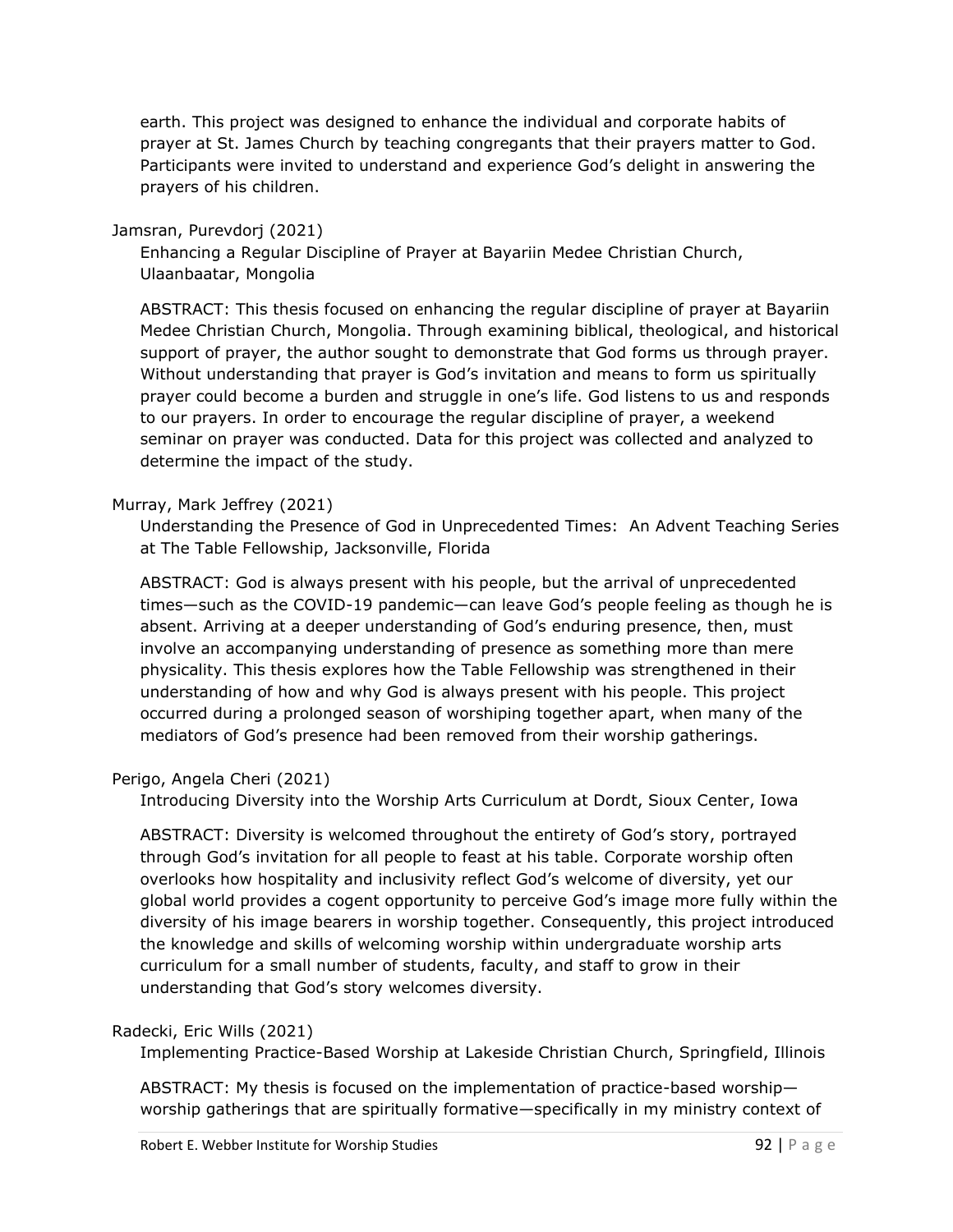Lakeside Christian Church in Springfield, Illinois. The biblical, theological, and historical reflection establishes a foundation for the claim that worship forms God's people. The research and project implementation are structured around three areas of formation relative to worship: spiritual disciplines, formative actions, and communal identity. The study bears implications for worship renewal in the immediate context as well as the broader scope of worship studies.

#### Vaughan, David Allen (2021)

Understanding Worship as Revelation and Response with Emphasis on Response at Meadow Brook Baptist Church, Birmingham, Alabama

ABSTRACT: This work explores the biblical, theological, and historical foundations supporting the biblical truth of worship as the revelation of God and the response of his people. Through this work, and leaning into the work of Robert E. Webber, an intervention was designed to lead participants to understand and practice this biblical truth. As a result of the intervention, participants reported an increased understanding and appreciation for worship as the revelation of God and humankind's response to his revelation.

#### Wilson, Bryan David II (2021)

Developing Vulnerability in Worship at Cross Community Church, Palm Beach Gardens, Florida

ABSTRACT: We are created for connection. Relationships are an integral part of spiritual life. It is through relationship with God that believers are saved from sin, formed into the image of Christ, and used to fulfill God's mission on the earth. It is through relationships with others that Christians teach, fellowship, worship, and evangelize. Vulnerability fosters relationship, but the discomfort of vulnerability leads us to avoid it. This project allowed the worship ministry of Cross Community Church to develop their understanding of, and response to, vulnerability in worship in order to discover ways to foster relationships between God and his people.

#### Yu, Nyan-Tsz Nancy (2021)

Renewing the Importance of Communion at Silicon Valley Christian Assembly, Santa Clara, California

ABSTRACT: This thesis enunciates how communion with God at the Table forms God's people through his Word, ritual actions, and the transformative power of the Holy Spirit. The project attests to the truth that real communion with God fosters spiritual formation individually and communally according to God's Word, historical development, and sound theology. The intervention project successfully bestowed a renewed spiritual awareness of the weekly observance to all the participants.

#### Please click here to report [any inaccuracies or omissions.](mailto:alumni@iws.edu)

IWS theses are available to the IWS community through the IWS library catalog. Theses can be searched using author, title, subject and keywords from the abstract. The catalog record links to a password-protected full-text